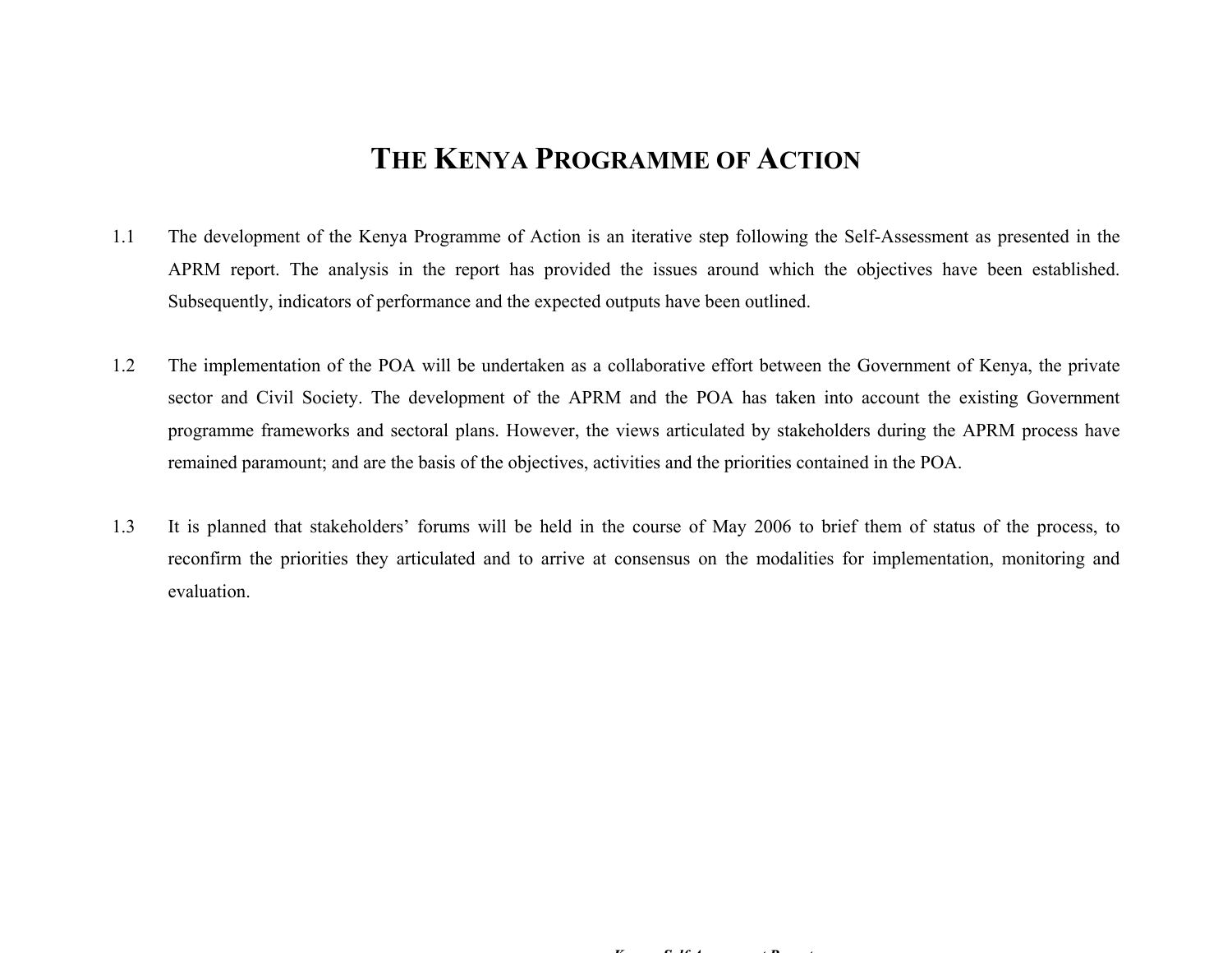## **PLAN OF ACTION**

## **A: DEMOCRACY AND POLITICAL GOVERNANCE**

| Objective                                                                                    | <b>Required Actions</b>                                                                                                  | Monitorable<br><b>Indicator</b>                                       | <b>Means</b><br>of<br>verification                                         | Ongoing<br><b>Initiatives</b>                                                                                                                                                                                                                                   | Implementing<br>Agency                                                                                                    | <b>Stakeholders</b>                                                                                                                                               | Timeframe     | <b>Expected</b><br>Output                                                          | <b>Estimated</b><br>Cost<br>(US\$) Thousands) | &<br>E<br>M<br>Agency                                                               |
|----------------------------------------------------------------------------------------------|--------------------------------------------------------------------------------------------------------------------------|-----------------------------------------------------------------------|----------------------------------------------------------------------------|-----------------------------------------------------------------------------------------------------------------------------------------------------------------------------------------------------------------------------------------------------------------|---------------------------------------------------------------------------------------------------------------------------|-------------------------------------------------------------------------------------------------------------------------------------------------------------------|---------------|------------------------------------------------------------------------------------|-----------------------------------------------|-------------------------------------------------------------------------------------|
| <b>STANDARD AND CODES</b>                                                                    |                                                                                                                          |                                                                       |                                                                            |                                                                                                                                                                                                                                                                 |                                                                                                                           |                                                                                                                                                                   |               |                                                                                    |                                               |                                                                                     |
| Objective:<br>Full compliance<br>with all<br>Standards and<br>Codes adopted<br>by Government | Kenya to consider<br>sign,<br>ratify<br>outstanding<br>international<br>instruments                                      | Number<br>of<br>pending standards<br>and codes signed<br>and ratified | Records<br>at<br>State<br>Law<br>Office<br>on<br>Standards<br>and<br>Codes | The country has<br>signed and ratified<br>Standards<br>many<br>and Codes and is<br>active<br>in<br>very<br>embracing<br>international<br><sub>of</sub><br>treaties<br>its<br>global interests                                                                   | Ministry of Justice<br>and Constitutional<br>Affairs;<br>Ministry<br>of<br>Affairs;<br>Foreign<br><b>State Law Office</b> | The<br>Civil<br>Society<br>Organizations,<br>relevant<br>and<br>Government<br>Departments                                                                         | 2006-2010     | All relevant<br><b>Standards</b><br>Codes<br>and<br>and<br>signed<br>ratified      | 200<br>(Kshs. 15m)                            | State Law<br>Office:<br>MJCA,<br>Office of the<br>President<br>and<br>Civil Society |
|                                                                                              | Parliament to<br>consider pass<br>necessary laws<br>reflecting all<br>international norms<br>and standards<br>acceded to | Number of laws<br>passed on<br>standards and<br>norms acceded to      | Records at<br>State Law<br>Offices:<br>relevant Acts of<br>Parliament      | Government in the<br>process of tabling<br>relevant bills on<br>standards and<br>codes in<br>parliament; and<br>Government is in<br>the process of<br>strengthening<br>KNHRC to be able<br>to oversee<br>domestication of<br>standards and<br>codes acceded to. | State Law office<br>Ministry of<br>Foreign Affairs                                                                        | Office of the<br>President,<br>Ministry of<br>Justice and<br>Constitutional<br>Affairs, and<br>Relevant<br>Government<br>Departments;<br>$CSOs$ and<br>Parliament | 2006-2007     | Domesticatio<br>n of<br>standards<br>and codes<br>ratified by<br>the<br>Government | 70<br>(Kshs. 5.2m)                            | MOJ&CA, OP.<br>LSK, KNCHR                                                           |
|                                                                                              | Conduct civic<br>education to improve<br>stakeholder<br>consciousness and<br>responsibility                              | Level of<br>stakeholder<br>awareness about<br>standards and<br>codes  | Baseline and<br>subsequent<br>surveys on<br>awareness                      | <b>KNCHR</b> and CSOs<br>conducting civic<br>education on<br>standards and<br>codes                                                                                                                                                                             | <b>KNHRC</b> and<br>CSOs                                                                                                  | Kenyan<br>citizens,<br>Civil Society<br>Organizations,<br>MOJ&CA                                                                                                  | $2007 - 2009$ | Kenyans<br>fully<br>sensitized on<br>standards<br>and codes                        | 300<br>(Kshs.22m)                             | CSOs, Research<br>Institutions, and<br>MOJ&CA.                                      |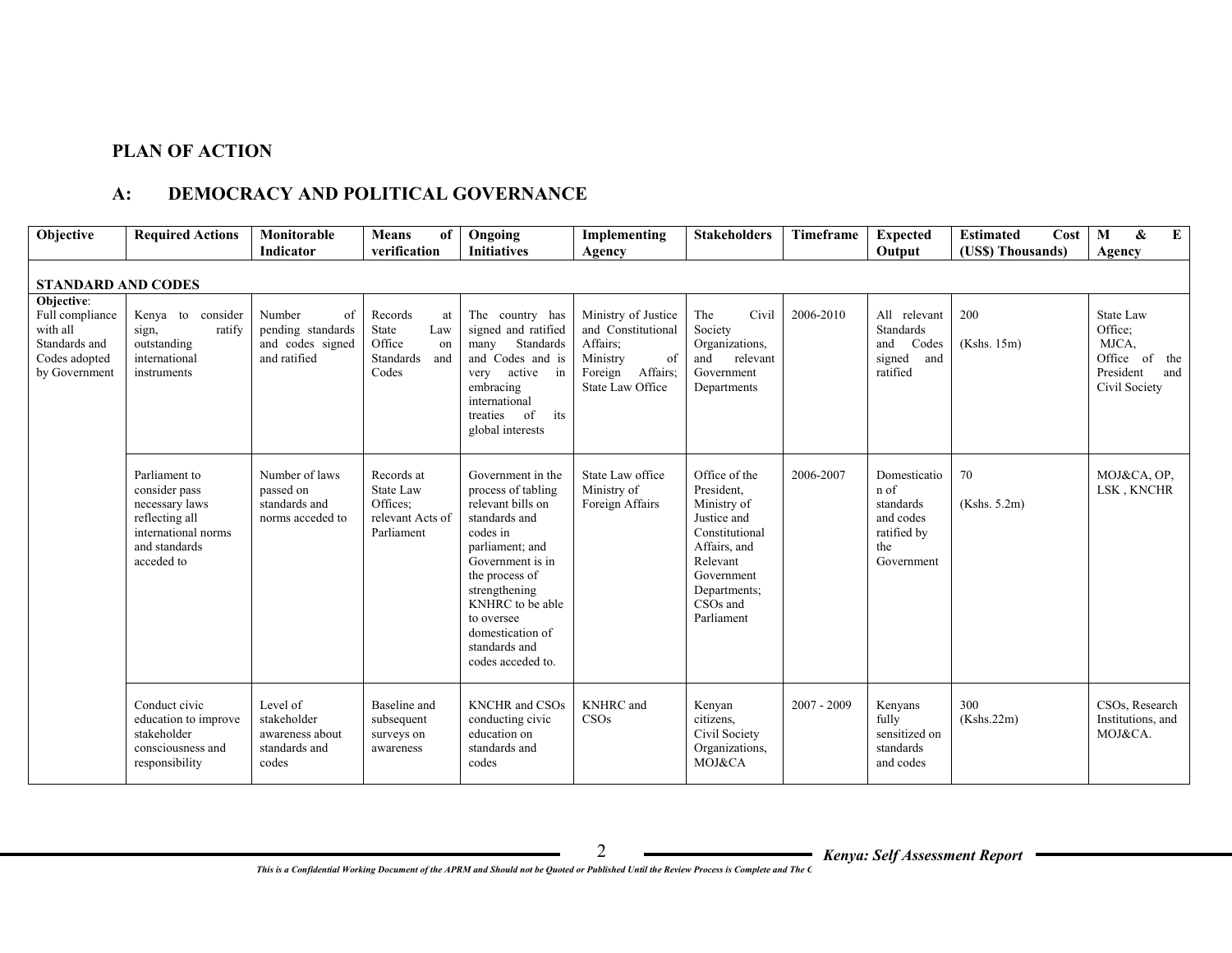| Objective                                    | <b>Required Actions</b>                                                                                                                          | Monitorable<br>Indicator                                                                           | of<br><b>Means</b><br>verification                                                                        | Ongoing<br><b>Initiatives</b>                                                                                                                                                                                                                          | Implementing<br>Agency                                                                    | <b>Stakeholders</b>                                                                                                                                                                                                                                                  | Timeframe     | <b>Expected</b><br>Output                          | <b>Estimated</b><br>Cost<br>(US\$) Thousands) | $\bf{E}$<br>&<br>M<br>Agency                                                                                                                  |
|----------------------------------------------|--------------------------------------------------------------------------------------------------------------------------------------------------|----------------------------------------------------------------------------------------------------|-----------------------------------------------------------------------------------------------------------|--------------------------------------------------------------------------------------------------------------------------------------------------------------------------------------------------------------------------------------------------------|-------------------------------------------------------------------------------------------|----------------------------------------------------------------------------------------------------------------------------------------------------------------------------------------------------------------------------------------------------------------------|---------------|----------------------------------------------------|-----------------------------------------------|-----------------------------------------------------------------------------------------------------------------------------------------------|
|                                              | <b>OBJECTIVE ONE: PREVENT AND REDUCE INTRA AND INTER-STATE CONFLICTS</b>                                                                         |                                                                                                    |                                                                                                           |                                                                                                                                                                                                                                                        |                                                                                           |                                                                                                                                                                                                                                                                      |               |                                                    |                                               |                                                                                                                                               |
| <b>Finalization of</b><br><b>Land Policy</b> | Develop and<br>implement coherent<br>land policy to<br>address land<br>ownership, use,<br>tenure and<br>administration                           | Existence of a<br>national land<br>policy                                                          | <b>Relevant Acts</b><br>of Parliament<br>and Kenya<br>Gazette                                             | Land issues being<br>addressed in<br>relation to<br>recommendations<br>of the Ndung'u<br>and Njonjo<br>Presidential Land<br>Commissions                                                                                                                | Ministry of Lands<br>and Settlement                                                       | Kenya Land<br>Alliance CSOs.<br>Local<br>Authorities, and<br>affected<br>Communities                                                                                                                                                                                 | $2006 - 2008$ | Comprehensiv<br>e Land Policy                      | 200<br>(Kshs. 15m)                            | Kenya Land<br>Alliance (CSOs)<br>MOL&S.<br>Ministry of<br>Housing,<br>Professional<br>Associations on<br><b>Land Issues</b>                   |
| <b>Minimize</b><br>intra-state<br>conflcts   | Government and<br>political parties to<br>design and<br>implement conflict<br>resolution<br>mechanisms (eg at<br>community and<br>ethnic levels) | Reported number<br>of conflicts<br>including cases of<br>loss of human life<br>and cattle rustling | Quarterly<br>reports filed by<br>provincial<br>administration,<br>police reports,<br>and media<br>reports | Public Officers'<br>Ethics Act;<br>Cabinet Code of<br>Conduct:<br>Peace committee<br>established in OP<br>to deal with<br>conflict resolution;<br>Government<br>studies on beliefs<br>of communities for<br>a permanent<br>solution to the<br>problem. | OP (Ministry of<br>Internal Security),<br>Political Parties.<br>CSOs, State Law<br>Office | Affected<br>communities<br>(including)<br>pastoralists);<br>CSO <sub>s</sub> .<br>Traditional<br>Cultural<br>Dispute<br>Resolution<br>Institutions,<br>MOJ&CA, and<br>relevant<br>Government<br>Departments<br>(Security,<br>Lands.<br>Agriculture and<br>Livestock) | $2006 - 2009$ | Proper<br>mechanisms<br>for mitigating<br>conflict | 200<br>Kshs $15 \text{ m}$ )                  | CSO <sub>s</sub><br>Government<br>Departments<br>(Security, Land,<br>Agriculture and<br>Livestock)<br>Parliament; and<br>State Law<br>Office, |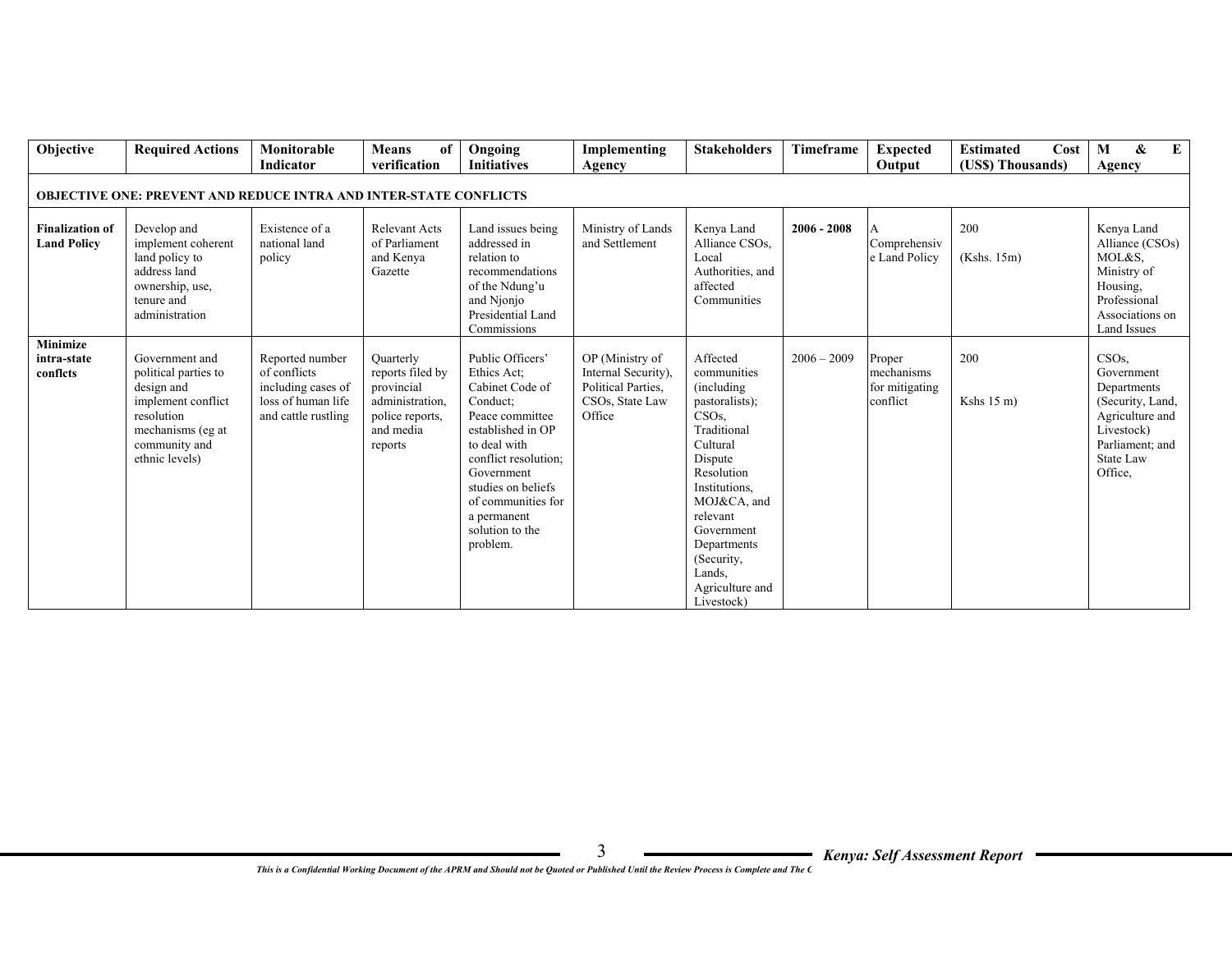| Objective                                                                                        | <b>Required Actions</b>                                                                                                                                                                                             | Monitorable                                                                                                                                                                                                                                                                                             | Means<br>of                                                                     | Ongoing                                                                                                                                                                                                                                                              | Implementing                                                          | <b>Stakeholders</b>                                                                                                                              | Timeframe     | <b>Expected</b>                                          | <b>Estimated</b><br>Cost | E<br>$\mathbf{M}$<br>$\boldsymbol{\&}$                                                                                              |
|--------------------------------------------------------------------------------------------------|---------------------------------------------------------------------------------------------------------------------------------------------------------------------------------------------------------------------|---------------------------------------------------------------------------------------------------------------------------------------------------------------------------------------------------------------------------------------------------------------------------------------------------------|---------------------------------------------------------------------------------|----------------------------------------------------------------------------------------------------------------------------------------------------------------------------------------------------------------------------------------------------------------------|-----------------------------------------------------------------------|--------------------------------------------------------------------------------------------------------------------------------------------------|---------------|----------------------------------------------------------|--------------------------|-------------------------------------------------------------------------------------------------------------------------------------|
|                                                                                                  |                                                                                                                                                                                                                     | <b>Indicator</b>                                                                                                                                                                                                                                                                                        | verification                                                                    | <b>Initiatives</b>                                                                                                                                                                                                                                                   | Agency                                                                |                                                                                                                                                  |               | Output                                                   | (US\$) Thousands)        | Agency                                                                                                                              |
| <b>Address</b><br>inequality and<br>any forms of<br>discrimination                               | Institute measures to<br>check inequality and<br>discrimination<br>prevailing in Kenyan<br>Society (with specific<br>attention paid to<br>North Eastern<br>Province and other<br>identified<br>disadvantaged areas) | Balance budgetary<br>resource allocation<br>among the various<br>regions based on<br>ERSW; improved<br>social<br>development<br>indicators such as<br>access to schools.<br>health, water,<br>roads etc in ASAL<br>areas; and<br>proportion of<br>people in ASAL<br>areas living below<br>poverty level | Budget<br>Estimate<br>Books;<br>Statistical<br>Abstracts;<br>Reports of<br>NGOs | Introduction of<br>various devolved<br>funds like CDF,<br>LATF and CBF;<br>Affirmative action,<br>political<br>appointments,<br>legislation;<br>electoral reforms<br>and the Special<br>Presidential<br>Initiative to<br>accelerate<br>development of<br><b>ASAL</b> | Ministry of<br>Finance:<br>Parliament                                 | Ministry of<br>Local<br>Government,<br>Parliament, all<br>relevant<br>Government<br>Ministries.<br>Donor<br>Agencies, CSO,<br>and<br>Communities | 2006-2009     | Balanced<br>regional<br>resource<br>allocation           | 180<br>Kshs. 13 m)       | Ministry of<br>Planning and<br>National<br>Development,<br>(MP&ND)<br>Ministry of<br>Finance, CSOs<br>and Research<br>Organizations |
| Promotion of<br>responsible<br>media                                                             | Dialogue between<br>media owners'<br>association (council)<br>and the government<br>on promoting<br>responsible media                                                                                               | A regulatory<br>mechanism to<br>sanction<br>irresponsible media<br>houses and<br>coverage                                                                                                                                                                                                               | Parliamentary<br>Act                                                            | Public debates<br>going on about<br>which institution to<br>be vested with<br>regulative powers                                                                                                                                                                      | Ministry of<br>Information and<br>Communication,<br>the Media Council | Media owners<br>and<br>practitioners,<br>CSO <sub>s</sub> , the<br>Government,<br>and the<br>citizenry                                           | 2006-2008     | Responsible<br>media                                     | 120<br>(Kshs. 9 m)       | Media owners<br>and<br>practitioners,<br>CSOs, Research<br>Institutions, the<br>Government,<br>and the citizenry                    |
| Inter-state<br>conflicts with<br>regard to<br>cattle rustling<br>and banditry                    | Strengthen<br>diplomatic relations<br>between states with<br>the aim of increasing<br>security along the<br>borders                                                                                                 | Diplomatic<br>negotiations on<br>cross border<br>incursions                                                                                                                                                                                                                                             | IGAD and EAC<br>Reports                                                         | Inter-governmental<br>security Teams<br>established in the<br>Ministry of State<br>for Internal<br>Security to deal<br>with cross boarder<br>conflicts.                                                                                                              | Ministry of<br>Foreign Affairs:<br><b>OP</b>                          | Pastoral<br>Communities,<br>Ministry of<br>Internal<br>Security, CSOs                                                                            | 2006-2008     | Improved<br>security<br>along the<br>borders             | 300<br>(Kshs., 22 m)     | <b>OP</b><br>Civil Society<br>Organizations                                                                                         |
| Interstate<br>conflict with<br>regard to<br>shared<br>resources e.g.<br>fish in Lake<br>Victoria | Initiate and ratify an<br>EAC pact on shared<br>resources e.g. fishing<br>in Lake Victoria                                                                                                                          | Protocols signed<br>with neighboring<br>countries on<br>shared natural<br>resources                                                                                                                                                                                                                     | Protocol<br>documents at<br>the Ministry of<br>Foreign Affairs                  | On-going talks on<br>establishment of the<br>East African Lake<br>Victoria Basin<br>Development<br>Commission                                                                                                                                                        | Ministry of East<br>African and<br>Regional<br>Development            | EAC<br>Assembly,<br>Ministry of<br>Foreign Affairs<br>and Ministry of<br>Trade and<br>Industry                                                   | $2006 - 2008$ | Joint<br>management<br>of shared<br>natural<br>resources | 120<br>(Kshs. 9 m)       | Ministry of<br>Foreign Affairs<br>and CSOs                                                                                          |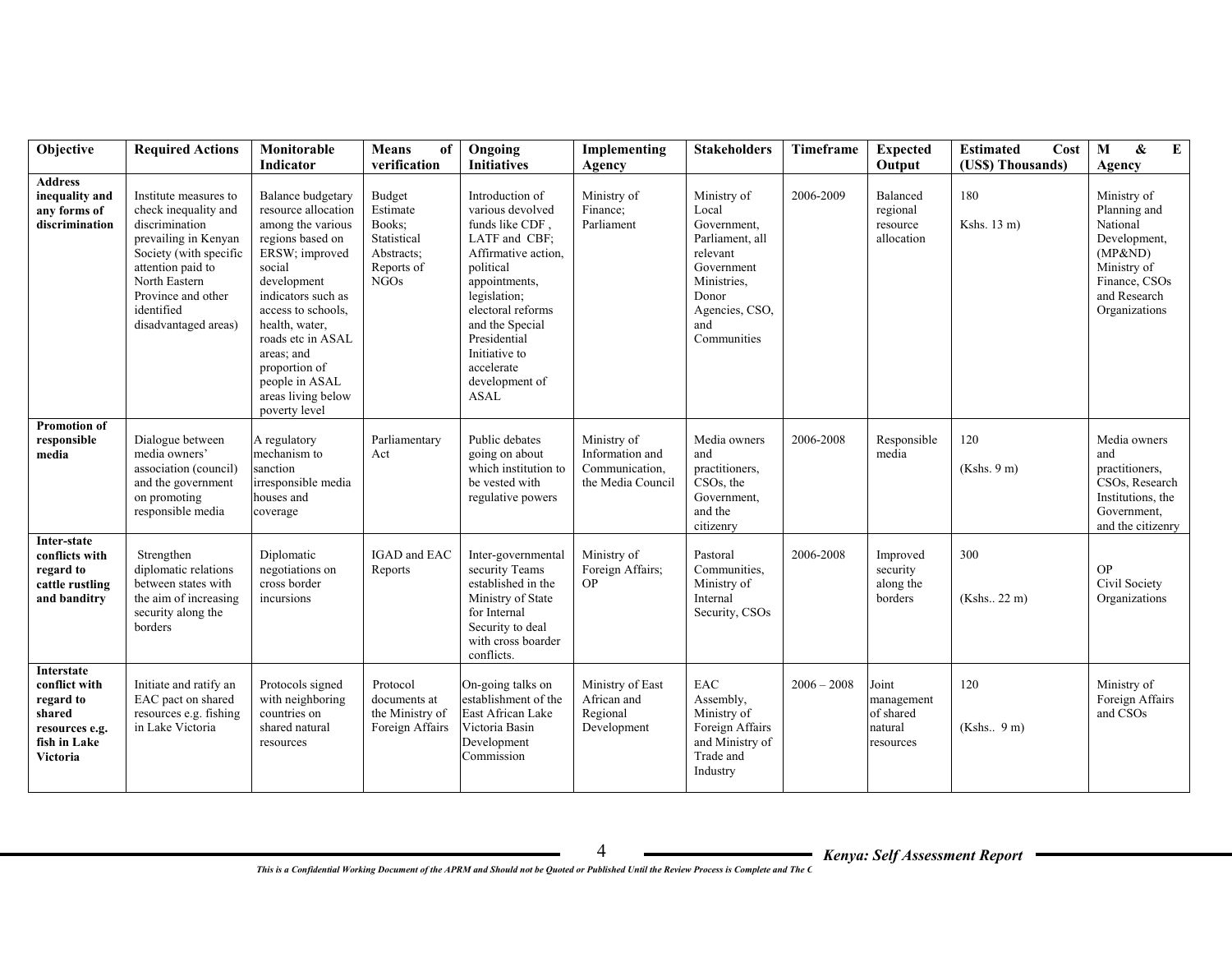| Objective                                                                                    | <b>Required Actions</b>                                                                                         | Monitorable                                                                                                                                                       | Means<br>of                                                                                                        | Ongoing                                                                                                                                                                                                                         | Implementing                                                   | <b>Stakeholders</b>                                                                  | Timeframe         | <b>Expected</b>                                                                                                                                 | Cost<br><b>Estimated</b>                                                                                                                              | $\boldsymbol{\&}$<br>$\bf{E}$<br>M                                           |
|----------------------------------------------------------------------------------------------|-----------------------------------------------------------------------------------------------------------------|-------------------------------------------------------------------------------------------------------------------------------------------------------------------|--------------------------------------------------------------------------------------------------------------------|---------------------------------------------------------------------------------------------------------------------------------------------------------------------------------------------------------------------------------|----------------------------------------------------------------|--------------------------------------------------------------------------------------|-------------------|-------------------------------------------------------------------------------------------------------------------------------------------------|-------------------------------------------------------------------------------------------------------------------------------------------------------|------------------------------------------------------------------------------|
|                                                                                              |                                                                                                                 | Indicator                                                                                                                                                         | verification                                                                                                       | <b>Initiatives</b>                                                                                                                                                                                                              | Agency                                                         |                                                                                      |                   | Output                                                                                                                                          | (US\$) Thousands)                                                                                                                                     | Agency                                                                       |
| <b>Conflicts</b><br>associated with<br>international<br>criminals and<br>drug<br>traffickers | Enhance the legal<br>provisions to make it<br>very risky to handle<br>and traffic drugs in<br>and through Kenya | Enactment and<br>strict enforcement<br>of Revised Act;<br>highly enhanced<br>sentence for<br>offenders and<br>diminished status<br>of Kenya as a<br>transit route | Police and<br>Court reports<br>on successful<br>convictions;<br>International<br>reports of Drug<br>transit routes | Improved detection<br>of drug traffickers<br>National<br>Commission on<br>Alcohol Drug<br>Abuse (NACADA)<br>in place                                                                                                            | <b>NACADA</b><br>State Law Office                              | MOJ&CA<br>Kenya Airports<br>Authority                                                | 2006 on-<br>going | Eliminate<br>Kenya as a<br>drug<br>trafficking<br>route                                                                                         | 150<br>(Kshs. 10 m)                                                                                                                                   | Interpol,<br>MOJ&CA,<br>Kenya Airports<br>Authority,<br>Police<br>Department |
|                                                                                              | THE CONSTITUTION                                                                                                |                                                                                                                                                                   |                                                                                                                    |                                                                                                                                                                                                                                 |                                                                |                                                                                      |                   |                                                                                                                                                 | OBJCTIVE TWO: CONSTITUTIONAL DEMOCRACY, INCLUDING PERIODIC COMPETITION AND OPPORTUNITY FOR CHOICE, THE RULE OF LAW, CITIZENS' RIGHTS AND SUPREMACY OF |                                                                              |
| <b>Political</b><br><b>Parties Bill</b>                                                      | the<br>Speeding<br>up<br>the<br>adoption<br>of<br><b>Political Parties Bill</b>                                 | Legislation in the Acts<br>form of an Act of<br>Parliament                                                                                                        | Parliament,<br>Parliamentary<br>Standing Orders,<br><b>Hansard Reports</b>                                         | of A draft Bill is in<br>Parliament<br>for<br>discussion<br>and<br>enactment                                                                                                                                                    | Parliament                                                     | MOJ&CA,<br>Parliament                                                                | $2006 - 2008$     | Legislation<br>that prohibits<br>registration<br>of political<br>parties based<br>on regional,<br>ethnic and<br>religious<br>consideratio<br>ns | for<br>Catered<br>Ministry's Budget.                                                                                                                  | under MOJ&CA, CSOs<br>and Parliament                                         |
| <b>Ensure the</b><br>judiciary<br>maintains rule<br>of law                                   | Enhancing capacity<br>of Judiciary                                                                              | Types of on going<br>training programs,<br>and ICT, and<br>research facilities.                                                                                   | Reports of<br>MOJ&CA and<br>Judicial Service<br>Commission;<br><b>KNCHR</b>                                        | Government<br>programs exist to<br>enhance capacity<br>of Judiciary<br>through training,<br>provision of<br>research facilities,<br>improvement of<br>information flow;<br>and instituting of<br>performance based<br>contracts | MOJ&CA through<br>GJLOS, and<br>Judicial Service<br>Commission | CSOs<br>(including LSK)<br>and ICJ),<br>Citizens, Police<br>Department,<br>and KNHRC | $2006 - 2008$     | Competent<br>and<br>independent<br>administratio<br>n of justice<br>in Kenya                                                                    | 200<br>(Kshs. 15 m)                                                                                                                                   | CSOs, Citizens,<br>Police<br>Department,<br>LSK and ICJ<br>and KNHRC         |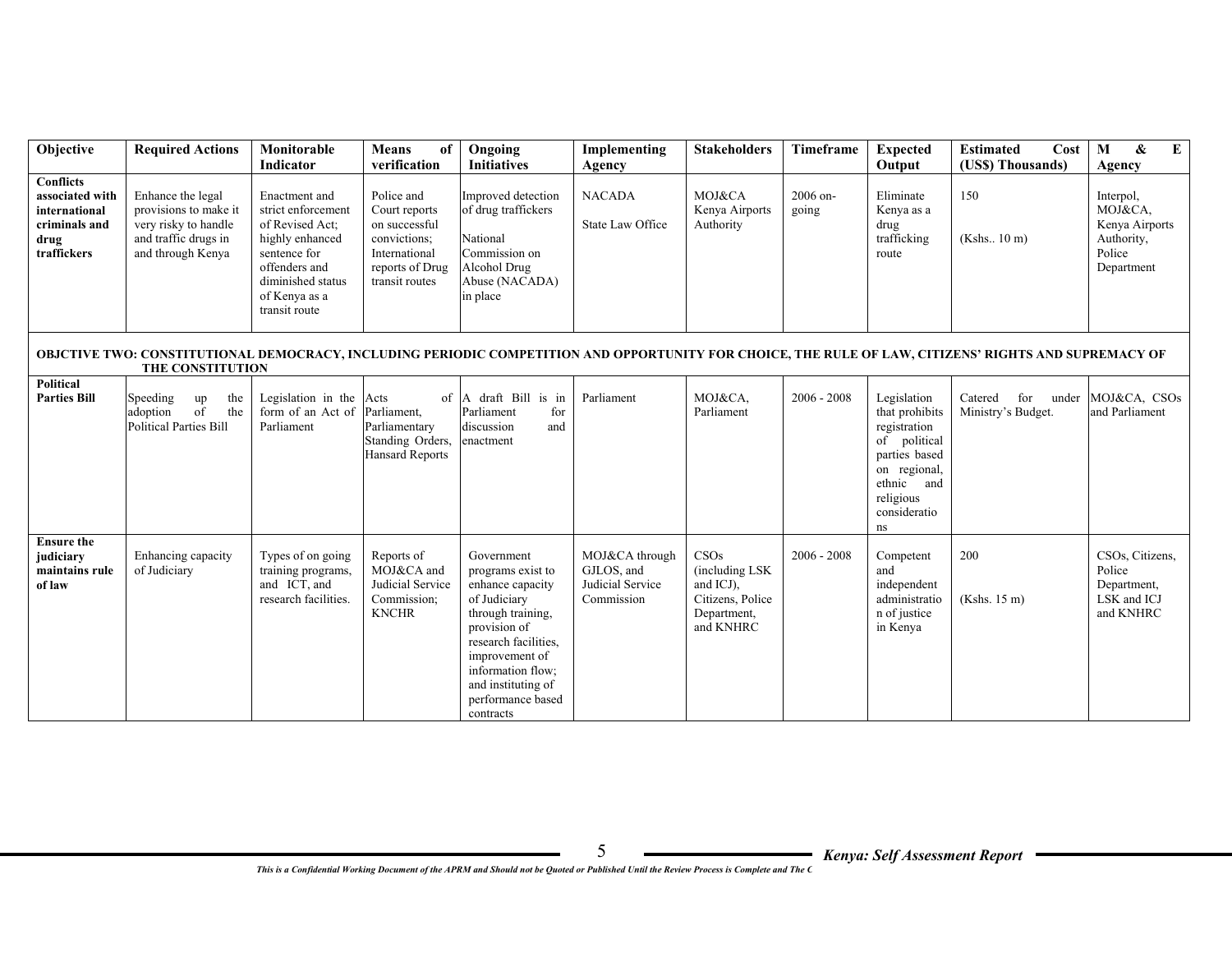| Objective                                                | <b>Required Actions</b>                                                                                                | Monitorable<br>Indicator                                                                                                                                       | <b>Means</b><br>of<br>verification                                                                                                                                                                                             | Ongoing<br><b>Initiatives</b>                                                                                                                                                                                                                                                                             | Implementing<br>Agency                                                    | <b>Stakeholders</b>                                | Timeframe | <b>Expected</b><br>Output                                               | Cost<br><b>Estimated</b><br>(US\$) Thousands)                                                                                                 | $\boldsymbol{\&}$<br>E<br>M<br>Agency                                                |
|----------------------------------------------------------|------------------------------------------------------------------------------------------------------------------------|----------------------------------------------------------------------------------------------------------------------------------------------------------------|--------------------------------------------------------------------------------------------------------------------------------------------------------------------------------------------------------------------------------|-----------------------------------------------------------------------------------------------------------------------------------------------------------------------------------------------------------------------------------------------------------------------------------------------------------|---------------------------------------------------------------------------|----------------------------------------------------|-----------|-------------------------------------------------------------------------|-----------------------------------------------------------------------------------------------------------------------------------------------|--------------------------------------------------------------------------------------|
| Reform of<br><b>Civil Service</b>                        | Coordination and<br>speeding up of civil<br>service reform efforts                                                     | The instituted<br>reforms, and<br>improved service<br>delivery                                                                                                 | Government<br>circulars on<br>reforms, and<br>surveys on<br>perceptions of<br>service delivery                                                                                                                                 | Civil service<br>reforms are<br>currently being<br>undertaken<br>(PSR&D)                                                                                                                                                                                                                                  | OP, Public Service<br>Commission                                          | OP (DPM),<br>Public Service<br>Commission          | 2006-2007 | A coherent<br>and effective<br>civil service                            | 115<br>(Kshs 8.6 m)                                                                                                                           | PSC, OP, CSOs,<br>(PSR&D)                                                            |
| Management<br>of<br>decentralized<br>resources           | Sensitisation<br>campaigns on all<br>devolved funds and<br>limiting the role of<br>MPs in the control of<br>such funds | Sensitization<br>programs, types of<br>structures, and<br>management,<br>implementation<br>and monitoring<br>mechanisms, put<br>in place.                      | Reports of<br>surveys of<br>peoples'<br>perceptions,<br>media reports,<br>CSO reports,<br>and Official<br>published<br>reports on<br>devolved funds<br>(LATF, CDF,<br>Education<br>Bursaries.<br>HIV/AIDS, and<br>other funds) | There on-going<br>initiatives<br>undertaken by the<br>National<br>Campaign Steering<br>Committee, local<br>authorities and<br>CSOs, to sensitize<br>communities on<br><b>LATF</b> and CDF<br>funds.<br>Amendments to<br>the CDF Act on<br>the question of<br>community<br>participation being<br>prepared | MOF, MPND,<br>Local Authorities,<br>CSO <sub>s</sub> .                    | Citizens, CSOs,<br>Parliament,<br><b>MOF</b>       | 2006-2007 | Transparent<br>and effective<br>use of<br>devolved<br>funds             | 400<br>(Kshs 30 m)                                                                                                                            | Citizens, CSOs,<br>Parliament.<br>MOF, MPND,<br>Local<br>Authorities                 |
|                                                          |                                                                                                                        | <b>INTERNATIONAL HUMAN RIGHTS INSTRUMENTS</b>                                                                                                                  |                                                                                                                                                                                                                                |                                                                                                                                                                                                                                                                                                           |                                                                           |                                                    |           |                                                                         | OBJCETIVE THREE: TO PROMOTE AND PROTECT ECONOMIC, SOCIAL AND CULTURAL RIGHTS AND CIVIL AND POLITICAL RIGHTS AS ENSHRINED IN AFRICAN AND OTHER |                                                                                      |
| <b>Promotion and</b><br>protection of<br>peoples' rights | According more<br>recognition and<br>relevance to<br>economic, social,<br>cultural, civil and<br>political rights      | The standards and<br>codes on human<br>rights that are<br>adopted and<br>domesticated;<br>entrenching the<br>rights into the<br>legislation;<br>Socio-economic | UN records.<br>AU Records<br><b>CBS</b> Statistics                                                                                                                                                                             | Universal free<br>primary education,<br>the bursary fund<br>and the draft<br>national health<br>insurance scheme                                                                                                                                                                                          | MOJ&CA.<br>Parliament,<br>Ministry of<br>Education,<br>Ministry of Health | Citizens.<br>Parliament,<br>MOJ&CA.<br>CSOs, KNHRC | 2006-2007 | Legal<br>Protection of<br>economic.<br>social and<br>cultural<br>rights | 400<br>(Kshs. 30 m)                                                                                                                           | MOJ&CA,<br>Ministry of<br>Education,<br>Ministry of<br>Health, CSOs,<br><b>KNHRC</b> |

indicators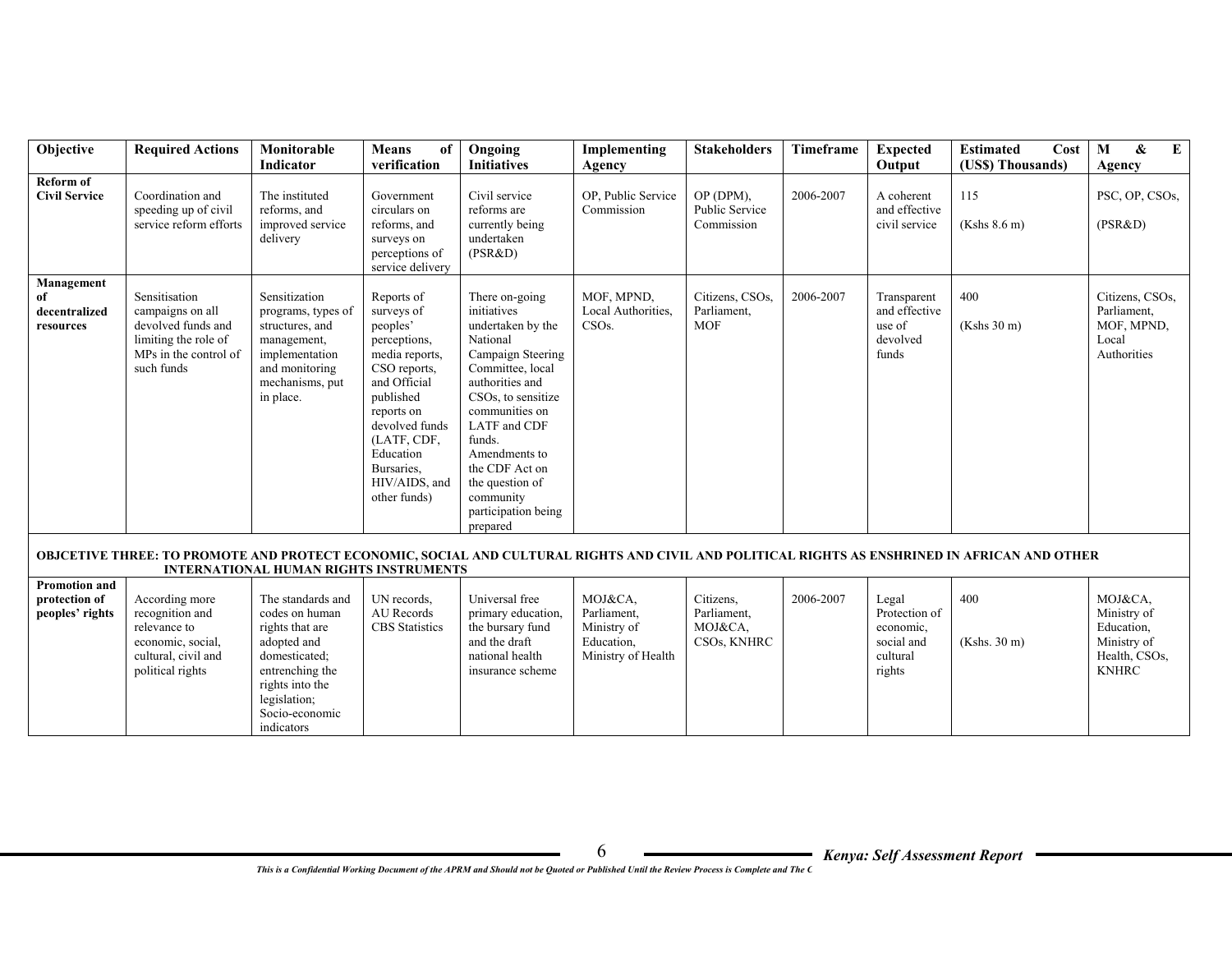| Objective                                                                                         | <b>Required Actions</b>                                                                                                                | Monitorable                                                                                           | <b>Means</b><br>of                                                                                            | Ongoing                                                                                                                                                                                                                 | Implementing                                         | <b>Stakeholders</b>                                                                                                         | Timeframe     | <b>Expected</b>                                                                                        | <b>Estimated</b><br>Cost | $\mathbf M$<br>$\pmb{\&}$<br>$\bf{E}$                                                                            |
|---------------------------------------------------------------------------------------------------|----------------------------------------------------------------------------------------------------------------------------------------|-------------------------------------------------------------------------------------------------------|---------------------------------------------------------------------------------------------------------------|-------------------------------------------------------------------------------------------------------------------------------------------------------------------------------------------------------------------------|------------------------------------------------------|-----------------------------------------------------------------------------------------------------------------------------|---------------|--------------------------------------------------------------------------------------------------------|--------------------------|------------------------------------------------------------------------------------------------------------------|
|                                                                                                   |                                                                                                                                        | Indicator                                                                                             | verification                                                                                                  | <b>Initiatives</b>                                                                                                                                                                                                      | Agency                                               |                                                                                                                             |               | Output                                                                                                 | (US\$) Thousands)        | Agency                                                                                                           |
| Create greater<br>awareness of<br>rights within<br>society                                        | Increase capacity of<br>CSOs in civil<br>education.<br>monitoring and<br>reporting human<br>rights violations                          | Higher observance<br>of human rights.<br>Number of<br>reported cases of<br>human rights<br>violations | Media reports<br>Police<br>Statistics, Court<br>Records,<br>Federation of<br>Women<br>Lawyers<br>(FIDA), KHRC | <b>GJLOS</b><br>Programme, FIDA<br>programme,<br>KHRC; Media<br>reporting on these<br>rights                                                                                                                            | CSOs, GJLOS,<br>Media                                | CSO <sub>s</sub> (KHRC<br>and FIDA),<br>KNHRC, LSK,<br>Kituo cha Sheria,<br>Legal Resources<br>Foundation                   | 2006-2008     | Civil society<br>network for<br>monitoring<br>and reporting<br>human rights<br>violations              | 500<br>(Kshs.37.5m)      | CSO <sub>s</sub> (KHRC<br>and FIDA),<br>KNHRC, LSK,<br>Kituo cha<br>Sheria, Legal<br>Resources<br>Foundation     |
| <b>Institutionalise</b><br>access to legal<br>representation<br>for the socially<br>disadvantaged | Develop Policy and<br>institutional<br>framework for<br>providing free legal<br>aid to the poor,<br>marginalized and the<br>vulnerable | Budgetary<br>Provisions.<br>Number of people<br>receiving free<br>legal aid.                          | Records of the<br>Judiciary,<br>CSOs records<br>(KHRC, Legal<br>Resources<br>Foundation and<br>FIDA)          | GJLOs Programme<br>and respective<br>CSO <sub>s</sub> running<br>programmes<br>Very Limited<br>"Pauper Briefs"<br>availed on<br>volunteer basis by<br>lawyers only on<br>murder cases                                   | Ministry of Justice<br>and Constitutional<br>Affairs | LSK, CSOs,<br>Ministry of<br>Home Affairs<br>and National<br>Heritage, the<br>Private Sector<br>and Development<br>Partners | 2006-2008     | Significant<br>access to<br>judicial<br>services for<br>the poor,<br>marginalized<br>and<br>vulnerable | 300<br>(Kshs., 22)       | CSOs, Ministry of<br>Home Affairs and<br>National Heritage,<br>the Private Sector<br>and Development<br>Partners |
| Monitoring<br>and reporting<br>violation of<br>rights by the<br>Government                        | Improve monitoring<br>and reporting<br>mechanisms of<br>human rights<br>violations                                                     | Number of<br>reported cases of<br>human rights<br>violations                                          | Police<br>Statistics, Court<br>Records                                                                        | <b>GJLOS</b><br>Programme;<br>Human Rights<br>Watch                                                                                                                                                                     | Ministry of Justice<br>and Constitutional<br>Affairs | CSOs, Ministry<br>of Home<br>Affairs and<br>National<br>Heritage,<br><b>KNHRC</b>                                           | 2006-2008     | Institutional<br>framework<br>for<br>monitoring<br>and reporting<br>of human<br>rights<br>violations   | 300<br>(Kshs., 22.5m)    | Kenya Human<br>Rights<br>Commission<br>CSO <sub>s</sub>                                                          |
| Universal<br><b>Health Care</b><br>Plan                                                           | Review by cabinet<br>and legislation by<br>Parliament of the<br>Universal Health<br>Care Plan                                          | Number of Kenyans<br>accessing medical<br>care                                                        | Legislation on<br>the Universal<br>Health Care<br>Plan                                                        | The Bill on the<br>National Health<br>Scheme is before<br>Parliament.<br>Progressive<br>programmes have<br>been put in place<br>such as<br>immunization to<br>improve access to<br>basic health care<br>for all Kenyans | Parliament.<br>Ministry o Health                     | CSO <sub>s</sub><br>Parliament.<br>Ministry of<br>Health,<br>Development<br>Partners                                        | $2006 - 2009$ | A health care<br>system that<br>is accessible<br>to all<br>Kenyans                                     |                          | CSO <sub>s</sub><br>Parliament,<br>Ministry of<br>Health,<br>Development<br>Partners                             |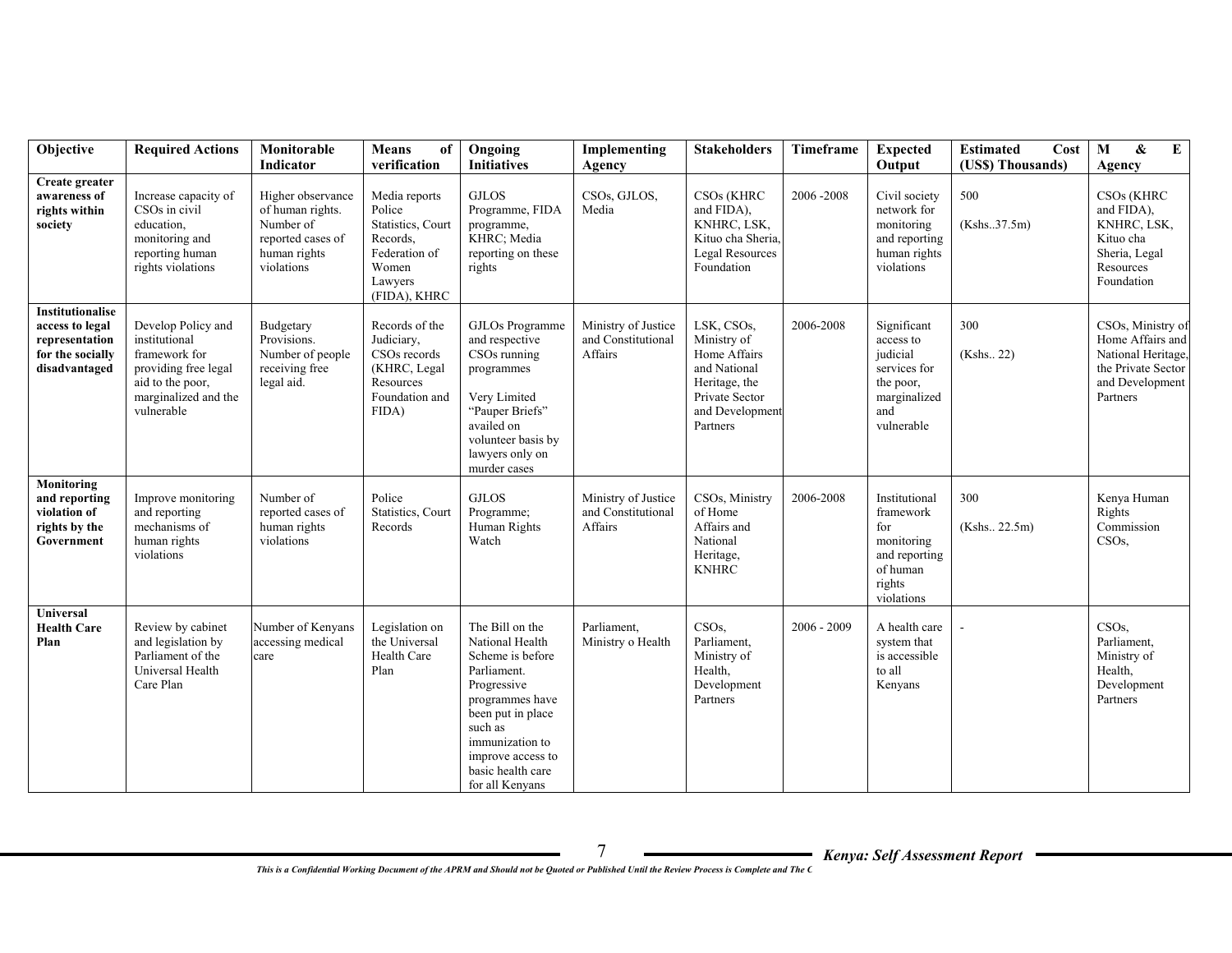| Objective                                                                                                                           | <b>Required Actions</b>                                                                                                           | Monitorable<br><b>Indicator</b>                                                       | <b>Means</b><br>of<br>verification                                                 | Ongoing<br><b>Initiatives</b>                                                                                                                                                                                                              | Implementing<br>Agency                                          | <b>Stakeholders</b>                                                                            | Timeframe | <b>Expected</b><br>Output                                                             | Cost<br><b>Estimated</b><br>(US\$) Thousands) | E<br>$\mathbf{M}$<br>&<br>Agency                                                                      |
|-------------------------------------------------------------------------------------------------------------------------------------|-----------------------------------------------------------------------------------------------------------------------------------|---------------------------------------------------------------------------------------|------------------------------------------------------------------------------------|--------------------------------------------------------------------------------------------------------------------------------------------------------------------------------------------------------------------------------------------|-----------------------------------------------------------------|------------------------------------------------------------------------------------------------|-----------|---------------------------------------------------------------------------------------|-----------------------------------------------|-------------------------------------------------------------------------------------------------------|
| Curtail<br>violation of<br>human rights<br>by law<br>enforcement<br>agents esp.<br>Police and<br><b>Prisons</b>                     | Develop and<br>implement a code of<br>conduct for the<br>different law<br>enforcement agents<br>in regard to human<br>rights      | In-service training,<br>seminars and<br>workshops<br>regarding human<br>rights issues | Programmes<br>offered in<br>Training<br>Institutions,<br>seminars and<br>workshops | Prison and Police<br>reforms envisaged<br>in GJLOs<br>Community<br>Policing being<br>implemented                                                                                                                                           | Police<br>Department,<br>Prisons<br>Department,<br>Communities. | Ministry of<br>Home Affairs<br>and National<br>Heritage, CSOs,<br>The Private<br>Sector, KNCHR | 2006-2008 | Properly<br>trained and<br>professional<br>law<br>enforcement<br>agents               | 300<br>(Kshs. 22m)                            | Ministry of Home<br>Affairs and<br>National Heritage,<br>CSOs, The<br>Private Sector,<br><b>KNCHR</b> |
| <b>Mechanism for</b><br>receiving and<br>resolving<br>complaints                                                                    | Strengthen the<br>complaints desks in<br>police stations<br>responsible for<br>violations involving<br>law enforcement<br>agents. | No of cases<br>reported.<br>Investigated and<br>acted upon                            | Media reports,<br>Police Reports,<br>KACC Reports,<br>CSOs Reports                 | Idea of creating the<br>office of an<br>Ombudsman has<br>been floated<br>severally but never<br>actualized;<br>GJLOs, reforms<br>ongoing.                                                                                                  | KACC.<br>Police<br>Department, AG's<br>Chambers                 | CSO, Citizenry,<br>MOJ&CA                                                                      | 2006-2007 | An<br>established<br>mechanism<br>for<br>channeling<br>and<br>resolving<br>complaints | 150<br>(Kshs. 12 m)                           | KNCHR, CSOs,<br>MOJ&CA                                                                                |
| Partnering<br>with private<br>health care<br>providers and<br>health<br>providing<br>NGOs in<br>improved<br>health care<br>delivery | Clarify mechanisms<br>to support private<br>health providers                                                                      | Formal<br>recognition<br>instruments                                                  | Government<br>Circulars                                                            | Government<br>through the<br>Ministry of Health<br>recognizes the<br>private sector and<br>NGO health<br>providers and has<br>put in place<br>mechanisms to<br>support them                                                                | <b>MOH</b>                                                      | Health NGOs,<br>Private Sector<br>health providers,<br><b>MOH</b>                              | 2006-2007 | Support<br>mechanisms                                                                 | 105<br>(Kshs 8 m)                             | Health NGOs,<br>Private Sector<br>health providers,<br><b>MOH</b>                                     |
| Speeding up<br>the enactment<br>of the<br><b>HIV/AIDS</b><br>Prevention<br>and Control<br>Bill                                      | Parliament to debate<br>the Bill with a view<br>to enacting it                                                                    | Parliamentary Act                                                                     | Gazette Notice<br>on new<br>legislation,                                           | The Bill is already<br>before the<br>Parliament; prices<br>of ARVs have<br>been reduced and<br>more people can<br>access them. The<br><b>HIV/AIDS</b><br>infection rate is<br>reported to have<br>dropped from<br>about 14% to<br>about 6% | Parliament, MOH                                                 | MOH, CSOs                                                                                      | 2006-2008 | Mechanism<br>in place for<br>prevention<br>and control<br>of HIV/Aids                 |                                               | MOH, CSOs,<br>Communities                                                                             |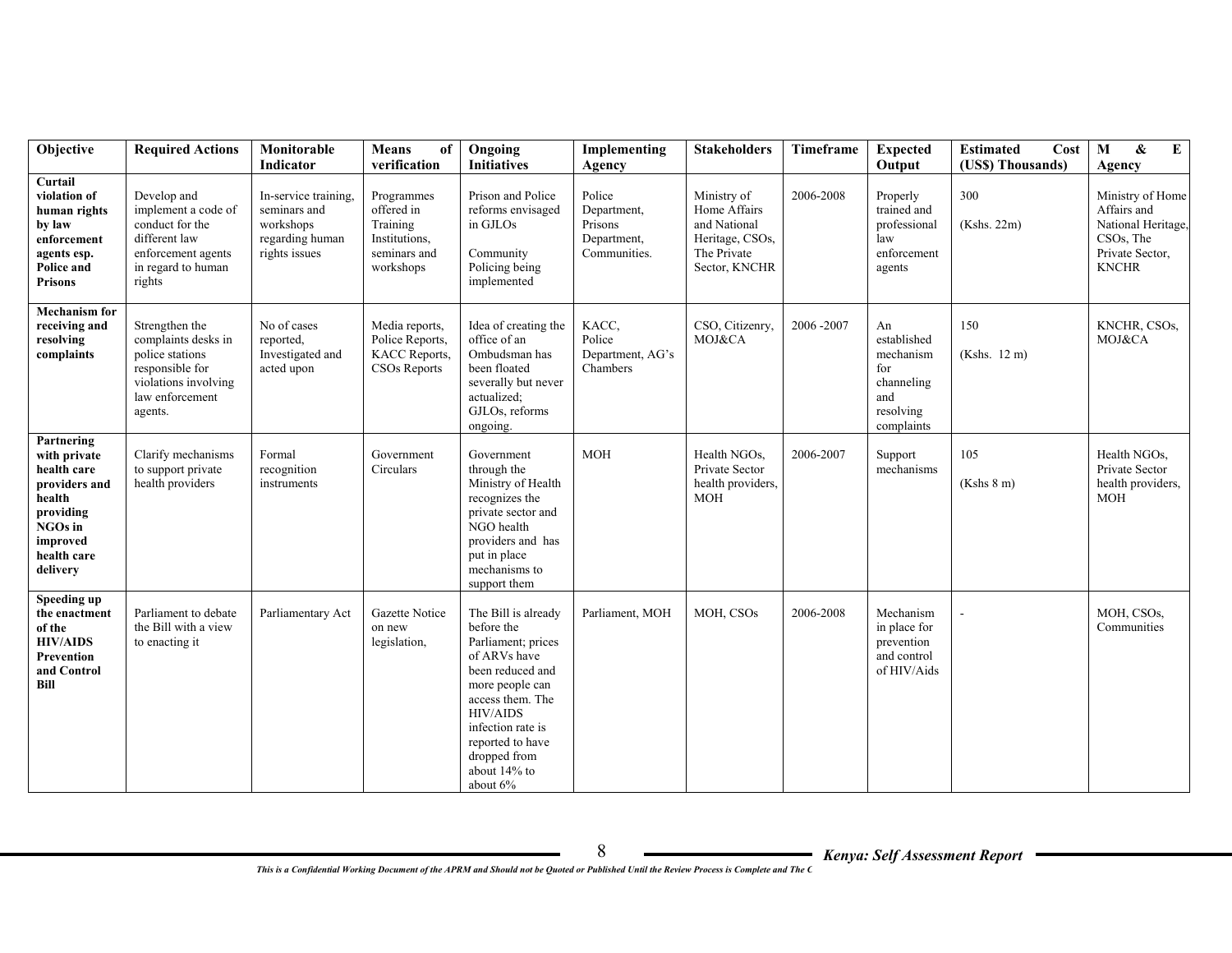| Objective                                                                                                               | <b>Required Actions</b>                                                                                                                                                                                   | Monitorable                                                                        | <b>Means</b><br>of                                                           | Ongoing                                                                                                                                                                                                                           | Implementing                                                                | <b>Stakeholders</b>                                                                                                           | Timeframe     | <b>Expected</b>                                                              | <b>Estimated</b><br>Cost                                                                                                                       | $\bf{E}$<br>M<br>&                                       |
|-------------------------------------------------------------------------------------------------------------------------|-----------------------------------------------------------------------------------------------------------------------------------------------------------------------------------------------------------|------------------------------------------------------------------------------------|------------------------------------------------------------------------------|-----------------------------------------------------------------------------------------------------------------------------------------------------------------------------------------------------------------------------------|-----------------------------------------------------------------------------|-------------------------------------------------------------------------------------------------------------------------------|---------------|------------------------------------------------------------------------------|------------------------------------------------------------------------------------------------------------------------------------------------|----------------------------------------------------------|
|                                                                                                                         |                                                                                                                                                                                                           | Indicator                                                                          | verification                                                                 | <b>Initiatives</b>                                                                                                                                                                                                                | Agency                                                                      |                                                                                                                               |               | Output                                                                       | (US\$) Thousands)                                                                                                                              | Agency                                                   |
| Ensuring<br>Kenyans are<br>made aware of<br>achievements<br>and<br>constraints in<br>addressing<br>governance<br>issues | Review current<br>official<br>communication<br>strategy to increase<br>its effectiveness                                                                                                                  | Citizens'<br>perceptions about<br>country's<br>governance record<br>and issues     | Media reports,<br>Surveys of<br>perceptions<br>about<br>governance<br>issues | Government has<br>reviewed its<br>Communication<br>Strategy through<br>creation of the<br>office of<br>Government<br>Spokesman and<br>has instituted<br>mechanisms of<br>disseminating<br>information to the<br>public regularly. | Office of<br>Government<br>Communications<br>(Government<br>Spokesman) (OP) | OP, MOJ&CA,<br>Citizenry,<br>CSOs, the News<br>Media                                                                          | 2006-2008     | An effective<br>and<br>informative<br>official<br>communicati<br>on strategy | 130<br>(Kshs. 10 m)                                                                                                                            | OP, MOJ&CA,<br>Citizenry,<br>CSOs, the News<br>Media     |
|                                                                                                                         |                                                                                                                                                                                                           |                                                                                    |                                                                              |                                                                                                                                                                                                                                   |                                                                             |                                                                                                                               |               |                                                                              | OBJECTIVE FOUR: UPHOLD THE SEPERATION OF POWERS, INCLUDING THE PROTECTION OF THE INDEPENDENCE OF THE JUDICIARY AND OF AN EFFECTIVE LEGISLATURE |                                                          |
| Upholding<br>separation of<br>powers                                                                                    | Enforcement of<br>judicial reforms and<br>existing<br>administrative<br>measures to ensure<br>members of the<br>bench improve<br>efficiency,<br>accountability and<br>monitoring of<br>judicial functions | Reduced backlog of<br>court cases and the<br>time it takes to<br>complete cases    | Court reports,<br>Prisons and<br>Police<br>Departments'<br>reports           | Measures already<br>in place are able to<br>deal with members<br>of the Bench<br>(without<br>introducing<br>performance based<br>contracts)                                                                                       | MOJ&CA                                                                      | Office of the<br>President,<br>Judicial Service<br>Commission<br>Attorney<br>General's<br>office, the<br>Citizens and<br>CSOs | $2006 - 2008$ | Efficient<br>delivery of<br>justice and<br>ensuring the<br>rule of law.      | 300<br>(Kshs 15 m)                                                                                                                             | Parliament<br>MOJ&CA.<br>CSOs (including<br>LSK, ICJ)    |
|                                                                                                                         | Institute<br>constitutional<br>provisions<br>that<br>minimize presidential<br>discretion<br>on<br>legislative<br>matters<br>the<br>enhance<br>of<br>the<br>autonomy<br>legislature.                       | Parliament sets its<br>own calendar of<br>activities and the<br>nature of business | Act of<br>Parliament                                                         | Draft Bills for<br>debate currently in<br>parliament;<br>a<br>Parliamentary<br>Service<br>Commission was<br>recently<br>established<br>to<br>this<br>oversee<br>matter.                                                           | Parliamentary<br>Service<br>Commission                                      | State<br>Law<br>Office.<br>Parliament,<br>MOJ&CA                                                                              | 2006 - 2008   | Parliamentar<br>y control of<br>calendar and<br>business                     | 100<br>(Kshs. 7.5 m)                                                                                                                           | CSO <sub>s</sub> :<br>MOJ&CA,<br>Development<br>Partners |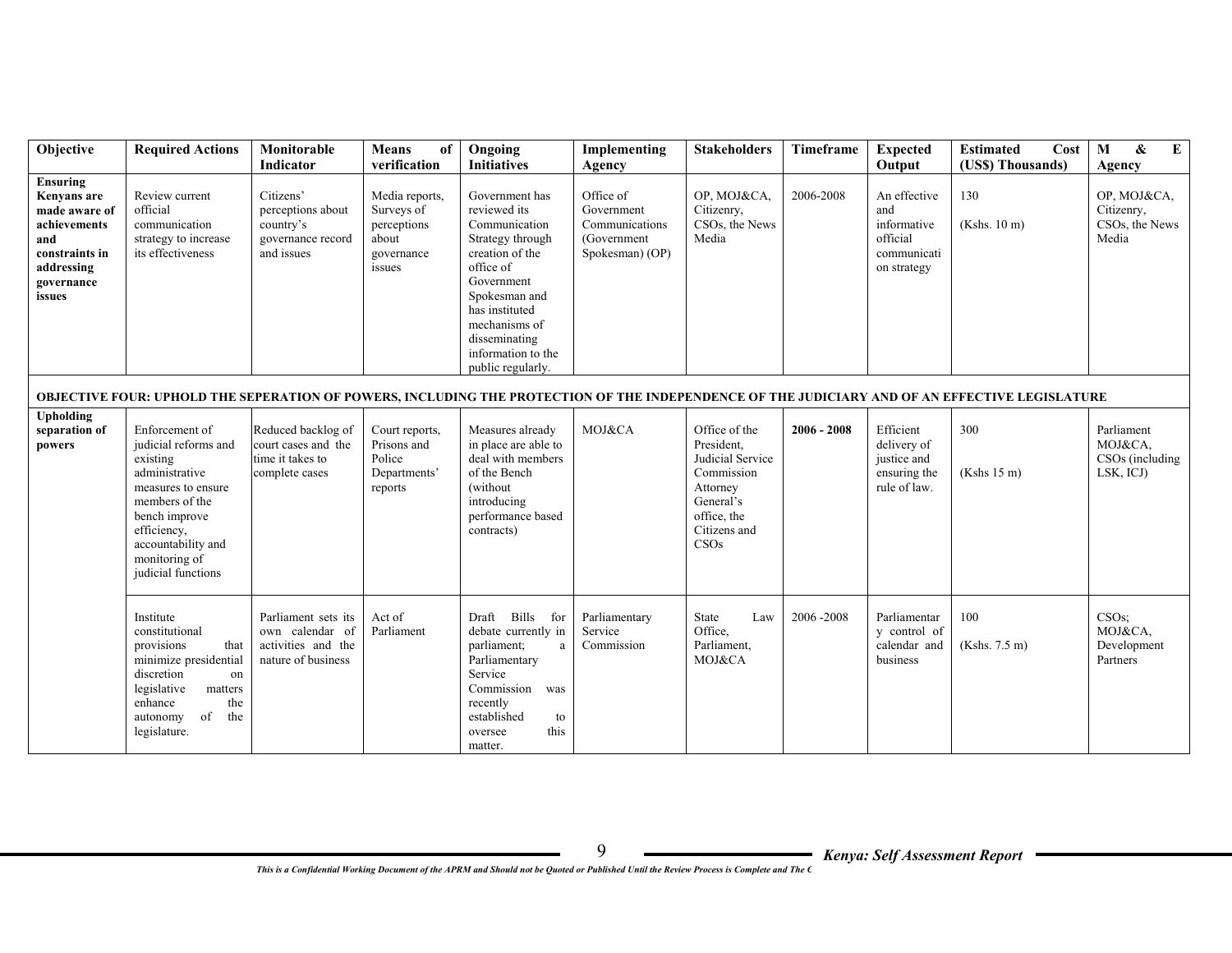| Objective                                                        | <b>Required Actions</b>                                                                                                                                                                       | Monitorable<br>Indicator                                                                                                                     | <b>Means</b><br>of<br>verification                             | Ongoing<br><b>Initiatives</b>                                                                                                                                                                                | Implementing<br>Agency             | <b>Stakeholders</b>                                                           | Timeframe     | <b>Expected</b><br>Output                                                                                | <b>Estimated</b><br>Cost<br>(US\$) Thousands)           | $\mathbf{M}$<br>&<br>$\bf{E}$<br>Agency                                                                   |
|------------------------------------------------------------------|-----------------------------------------------------------------------------------------------------------------------------------------------------------------------------------------------|----------------------------------------------------------------------------------------------------------------------------------------------|----------------------------------------------------------------|--------------------------------------------------------------------------------------------------------------------------------------------------------------------------------------------------------------|------------------------------------|-------------------------------------------------------------------------------|---------------|----------------------------------------------------------------------------------------------------------|---------------------------------------------------------|-----------------------------------------------------------------------------------------------------------|
| An effective<br>legislative<br>assembly                          | Review<br>standing<br>orders to<br>address<br>persistent lack of<br>quorum, and when<br>is<br>parliament<br>in<br>session, to create<br>more time for issues<br>based and quality<br>debates. | Assured quorum<br>during parliament<br>sessions; reduction<br>in the number of<br>Pending Bills; the<br>number of new<br>legislations passed | Hansard and<br>Parliamentary<br>Standing<br>Orders             | Government and<br>the public continue<br>to express concern<br>and frustration on<br>pending bills                                                                                                           | Speaker of<br>National<br>Assembly | Parliamentary<br>Service<br>Commission                                        | $2007 - 2008$ | Informed<br>and quality<br>debates and<br>legislation of<br>all pending<br>and new bills                 | 200<br>(Kshs 15 m.)                                     | Clerk<br>of<br>National<br>Assembly,<br>Parliamentary<br>Committees,<br>CSO <sub>s</sub><br>the<br>media. |
| <b>Setting of</b><br>emoluments of<br>public officers<br>(MPs)   | Establish modalities<br>for determining and<br>reviewing<br>emoluments of MPs                                                                                                                 | An independent<br>constitutional<br>agency established<br>to handle this, and<br>clearly defined<br>modalities put in<br>place               | Published<br>Parliamentary<br>act;<br>Government<br>Circulars, | Government and<br>Parliament already<br>exploring<br>measures for<br>putting in place<br>such modalities                                                                                                     | OP, Parliament,                    | Parliament, OP,<br>CSO <sub>s</sub>                                           | 2006-2008     | A carefully<br>established<br>emoluments<br>structure for<br>all public<br>office<br>holders in<br>Kenya | 160<br>(Kshs 12 m)                                      | Parliament, OP,<br>CSO <sub>s</sub>                                                                       |
| Adequate<br>funding of<br>governance<br>implementing<br>agencies | Support necessary<br>governance reforms<br>by voting adequate<br>funds to agencies<br>such as KACC, Law<br>Reform Commission,<br>KNHRC, and<br>GJLOS.                                         | Approved levels<br>of funding vis-à-<br>vis the budgets                                                                                      | Parliamentary<br>reports, reports<br>of relevant<br>agencies.  | Government<br>always sets aside<br>funds as may be<br>required to support<br>necessary activities<br>of agencies such as<br>KACC, Law<br>Reform<br>Commission,<br><b>KNHRC</b> and<br>GJLOS, among<br>others | MOF, Parliament                    | MOF, KACC,<br>Law Reform<br>Commission,<br><b>GJLOS</b><br>programme,<br>etc. | $2006 - 2007$ | Adequate<br>funding of<br>agencies                                                                       | Catered for under<br>respective Ministerial<br>budgets. | MOF, KACC,<br>Law Reform<br>Commission,<br><b>GJLOS</b><br>programme                                      |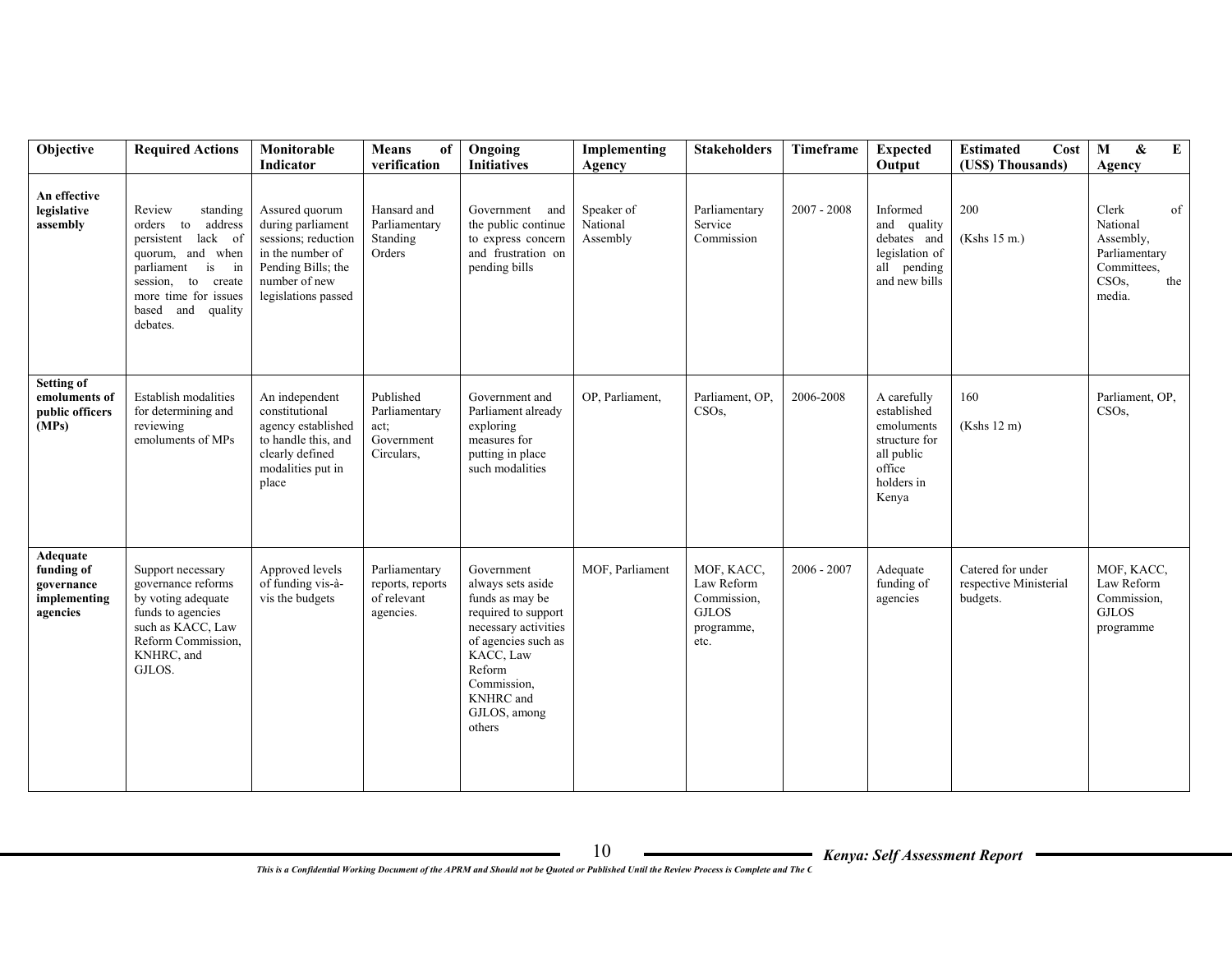| Objective                                                                                                         | <b>Required Actions</b>                                                                                                                                             | Monitorable                                                                                             | <b>Means</b><br>of                                                                                                 | Ongoing<br><b>Initiatives</b>                                                                                                                                                                            | Implementing                                                                          | <b>Stakeholders</b>                                                                                                        | Timeframe     | <b>Expected</b>                                                                                           | <b>Estimated</b><br>Cost | $\boldsymbol{\&}$<br>Е<br>M                                                                                         |
|-------------------------------------------------------------------------------------------------------------------|---------------------------------------------------------------------------------------------------------------------------------------------------------------------|---------------------------------------------------------------------------------------------------------|--------------------------------------------------------------------------------------------------------------------|----------------------------------------------------------------------------------------------------------------------------------------------------------------------------------------------------------|---------------------------------------------------------------------------------------|----------------------------------------------------------------------------------------------------------------------------|---------------|-----------------------------------------------------------------------------------------------------------|--------------------------|---------------------------------------------------------------------------------------------------------------------|
|                                                                                                                   |                                                                                                                                                                     | Indicator                                                                                               | verification                                                                                                       |                                                                                                                                                                                                          | Agency                                                                                |                                                                                                                            |               | Output                                                                                                    | (US\$) Thousands)        | Agency                                                                                                              |
|                                                                                                                   | <b>OBJECTIVE FIVE: ENSURE ACCOUNTABLE, EFFICIENT AND EFFECTIVE PUBLIC OFFICE HOLDERS AND CIVIL SERVANTS</b>                                                         |                                                                                                         |                                                                                                                    |                                                                                                                                                                                                          |                                                                                       |                                                                                                                            |               |                                                                                                           |                          |                                                                                                                     |
| Accountability<br>and Efficiency<br>in the Civil<br><b>Service</b>                                                | Initiate a strategic<br>plan to harmonize<br>various<br>reform<br>(GJLOs.<br>programs<br>ERS, NEC)                                                                  | Improved<br>Performance in the<br>Civil Service                                                         | <b>MSE</b><br>Audit<br>Reports and an<br>evolutional<br>survey on the<br>performance of<br>Civil<br>the<br>Service | The Vision 2030<br>of the government<br>is a pointer to<br>various<br>reform<br>initiatives                                                                                                              | Public<br>Service<br>Commission<br>and<br>the<br>relevant<br>government<br>Ministries | Public<br>The<br>Servants.<br>citizenry,<br>CSO <sub>s</sub><br>Development<br>Partners<br>and<br>government<br>ministries | $2006 - 2007$ | Fully<br>Accountable<br>and efficient<br><b>Public Service</b>                                            | 170<br>(Kshs 12.8 m)     | CSOs<br>Public<br>Service<br>Commission<br>Development<br>Partners<br>and<br>respective<br>government<br>ministries |
| Provision<br>of<br>adequate<br>and<br>sustained<br>funding<br>for<br>laws,<br>new<br>policies,<br>and<br>programs | Align the enactment<br>of laws, policies and<br>with<br>programs<br>adequate<br>and<br>sustained funding to<br>secure<br>implementation                             | Progressive<br>and<br>successful<br>implementation of<br>the policies and<br>programs                   | <b>Ministries</b><br>budgetary<br>allocations and<br>program reports                                               | Various<br>reforms<br>are currently on-<br>going under the<br>GJLOs framework                                                                                                                            | The<br>respective<br>government<br>Ministries<br>and<br>departments                   | Involved<br>government<br>Ministries and<br>departments,<br>Development<br>Partners<br>and<br>Interested<br>CSOs           | $2006 - 2009$ | Successful<br>implementatio<br>of<br>the<br>n<br>various<br>reform<br>programs                            | 260<br>(Kshs 19.5 m)     | Respective<br>government<br>Ministries.<br>Interested CSOs<br>and<br>Development<br>Partners                        |
| Appointments<br>and<br>promotions in<br><b>Civil</b><br>the<br>Service.                                           | Ensure that all new<br>recruitments<br>are<br>based on pre-defined<br>qualifications<br>and<br>attributes in line with<br>organizational<br>the<br>personnel needs. | No of reported<br>complaints and<br>efficiency of<br>recruited civil<br>servants in service<br>delivery | Recruitment<br>records of the<br>Public Service<br>Commission<br>and Ministries<br>personnel data<br>bases         | PoEA<br>The<br>has<br>been enacted and<br>caters for ethical<br>conduct<br>in<br>of<br>recruitment<br>Civil Servants and:<br>on-going<br>harmonization and<br>rightsizing in the<br><b>Public Sector</b> | The Public Service<br>Commission and<br>involved<br>government<br>Ministries          | Civil Servants,<br>CSO <sub>s</sub><br>Development<br>Partners<br>and<br>Government<br>departments                         | 2006<br>going | on-Improved<br>Service<br>delivery<br>and<br>reduction<br>in<br>perceived<br>favoritism,<br>nepotism etc. | 200<br>(Kshs 15 m)       | CSO <sub>s</sub> .<br>Development<br>Partners<br>and<br>Relevant<br>government<br>Ministries                        |
|                                                                                                                   | OB IECTIVE CIV. EICHTIMC COBBIDTION IN THE BOL ITICAL CBHEBE                                                                                                        |                                                                                                         |                                                                                                                    |                                                                                                                                                                                                          |                                                                                       |                                                                                                                            |               |                                                                                                           |                          |                                                                                                                     |

**OBJECTIVE SIX: FIGHTING CORRUPTION IN THE POLITICAL SPHERE**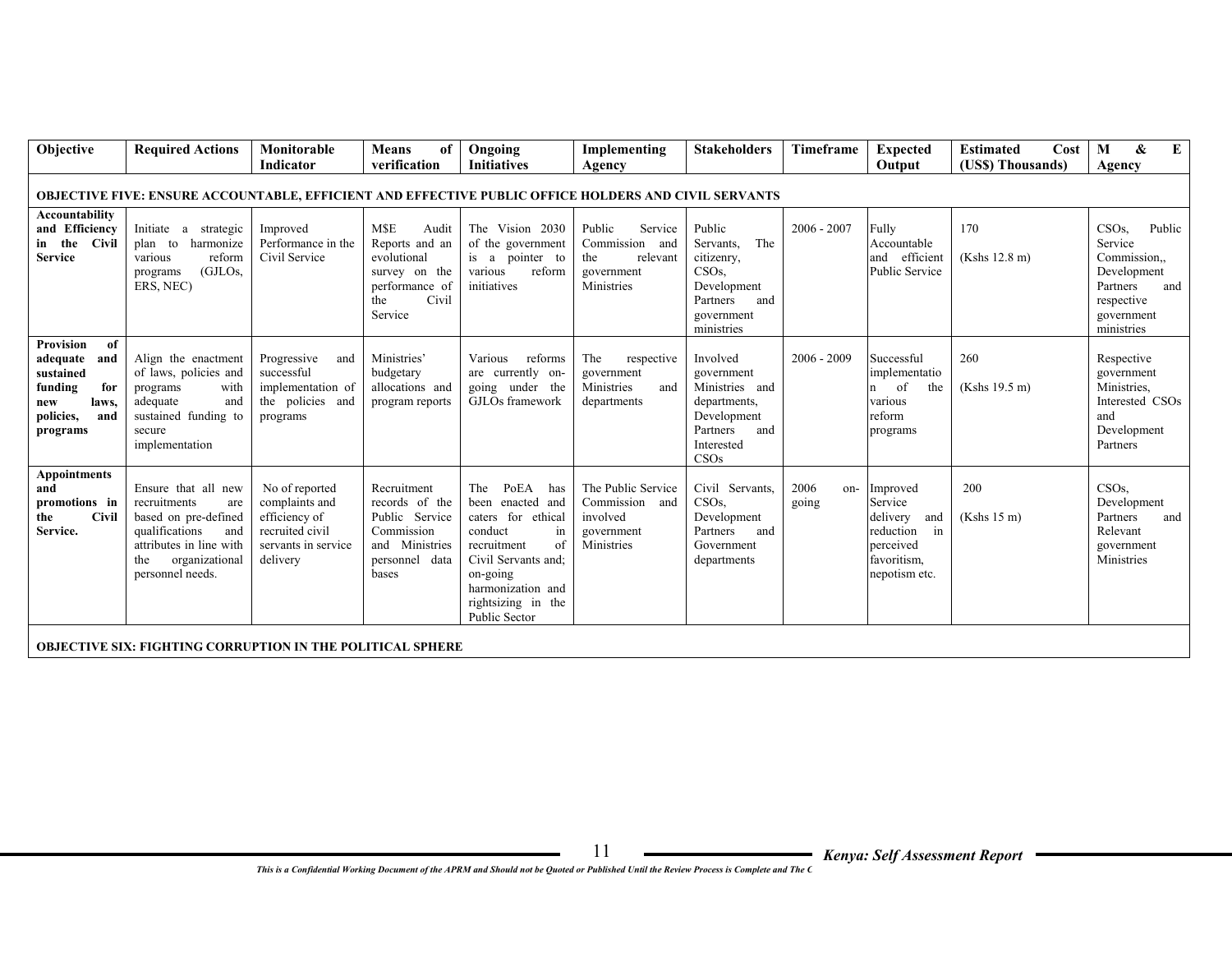| Objective                                                                                                       | <b>Required Actions</b>                                                                                                                                                                                                                           | Monitorable<br>Indicator                                                                                                                                                                                        | <b>Means</b><br>of<br>verification                                                                                                                                 | Ongoing<br><b>Initiatives</b>                                                                                                                                                                                                                                                                                                                                                                                                                                                                                                                                     | Implementing<br>Agency                                                                                                                                                                           | <b>Stakeholders</b>                                                                                                                                                                                                                               | Timeframe | <b>Expected</b><br>Output                                                                                                  | <b>Estimated</b><br>Cost<br>(US\$) Thousands) | $\mathbf{M}$<br>$\pmb{\&}$<br>$\bf{E}$<br>Agency                                                                                                         |
|-----------------------------------------------------------------------------------------------------------------|---------------------------------------------------------------------------------------------------------------------------------------------------------------------------------------------------------------------------------------------------|-----------------------------------------------------------------------------------------------------------------------------------------------------------------------------------------------------------------|--------------------------------------------------------------------------------------------------------------------------------------------------------------------|-------------------------------------------------------------------------------------------------------------------------------------------------------------------------------------------------------------------------------------------------------------------------------------------------------------------------------------------------------------------------------------------------------------------------------------------------------------------------------------------------------------------------------------------------------------------|--------------------------------------------------------------------------------------------------------------------------------------------------------------------------------------------------|---------------------------------------------------------------------------------------------------------------------------------------------------------------------------------------------------------------------------------------------------|-----------|----------------------------------------------------------------------------------------------------------------------------|-----------------------------------------------|----------------------------------------------------------------------------------------------------------------------------------------------------------|
| Fighting<br><b>Corruption</b> in<br>the political<br>sphere (The<br>Executive,<br>Legislature<br>and Judiciary) | Launch a national<br>campaign against<br>corruption with<br>along-term<br>programme to<br>promote positive<br>values<br>Accelerate and<br>strengthen campaign<br>against corruption<br>with a long-term<br>program to promote<br>positive values. | 1. Reduced<br>incidences of<br>corruption,<br>2. Improvement<br>in score in<br>corruption<br>perception surveys<br>3. Improved<br>information<br>sharing among<br>sectors.<br>4. IEC initiatives<br>undertaken. | TI-K<br>Corruption<br>Index. PAC and<br>PIC reports,<br>and Controller<br>and Auditor<br>General reports.<br>National<br>Surveys on<br>perception on<br>corruption | 1. Government has<br>established anti-<br>Corruption<br>institutions<br>(KACC) and the<br>National Anti-<br>Corruption<br>Steering<br>Committee which<br>has introduced<br><b>District Corruption</b><br>Committees and<br>together with the<br>Ministry of<br><b>Education</b> have<br>launched integrity<br>clubs in schools to<br>institutionalize an<br>ethical and value<br>based culture;<br>2. Government<br>Information<br>website has been<br>created, Office of<br>Government<br>Spokesperson<br>broadcasting<br>various<br>programmes to the<br>public | <b>KACC</b><br>Ministry of<br>Justice and<br>Constitutional<br>Affairs, the State<br>Law offices.<br>Office of the<br>Government<br>Spokesman<br>Ministry of<br>Information and<br>Communication | CSO <sub>s</sub> , the<br>media.<br>Development<br>Partners and the<br>Controller and<br>Auditor<br>General<br>The Citizenry<br>CSOs<br><b>KACC</b><br>Office of<br>Government<br>Spokesman<br>Ministry of<br>Information<br>and<br>Communication | 2006-2008 | Significant<br>reduction of<br>Corruption<br>incidences<br>and an<br>inculcated<br>national anti-<br>corruption<br>culture | Factored in the budget.                       | KACC, Civil<br>Society<br>Organizations<br>The media and<br>the Controller<br>and Auditor<br>General<br>Ministry of<br>Information and<br>Communication. |
| Legal and<br>Operational<br>capacity of<br>preventing and<br>fighting<br>corruption                             | Enhance operational<br>capacity of legal<br>institutional<br>mechanisms for<br>preventing and<br>fighting corruption.                                                                                                                             | Legislative<br>amendment and<br>enhanced<br>institutional<br>operations and<br>powers.                                                                                                                          | Act of<br>Parliament<br>(Anticorruption<br>and Economic<br>Crimes Act)<br>and KACC's<br>annual Reports                                                             | Draft information<br>Law to be tabled in<br>Parliament for<br>debate, The PoEA<br>is being enforced<br>and, Continued<br>CSOs and Media<br>pressure for KACC<br>to be given more<br>powers.                                                                                                                                                                                                                                                                                                                                                                       | Ministry of Justice<br>and Constitutional<br>Affairs                                                                                                                                             | Civil Society<br>Organization<br>Donors<br>Parliament<br><b>Attorney General</b><br>Office and<br>KACC.                                                                                                                                           | 2006-7    | Strong and<br>unencumbered<br>legal<br>institutional<br>mechanism(s)                                                       | 200<br>(Kshs. 15 m)                           | Donors,<br>Civil Society<br>Organizations,<br>Parliament,<br>Ministry of<br>Justice and<br>Constitutional<br>Affairs and<br><b>KACC</b>                  |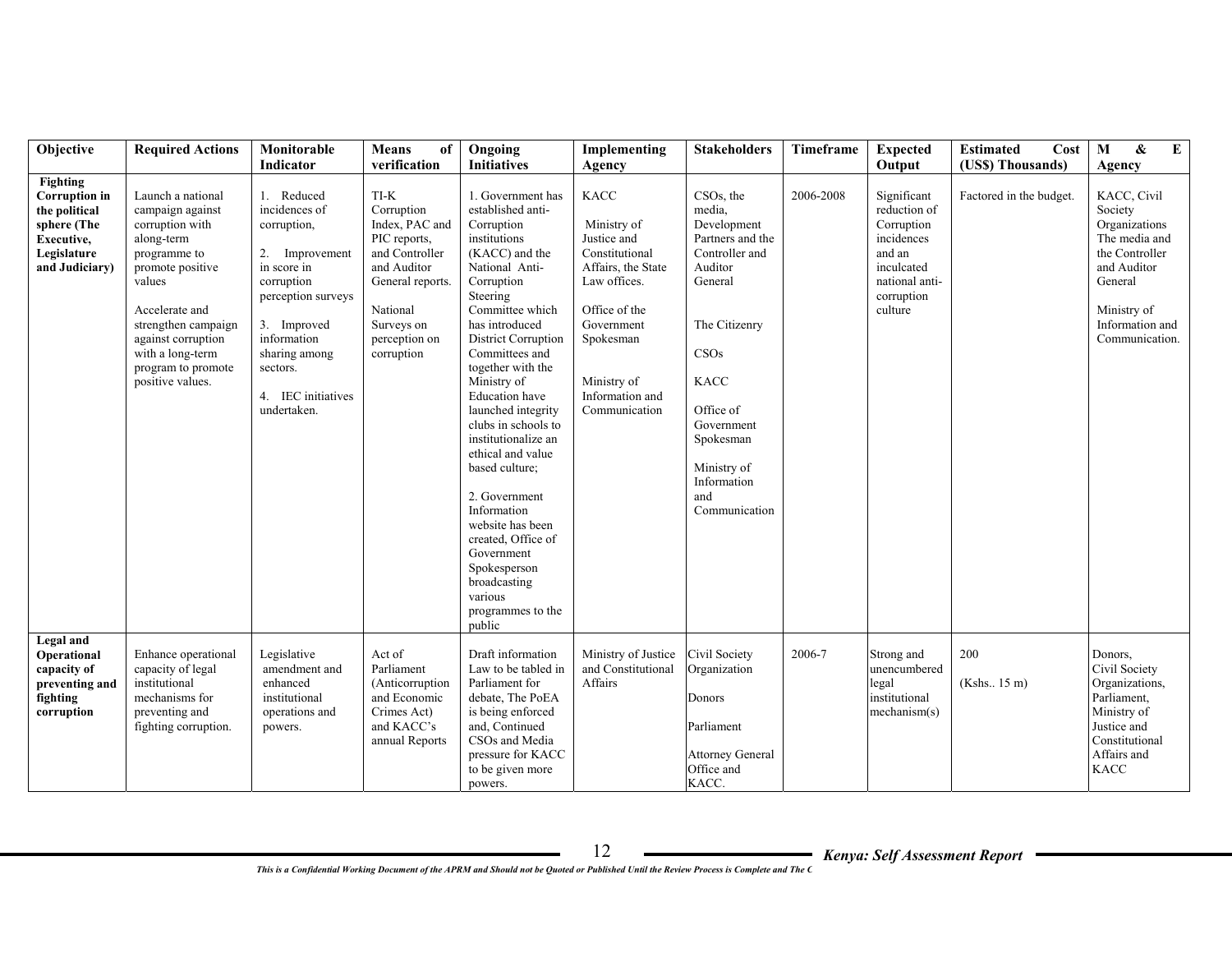| Objective                                                                    | <b>Required Actions</b>                                                                     | Monitorable<br><b>Indicator</b>                     | <b>Means</b><br>of<br>verification                                               | Ongoing<br><b>Initiatives</b>                                                                                                                                                               | Implementing<br>Agency                                           | <b>Stakeholders</b>                                                                                                                        | Timeframe | <b>Expected</b><br>Output                                                                                              | <b>Estimated</b><br>Cost<br>(US\$) Thousands) | $\boldsymbol{\&}$<br>M<br>E<br>Agency                                                                                      |
|------------------------------------------------------------------------------|---------------------------------------------------------------------------------------------|-----------------------------------------------------|----------------------------------------------------------------------------------|---------------------------------------------------------------------------------------------------------------------------------------------------------------------------------------------|------------------------------------------------------------------|--------------------------------------------------------------------------------------------------------------------------------------------|-----------|------------------------------------------------------------------------------------------------------------------------|-----------------------------------------------|----------------------------------------------------------------------------------------------------------------------------|
|                                                                              | <b>OBJECTIVE SEVEN: PROMOTION AND PROTECTION OF THE RIGHTS OF WOMEN</b>                     |                                                     |                                                                                  |                                                                                                                                                                                             |                                                                  |                                                                                                                                            |           |                                                                                                                        |                                               |                                                                                                                            |
| <b>Mechanisms</b><br>for promotion<br>and protection<br>of women's<br>rights | Enact legislation to<br>prevent violation<br>against the right of<br>women                  | Reported cases of<br>domestic violence              | An Act of<br>Parliament.<br>CSO <sub>s</sub> reports<br>and the<br>Constitution. | A draft Family bill<br>pending in<br>Parliament, CSO's<br>campaigns, and<br>operation of a<br>special police<br>wing.                                                                       | Ministry of<br>Gender, Sports,<br>Culture and Social<br>Services | KNCHR.<br>KHRC, FIDA,<br>CSO <sub>s</sub> (FIDA,<br>COVAW etc).<br>Ministry of<br>Justice and<br>Constitutional<br>Affairs.                | 2006-2008 | An<br>appropriate<br>legislation<br>that protect<br>women's<br>rights.                                                 | 400<br>(Kshs 30m)                             | KNCHR.<br>KHRC, FIDA,<br>$CSOs$ (FIDA,<br>COVAW etc),<br>Ministry of<br>Justice and<br>Constitutional<br>Affairs.          |
|                                                                              | Carry out civic<br>education on<br>women's rights                                           | <b>Established Civic</b><br>Education<br>Programmes | Reports of the<br>Ministry of<br>Gender and<br>relevant CSOs.                    | National Civic<br>Education<br>Programme<br>(NCEP) and<br>MoJCA through<br>the DGSP<br>conducting Civic<br>education, CSOs<br>running civic<br>education<br>programmes on<br>women's rights | Ministry of<br>Gender, Sports,<br>Culture and Social<br>Services | KNCHR.<br>KHRC, FIDA,<br>CSO <sub>s</sub> (FIDA,<br>COVAW etc).<br>Ministry of<br>Justice and<br>Constitutional<br>Affairs                 | 2006-2008 | Effective<br>Civic<br>Education<br>Programmes                                                                          | 300<br>(Kshs., 22 m)                          | KNCHR.<br>KHRC, FIDA,<br>CSO <sub>s</sub> (FIDA,<br>COVAW etc),<br>Ministry of<br>Justice and<br>Constitutional<br>Affairs |
|                                                                              | Amend existing<br>inheritance laws to<br>allow men and<br>women equal<br>inheritance rights | Enactment of<br>appropriate<br>legislation          | Parliamentary<br>Acts, CSOs<br>reports and the<br>Constitution.                  | Active Civic<br>Education by<br>CSOs (MYWO,<br>National Council<br>of Women of<br>Kenya among<br>others) relating to<br>these rights.                                                       | Law Reform<br>Commission and<br>MoJCA                            | MYWO,<br>NCWK,<br>KNHRC, FIDA,<br>COVAW,<br>FEMNET and<br><b>FAWE. Ministry</b><br>of Gender.<br>Sports, Culture<br>and Social<br>Services | 2006-2008 | An<br>appropriate<br>legislation<br>that protects<br>women's<br>rights to<br>inheritance,<br>and property<br>ownership | 133<br>(Kshs 10 m)                            | CSOs                                                                                                                       |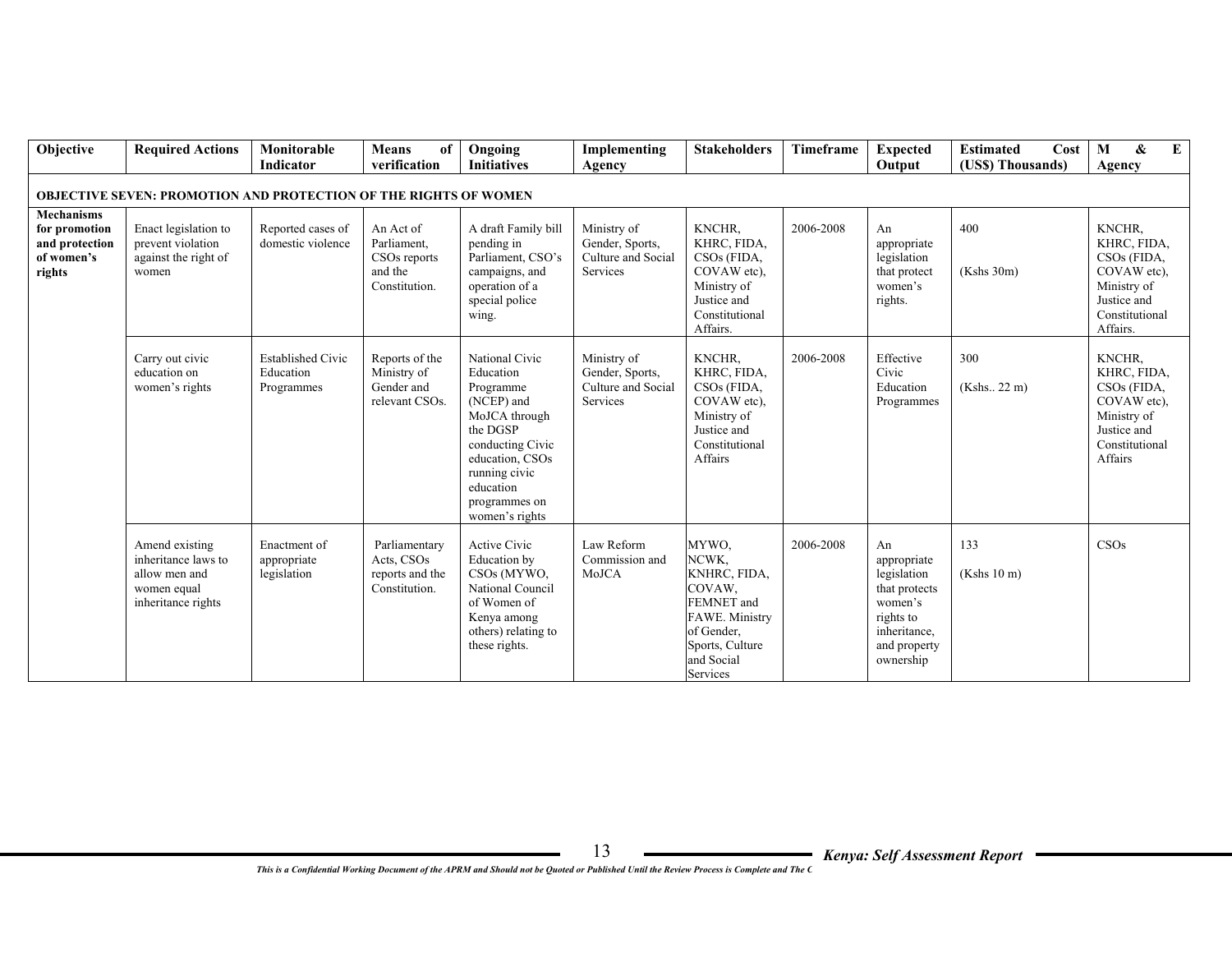| Objective                                                                                      | <b>Required Actions</b>                                                                                                                                               | Monitorable                                                                                                                                                                                                                                       | <b>Means</b><br>of<br>verification                                                                  | Ongoing                                                                                                                                                     | Implementing                                                                                            | <b>Stakeholders</b>                                                                                      | <b>Timeframe</b> | <b>Expected</b>                                                                                | Cost<br><b>Estimated</b>                | $\bf{E}$<br>$\boldsymbol{\&}$<br>M                                                                               |
|------------------------------------------------------------------------------------------------|-----------------------------------------------------------------------------------------------------------------------------------------------------------------------|---------------------------------------------------------------------------------------------------------------------------------------------------------------------------------------------------------------------------------------------------|-----------------------------------------------------------------------------------------------------|-------------------------------------------------------------------------------------------------------------------------------------------------------------|---------------------------------------------------------------------------------------------------------|----------------------------------------------------------------------------------------------------------|------------------|------------------------------------------------------------------------------------------------|-----------------------------------------|------------------------------------------------------------------------------------------------------------------|
|                                                                                                | Take affirmative<br>action to guarantee<br>women's rights to<br>education, maternal<br>/child health care and<br>participation in both<br>public & private<br>spheres | Indicator<br>Percentage of girls<br>in primary<br>enrollment, high<br>school and<br>university;<br>Maternal mortality<br>rate and; No of<br>women in<br>Parliament, the<br>Judiciary and<br>senior levels in<br>Government and<br>Private sector. | Parliamentary<br>$Act(s)$ , CSOs<br>reports and<br>other<br>government<br>reports                   | <b>Initiatives</b><br><b>Political Parties</b><br>Bill pending in<br>Parliament, Lower<br>University<br>requirement for<br>women, Civil<br>Society pressure | Agency<br>Ministry of<br>Culture, Gender,<br>& Sports<br>Ministry of Health<br>Ministry of<br>Education | MYWO.<br>NCWK,<br>KNHRC.<br>FIDA.<br>COVAW.<br>FEMNET and<br>FAWE.<br>Ministry of<br>Education           | 2006-2007        | Output<br>An<br>appropriate<br>policy and<br>legislation<br>on<br>Affirmative<br>Action        | (US\$) Thousands)<br>266<br>(Kshs 20 m) | Agency<br>MYWO.<br>NCWK,<br>KNHRC, FIDA,<br>COVAW.<br>FEMNET and<br>FAWE.<br>Ministry of<br>Education            |
|                                                                                                | <b>OBJECTIVE EIGHT: PROMOTION AND PROTECTION OF THE RIGHTS OF CHILDREN AND YOUNG PERSONS</b>                                                                          |                                                                                                                                                                                                                                                   |                                                                                                     |                                                                                                                                                             |                                                                                                         |                                                                                                          |                  |                                                                                                |                                         |                                                                                                                  |
| <b>Protection and</b><br>promotion of<br>the rights of<br>children and<br><b>Young Persons</b> | Enact law to<br>protect children from<br>defilement,<br>rape,<br>forced FGM<br>and<br>early marriage                                                                  | Statistical trends<br>of<br>reported<br>incidences                                                                                                                                                                                                | CSO <sub>s</sub><br>Government<br><b>Statistics</b><br>Media Reports<br>Child<br>welfare<br>Surveys | A sexual offences<br>bill<br>before<br>Parliament<br>and<br>implementation of<br>the Children's Act<br>passed in 2002                                       | Parliamentary<br>Women caucus,<br>MOJ&CA                                                                | Parliament,<br>CSO <sub>s</sub><br>Women<br>Organizations                                                | 2006-2007        | Children's<br>rights<br>protected                                                              | 300<br>(Kshs. 22.5 m)                   | Parliament,<br>CSO <sub>s</sub><br>Women<br>Organizations,<br>Police,<br>the<br>Ministry<br>of<br>Youth Affairs, |
|                                                                                                | 2. Develop a<br>National Action Plan<br>to combat violations<br>of Children Rights<br>and active<br>enforcement of<br>legislation on the<br>rights of children        | Existence of a<br>National Plan of<br>Action and, No. of<br>reported cases of<br>children's rights<br>violations<br>successfully<br>prosecuted                                                                                                    | Reports<br>on<br>welfare<br>child<br>the<br>by<br>children's<br>department and<br>CSOs              | On-going<br>advocacy on child<br>rights by CSOs                                                                                                             | The Ministry for<br>Youth Affairs                                                                       | Ministry<br>of<br>Home Affairs,<br>CSO <sub>s</sub><br>ILO.<br>UNICEF,<br>and<br>Development<br>partners | 2006-2009        | An<br>appropriate<br>legislation<br>on the rights<br>of<br>children<br>Young<br>and<br>Persons | 100<br>(Kshs. 7.5 m)                    | of<br>Ministry<br>Home<br>Affairs,<br>CSO <sub>s</sub><br>ILO.<br>UNICEF, JICA                                   |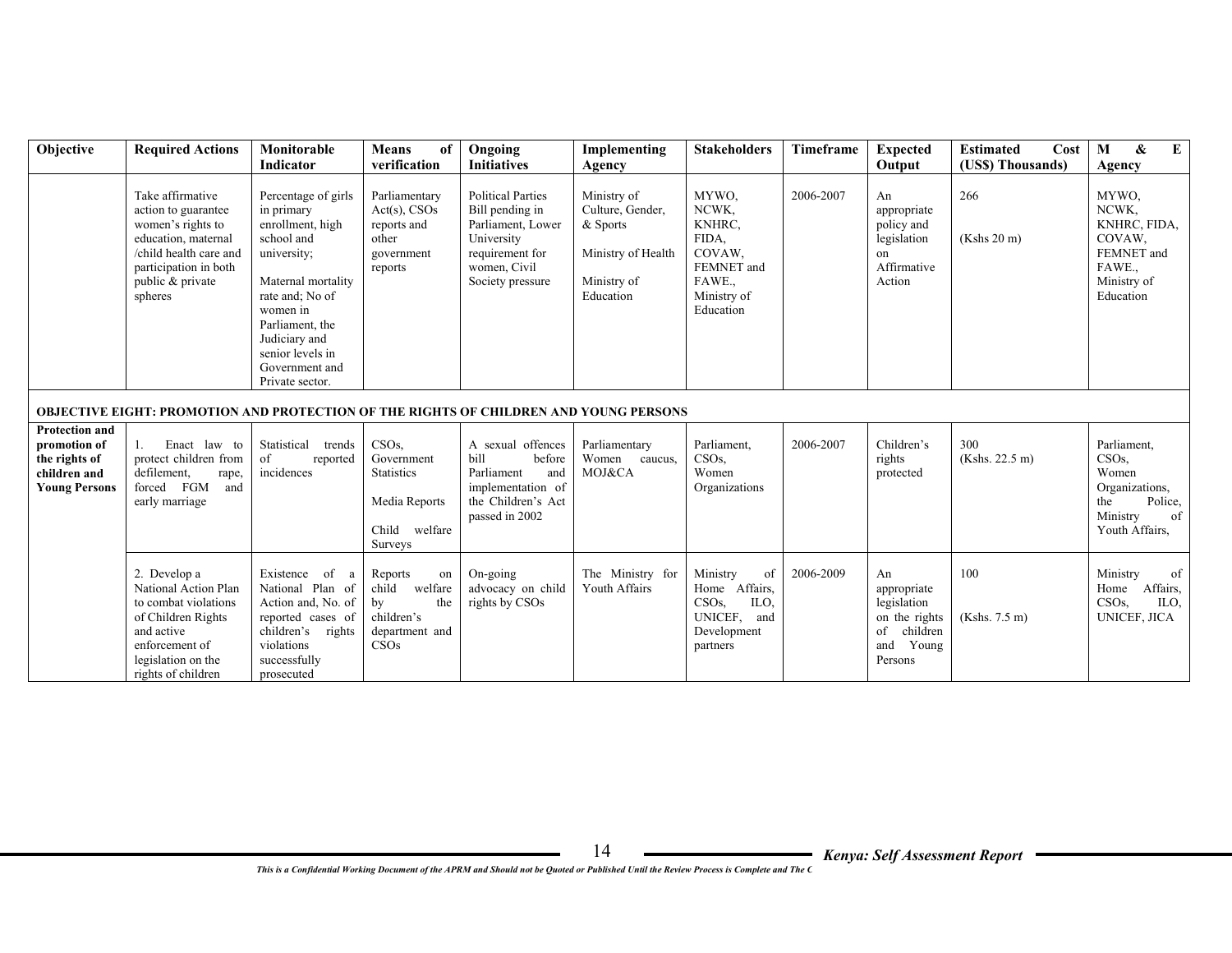| Objective                                                                                  | <b>Required Actions</b>                                                                                                                    | Monitorable<br><b>Indicator</b>                                                                                                                                                                                                                                              | <b>Means</b><br>of<br>verification                                                                   | Ongoing<br><b>Initiatives</b>                                                                                                                                                                                                                   | Implementing<br>Agency                                                                      | <b>Stakeholders</b>                                                                                   | Timeframe     | <b>Expected</b><br>Output                                                                                          | <b>Estimated</b><br>Cost<br>(US\$) Thousands) | &<br>E<br>M<br>Agency                                                                                    |
|--------------------------------------------------------------------------------------------|--------------------------------------------------------------------------------------------------------------------------------------------|------------------------------------------------------------------------------------------------------------------------------------------------------------------------------------------------------------------------------------------------------------------------------|------------------------------------------------------------------------------------------------------|-------------------------------------------------------------------------------------------------------------------------------------------------------------------------------------------------------------------------------------------------|---------------------------------------------------------------------------------------------|-------------------------------------------------------------------------------------------------------|---------------|--------------------------------------------------------------------------------------------------------------------|-----------------------------------------------|----------------------------------------------------------------------------------------------------------|
|                                                                                            | 3. Intensify civic<br>awareness<br>programmes on the<br>rights of children and<br>young persons                                            | Audited<br>Effectiveness<br>- of<br>programmes and<br>level of behavioral<br>change                                                                                                                                                                                          | Reports<br>of<br>relevant<br>government<br>departments<br>and the Civil<br>Society<br>Organizations. | On-going<br>advocacy<br>programmes,<br>establishment of<br>the<br>Youth<br>Parliament<br>and<br>operations of the<br>special<br>family<br>court                                                                                                 | The Ministry for<br>Youth Affairs                                                           | Ministry<br>of<br>Home Affairs,<br>CSO <sub>s</sub><br>ILO.<br>UNICEF, and<br>Development<br>partners | 2006-2009     | An effective<br>institutional<br>establishmen<br>t to protect<br>the rights of<br>children and<br>young<br>persons | 400<br>(Kshs. 28 m)                           | of<br>Ministry<br>Affairs,<br>Home<br>CSO <sub>s</sub><br>ILO.<br>UNICEF, and<br>Development<br>partners |
|                                                                                            | Devise a multi-<br>4.<br>dimensional<br>programme to cater<br>for Youth issues                                                             | Government<br>Policy<br>that<br>responds to issues<br>of<br>Youth<br>Development                                                                                                                                                                                             | Government<br>Policy briefs                                                                          | Youth<br>National<br>Policy has<br>just<br>been developed by<br>the newly created<br>Ministry for Youth<br>Affairs.<br>Youths<br>considered for the<br>devolved<br>funds<br>there<br>and<br>are<br>attempts<br>to<br>establish<br>Youth<br>Fund | The Ministry of<br>Youth Affairs                                                            | Ministry<br>of<br>Finance, CSOs,<br>Youth Groups<br>and Donors                                        | $2006 - 2009$ | suitable<br>A<br>and realistic<br>multi-<br>dimensional<br>programme<br>the<br>for<br>Youth                        | 100<br>(Kshs 7.5 m)                           | Ministry<br>of<br>Youth Affairs,<br>CSO <sub>s</sub><br>Youth<br>Groups<br>and<br><b>Donors</b>          |
|                                                                                            | OBJECTIVE NINE: PROMOTION AND PROTECTION OF THE RIGHTS OF VULNERABLE GROUPS INCLUDING INTERNALLY DISPLACED PERSONS AND REFUGEES            |                                                                                                                                                                                                                                                                              |                                                                                                      |                                                                                                                                                                                                                                                 |                                                                                             |                                                                                                       |               |                                                                                                                    |                                               |                                                                                                          |
| <b>Mechanisms</b><br>for the<br>protection of<br>the rights of<br>the vulnerable<br>groups | 1. Enact and<br><b>Implement Policies</b><br>and programmes<br>aimed at empowering<br>and protecting the<br>rights of vulnerable<br>groups | N <sub>0</sub><br>of<br>street<br>families<br>and<br>children; Decline<br>$\%$<br>of<br>in<br>population living<br>below the poverty<br>level:<br>No<br>of<br>school<br>going<br>orphans in school<br>and the status of<br>living conditions<br>refugee<br>among<br>and IDPs | Reports of the<br>UNHCR, IRC,<br>relevant<br>government<br>departments<br>and the CSOs               | Advocacy<br>programmes by<br>CSOs and KNCHR<br>agitating for<br>resettlement of<br>IDPs, Government<br>and UNHCR<br>partnership in<br>protecting refugee<br>rights.                                                                             | Ministry of Home<br>Affairs<br>Ministry<br>0f<br>Planning<br>and<br>National<br>Development | UNHCR, IRC,<br>KNCHR.<br>Relevant<br>government<br>departments<br>and CSOs                            | 2006-2008     | Suitable<br>legal<br>and<br>administrativ<br>e mechanism<br>for<br>the<br>protection of<br>vulnerable<br>groups    | 300<br>(Kshs. 20m)                            | Ministry<br>of<br>Home affairs,<br>UNHCR,<br>IRC,<br><b>KNCHR</b><br>and<br>CSOs                         |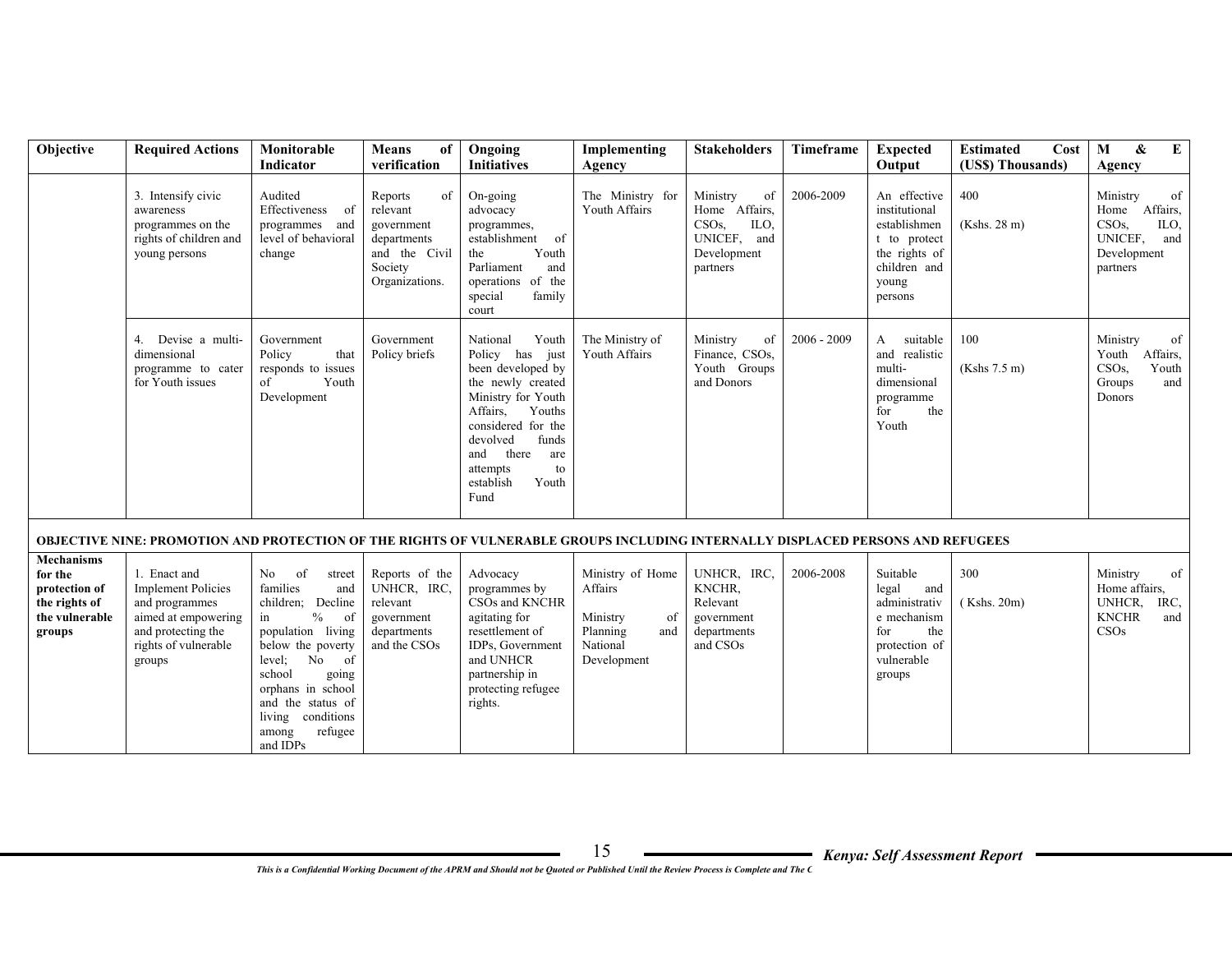| Objective | <b>Required Actions</b>                                                                                                    | Monitorable                                                                                                         | <b>Means</b><br>of                                                                                      | Ongoing                                                                                                            | Implementing                                          | <b>Stakeholders</b>                                                           | <b>Timeframe</b> | <b>Expected</b>                                                                             | Cost<br><b>Estimated</b> | $\bf{E}$<br>&<br>M                                                                    |
|-----------|----------------------------------------------------------------------------------------------------------------------------|---------------------------------------------------------------------------------------------------------------------|---------------------------------------------------------------------------------------------------------|--------------------------------------------------------------------------------------------------------------------|-------------------------------------------------------|-------------------------------------------------------------------------------|------------------|---------------------------------------------------------------------------------------------|--------------------------|---------------------------------------------------------------------------------------|
|           |                                                                                                                            | Indicator                                                                                                           | verification                                                                                            | <b>Initiatives</b>                                                                                                 | Agency                                                |                                                                               |                  | Output                                                                                      | (US\$) Thousands)        | Agency                                                                                |
|           | Step up security<br>strengthen<br>and<br>response capacity of<br>enforcement<br>law<br>agencies in conflict<br>prone areas | Reduced<br>incidences<br>of<br>conflict                                                                             | Police<br>records<br>media<br>and<br>reports                                                            | Deployment of<br>more security<br>personnel in<br>affected regions<br>and the on-going<br>disarmament<br>programme | The Ministry of<br>Internal Security                  | The CSOs, The<br>Citizenry,<br>and<br>the Ministry of<br>Internal<br>Security | $2006 - 2008$    | Zero<br>incidences of<br>conflict and<br>amicable<br>resolution of<br>existing<br>conflicts |                          | CSOs.<br>The<br>Research<br>Institutions, and<br>the Ministry of<br>Internal Security |
|           | Streamline<br>immigration<br>screening procedures<br>eliminate<br>and<br>discriminatory<br>screening practices             | Percentage<br>increase in No. of<br>registered<br>refugees; Changes<br>immigration<br>1n<br>screening<br>procedures | Records of the<br>The<br>UNHCR.<br>Ministry<br>of<br>Immigration<br>and<br>the<br>Refugee<br>Department | Refugee<br>Department<br>established under<br>the VP's Office<br>and the Ministry of<br>Home Affairs               | The Ministry of<br>Immigration<br>and<br><b>UNHCR</b> | of<br>Ministry<br>Immigration;<br>UNHCR:<br>refugee<br>Department;<br>CSOs    | $2006 - 2008$    | Proper<br>immigration<br>procedures<br>devoid<br>- of<br>discriminator<br>y practices.      | 200<br>(Kshs 15 m)       | Ministry<br>of<br>Immigration;<br>UNHCR:<br>refugee<br>Department;<br>CSOs            |

### **DEMOCRACY AND POLITICAL GOVERNANCE**

**TOTAL** US  $\$ =$  8,829,000<br>**KSH** = 662,175,000  **KSH = 662,175,000**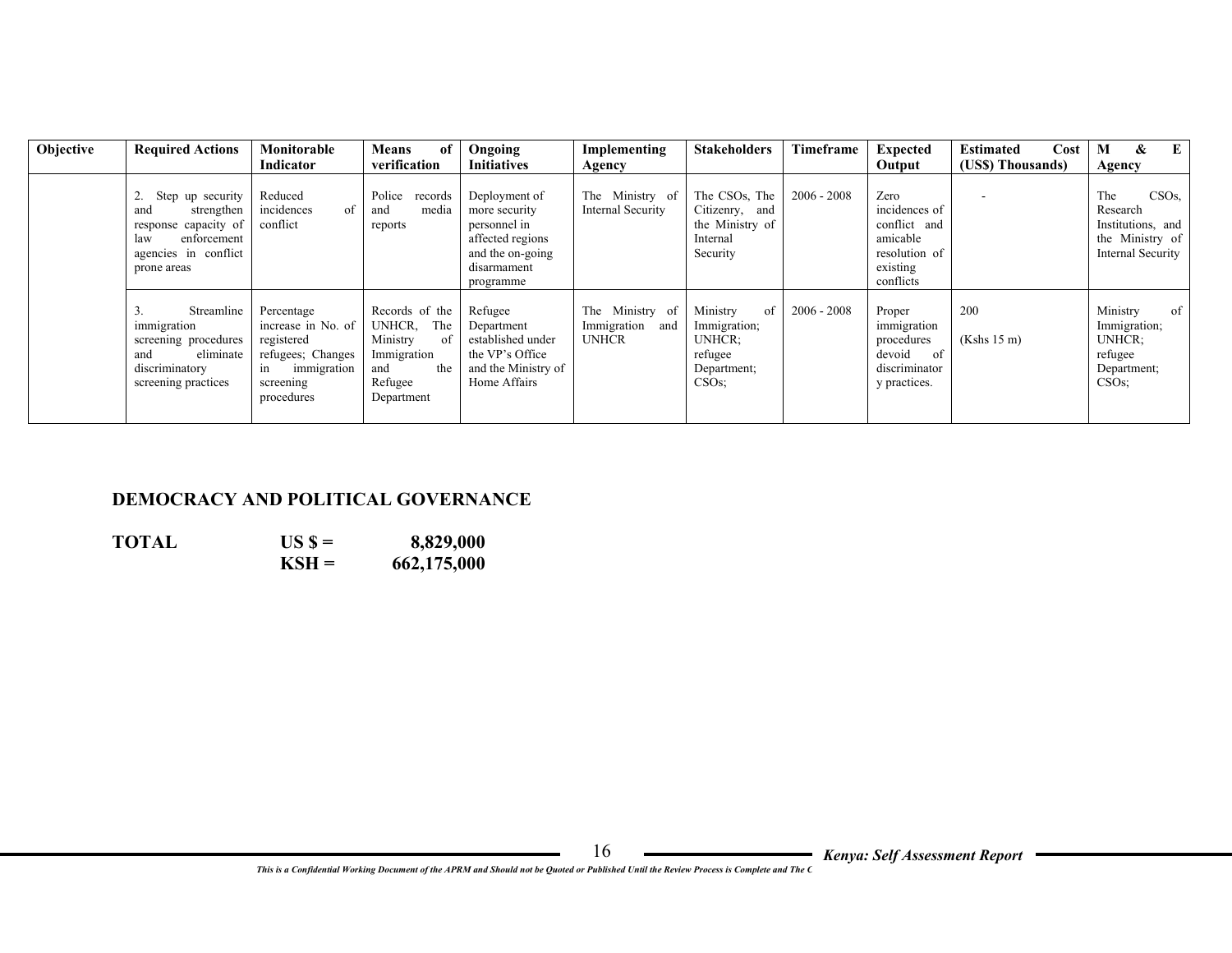## **PLAN OF ACTION**

## **B: ECONOMIC GOVERNANCE AND MANAGEMENT**

| Objective                                                                                         | <b>Required</b><br><b>Actions</b>                                                                            | Monitorable<br><b>Indicator</b>                  | <b>Means</b><br>of<br>verification                                | Ongoing<br><b>Initiatives</b>                                                                                                     | Implementing<br>Agency                                                                                                            | <b>Stakeholders</b>                                                                         | Timeframe     | <b>Expected</b><br>Output                                  | <b>Estimated</b><br>Cost<br>(US\$)<br>Thousands) | $\bf{E}$<br>&<br>M<br><b>Agency</b>               |
|---------------------------------------------------------------------------------------------------|--------------------------------------------------------------------------------------------------------------|--------------------------------------------------|-------------------------------------------------------------------|-----------------------------------------------------------------------------------------------------------------------------------|-----------------------------------------------------------------------------------------------------------------------------------|---------------------------------------------------------------------------------------------|---------------|------------------------------------------------------------|--------------------------------------------------|---------------------------------------------------|
| <b>STANDARD AND CODES</b>                                                                         |                                                                                                              |                                                  |                                                                   |                                                                                                                                   |                                                                                                                                   |                                                                                             |               |                                                            |                                                  |                                                   |
| Ratify the signed<br>treaties                                                                     | Ratify signed AU<br>conventions                                                                              | No.<br>of<br>convention<br>ratified              | Ratification<br>records                                           | Conventions<br>being prepared<br>for ratification                                                                                 | Ministry of trade<br>Industry,<br>and<br>Ministry of Justice<br>and Constitutions<br>affairs,<br>MoT.<br>MoENR,<br>OP.<br>MoE, AG | Ministry of foreign<br>affairs.<br>AG<br>chambers<br>Various<br>non-state<br>actors         | $2006 - 2007$ | Ratified<br>conventions                                    | 133 (Ksh 10 M)                                   | Ministry<br>of<br>Foreign Affairs,<br><b>MPND</b> |
| Achieve<br>Compliance with<br>Best practices in<br>Financial<br>the<br><b>Sector</b>              | Implement<br>Joint<br>IMF-World Bank-<br>GoK<br>Financial<br>Sector Assessment<br>Programme (2003)<br>(FSAP) | No.<br>of<br>recommendatio<br>ns implemented     | Implementation<br>reviews                                         | Implementation<br>of<br><b>FSAP</b><br>recommendatio<br>ns on-going                                                               | MOF, CBK                                                                                                                          | $NSA's$ ,<br>Kenya<br><b>Bankers</b><br>Association, CMA,<br>Financial<br>Institutions, DPs | 2006-2008     | Efficient<br>and<br>Stable Financial<br>system             | 400 (Ksh. 30 M)                                  | MPND,<br>CBK,<br><b>MOF</b>                       |
| Complete<br>$\mathbf{a}$<br>detailed<br>of<br>Assessment<br><b>APRM</b><br>Codes<br>and Standards | Assessment<br>and<br>development of a<br><b>POA</b>                                                          | A detailed POA<br>developed                      | <b>APRM</b><br>Reviews                                            | <b>FSAP</b><br>completed<br>reviews in 2003                                                                                       | MOF, CBK                                                                                                                          | <b>MPND</b><br>And DPs                                                                      | 2006-2007     | <b>Status</b><br>of<br>compliance                          | 67 (Ksh 5M)                                      |                                                   |
| Achieve<br>best<br>practices in debt<br>management                                                | Implement<br>the<br>joint -IMF-World<br>Bank Guidelines<br>for Public Debt<br>Management<br>(2003.)          | No.<br>of<br>recommendatio<br>ns<br>implemented. | Debt<br>reports<br>and analysis<br>Quarterly<br>Budget<br>Reviews | Consolidation<br>debt<br>of<br>management<br>functions and<br>department<br>Establishment<br>of<br>a<br>comprehensive<br>database | <b>MOF</b>                                                                                                                        | <b>CBK</b><br><b>NSA</b><br><b>DPs</b>                                                      | $2006 - 2008$ | Efficient<br>and<br>Effective Public<br>Debt<br>management | 320 (Ksh 23 M)                                   | <b>MOF</b><br><b>CBK</b>                          |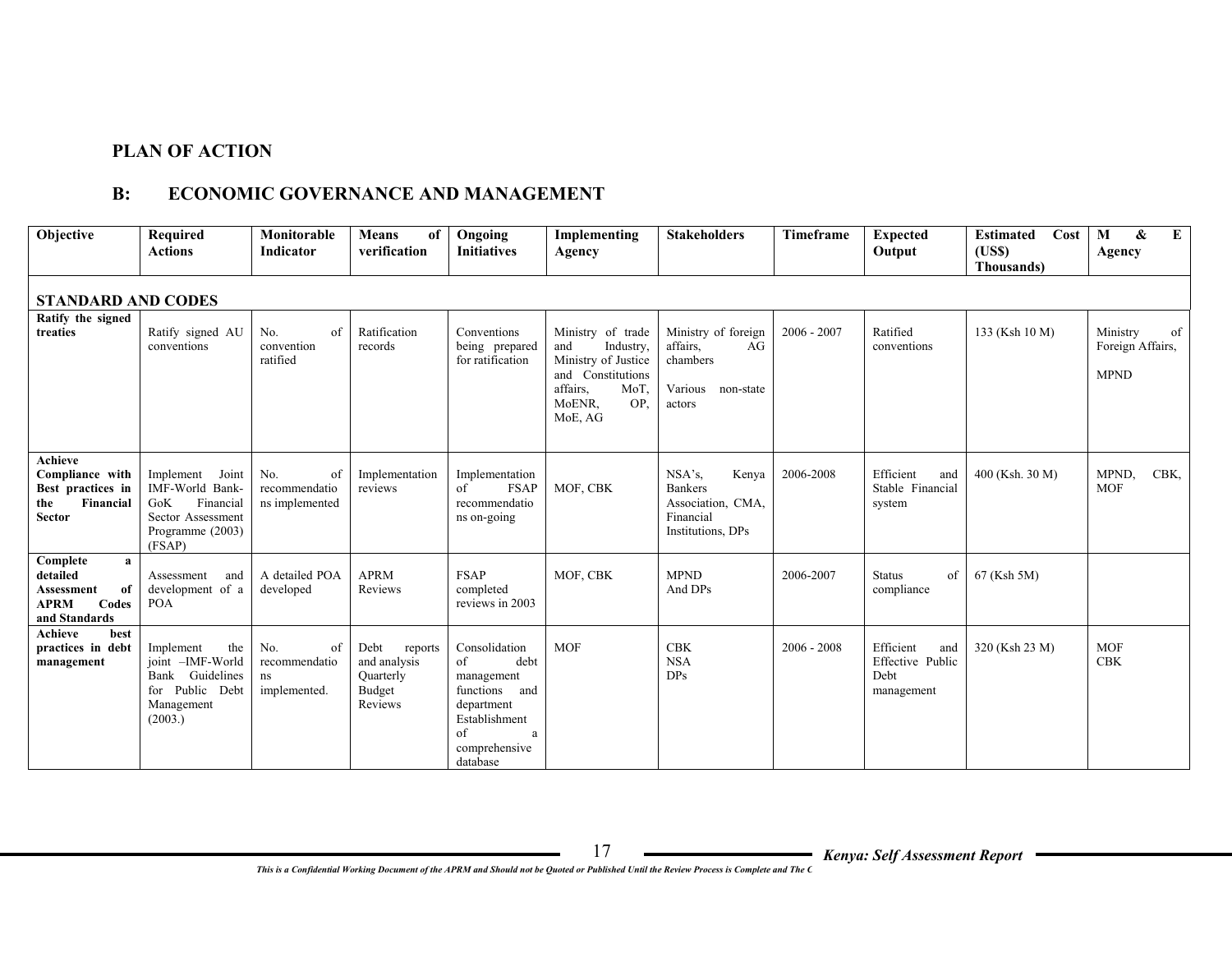| Objective                                                                                                      | Required<br><b>Actions</b>                                                                   | Monitorable<br>Indicator                                                                                                      | <b>Means</b><br>of<br>verification               | Ongoing<br><b>Initiatives</b>                                                                                                                             | Implementing<br>Agency                                                                                                           | <b>Stakeholders</b>                                                                                                                                     | Timeframe     | <b>Expected</b><br>Output                                                                                                          | <b>Estimated</b><br>Cost<br>(USS)<br>Thousands) | &<br>$\bf{E}$<br>M<br>Agency      |
|----------------------------------------------------------------------------------------------------------------|----------------------------------------------------------------------------------------------|-------------------------------------------------------------------------------------------------------------------------------|--------------------------------------------------|-----------------------------------------------------------------------------------------------------------------------------------------------------------|----------------------------------------------------------------------------------------------------------------------------------|---------------------------------------------------------------------------------------------------------------------------------------------------------|---------------|------------------------------------------------------------------------------------------------------------------------------------|-------------------------------------------------|-----------------------------------|
| <b>Enhance Kenya</b><br>payments<br>systems                                                                    | Implement Kenya<br>Payment System<br>Strategy especially<br>implementation of<br><b>RTGS</b> | Payment<br>strategy<br><b>RTGS</b>                                                                                            | <b>CBK</b> Reviews                               | Amendment of<br>the bills of<br>exchange<br>and<br>introduction of<br>electronic funds<br>transfer                                                        | CBK                                                                                                                              | MOF                                                                                                                                                     | $2006 - 2007$ | Observe<br>international<br>best practice                                                                                          | 266<br>(Ksh 20 M)                               | CBK                               |
|                                                                                                                | <b>OBJECTIVE ONE: PROMOTE MACROECONOMIC POLICIES THAT SUPPORT SUSTAINABLE DEVELOPMENT</b>    |                                                                                                                               |                                                  |                                                                                                                                                           |                                                                                                                                  |                                                                                                                                                         |               |                                                                                                                                    |                                                 |                                   |
| Provide<br>$\mathbf{a}$<br>macroeconomic<br>policy framework<br>supportive<br>of<br>sustainable<br>development | 1. Maintain low<br>levels of inflation                                                       | Overall<br>and<br>underlying<br>Inflation rates                                                                               | CPI (Consumer<br>Price Index)                    | 1. Strengtheni<br>ng and<br>prudential<br>management of<br>the monetary<br>and fiscal<br>policy<br>frameworks to<br>support<br>macroeconomic<br>stability | 1. Ministry of<br>Finance<br>2. Central Bank<br>of Kenya<br>3. Ministry of<br>Planning and<br>National<br>Development.(CB<br>S). | MOF.<br>CBK.<br>MOP&ND (CBS),<br>Banks & Financial<br>Institutions<br>&<br>Investors,<br>Non<br>consumers<br>state Actors.                              | 2006-2007     | 1. Stable<br>macro-economic<br>environment for<br>high real growth<br>rate<br>2. improved<br>standard of<br>living for<br>citizens |                                                 | Ministry of<br>Finance<br>$-$ CBK |
|                                                                                                                | 2.<br>Maintain a<br>exchange<br>stable<br>rate                                               | The<br>exchange<br>to<br>the<br>rate<br>dollar<br>and<br>of<br>currencies<br>trading<br>major<br>partners                     | Daily exchange<br>rates release by<br><b>CBK</b> | Continuous<br>monitoring<br>of<br>exchange rate<br>by CBK and<br>undertaking<br>strategic<br>measures<br>to<br>ensure<br>exchange<br>rate<br>stability.   | <b>CBK</b>                                                                                                                       | MOF, Banks and<br>Financial<br>Institutions,<br>investors, exporters<br>and importers.                                                                  | $2006 - 2007$ | stable<br>A<br>exchange rate                                                                                                       |                                                 | CBK, MOF                          |
|                                                                                                                | Maintain low<br>3.<br>and stable interest<br>rates                                           | 1. Treasury Bill<br>and<br>the<br>Commercial<br>Bank rates<br>2. Interest rates<br>in quasi-official<br>financial<br>markets. | Monthly/annual<br>average interest<br>rates.     | Controlled<br>Government<br>domestic<br>borrowing.                                                                                                        | CBK, MOF                                                                                                                         | Investors,<br>Commercial Banks.<br>Financial<br>Institutions<br>&<br>MOF,<br>quasi<br>$\overline{\phantom{a}}$<br>official<br>financial<br>institutions | $2006 - 2007$ | competitive<br>interest<br>rates<br>conducive<br>for<br>borrowing<br>and<br>investment                                             |                                                 | MOF, CBK, &<br><b>MPND</b>        |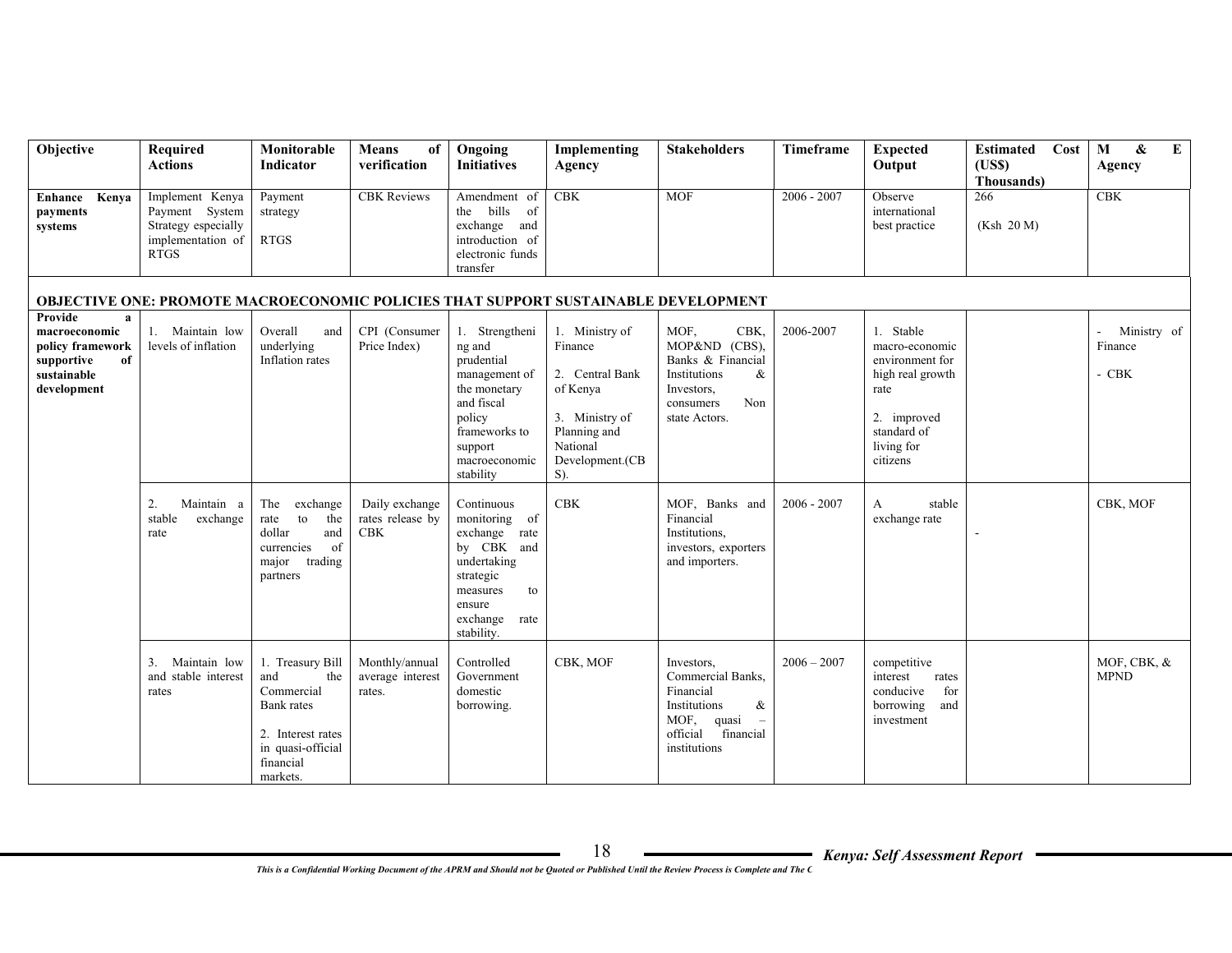| Objective | Required<br><b>Actions</b>                                                                                    | Monitorable<br>Indicator                                                                                                    | <b>Means</b><br>of<br>verification                                                        | Ongoing<br><b>Initiatives</b>                                                                                                                                                                                                                             | Implementing<br><b>Agency</b> | <b>Stakeholders</b>                                                                  | Timeframe     | <b>Expected</b><br>Output                                                                                  | <b>Estimated</b> Cost<br>(USS)<br>Thousands) | E<br>$\mathbf{M}$<br>&<br>Agency |
|-----------|---------------------------------------------------------------------------------------------------------------|-----------------------------------------------------------------------------------------------------------------------------|-------------------------------------------------------------------------------------------|-----------------------------------------------------------------------------------------------------------------------------------------------------------------------------------------------------------------------------------------------------------|-------------------------------|--------------------------------------------------------------------------------------|---------------|------------------------------------------------------------------------------------------------------------|----------------------------------------------|----------------------------------|
|           | 4. Achieve and<br>maintain<br>debt<br>sustainable<br>position                                                 | Public Debt as a<br>% of GDP<br>Debt service as<br>a % of revenue.                                                          | Annual ratios<br>Debt/GDP and<br>Debt<br>service/revenue                                  | 1. Restructuri<br>ng domestic<br>debt<br>2. concession<br>ary borrowing<br>and grants<br>3. Developing<br>a policy to<br>manage foreign<br>development<br>assistance.                                                                                     | MOF, CBK                      | <b>MOF</b><br><b>NSA</b><br>Development<br>partners                                  | 2006-2008     | Sustainable<br>levels of public<br>debt.                                                                   |                                              | <b>MOF</b><br><b>MPND</b>        |
|           | 5. Maintain low<br>levels of fiscal<br>deficit                                                                | Size of Budget<br>deficit                                                                                                   | Ratio of Budget<br>deficits to GDP                                                        | Implementation<br>of tax reforms<br>and<br>modernization<br>programme is<br>ongoing<br>Expenditure<br>monitoring and<br>rationalization                                                                                                                   | KRA, MOF                      | MOF, KRA &<br>Business people                                                        | $2006 - 2008$ | Overall<br>fiscal<br>deficit to remain<br>at 3%                                                            |                                              | <b>MOF</b>                       |
|           | 6.<br>Increase<br>budgetary<br>allocations to the<br>social<br>sectors,<br>especially health<br>and education | Budgetary<br>allocation to the<br>social sectors<br>$\%$<br>of<br>development/re<br>current<br>expenditure to<br><b>GDP</b> | Government<br>Printed<br>Estimates<br>showing<br>increased<br>allocations to<br>MOE & MOH | Health<br>1.<br>financing as a<br>$\frac{0}{0}$<br>total<br>expenditure<br>increased<br>2. Restructuring<br>of the drug-<br>supply pipeline<br>public<br>for<br>health facilities.<br>3.<br>Implementation<br>of the Kenya<br>Education<br>Sector Support | MOH, MOE, MoF                 | Learners,<br>practitioners<br>in<br>health<br>and<br>education,<br>MOE,<br>MOH, NSA, | $2006 - 2008$ | 1. Access to all<br>levels of<br>learning<br>increased.<br>2. Reduced<br>morbidity and<br>mortality rates. |                                              | <b>MOF</b>                       |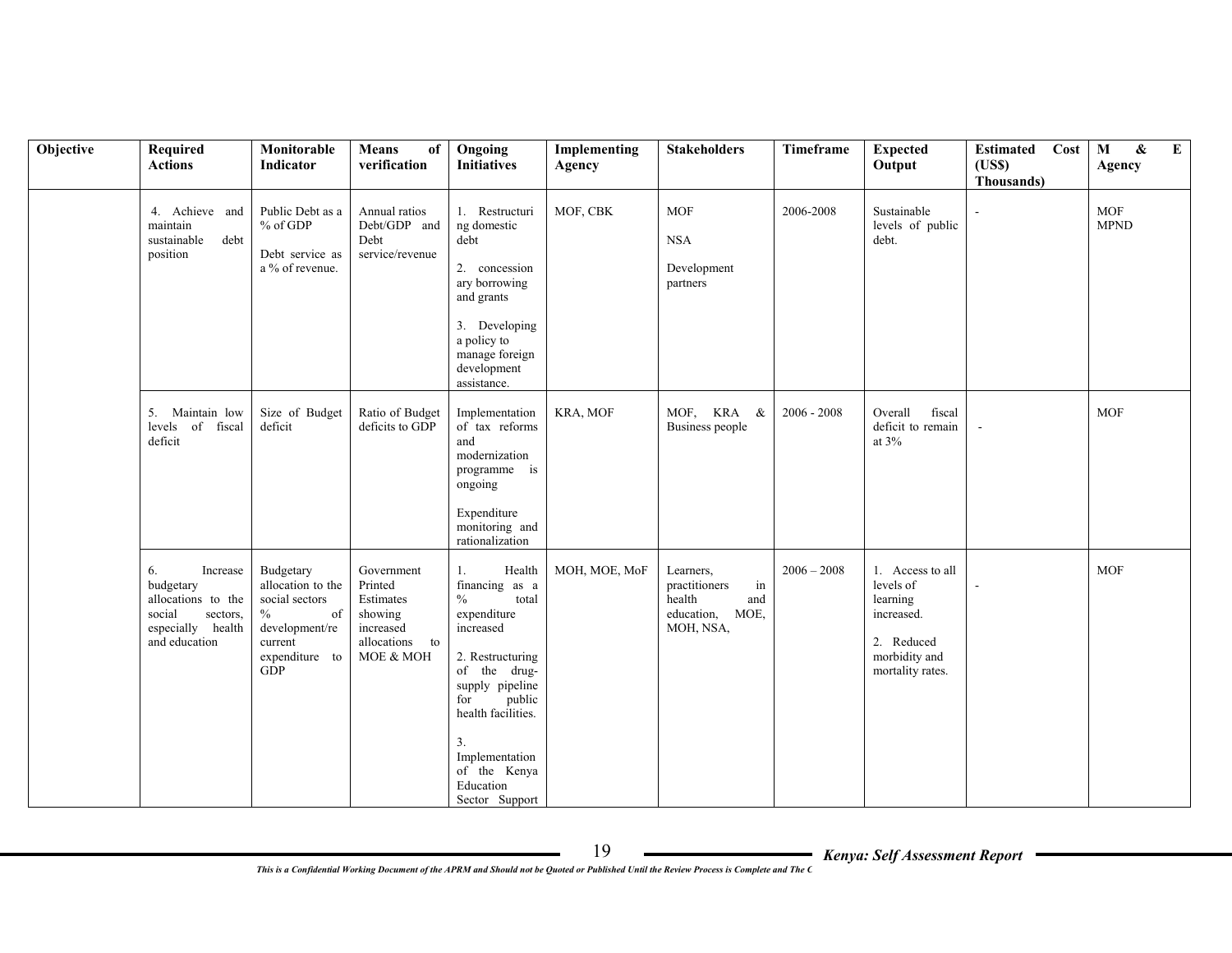| Objective                               | Required<br><b>Actions</b>                                                              | Monitorable<br><b>Indicator</b>              | <b>Means</b><br>of<br>verification                                      | Ongoing<br><b>Initiatives</b>                                                                                                                                                                   | Implementing<br>Agency                                   | <b>Stakeholders</b>                                               | Timeframe     | <b>Expected</b><br>Output                                                                                                                      | <b>Estimated</b><br>Cost<br>(USS)<br>Thousands) | M<br>&<br>${\bf E}$<br>Agency |
|-----------------------------------------|-----------------------------------------------------------------------------------------|----------------------------------------------|-------------------------------------------------------------------------|-------------------------------------------------------------------------------------------------------------------------------------------------------------------------------------------------|----------------------------------------------------------|-------------------------------------------------------------------|---------------|------------------------------------------------------------------------------------------------------------------------------------------------|-------------------------------------------------|-------------------------------|
|                                         |                                                                                         |                                              |                                                                         | Programme<br>(KESSP)                                                                                                                                                                            |                                                          |                                                                   |               |                                                                                                                                                |                                                 |                               |
|                                         | 7.<br>Enhance and<br>Intensify<br>tax<br>administration<br>Reforms                      | Increased<br>efficiency in tax<br>collection | $\%$<br>of<br>tax<br>Revenue<br>to<br><b>GDP</b>                        | 1. Tax reforms<br>enhance<br>to<br>performance<br>including<br>increased use of<br>ICT, ETR and<br>SIMBA system.<br>2. Expenditure<br>prioritisation<br>under Sectoral<br>and<br>plans<br>MTEF. | KRA, MOF                                                 | MOF, KRA, Tax<br>KPA,<br>payers,<br>KAA,<br>EAC,<br><b>COMESA</b> | $2006 - 2008$ | Achieve optimal<br>revenue<br>collection                                                                                                       | 1000 (75M)                                      | <b>MOF</b><br><b>KRA</b>      |
|                                         | 8.<br>Review<br>Monetary<br>Policy<br>Practice<br>and<br>of<br>autonomy<br>Central Bank | Review Report                                | CBK Monetary<br>Policy<br>Statements                                    | Reserve Money<br>Programming<br>Framework                                                                                                                                                       | CBK, MOF                                                 | <b>MPND</b><br>DPs<br><b>NSA</b>                                  | 2006-2007     | Improved<br>monetary policy<br>framework                                                                                                       |                                                 | $\rm{CBK}$<br><b>MOF</b>      |
|                                         | Study<br>9.<br>efficiency<br>and<br>effectiveness<br>of<br>credit markets.              | <b>Review Reports</b>                        | Information on<br>distribution and<br>implication of<br>credit markets. | Reforms being<br>undertaken<br>under FLSTAP                                                                                                                                                     | MOF, other like<br>Ministries,<br>MOF, CBK               | NSA's<br>DPs<br>MPND,<br>NSAs,<br>DPs                             | $2006 - 2008$ | Improved<br>understanding of<br>credit markets.                                                                                                | 100 (Kshs. 7.50)                                | <b>MPND</b><br>DPs            |
| Improve<br>macroeconomic<br>projections | Improve<br>1.<br>existing models                                                        | Accurate<br>and<br>reliable<br>indicators    | Variance<br>between actual<br>and projected<br>targets                  | Revision of the<br>models                                                                                                                                                                       | <b>MOP</b><br>$\alpha$<br>ND.<br>KIPPRA,<br>CBK,<br>MoF, | KRA, MOP & ND.<br>KIPPRA,<br>CBK,<br>IPAR, NSAs                   | $2006 - 2007$ | Less Variations<br>in<br>macroeconomic<br>forecasts<br>contained in the<br>Budget Outlook<br>Paper, Budget<br>Strategy Paper<br>and the budget | 333<br>(Ksh 25 M)                               | MOP&ND.<br>KIPRA, MoF,<br>CBK |
|                                         | 2.<br>Develop<br>Sectoral Models                                                        | Sectoral<br>performance                      | New<br>sectoral<br>models                                               | Discussions on<br>the modalities                                                                                                                                                                | <b>MPND</b><br><b>KIPPRA</b>                             | KIPPRA MOP &<br>ND MOF, CBK                                       | $2006 - 2007$ |                                                                                                                                                |                                                 | <b>MPND</b>                   |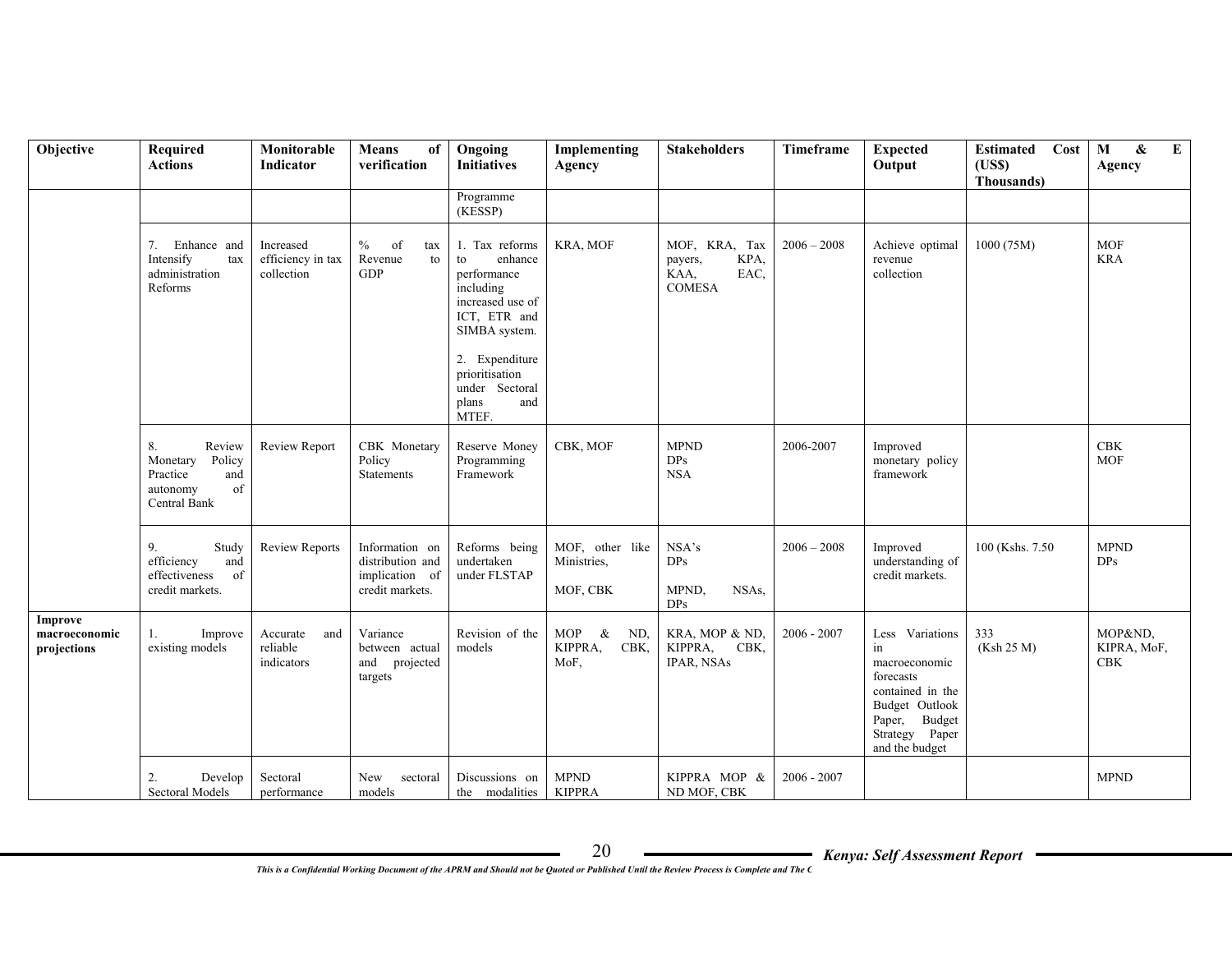| Objective                                                                                                         | Required<br><b>Actions</b>                                                                          | Monitorable<br>Indicator                                                                                                                                                                                                                    | <b>Means</b><br>of<br>verification                                                                            | Ongoing<br><b>Initiatives</b>                                                                                                                                                                                                                                       | Implementing<br>Agency                                                                                        | <b>Stakeholders</b>                                                                                          | Timeframe     | <b>Expected</b><br>Output                                                                                                               | Cost<br><b>Estimated</b><br>(USS)<br>Thousands) | E<br>$\mathbf M$<br>&<br>Agency                                 |
|-------------------------------------------------------------------------------------------------------------------|-----------------------------------------------------------------------------------------------------|---------------------------------------------------------------------------------------------------------------------------------------------------------------------------------------------------------------------------------------------|---------------------------------------------------------------------------------------------------------------|---------------------------------------------------------------------------------------------------------------------------------------------------------------------------------------------------------------------------------------------------------------------|---------------------------------------------------------------------------------------------------------------|--------------------------------------------------------------------------------------------------------------|---------------|-----------------------------------------------------------------------------------------------------------------------------------------|-------------------------------------------------|-----------------------------------------------------------------|
|                                                                                                                   |                                                                                                     | comparable to<br>forecasts                                                                                                                                                                                                                  |                                                                                                               | and financing<br>framework for<br>building<br>the<br>sectoral models                                                                                                                                                                                                |                                                                                                               |                                                                                                              |               |                                                                                                                                         |                                                 |                                                                 |
|                                                                                                                   | Develop<br>3.<br>a<br>macro model for<br>the Central Bank                                           | Bank<br>Central<br>Model<br>Developed                                                                                                                                                                                                       | A Macro model                                                                                                 | Development of<br>Macro<br>the<br>model for the<br>Central Bank                                                                                                                                                                                                     | CBK.                                                                                                          | CBK, MOF                                                                                                     | $2006 - 2008$ | Predictable<br>monetary policy<br>indicators                                                                                            | 133 (Ksh. 10)                                   | <b>CBK</b>                                                      |
| Increase Private<br>Investment and<br>savings                                                                     | Provide<br>an<br>enabling<br>environment<br>for<br>business<br>development<br>and<br>growth         | 1. Savings rate<br>2. Credit to the<br>private sector %<br>of GDP<br>3.<br>The<br>reduction in the<br>policy<br>impediments to<br>private sector<br>participation at<br>Sectoral<br>the<br>level<br>Private<br>4.<br>Investment %<br>of GDP | Change<br>in<br>proportion<br>of<br>credit to the<br>private sector<br>No. of policy<br>reforms<br>completed. | 1. Privatisation<br>and divestiture<br>Reviewing<br>2.<br>the regulatory<br>law<br>and<br>institutional<br>arrangements<br>doing<br>for<br>business<br>3.<br>Implementation<br>of<br>the<br>investment Act.<br>4.1<br>Restoring<br>and expanding<br>infrastructure, | 1. Ministry of<br>Trade and Industry<br>2. MoF, MoRPW<br>3. CBK<br>4. Other<br>government line<br>ministries. | <b>EPC</b><br><b>KIA</b><br><b>NSAs</b><br>Development<br>partners                                           | $2006 - 2008$ | Increased<br>private<br>investment and<br>savings                                                                                       | 133 (Ksh. 10)                                   |                                                                 |
| and<br>Design<br>implement<br>Sectoral policies<br>that<br>promote<br>growth<br>and<br>sustainable<br>development | 1. Strengthen the<br>agricultural sector<br>through<br>policy,<br>planning<br>and<br>implementation | 1. Agricultural<br>sector growth<br>rate.<br>2. Increased<br>agricultural<br>productivity                                                                                                                                                   | $%$ ge increase<br>agricultural<br>in<br>growth<br>and<br>productivity                                        | 1. Review and<br>harmonization<br>of the legal,<br>regulatory and<br>institutional<br>framework of<br>the sector<br>2. Implementa<br>tion of the<br>Strategy for<br>Revitalization                                                                                  | 1. Ministry of<br>Agriculture<br>2. Ministry of<br>Livestock and<br>Fisheries                                 | MOA,<br>Farmers.<br>MoPND,<br>MOLD,<br>KMC,<br>Farmers,<br>Cooperatives,<br>KARI, Parastatals,<br><b>AFC</b> | $2006 - 2007$ | 1. Raising<br>agricultural<br>growth and<br>productivity<br>2. National<br>Food Security<br>3. Reduced<br>poverty in the<br>rural areas | 133<br>(Ksh 10 M)                               | Ministry of<br>Agriculture<br>Ministry of<br>Livestock<br>MoPND |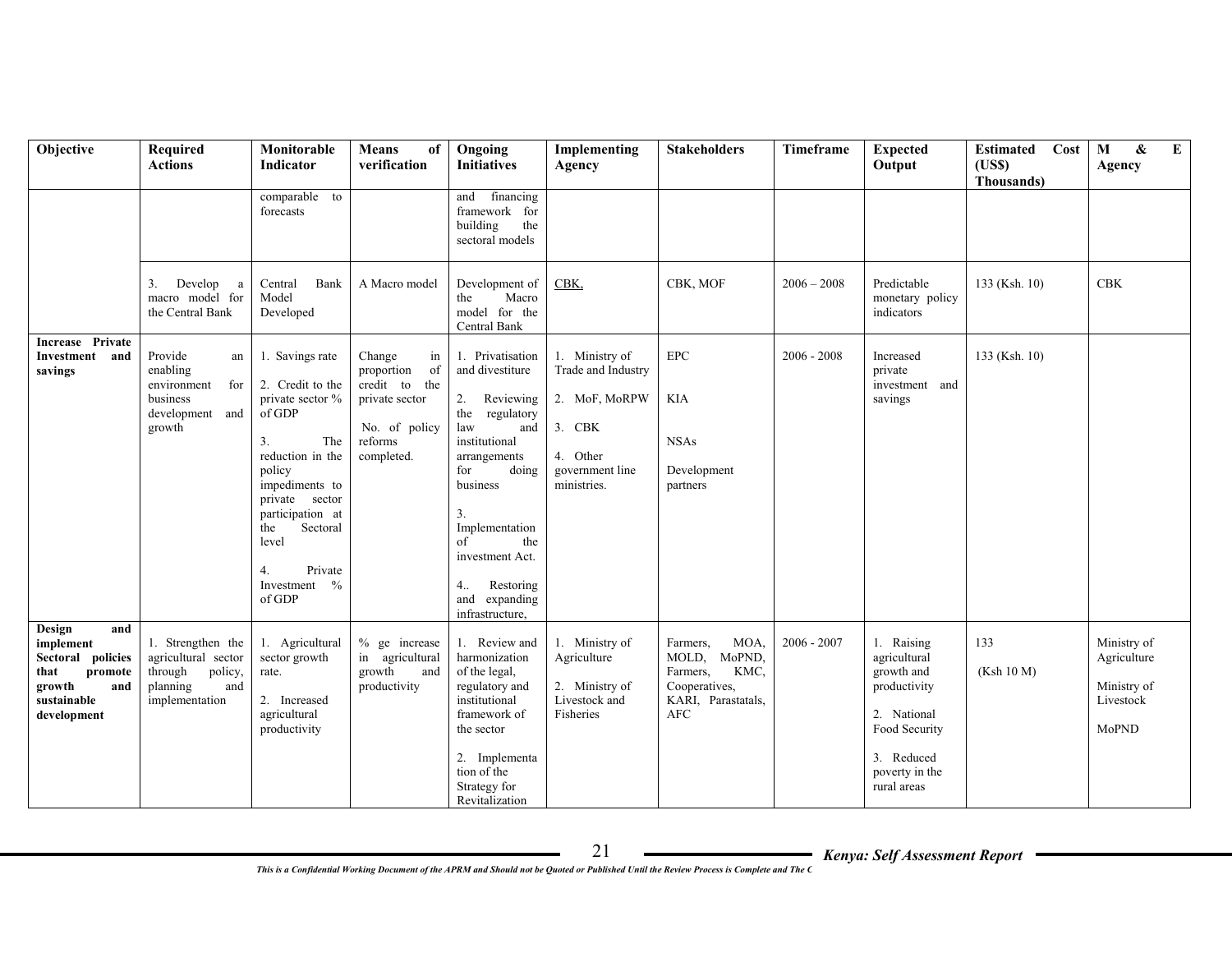| Objective | Required<br><b>Actions</b>                                                       | Monitorable<br>Indicator                                                                                                                                                                                                                                                                                     | <b>Means</b><br>of<br>verification                                    | Ongoing<br><b>Initiatives</b>                                                                                                                                                                                                                                                                                | Implementing<br>Agency                                                                                                                                                                 | <b>Stakeholders</b>                                                                                                                                      | Timeframe     | <b>Expected</b><br>Output                                                                                                                                                                                                                                                                 | Cost<br><b>Estimated</b><br>(USS) | E<br>$\mathbf{M}$<br>$\pmb{\&}$<br>Agency              |
|-----------|----------------------------------------------------------------------------------|--------------------------------------------------------------------------------------------------------------------------------------------------------------------------------------------------------------------------------------------------------------------------------------------------------------|-----------------------------------------------------------------------|--------------------------------------------------------------------------------------------------------------------------------------------------------------------------------------------------------------------------------------------------------------------------------------------------------------|----------------------------------------------------------------------------------------------------------------------------------------------------------------------------------------|----------------------------------------------------------------------------------------------------------------------------------------------------------|---------------|-------------------------------------------------------------------------------------------------------------------------------------------------------------------------------------------------------------------------------------------------------------------------------------------|-----------------------------------|--------------------------------------------------------|
|           |                                                                                  |                                                                                                                                                                                                                                                                                                              |                                                                       |                                                                                                                                                                                                                                                                                                              |                                                                                                                                                                                        |                                                                                                                                                          |               |                                                                                                                                                                                                                                                                                           | Thousands)                        |                                                        |
|           |                                                                                  |                                                                                                                                                                                                                                                                                                              |                                                                       | of Agriculture<br>$(SRA)$ on<br>ongoing<br>$3.$ A new<br>agricultural<br>extension<br>policy is under<br>preparation.<br>4. Livestock<br>development<br>programme for<br>ASALS is<br>under<br>implementation                                                                                                 |                                                                                                                                                                                        |                                                                                                                                                          |               |                                                                                                                                                                                                                                                                                           |                                   |                                                        |
|           | 2. Implement the<br>Kenya Education<br>Support<br>Sector<br>Programme<br>(KESSP) | The GER<br>1.<br>for all levels<br>of learning.<br>2. The NER<br>at all levels of<br>learning<br>Growth<br>3 <sub>1</sub><br>in total<br>enrolment<br>$\%$<br>4.<br>Change in the<br>literacy rates<br>Student<br>5.<br>teacher ratios<br>at primary and<br>secondary<br>levels<br>The % of<br>6.<br>females | 1. MOE<br>statistical data<br>2. National<br>literacy survey<br>data. | 1. Implementa<br>tion of free<br>primary<br>education<br>programme<br>2. Provision<br>of learning<br>materials and<br>facilities in<br>schools<br>3. Hiring of<br>more teachers<br>4. Provision<br>of additional<br>class rooms<br>5. Implementa<br>tion of targeted<br>programmes<br>aimed at<br>increasing | 1. Ministry of<br>Education<br>2. Ministry<br>Science and<br>Technology<br>3. Ministry of<br>Local<br>Government,<br>4. Ministry of<br>Home Affairs<br>5. TSC<br>6. MoGSCSS<br>7. NSAs | - Learners<br>Practitioners in<br>$\omega_{\rm{eff}}$<br>Education<br>- Parents/teachers<br>Community<br>$\blacksquare$<br>representatives<br>PTA, KNUT, | $2006 - 2008$ | 1. Achieving<br>100% primary<br>net enrolment<br>2. Increase<br>NEP net<br>enrolment to<br>31.3%<br>3. Improved<br>literacy ratres<br>4. Increasing<br>primary<br>completion rates<br>to $63\%$<br>5. Reduce<br>primary<br>repetition rate<br>6. 10,000<br>additional<br>classrooms built | See SD Section                    | Ministry of<br>education<br><b>MPND</b><br><b>MOST</b> |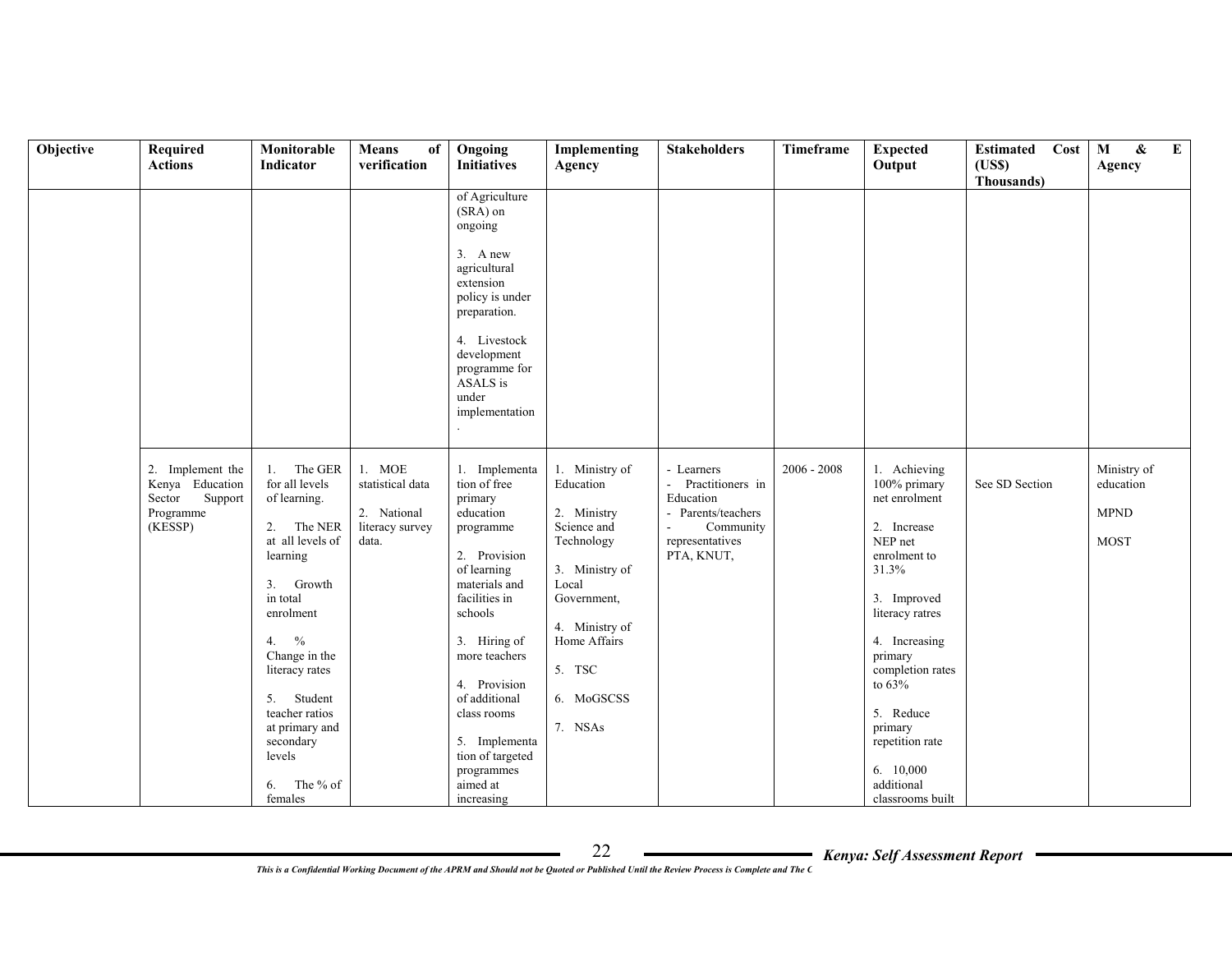| Objective | Required<br><b>Actions</b>                                       | Monitorable<br>Indicator                                                                                                                                                                                                                                                                                             | <b>Means</b><br>of<br>verification         | Ongoing<br><b>Initiatives</b>                                                                                                                                                                                                                                                                                                                                              | Implementing<br>Agency                                                     | <b>Stakeholders</b>                                         | Timeframe | <b>Expected</b><br>Output                                                                                                                                                                                                                                                                                                                                              | Estimated<br>Cost<br>(USS) | E<br>$\mathbf M$<br>$\pmb{\&}$<br>Agency |
|-----------|------------------------------------------------------------------|----------------------------------------------------------------------------------------------------------------------------------------------------------------------------------------------------------------------------------------------------------------------------------------------------------------------|--------------------------------------------|----------------------------------------------------------------------------------------------------------------------------------------------------------------------------------------------------------------------------------------------------------------------------------------------------------------------------------------------------------------------------|----------------------------------------------------------------------------|-------------------------------------------------------------|-----------|------------------------------------------------------------------------------------------------------------------------------------------------------------------------------------------------------------------------------------------------------------------------------------------------------------------------------------------------------------------------|----------------------------|------------------------------------------|
|           |                                                                  | enrolled in<br>learning<br>institutions<br>Student<br>7.<br>textbook ratio                                                                                                                                                                                                                                           |                                            | enrolment of<br>girls,<br>pastoralist,<br>street and slum<br>children<br>6. Rehabilitati<br>on and Building<br>of Classrooms<br>and laboratories<br>7. School<br>feeding<br>program                                                                                                                                                                                        |                                                                            |                                                             |           | 7. Increase<br>primary to<br>secondary<br>transition rate to<br>70%<br>8. 70,000 poor<br>children in<br>secondary<br>schools provided<br>with bursaries                                                                                                                                                                                                                | Thousands)                 |                                          |
|           | 3.<br>Provide<br>affordable<br>and<br>health<br>adequate<br>care | 1. Maternal<br>and Infant<br>mortality rates<br>2. The<br>morbidity rate<br>3. The $\%$<br>reduction in<br>cost of health<br>care<br>4. The HIV<br>prevalence rate<br>5. The doctor/<br>patient ratio<br>6. The Health<br>worker patient<br>ratio<br>7. The average<br>distance to the<br>nearest health<br>facility | Health<br>and<br>demographic<br>statistics | 1. Expanding<br>the<br>child<br>immunization<br>programme<br>2. Provision of<br>affordable<br>drugs through<br><b>KEMSA</b><br>3.Hiring<br>and<br>training<br>of<br>medical<br>personnel<br>4.NATIONAL<br>social Hospital<br>Insurance Fund<br>(NSHIF)<br>5.Stepping up<br>the fight against<br>HIV/AIDS,<br>malaria and TB<br>6.Overhauling<br>drug<br>the<br>procurement | Ministry<br>of<br>Health,<br>National<br>Control<br>Aids<br>Council (NACC) | MOH,<br>Patients,<br>Health<br>workers,<br>Health providers | 2006-2007 | 1. The<br>incidence of<br>underweight<br>children reduced<br>to $10\%$<br>2. The number<br>of fully<br>immunized<br>children to 85%<br>reduced<br>3. The under 5<br>mortality<br>reduced from<br>$114/1,000$ to<br>100/1,000 by<br>2008.<br>4. The<br><b>HIV/AIDS</b><br>prevalence rate<br>reduced to 5.5%<br>by 2010.<br>5. The number<br>of ARV users<br>increased. | See SD Section             | Ministry of<br>Health, MoPND             |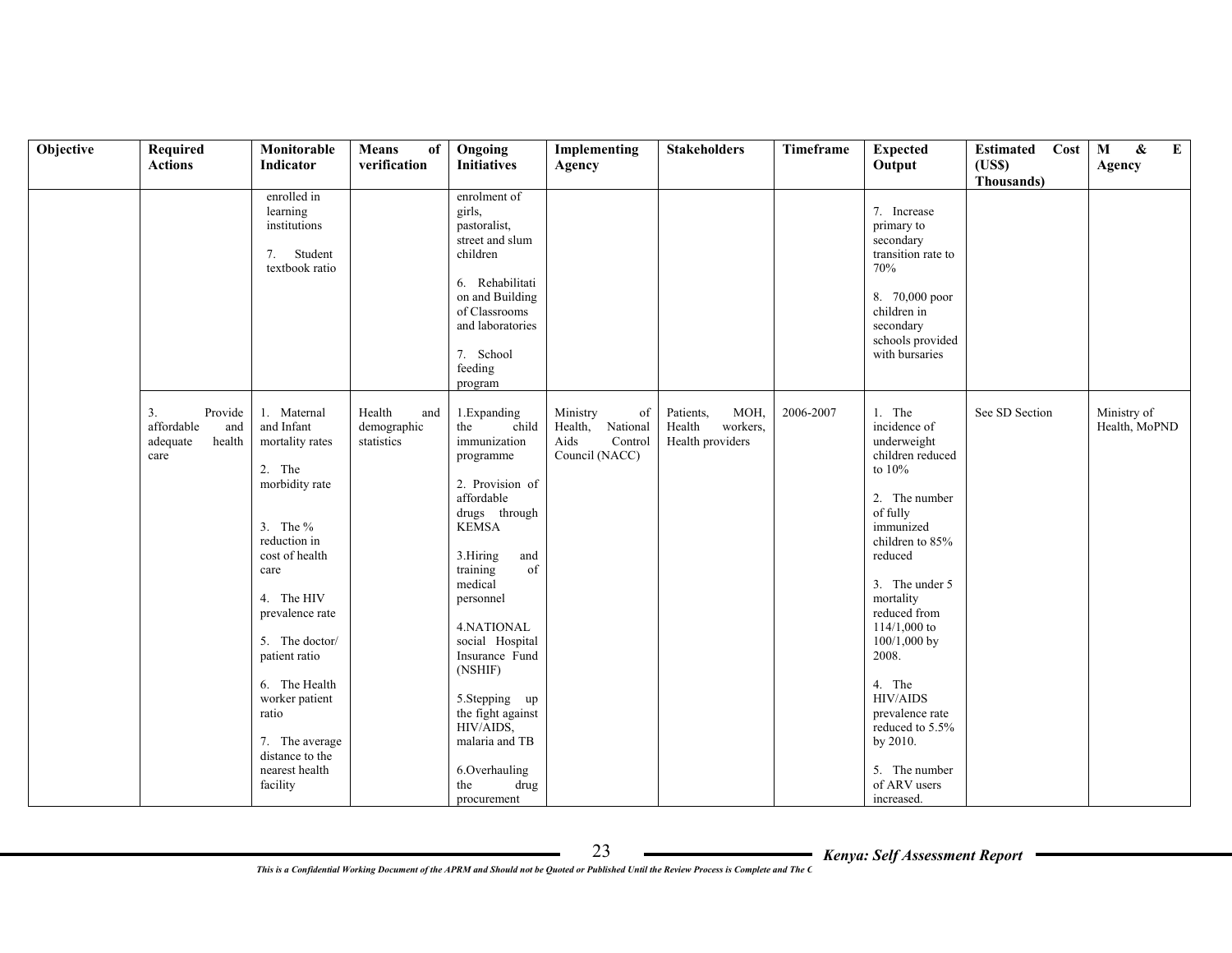| Objective | Required<br><b>Actions</b>                             | Monitorable<br>Indicator                                                                                                                                                                                                  | <b>Means</b><br>of<br>verification      | Ongoing<br><b>Initiatives</b>                                                                                                                                                                         | Implementing                      | <b>Stakeholders</b>                                                  | Timeframe     | <b>Expected</b><br>Output                                                                                                                                                                                                                                                                                                       | Estimated Cost<br>(USS) | E<br>$\mathbf M$<br>&<br>Agency |
|-----------|--------------------------------------------------------|---------------------------------------------------------------------------------------------------------------------------------------------------------------------------------------------------------------------------|-----------------------------------------|-------------------------------------------------------------------------------------------------------------------------------------------------------------------------------------------------------|-----------------------------------|----------------------------------------------------------------------|---------------|---------------------------------------------------------------------------------------------------------------------------------------------------------------------------------------------------------------------------------------------------------------------------------------------------------------------------------|-------------------------|---------------------------------|
|           |                                                        |                                                                                                                                                                                                                           |                                         |                                                                                                                                                                                                       | Agency                            |                                                                      |               |                                                                                                                                                                                                                                                                                                                                 | Thousands)              |                                 |
|           |                                                        |                                                                                                                                                                                                                           |                                         | and distribution<br>system<br>7. Increasing<br>budget<br>allocation<br>to<br>health<br>rural<br>centres<br>8. Development<br>of<br>a<br>comprehensive<br>National Health<br>Sector Strategic<br>Plan. |                                   |                                                                      |               | 6. The condom<br>use among the<br>sexually active<br>population<br>7. The<br>maternal<br>mortality rate<br>increased.<br>8. The number<br>of births<br>attended by<br>skilled personnel<br>increased to<br>80%<br>9. The patient<br>malaria<br>mortality as a<br>percent of total<br>in patient<br>mortality<br>reduced to 10%. |                         |                                 |
|           | 4. Strengthen land<br>Management and<br>Tenure Systems | 1. Number of<br>Title<br>deeds<br>issued in a year<br>Length of<br>2.<br>time taken to<br>process<br>documents<br>at<br>the Ministry of<br>lands.<br>3. Finalisation<br>and<br>Implementation<br>National Land<br>Policy. | Published<br>National<br>land<br>policy | Implementation<br>of an improved<br>information<br>management<br>system at the<br>Ministry<br>of<br>Lands<br>Computerizatio<br>n programme.                                                           | Ministry of Lands<br>and Housing. | Landowners, MOL<br>& H, Property<br>Developers<br>$\&$<br>Investors. | $2006 - 2007$ | The $\%$<br>of<br>outstanding title<br>deed<br>applications<br>reduced.                                                                                                                                                                                                                                                         | See CG Section          | Ministry of<br>Lands            |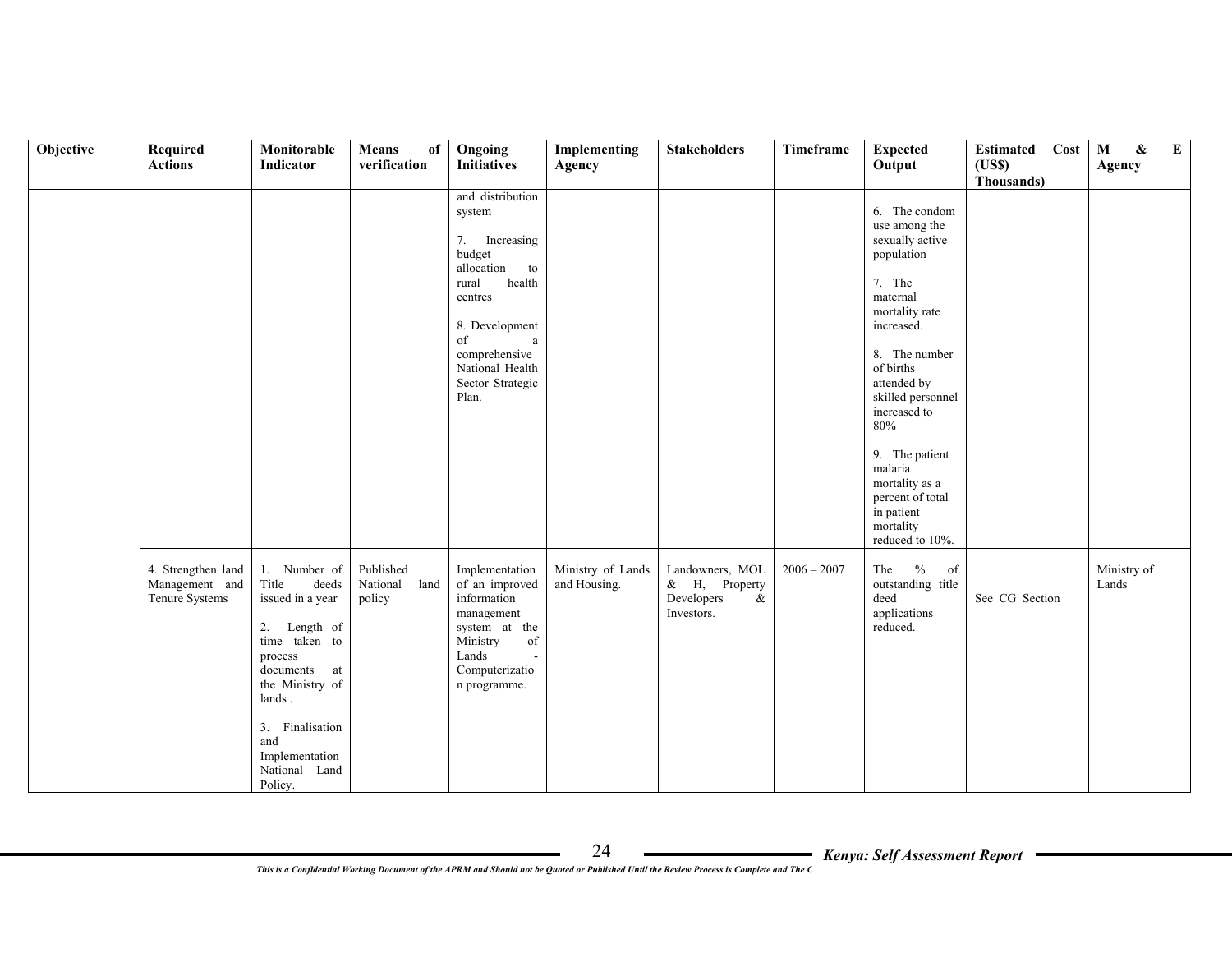| Objective | Required                                                                                                                                   | Monitorable                                                                                                                                                                       | Means<br>of                                                                                                                                                                                            | Ongoing                                                                                                                                                                                                                                                                                                                                                                                                                                                                                                                           | Implementing                                                                                                                                | <b>Stakeholders</b>                                                    | Timeframe | <b>Expected</b>                                                  | Cost<br>Estimated             | $\mathbf{E}$<br>$\mathbf M$<br>&                                                         |
|-----------|--------------------------------------------------------------------------------------------------------------------------------------------|-----------------------------------------------------------------------------------------------------------------------------------------------------------------------------------|--------------------------------------------------------------------------------------------------------------------------------------------------------------------------------------------------------|-----------------------------------------------------------------------------------------------------------------------------------------------------------------------------------------------------------------------------------------------------------------------------------------------------------------------------------------------------------------------------------------------------------------------------------------------------------------------------------------------------------------------------------|---------------------------------------------------------------------------------------------------------------------------------------------|------------------------------------------------------------------------|-----------|------------------------------------------------------------------|-------------------------------|------------------------------------------------------------------------------------------|
|           | <b>Actions</b>                                                                                                                             | Indicator                                                                                                                                                                         | verification                                                                                                                                                                                           | <b>Initiatives</b>                                                                                                                                                                                                                                                                                                                                                                                                                                                                                                                | Agency                                                                                                                                      |                                                                        |           | Output                                                           | (USS)                         | Agency                                                                                   |
|           |                                                                                                                                            |                                                                                                                                                                                   |                                                                                                                                                                                                        |                                                                                                                                                                                                                                                                                                                                                                                                                                                                                                                                   |                                                                                                                                             |                                                                        |           |                                                                  |                               |                                                                                          |
|           | 5.<br>Strengthen<br>Fisheries,<br>Forestry, Mining<br>and the protection<br>of<br>the<br>environment,<br>natural resources<br>and wildlife | Growth in<br>1.<br>the Fisheries,<br>Forestry<br>and<br>Sub<br>Mining<br>sectors.<br>2.<br>The<br>contribution to<br><b>GDP</b><br>of<br>Fisheries,<br>$\&$<br>Mining<br>Forests. | 1. Ministry of<br>Livestock and<br>Fisheries<br>Review.<br>2. Ministry of<br>Environment<br>Review.<br>3. Ministry of<br>Regional<br>Development<br>Authorities<br>Review.<br>Economic<br>4.<br>Survey | 1. Formulation<br>of<br>fisheries<br>policy.<br>2.<br>Improve<br>governance in<br>forestry<br>sub<br>sector.<br>3. Strengthene<br>d role of<br>Ministry of<br>Environment<br>through<br>NEMA.<br>4. Implementa<br>tion of<br>biodiversity<br>conservation<br>programmes.<br>5. Preparation<br>of the mining<br>sector policy.<br>6. Implementa<br>tion of the<br>National<br>Environment<br>Action Plan, the<br>Environmental<br>Management<br>and<br>Coordination<br>act, the lake<br>Victoria<br>Management<br>Project, and the | 1. Ministry of<br>Livestock and<br>Fisheries.<br>2. Ministry of<br>Environment.<br>3. Ministry of<br>Regional<br>Development<br>Authorities | Fishermen,<br>1.<br>Livestock owners,<br>MOL&F,<br>MOE,<br>MRDA, NEMA. | 2006-2007 | Increasing<br>the<br>of<br>hectares<br>protected forest<br>land. | Thousands)<br>67<br>(Ksh 5 M) | Ministries of<br>Livestock &<br>Fisheries,<br>Environment<br>and Regional<br>development |
|           |                                                                                                                                            |                                                                                                                                                                                   |                                                                                                                                                                                                        | Wildlife Policy<br>and Legislation<br>Review.                                                                                                                                                                                                                                                                                                                                                                                                                                                                                     |                                                                                                                                             |                                                                        |           |                                                                  |                               |                                                                                          |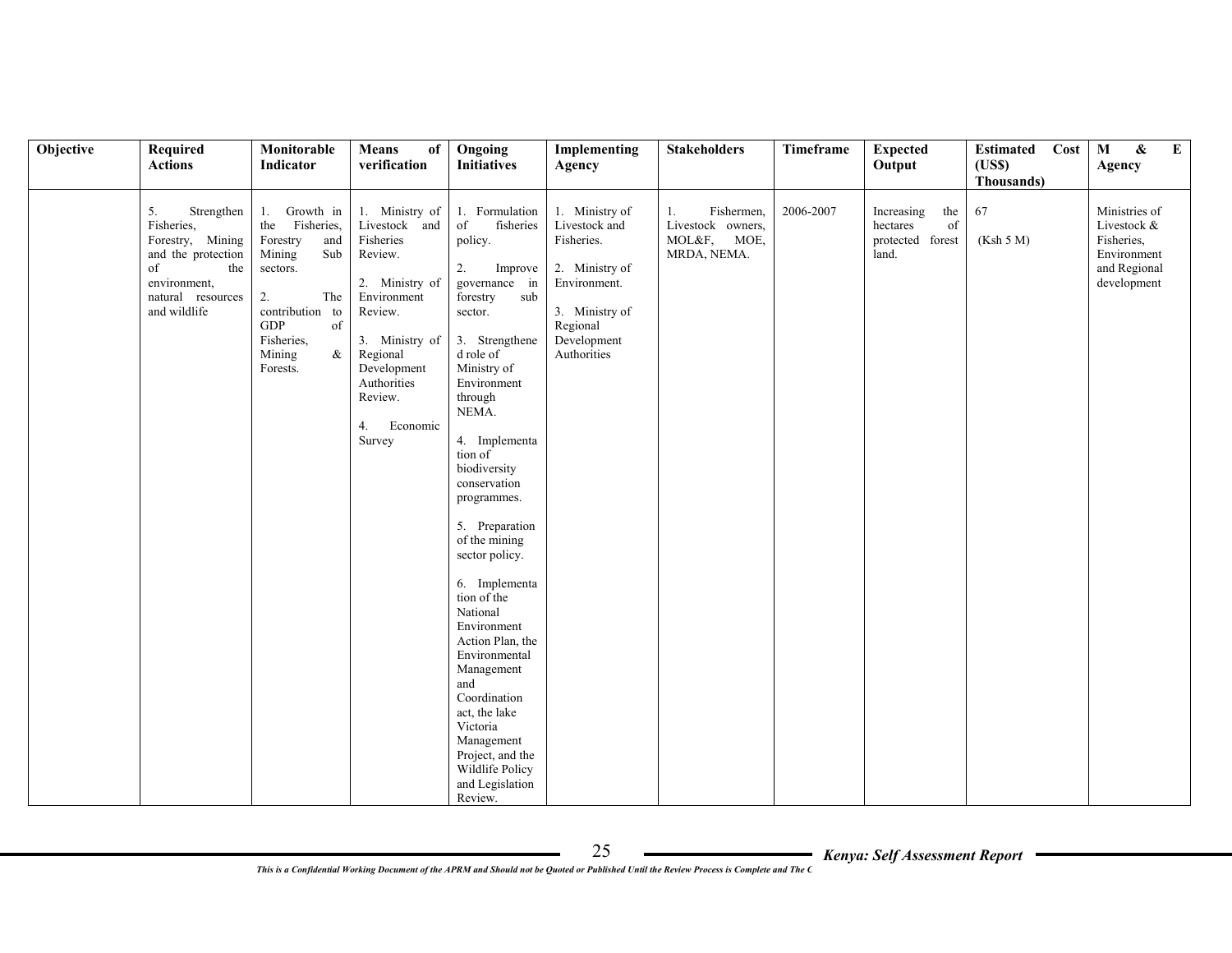| Objective                                                                   | Required<br><b>Actions</b>                                                                                                        | Monitorable<br>Indicator                                                            | <b>Means</b><br>of<br>verification            | Ongoing<br><b>Initiatives</b>                                                                                                                                                                                                                                     | Implementing<br>Agency                                             | <b>Stakeholders</b>                                                                                                                                  | Timeframe     | <b>Expected</b><br>Output                                                                             | Cost<br><b>Estimated</b><br>(USS)<br>Thousands) | $\mathbf M$<br>&<br>$\bf{E}$<br>Agency                  |
|-----------------------------------------------------------------------------|-----------------------------------------------------------------------------------------------------------------------------------|-------------------------------------------------------------------------------------|-----------------------------------------------|-------------------------------------------------------------------------------------------------------------------------------------------------------------------------------------------------------------------------------------------------------------------|--------------------------------------------------------------------|------------------------------------------------------------------------------------------------------------------------------------------------------|---------------|-------------------------------------------------------------------------------------------------------|-------------------------------------------------|---------------------------------------------------------|
|                                                                             | 6. Improve the<br>competitive<br>environment<br>for<br>Tourism.                                                                   | Tourism<br>1.<br>earnings.                                                          | 1. Ministry of<br>Tourism review<br>report.   | 1. Review and<br>harmonization<br>of the<br>laws<br>related<br>to<br>tourism sector<br>on-going.<br>2.<br>Implementation<br>of the tourism<br>marketing<br>strategy<br>and<br>diversification<br>programme.<br>3.<br>Revamping<br>the<br>tourism<br>police force. | 1. Ministry of<br>Tourism.<br>2. Kenya<br>Tourism Board.           | Hotel<br>Owners.<br>Game<br>keepers,<br>Investors<br>in<br>Hospitality<br>MOT,<br>Industry,<br>Kenya Airways.<br>wildlife<br>Kenya<br>Services (KWS) | 2006-2007     | 1. Increasing<br>tourism<br>earnings.<br>2. Increase<br>annual growth<br>rates of tourism<br>to 9.7%. |                                                 | Ministry of<br>Tourism                                  |
|                                                                             | 7. Infrastructural<br>development.                                                                                                | Growth of the<br>Road<br>sector<br>rehabilitated.                                   | Economic<br>Survey.                           | Rehabilitation<br>and<br>development of<br>infrastructure.                                                                                                                                                                                                        | Ministry of Roads<br>and Public Works.<br>Kenya<br>Roads<br>Board. | Local Authorities.<br>Ministry<br>of<br>Transport, Ministry<br>Regional<br>of<br>Development<br>Authorities.                                         | $2006 - 2007$ | Reducing<br>the<br>share of road<br>network in poor<br>condition<br>to<br>20%.                        | See CG Section                                  | Ministry of<br>Roads.                                   |
|                                                                             | 8. Programme and<br>slum upgrading<br>programme.                                                                                  | Houses built in<br>the slum areas.                                                  | Ministerial<br>Review<br>Reports.             | Slum<br>upgrading.                                                                                                                                                                                                                                                | Ministry of Lands<br>Housing,<br>and<br>Ministry of Water.         | Ministry of Energy,<br>Ministry<br>of<br>Information<br>and<br>Communication.                                                                        |               | Slum upgraded                                                                                         | See SD Section                                  | Ministry of<br>Lands and<br>Housing.                    |
| Sub-Objective:<br>Improve<br>adequacy<br>and<br>quality<br>of<br>statistics | Establish<br>1.<br>the Central Bureau<br>of Statistics as a<br>Body Corporate.<br>2.<br>Implement<br>a Statistical<br>Master plan | An autonomous<br><b>CBS</b><br>in key<br>areas of finance<br>and<br>administration. | The<br><b>CBS</b><br>Statistical<br>Bulletin. | Implementa<br>1.<br>tion of the<br><b>STATCAP</b><br>project at the<br>CBS.<br>2. Development<br>of the Statistical<br>Bill.                                                                                                                                      | 1. Ministry of<br>Planning,<br>2. CBS.                             | 1. Line<br>Ministries,<br>2. Academic<br>Institutions,<br>3. Civil Society<br>Organization,<br>Public<br>Corporations and                            | 2006-2007     | Accurate<br>and<br>reliable<br>data<br>systems.                                                       |                                                 | Ministry of<br>Planning and<br>National<br>Development. |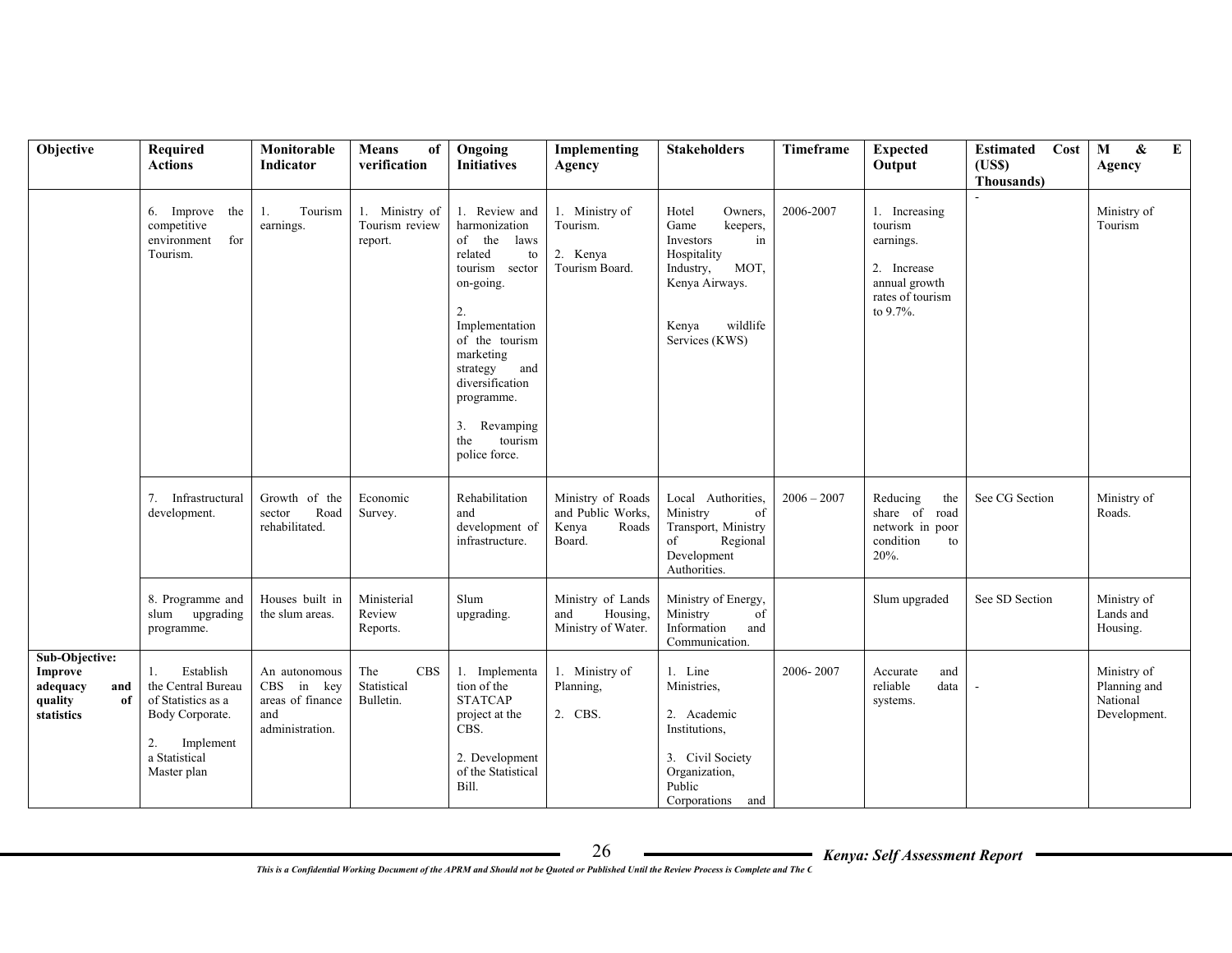| Objective                                                                                                                              | Required<br><b>Actions</b>                                                                                          | Monitorable<br><b>Indicator</b>                                                                                  | <b>Means</b><br>of<br>verification                         | Ongoing<br><b>Initiatives</b>                                                                                                           | Implementing<br>Agency                                                                             | <b>Stakeholders</b>                                                                      | Timeframe     | <b>Expected</b><br>Output                                                  | Cost<br><b>Estimated</b><br>(USS)<br>Thousands) | $\mathbf{M}$<br>E<br>&<br>Agency  |
|----------------------------------------------------------------------------------------------------------------------------------------|---------------------------------------------------------------------------------------------------------------------|------------------------------------------------------------------------------------------------------------------|------------------------------------------------------------|-----------------------------------------------------------------------------------------------------------------------------------------|----------------------------------------------------------------------------------------------------|------------------------------------------------------------------------------------------|---------------|----------------------------------------------------------------------------|-------------------------------------------------|-----------------------------------|
|                                                                                                                                        |                                                                                                                     |                                                                                                                  |                                                            |                                                                                                                                         |                                                                                                    | Agencies.                                                                                |               |                                                                            |                                                 |                                   |
|                                                                                                                                        |                                                                                                                     |                                                                                                                  |                                                            |                                                                                                                                         |                                                                                                    | OBJECTIVE TWO: IMPLEMENT SOUND, TRANSPARENT AND PREDICTABLE GOVERNMENT ECONOMIC POLICIES |               |                                                                            |                                                 |                                   |
| Sub-Objective:<br>Implement<br>sound,<br>transparent and<br>predictable<br>government<br>economic policies                             | 1. Operationalize<br>Public<br>Procurement and<br>Disposal of Assets<br>Act                                         | Public<br>Procurement<br>becomes<br>Act<br>operational.                                                          | The Laws of<br>Kenya                                       | Procurement<br>Guidelines<br>being prepared<br>Public<br>Procurement<br>Oversight<br>Commission<br>being setup                          | Ministry<br>of<br>Finance:<br>AG's<br>Chambers.                                                    | All<br>ministries.<br>parastatals, SAGAs                                                 | 2006-2007     | An efficient and<br>transparent<br>public<br>procurement<br>system.        |                                                 | Ministry of<br>Finance            |
|                                                                                                                                        | 2.<br>Operationalize<br>Privatization Act.                                                                          | Privatization<br>Act<br>is<br>operational<br>as<br>law.                                                          | The Laws of<br>Kenya.                                      | Privatization<br>Commission is<br>being setup                                                                                           | Ministry<br>of<br>Finance,<br>AG's<br>Chambers.                                                    | MOF,<br>AG's<br>Chambers.<br>The<br>private sector                                       | 2006-2007     | An efficient and<br>transparent<br>privatization<br>process                |                                                 | <b>MOF</b>                        |
| Sub-Objective:<br>Tо<br>improve<br>transparency and<br>effectiveness<br>in<br>administrative,<br>legislative<br>and<br>fiscal entities | 1. Enforce the<br>Anti-corruption<br>and<br>Economic<br>Crimes Act (2004)                                           | Number<br>of<br>prosecutions;<br>of<br>No.<br>convictions<br>- of<br>persons guilty<br>of<br>economic<br>crimes. | 1. Court<br>records:<br>2. Police<br>records               | Investigations<br>into corruption<br>cases ongoing,<br>Prosecutions<br>launched<br>in<br>where<br>cases<br>evidence<br>is<br>available. | Ministry of Justice<br>and Constitutional<br>Affairs,<br>KACC.<br>Courts of Law,<br>AG's Chambers. | KACC, MOJ&CA,<br>Citizens, Courts of<br>AG's<br>Law.<br>Chambers.                        | $2006 - 2008$ | 1. Reduced<br>corruption,<br>2. Improved<br>country ranking<br>on the CPI. | 266 per F.Y<br>(Ksh 20 M)                       | <b>MOJCA</b><br><b>MPND</b><br>AG |
|                                                                                                                                        | 2.<br>Enforce<br>the<br>Public Audit Act<br>(2004)<br>and<br>strengthen Kenya<br>Audit<br>National<br>Office (KNAO) | Timing<br>of<br>audits in<br>the<br>F.Y; No. and<br>types<br>and<br>quality of audits<br>conducted               | 1. Audited<br>records;<br>2. Annual<br>workplan for<br>CAG | Training,<br>capacity<br>building<br>and<br>reorganization<br>of the KNAO                                                               | Ministry<br>of<br>Finance, KNAO,<br>Office<br>of<br>the<br>Auditor General.                        | CAG.<br>MOF.<br>Justice<br>and<br>Constitutional<br>Affairs (GJLOS)                      | $2006 - 2008$ | Timely<br>and<br>improved<br>audited accounts                              | 400 per F.Y<br>(Ksh 30 M)                       | MOJCA, AG,<br><b>MOF</b>          |
|                                                                                                                                        | 3.<br>Strengthen<br>Parliamentary<br>Oversight                                                                      | Implementation<br>of<br>recommendatio<br>ns                                                                      | PAC and PIC<br>reviews                                     | Capacity<br>building<br>initiatives<br>are<br>on-going                                                                                  | PSC, MOF, OP                                                                                       | MPND,<br>NSA,<br>MOF,<br>Line<br>Ministries                                              | 2006-2008     | Enhanced<br>transparency and<br>effectiveness of<br>Parliament             | 333 per F.Y<br>(Ksh 25 M)                       | PSC, MOF, OP                      |
|                                                                                                                                        | 4.<br>Increase                                                                                                      | No., type and                                                                                                    | 1. Minutes                                                 | The PRSP and                                                                                                                            | Ministry<br>of                                                                                     | MPND.<br>MOF.                                                                            | $2006 - 2008$ | Improved                                                                   | $200$ per F.Y                                   | MOF, MPND                         |

*This is a Confidential Working Document of the APRM and Should not be Quoted or Published Until the Review Process is Complete and The C*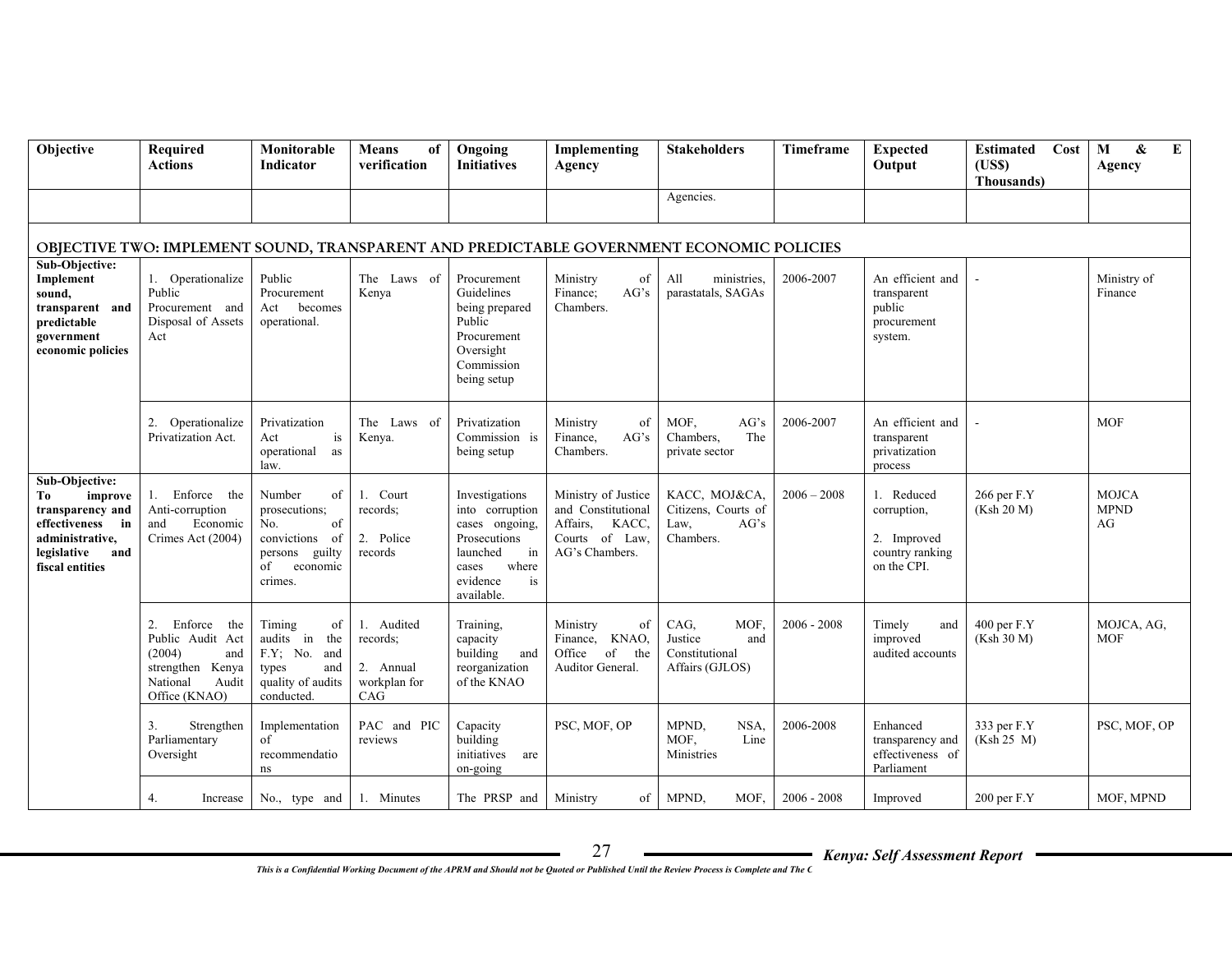| Objective                                                           | <b>Required</b><br><b>Actions</b>                                                                                                  | Monitorable<br><b>Indicator</b>                                                                                                                   | <b>Means</b><br>of<br>verification                                   | Ongoing<br><b>Initiatives</b>                                                                                                                  | Implementing<br>Agency                                                 | <b>Stakeholders</b>                                          | Timeframe     | <b>Expected</b><br>Output                                                                        | <b>Estimated</b> Cost<br>(USS)<br>Thousands) | E<br>&<br>M<br>Agency     |
|---------------------------------------------------------------------|------------------------------------------------------------------------------------------------------------------------------------|---------------------------------------------------------------------------------------------------------------------------------------------------|----------------------------------------------------------------------|------------------------------------------------------------------------------------------------------------------------------------------------|------------------------------------------------------------------------|--------------------------------------------------------------|---------------|--------------------------------------------------------------------------------------------------|----------------------------------------------|---------------------------|
|                                                                     | stakeholder<br>participation<br>in<br>policy, planning<br>and budgeting, at<br>national and sub-<br>national level.                | levels<br>of<br>stakeholder<br>participation in<br>the process.                                                                                   | and reports of<br>s/holders<br>meetings.<br>2. Assessment<br>reports | <b>MTEF</b><br>Budgetary<br>processes have<br>incorporated<br>some<br>participatory<br>initiatives                                             | Planning<br>and<br>National<br>Development;<br>MOF; SWGs               | Private sector                                               |               | prioritization<br>and ownership<br>of programmes                                                 | (Ksh 15 M                                    |                           |
| Sub-Objective:<br>Improve<br>predictability of<br>economic policies | 1. Strengthen and<br>extend<br>M&E<br>structures for IP-<br>ERS to<br>district<br>level.                                           | $\%$<br>The<br>of<br>districts<br>with<br>functioning<br>M&E structures<br>for IP-ERS.                                                            | District M&E<br>reports for IP-<br>ERS<br>implementation             | National M&E<br>Unit<br>established; Ist<br>National report<br>compiled;<br>framework on<br>establishing<br>district M&E<br>Units published    | Ministry<br>of<br>Planning<br>and<br>National<br>Development           | MPND, MOF, Line<br>Ministries.                               | $2006 - 2008$ | M&E<br>framework<br>established and<br>functional<br>at<br>district level                        | 1300<br>(Ksh 100 M)                          | <b>MPND</b>               |
|                                                                     | 2.<br>Conduct<br>a<br>comprehensive<br>Review<br>of<br>Implementation<br>problems<br>throughout<br>the<br>GoK and Public<br>Sector | <b>Review Report</b>                                                                                                                              | M&E Reviews                                                          | Institutionalizat<br>ion of M&E<br>system                                                                                                      | <b>MPND</b>                                                            | <b>MOF</b><br><b>MPND</b><br><b>NSA</b>                      | 2006-2008     | Better<br>understanding of<br>implementation<br>of problems                                      | 133 (Ksh 10 M)                               | <b>MPND</b>               |
|                                                                     | 3.<br>Strengthen<br>grassroots<br>planning<br>committees.                                                                          | The no.<br>- of<br>grassroots<br>planning<br>committees<br>established and<br>functional; No<br>grassroots<br>of<br>committees<br>plans approved. | Grassroots<br>Committees'<br>Plans; DIDC.                            | Several<br>grassroots<br>committees<br>have<br>been<br>established<br>at<br>the<br>constituency<br>(CACC,<br>level<br>CDF.<br>CBC,<br>CRC etc) | Ministry<br>of<br>Planning<br>and<br>National<br>Development           | Constituencies,<br>Districts.<br>Communities.                | $2006 - 2007$ | Well<br>coordinated and<br>harmonized<br>community led<br>budget proposals<br>in every district. | 533 (Ksh 40 M)                               | National CDF<br>Committee |
|                                                                     | 4. Improve Public<br>Private<br>Partnerships.                                                                                      | 1. Private<br>sector annual<br>input into the<br>national budget.                                                                                 | Records<br>and minutes of<br>PPP meetings.<br>2. Private             | Partnerships in<br>policy<br>formulation<br>budgeting and<br>planning have                                                                     | Convenors<br>of<br>Sector<br>Working<br>Groups<br>and<br>MoPND, KEPSA. | <b>MPND</b><br><b>KEPSA</b><br><b>NGOs</b><br>Private sector | $2006 - 2007$ | Participatory<br>development<br>plans and MTEF<br>budgets                                        | $400$ per $F.Y$<br>(Ksh 30 M)                | <b>KEPSA</b>              |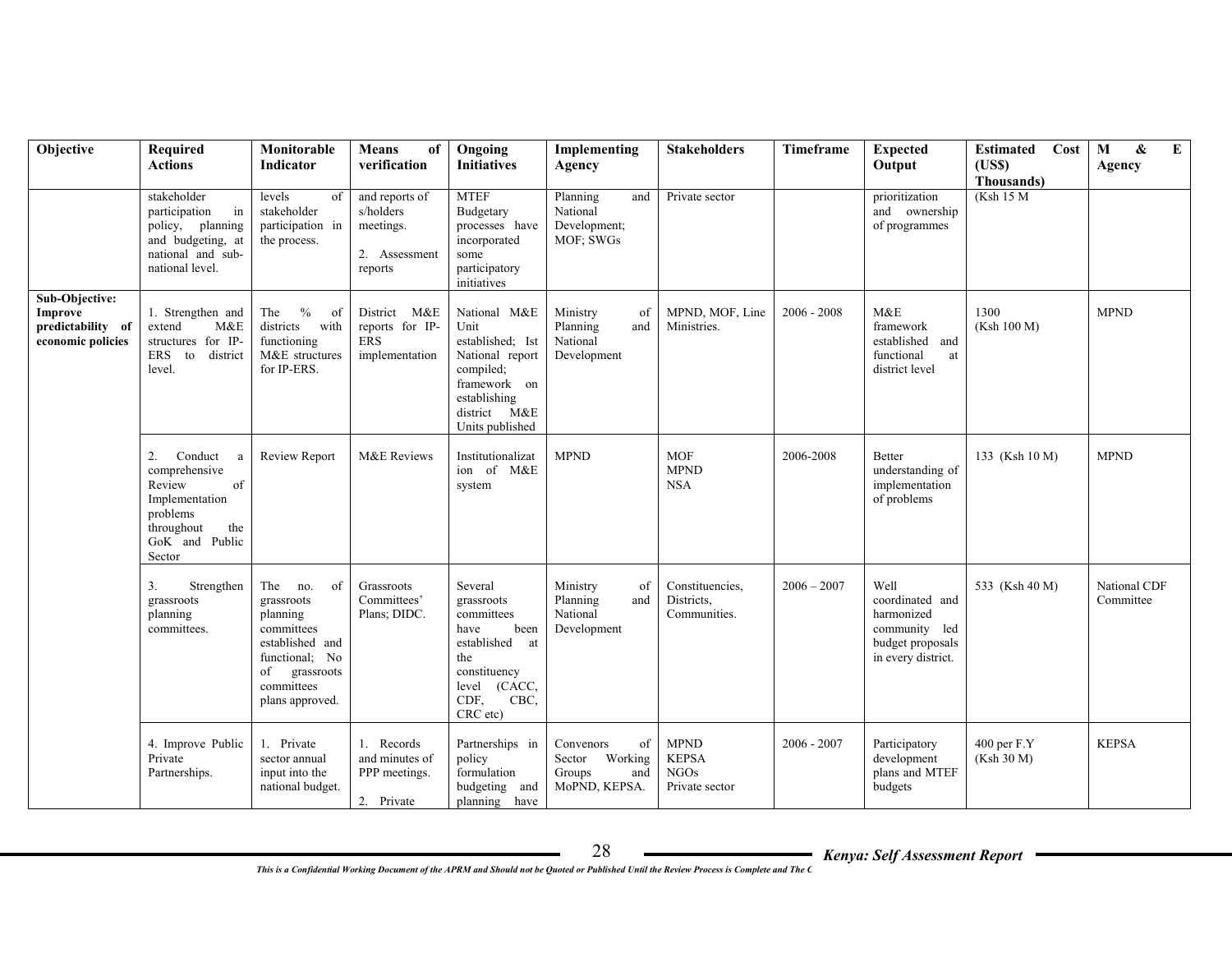| Objective                                                                                                                | Required<br><b>Actions</b>                                                                        | Monitorable<br>Indicator                                                                                                                                     | <b>Means</b><br>of<br>verification                                                                                            | Ongoing<br><b>Initiatives</b>                                                                                                      | Implementing<br>Agency                                                                                         | <b>Stakeholders</b>                                                                                             | Timeframe                | <b>Expected</b><br>Output                                                                                           | Cost<br>Estimated<br>(USS)<br>Thousands) | $\bf{E}$<br>M<br>&<br>Agency                     |
|--------------------------------------------------------------------------------------------------------------------------|---------------------------------------------------------------------------------------------------|--------------------------------------------------------------------------------------------------------------------------------------------------------------|-------------------------------------------------------------------------------------------------------------------------------|------------------------------------------------------------------------------------------------------------------------------------|----------------------------------------------------------------------------------------------------------------|-----------------------------------------------------------------------------------------------------------------|--------------------------|---------------------------------------------------------------------------------------------------------------------|------------------------------------------|--------------------------------------------------|
|                                                                                                                          |                                                                                                   | 2. The number<br>of scheduled<br><b>Public Private</b><br>partnership<br>workshops held.                                                                     | Sector<br>Budgetary<br>proposal<br>submissions.<br>3. Workshop<br>Reports.                                                    | formed<br>been<br>KEPSA,<br>with<br>National NGO<br>Council among<br>others                                                        |                                                                                                                |                                                                                                                 |                          |                                                                                                                     |                                          |                                                  |
|                                                                                                                          | 5.<br>Formulate a<br><b>IEC</b><br>national<br>Strategy                                           | IEC<br>Strategy<br>implemented.                                                                                                                              | IEC<br>Strategy<br>Paper.                                                                                                     | Consultations<br>with<br>stakeholders<br>ongoing.                                                                                  | MoPND                                                                                                          | MPND,<br>Ministry<br>of<br>&<br>information<br>communication                                                    | 2006-2006                | <b>IEC</b><br>strategy<br>Paper                                                                                     | 133<br>(Ksh 10 M)                        | Office of<br>Communication<br>Secretary<br>MoI&C |
| Sub-Objective:<br>Improve capacity<br>in<br>the<br>implementing<br>departments<br>agencies /State<br><b>Corporations</b> | Strengthen<br>1.<br>local authorities in<br>decision making<br>on resource use<br>and allocation. | 1. No. of<br>Local<br>Authorities with<br>budget<br>committees and<br>budgets<br>produced.<br>2. No. of<br>Local<br>Authorities with<br>audited<br>accounts. | 1. Local<br>Authorities<br>Annual<br>Reports;<br><b>Budgets</b><br>committees'<br>reports.<br>2. RDA<br>Budgets of<br>Reports | Local<br>Authorities<br>prepare LADPs<br>and<br>LATF<br>funds<br>require<br>detailed<br>budgets before<br>they<br>are<br>released. | 1. Ministry of<br>Local<br>Government:<br>2. Ministry of<br>Regional<br>Development<br>Authorities<br>3. RDAs. | $1.$ MOF<br><b>Local Government</b><br>2.<br>Ministry of<br>Regional<br>Development<br>Authorities.<br>3. RDAs. | $2006 - 2007$<br>2006/07 | Well formulated<br>Local Authority<br>budgets<br>and<br>capacity<br>for<br>implementation<br>M&E<br>and<br>improved | 1069<br>(Ksh 80 M)                       | Ministry of<br>Local<br>Government               |
|                                                                                                                          | 2. Train district<br>staff on MTEF<br>budget process.                                             | The proportion<br>of<br>district<br>budgets<br>captured in the<br>national MTEF.                                                                             | Training<br>reports;<br>Training<br>manuals.                                                                                  | <b>Briefings</b><br>on<br>MTEF budget<br>requirements<br>ongoing<br>at<br>district level.                                          | MOF: MoPND                                                                                                     | <b>MOF</b><br><b>MPND</b><br>MoRDA                                                                              | $2006 - 2007$            | All district staff<br>trained<br>on<br><b>MTEF</b><br>budget<br>process                                             | 667<br>(Ksh 50 M)                        | <b>MOF</b><br><b>MPND</b>                        |
|                                                                                                                          | 3.<br>Make<br>the<br>budget<br>making<br>process<br>more<br>participatory<br>at<br>district level | No.<br>of<br>community<br>groups<br>represented and<br>levels<br>of<br>consultations in<br>budget process.                                                   | District<br>Plans<br>and budgets.                                                                                             | Stakeholders'<br>involvement in<br>planning<br>and<br>budgeting<br>has<br>been initiated at<br>district level.                     | MoPND                                                                                                          | <b>MOF</b><br><b>MPND</b><br>Private sector<br>District committees                                              | $2006 - 2008$            | Increased inputs<br>of private and<br>non-<br>governmental<br>agencies in the<br>district budget                    | 266<br>(Ksh 20 M)                        | <b>MOF</b><br><b>MPND</b>                        |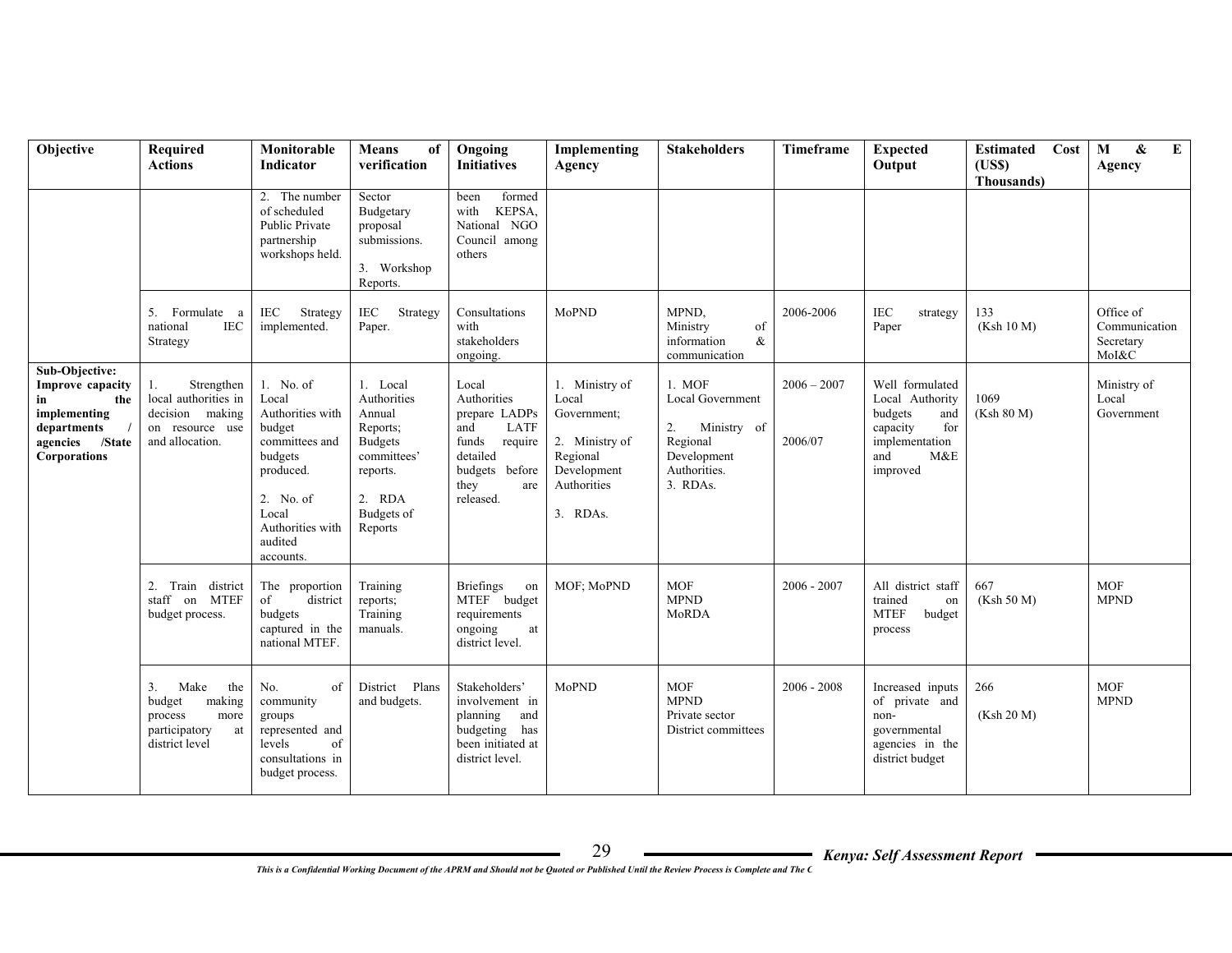| Objective                                                                                                   | Required<br><b>Actions</b>                                                                                           | Monitorable<br><b>Indicator</b>                                                                                                 | <b>Means</b><br>of<br>verification                                    | Ongoing<br><b>Initiatives</b>                                                                            | Implementing<br>Agency                                             | <b>Stakeholders</b>                                            | Timeframe     | <b>Expected</b><br>Output                                                                                                                                         | Cost<br><b>Estimated</b><br>(USS)<br>Thousands) | M<br>&<br>$\mathbf{E}$<br>Agency                    |
|-------------------------------------------------------------------------------------------------------------|----------------------------------------------------------------------------------------------------------------------|---------------------------------------------------------------------------------------------------------------------------------|-----------------------------------------------------------------------|----------------------------------------------------------------------------------------------------------|--------------------------------------------------------------------|----------------------------------------------------------------|---------------|-------------------------------------------------------------------------------------------------------------------------------------------------------------------|-------------------------------------------------|-----------------------------------------------------|
|                                                                                                             | 4.<br>Increase<br>absorptive<br>capacity<br>of<br>spending agencies.                                                 | 1. Project<br>Completion<br>rates.<br>2. Proportion<br>of disbursed<br>budgetary funds<br>to budgetary<br>allocations           | Completion<br>certificates.                                           | Training<br>of<br>implementation<br>officers<br>ongoing;<br>procurement<br>bill passed by<br>parliament. | 1. MOF<br>2. Ministry of<br>Regional<br>Development<br>Authorities | MOF:<br>AG:<br>Ministry of Roads<br>and Public Works;<br>MoPND | $2006 - 2007$ | Efficient.<br>transparent and<br>predictable<br>completion<br>of<br>project                                                                                       | 467<br>(Ksh 35 M)<br>53 (Ksh 4 M)               | MOF, MPND                                           |
| Sub-Objective:<br><b>CMA</b><br>and<br>Insurance<br>Commission<br>to<br>adopt<br>international<br>practices | 1. Enhance the<br>legislative<br>framework and<br>autonomy<br>2. Capacity<br>building for<br>Insurance<br>Commission | 1. CMA Bills,<br>2. Insurance<br>Commission<br><b>Bills</b>                                                                     | Autonomy<br>of<br>insurance<br>commission<br>and<br>staff<br>capacity | Insurance<br>Act<br>exists.                                                                              | Ministry<br>of<br>Finance                                          | MOF,<br>CMA.<br>Insurance<br>Commission                        | $2006 - 2007$ | International<br>standards                                                                                                                                        | 67 (Ksh 5M)                                     | Insurance<br>Commission<br><b>CMA</b><br><b>MOF</b> |
|                                                                                                             | <b>OBJECTIVE THREE: PROMOTE SOUND PUBLIC FINANCE MANAGEMENT</b>                                                      |                                                                                                                                 |                                                                       |                                                                                                          |                                                                    |                                                                |               |                                                                                                                                                                   |                                                 |                                                     |
| <b>Sub-Objective:</b><br>Promote sound<br>public<br>finance<br>management                                   | 1. Implement<br>Strategy for Public<br>Financial<br>Management                                                       | No. of<br>benchmarks<br>met                                                                                                     | Bench marks                                                           | Already<br>5<br>benchmarks<br>met<br>Strategy being<br>finalized                                         | Treasury/MPND<br>All<br>public<br>organizations.                   | <b>MOF</b><br>MPND, All public<br>organizations<br>NSA.        | 2006-2008     | Efficient<br>and<br>Effective<br>utilization<br>of<br>budgetary<br>resources.<br>28<br>Public<br>Expenditure and<br>Financial<br>Accountability<br>benchmarks met | 2,266 (Ksh 170 M)                               | Ministry of<br>Finance<br><b>MPND</b>               |
|                                                                                                             | 2. Strengthen the<br>link<br>between<br>budgeting<br>and<br>planning.                                                | of<br>Degree<br>Synchrony<br>between<br>Ministry/Agenc<br>plans and<br>$\mathbf{y}$<br><b>MTEF</b><br>budgetary<br>allocations. | 1. MTEF<br>budgets<br>2. Agency                                       | 1. FMAP in<br>place.<br>2. It is a<br>statutory<br>requirement<br>that all<br>ministries and             | Treasury/MPND/<br>All<br>public<br>organizations                   | <b>MOF</b><br>MPND, All public<br>organizations<br>NSA.        | 2006-2008     | Efficient<br>and<br>Effective<br>utilization<br>of<br>budgetary<br>resources                                                                                      | 333<br>(Ksh 25M)                                | <b>MOF</b><br><b>MPND</b>                           |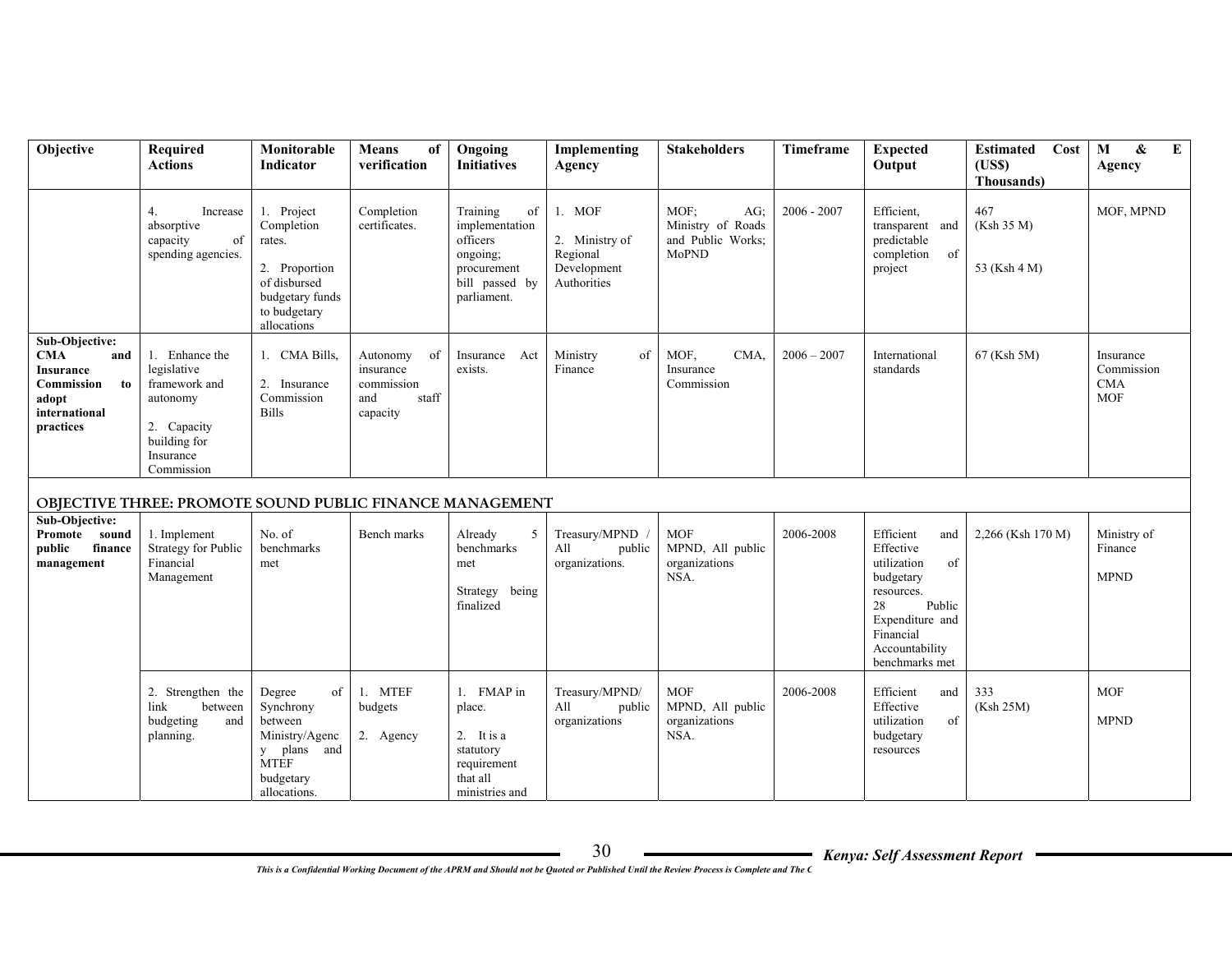| Objective                                                    | Required<br><b>Actions</b>                                                                                                                            | Monitorable<br><b>Indicator</b>                                                                                                                                               | Means<br>of<br>verification                                                         | Ongoing<br><b>Initiatives</b>                                                                                                                        | Implementing<br>Agency             | <b>Stakeholders</b>                                                                                                                  | Timeframe     | <b>Expected</b><br>Output                           | Cost<br>Estimated<br>(US\$)<br>Thousands) | E<br>&<br>M<br>Agency                         |
|--------------------------------------------------------------|-------------------------------------------------------------------------------------------------------------------------------------------------------|-------------------------------------------------------------------------------------------------------------------------------------------------------------------------------|-------------------------------------------------------------------------------------|------------------------------------------------------------------------------------------------------------------------------------------------------|------------------------------------|--------------------------------------------------------------------------------------------------------------------------------------|---------------|-----------------------------------------------------|-------------------------------------------|-----------------------------------------------|
|                                                              |                                                                                                                                                       |                                                                                                                                                                               |                                                                                     | public agencies<br>develop and<br>implement<br>strategic plans                                                                                       |                                    |                                                                                                                                      |               |                                                     |                                           |                                               |
| Sub-Objective<br><b>Implement</b> fiscal<br>decentralization | 1. Harmonize the<br>legal<br>framework<br>for<br>Local<br>Authorities<br>with<br>the Finance Act of<br>1997.                                          | 1. The<br>provisions of<br>LASC Act,<br>LATF and<br>related Acts<br>harmonized<br>with those of<br>Finance Act of<br>1997.<br>2. Las are<br>allocated 5% of<br>total revenue. | 1. The LAs<br>Act.<br>2. LA Books<br>of Accounts.                                   | Implementation<br>of Kenya Local<br>Government<br>Reform<br>Programme<br>(KLGRD)<br>is<br>ongoing.                                                   | AG's<br>LAs,<br>Chambers,<br>MOLG. | LAs,<br>AG's<br>Chambers.<br>Ministry of Local<br>Government,<br>of<br>Members<br><b>CDF</b><br>Parliament,<br>Committee<br>Members. | $2006 - 2008$ | Completed<br>projects<br>and<br>programmes          | 67 (Ksh 5 M)                              | Line Ministries.<br><b>MOF</b><br><b>MLOG</b> |
|                                                              | 2.<br>Build<br>LA<br>for<br>capacities<br>financial<br>management and<br>programme<br>implementation.                                                 | $\%$<br>of<br>LAs<br>submitting the<br>requisite<br>budgets<br>and<br>accounting<br>documents.                                                                                | Report of the<br>MOLG<br>on<br>LATF<br>disbursements<br>and accounting.             | Government<br>through<br>the<br>LGFR issued in<br>1986 provides<br>prescriptions<br>financial<br>for<br>responsibilities<br>and functions of<br>LAs. | <b>MOLG</b>                        | LAs, MOLG                                                                                                                            | $2006 - 2008$ | Aligned<br>expenditures                             | 400 (Ksh30 M)                             | <b>MLOG</b><br>DPs<br><b>MOF</b>              |
|                                                              | 3. Strengthen the<br>capacities of the<br>District<br>level<br>Development<br>for<br>Committees<br>effective<br>the<br>management<br>of<br>resources. | 1. The rate of<br>completion of<br>the DFRD<br>projects in<br>districts.<br>2. The % of<br>Districts with<br>completed plans<br>for investment.                               | 1. Audit<br>Reports of the<br>DFRD projects.<br>2. District<br>Investment<br>Plans. | limited<br>Some<br>decentralization<br>of<br>budgetary<br>resources to the<br>DDCs ongoing.                                                          | MP&ND.                             | DDCs, MP&ND                                                                                                                          | $2006 - 2008$ | Improved policy<br>project<br>and<br>implementation | 133<br>(Ksh 10 M)                         | <b>MOF</b><br><b>MPND</b>                     |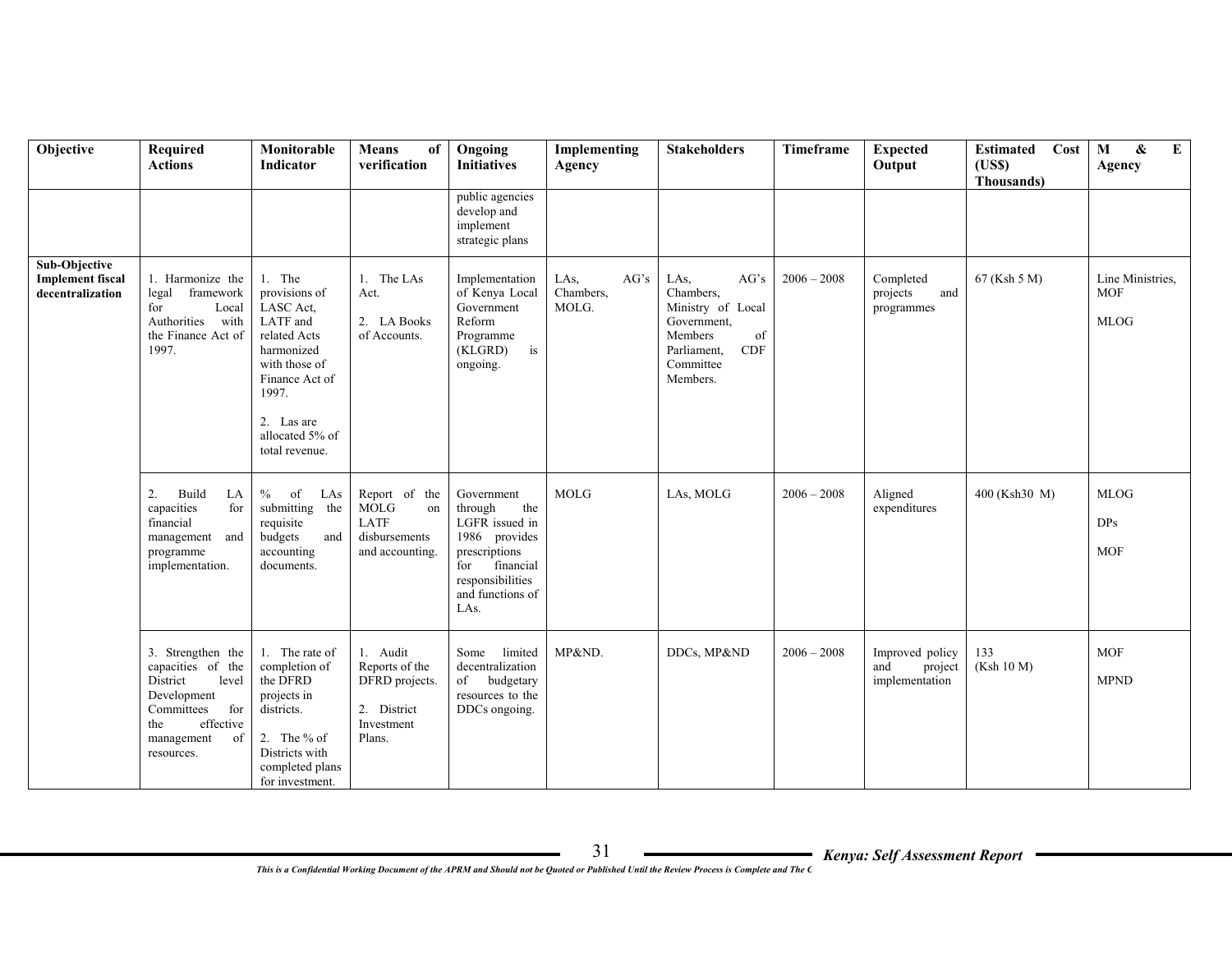| Objective                                          | Required<br><b>Actions</b>                                                                                                                                            | Monitorable<br><b>Indicator</b>                                                                                                                                | <b>Means</b><br>of<br>verification                                             | Ongoing<br><b>Initiatives</b>                                                                                                                                                                                 | Implementing<br>Agency               | <b>Stakeholders</b>                              | Timeframe     | <b>Expected</b><br>Output                                        | Cost<br><b>Estimated</b><br>(USS)<br>Thousands) | $\pmb{\&}$<br>$\mathbf{M}$<br>$\bf{E}$<br>Agency                            |
|----------------------------------------------------|-----------------------------------------------------------------------------------------------------------------------------------------------------------------------|----------------------------------------------------------------------------------------------------------------------------------------------------------------|--------------------------------------------------------------------------------|---------------------------------------------------------------------------------------------------------------------------------------------------------------------------------------------------------------|--------------------------------------|--------------------------------------------------|---------------|------------------------------------------------------------------|-------------------------------------------------|-----------------------------------------------------------------------------|
|                                                    | 4.<br>Build<br>the<br>capacities of the<br>Constituency<br>Development<br>for<br>Committees<br>management<br>the<br>of<br>the<br>Constituency<br>Development<br>Fund. | The %<br>1.<br>Constituencies<br>with bankable<br>development<br>plans.<br>The % of<br>2.<br>constituencies<br>making<br>acceptable<br>expenditure<br>reforms. | 1. Constituenc<br>v Development<br>Plans.<br>2. CDF<br>expenditure<br>reforms. | 1. CDF is<br>gaining<br>currency in<br>Kenya as an<br>innovative and<br>effective mode<br>of fiscal<br>decentralization<br>2. CDF<br>consumes 2.5%<br>of total ordinary<br>revenue and is<br>set to increase. | OP,<br>MOF.<br>National<br>Assembly. | MPs, Members of<br>CDFCs.                        | $2006 - 2008$ | Efficient<br>and<br>Effective<br>utilization<br>of<br><b>CDF</b> | 267 (Ksh 20 M)                                  | MPND,<br>National CDF<br>Committees<br>MOF, $&$<br><b>DME</b><br>Committees |
| Establish<br>efficient local<br><b>Authorities</b> | 1.<br>Implement<br>Kenya<br>Local<br>Government<br>Reform<br>Programme                                                                                                | LATF<br>funds<br>efficiently<br>utilized<br>in<br>accordance with<br>established<br>controls.                                                                  | Monitoring<br>Reports.                                                         | The LGRP is<br>being<br>implemented.                                                                                                                                                                          | Ministry of Local<br>Government      | <b>MOF</b><br>Ministry of Local<br>Government    | $2006 - 2007$ | Well<br>managed<br>Local<br>Authorities                          | 333 (Ksh 25 M)                                  | Ministry of<br>Local<br>Government<br><b>MOF</b>                            |
|                                                    | 2.<br>Rationalize<br>manpower in local<br>authorities                                                                                                                 | Composition of<br>expenditure                                                                                                                                  | Local<br>Authorities                                                           | Staff<br>rationalization                                                                                                                                                                                      | Local Authorities,<br>MOLG.          | LAS, MOLG                                        | 2006-2008     | Reduced<br>spending on PE<br>by LAs.                             | 2,000<br>(Ksh150 M)                             | <b>MOF</b><br><b>MLOG</b>                                                   |
|                                                    | LA<br>3.<br>Build<br>capacities                                                                                                                                       | Trained<br>personnel                                                                                                                                           | LA records                                                                     | Staff capacity                                                                                                                                                                                                | Training<br>LA,<br>Institutions.     | LAS                                              | On-going      | Skilled<br>manpower                                              | 2,667<br>(Ksh 200 M)                            | <b>MOF</b><br><b>MLOG</b>                                                   |
|                                                    | Provide<br>4.<br>a<br>Technical<br>assistance to LAs<br>in<br>project<br>implementation.                                                                              | LA<br>performance in<br>project<br>implementation<br>improved                                                                                                  | Project<br>monitoring<br>Reports<br>by<br>LAs.                                 | Needs<br>assessment for<br>TA ongoing.                                                                                                                                                                        | LA.<br>Donors.<br>MOLG, LAs.         | <b>Local Authorities</b><br><b>MOF</b><br>Donors | 2006          | <b>TA</b>                                                        | 1.333<br>(Ksh 100 M)                            | <b>MOF</b><br><b>MLOG</b>                                                   |
|                                                    | 5. LAs budgetary<br>process to be open<br>public<br>to<br>participation and<br>consultation.                                                                          | <b>LATF</b>                                                                                                                                                    | Local<br>Authorities<br>budget                                                 |                                                                                                                                                                                                               | LA, Treasury                         | <b>MOF</b><br><b>Local Authorities</b>           | 2006          | Sound<br>LA<br>budgets                                           | 133 (Ksh 10)<br>M                               | <b>MLOG</b><br><b>MOF</b>                                                   |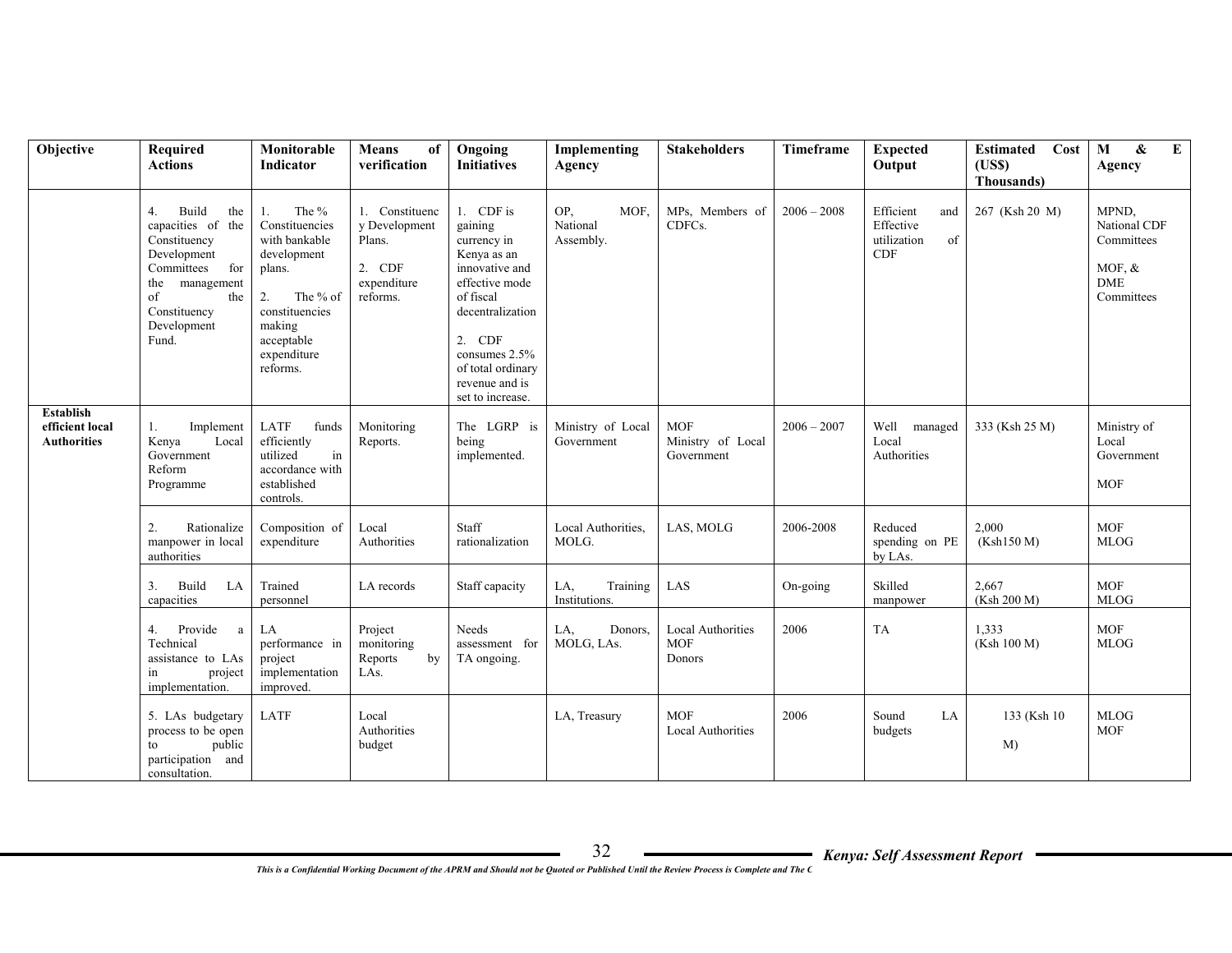| Objective                                                    | <b>Required</b><br><b>Actions</b>                                                                                        | Monitorable<br>Indicator                                                                              | <b>Means</b><br>of<br>verification                                        | Ongoing<br><b>Initiatives</b>                                                                                                                                                                         | Implementing<br>Agency                                                          | <b>Stakeholders</b>                                 | Timeframe | <b>Expected</b><br>Output                  | Cost<br><b>Estimated</b><br>(USS)<br>Thousands) | M<br>&<br>$\bf{E}$<br>Agency                                        |
|--------------------------------------------------------------|--------------------------------------------------------------------------------------------------------------------------|-------------------------------------------------------------------------------------------------------|---------------------------------------------------------------------------|-------------------------------------------------------------------------------------------------------------------------------------------------------------------------------------------------------|---------------------------------------------------------------------------------|-----------------------------------------------------|-----------|--------------------------------------------|-------------------------------------------------|---------------------------------------------------------------------|
|                                                              | OBJECTIVE FOUR: FIGHT CORRUPTION AND MONEY LAUNDERING                                                                    |                                                                                                       |                                                                           |                                                                                                                                                                                                       |                                                                                 |                                                     |           |                                            |                                                 |                                                                     |
| Sub-Objective:<br><b>Improved</b><br>Governance              | Control<br>1.<br>corruption<br>and<br>enhance rule of<br>law                                                             | 1. Number of<br>corruption cases<br>convicted.<br>2. Number of<br>corruption cases<br>investigated.   | KACC records<br>on convictions<br>and<br>investigations.                  | Legal<br>framework<br>already in place                                                                                                                                                                | Ministry<br>of<br>Justice,<br>Anti-<br>Corruption<br>Commission,<br>Treasury    | Ministry of Justice,<br>reform<br>Law<br>commission | 2006-2007 | Corruption cases<br>prosecuted             | 6,667<br>(Ksh 500 M)                            | Ministry<br>of<br>Justice<br>and<br>Constitutional<br>Affairs, KACC |
|                                                              | 2.<br>Enhance<br>information<br>availability<br>on<br>fight<br>against<br>corruption                                     | Press releases                                                                                        | Press releases                                                            | Sensitisation<br>on-going                                                                                                                                                                             | KACC, MOJCA                                                                     | MOF, All public<br>entities<br><b>NSA</b>           | 2006-2007 |                                            |                                                 |                                                                     |
| Sub-Objective:<br>Enhance public<br>safety, law and<br>order | Improved<br>Security.                                                                                                    | 1. Number of<br>criminal<br>offences<br>reported<br>2. Security<br>reports and<br>public<br>awareness | Criminal<br>investigation<br>department,<br>Statistical<br>Abstract (CBS) | Enhanced<br>police training.<br>Hiring<br>of<br>additional<br>security<br>staff.<br>Retraining,<br>reequipping and<br>redeploying of<br>police force.<br>Computerizatio<br>n of police<br>department. | MHA.<br>Police<br>department<br>Office<br>the<br>of<br>president<br><b>NSIS</b> | Kenyan community                                    | 2006-2007 | Security in the<br>country                 | 6,667<br>(Ksh 500 M)<br>600<br>(Ksh 45 M)       | <b>OP</b><br><b>MOF</b><br><b>MPND</b>                              |
| Sub-Objective:<br>Money<br>Laundering                        | Improve the<br>1.<br>legal<br>framework<br>anti-money<br>for<br>laundering.<br>2.<br>Improve<br>the<br>banking<br>system | 1. Laws to<br>curb money<br>laundering<br>2. Number of<br>criminal<br>offences<br>reported            | AG Chambers.<br>CID,<br>CBK<br>fraud<br>reports                           | Kenya<br>is<br>a<br>member<br>of<br><b>ESAAMLG</b><br>Legal<br>framework on<br>anti-money<br>laundering has<br>been initiated.<br>The bill -Anti<br>money<br>laundering and<br>crime bill 2005,       | CBK<br><b>OP</b><br><b>MOF</b><br>AG chambers<br>Kenya Police                   | Financial<br>Institutions<br><b>NSA</b>             | 2006-2007 | Clean money in<br>the<br>banking<br>system | 333<br>(Ksh 10 M)                               | CBK<br><b>MOF</b><br><b>MPND</b>                                    |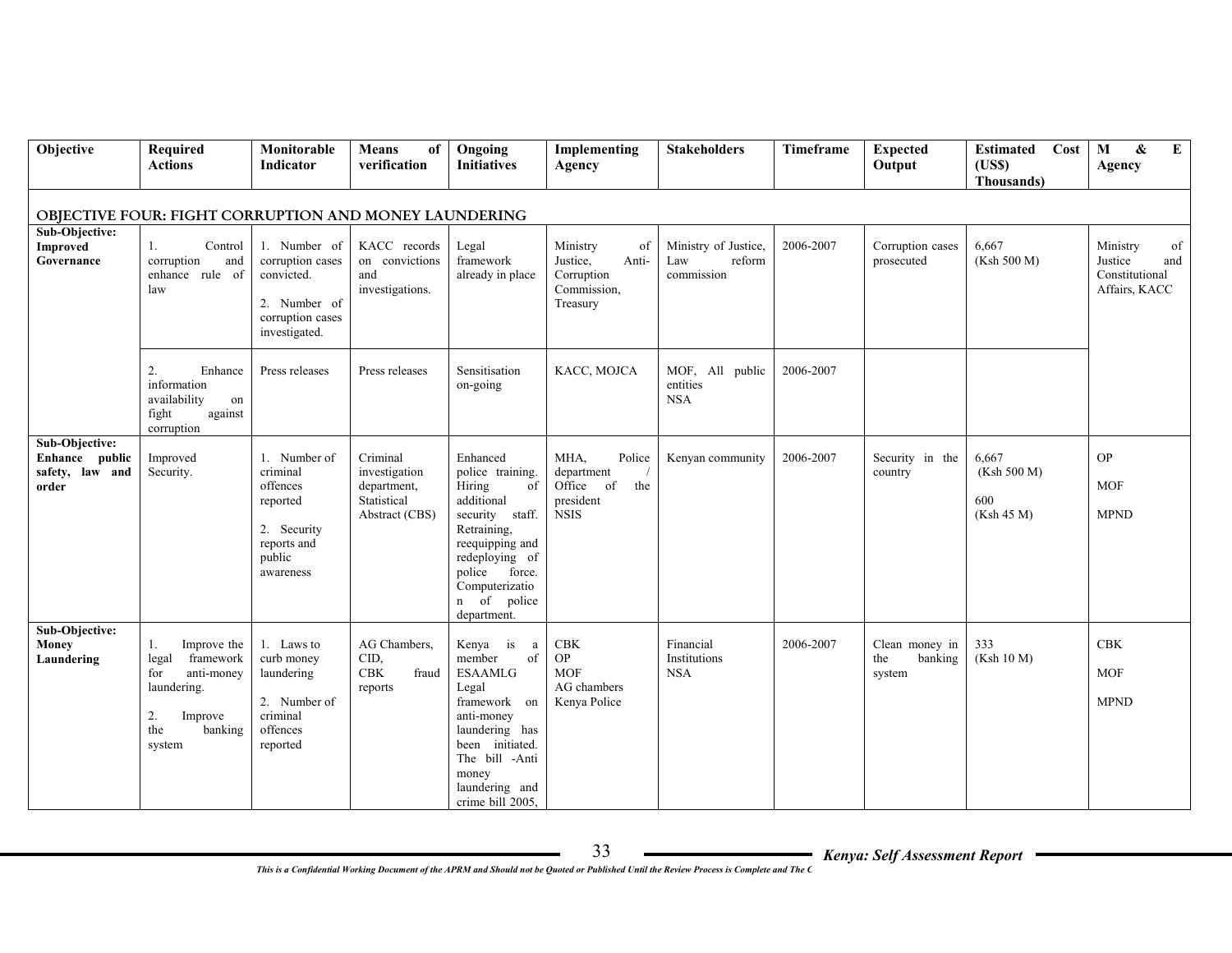| Objective                                               | Required<br><b>Actions</b>                                                                                                                                                                                                                                                                                                                | Monitorable<br><b>Indicator</b>               | <b>Means</b><br>of<br>verification                                                                          | Ongoing<br><b>Initiatives</b>                                                                                                                                                                                                                                                                                                           | Implementing<br>Agency                                             | <b>Stakeholders</b>          | Timeframe                                     | <b>Expected</b><br>Output                                                                                                                                  | Cost<br><b>Estimated</b><br>(USS)                                                                                                | M<br>$\pmb{\&}$<br>$\bf{E}$<br>Agency                                                      |
|---------------------------------------------------------|-------------------------------------------------------------------------------------------------------------------------------------------------------------------------------------------------------------------------------------------------------------------------------------------------------------------------------------------|-----------------------------------------------|-------------------------------------------------------------------------------------------------------------|-----------------------------------------------------------------------------------------------------------------------------------------------------------------------------------------------------------------------------------------------------------------------------------------------------------------------------------------|--------------------------------------------------------------------|------------------------------|-----------------------------------------------|------------------------------------------------------------------------------------------------------------------------------------------------------------|----------------------------------------------------------------------------------------------------------------------------------|--------------------------------------------------------------------------------------------|
|                                                         |                                                                                                                                                                                                                                                                                                                                           |                                               |                                                                                                             |                                                                                                                                                                                                                                                                                                                                         |                                                                    |                              |                                               |                                                                                                                                                            | Thousands)                                                                                                                       |                                                                                            |
|                                                         |                                                                                                                                                                                                                                                                                                                                           |                                               |                                                                                                             | is still pending.<br><b>CBK</b><br>issued<br>anti-money<br>laundering<br>prudential<br>guidelines<br>in<br>2000.<br>Other<br>initiatives<br>include;<br>targeting<br>predicate<br>offences such<br>as corruption,<br>drug<br>trafficking,<br>illicit trade in<br>small<br>arms,<br>rustling<br>cattle<br>and<br>motor<br>vehicle theft. |                                                                    |                              |                                               |                                                                                                                                                            |                                                                                                                                  |                                                                                            |
|                                                         |                                                                                                                                                                                                                                                                                                                                           |                                               |                                                                                                             |                                                                                                                                                                                                                                                                                                                                         |                                                                    |                              |                                               |                                                                                                                                                            | OBJECTIVE FIVE: ACCELERATE REGIONAL INTEGRATION BY PARTICIPATING IN THE HARMONIZATION OF MONETARY, TRADE AND INVESTMENT POLICIES |                                                                                            |
| Sub-Objective:<br>Accelerate<br>regional<br>integration | 1. Strengthen<br>membership<br>to<br>regional<br>integration unions.<br>2. Accelerate the<br>integration<br>process.<br>3. Review<br>the<br>existing<br>export<br>development<br>incentive schemes<br>$(EPZs & MUBs)$ .<br>Review<br>the<br>diversification of<br>markets<br>export<br>reduce<br>and<br>vulnerability<br>to<br>unilateral | Level<br>of<br>integration and<br>trade flows | 1. Ministry of<br>trade<br>and<br>industry.<br>2. Ministry of<br>East African<br>Community<br><b>IP-ERS</b> | 1. Reduction<br>of trade tariffs<br>facilitate<br>to<br>liberalization.<br>2. Creation of<br>new institutions<br>structures<br>and<br>and<br>strengthening<br>the<br>existing<br>ones.<br>3. Trade<br>liberalization<br>initiatives.<br>4. Promotion<br>of public sector<br>private                                                     | 1. MOTI<br>2. Ministry<br>of<br>regional<br>cooperation<br>3. MOTI | African<br>East<br>Community | 1. Ongoing<br>2. Ongoing<br>$3.2006-$<br>2008 | 1. Increase in<br>exports<br>and<br>imports volume.<br>2. Reduction in<br>cost of doing<br>business.<br>3. Increase in<br>investments<br>in<br>the country | 2,667<br>(Ksh 200 M)                                                                                                             | Ministries<br>of<br>Trade.<br>East<br>African<br>Cooperation<br><b>MOFA</b><br><b>MPND</b> |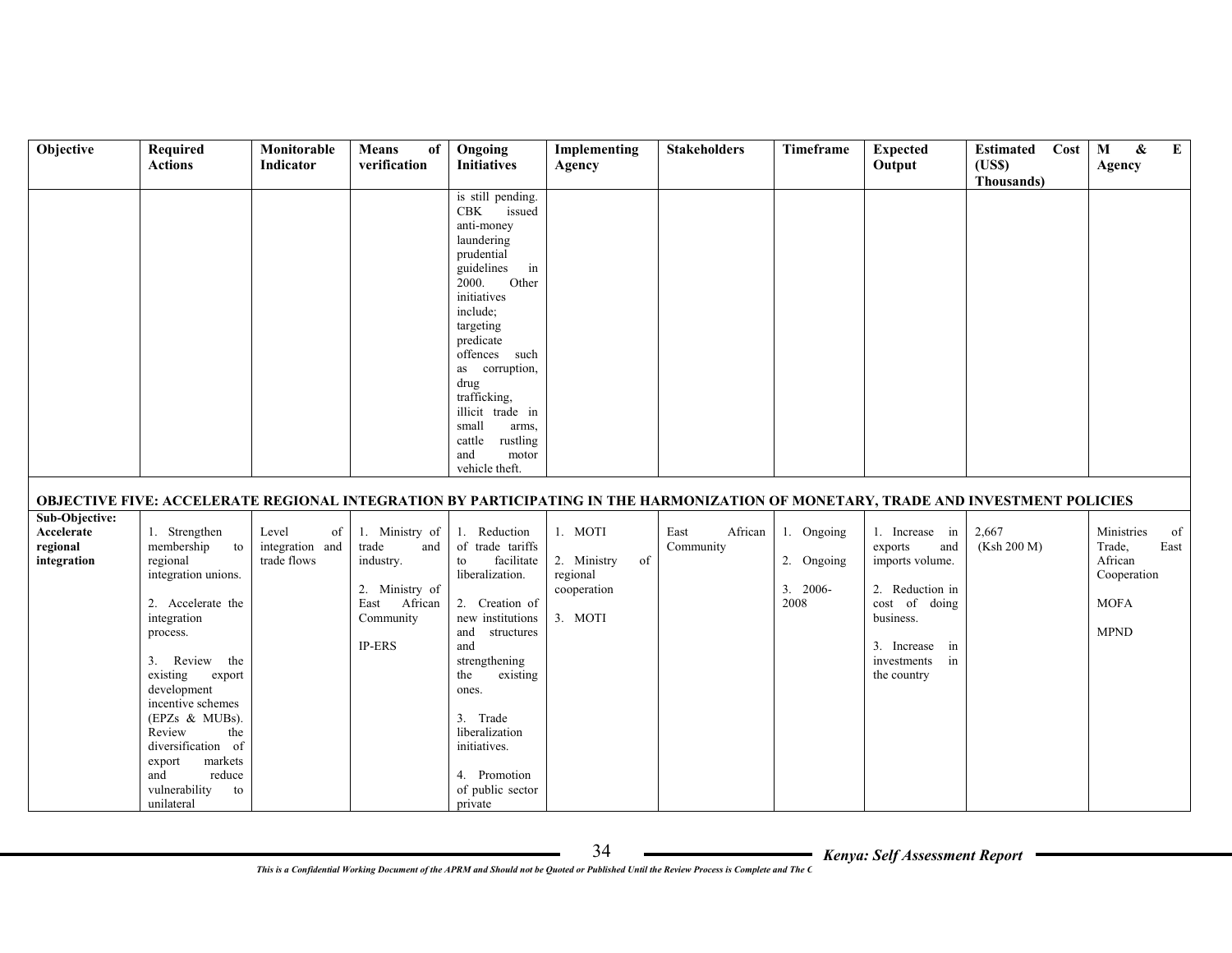| Objective              | Required<br><b>Actions</b>         | Monitorable<br><b>Indicator</b> | <b>Means</b><br>of<br>verification | Ongoing<br><b>Initiatives</b> | Implementing<br>Agency          | <b>Stakeholders</b> | Timeframe | <b>Expected</b><br>Output    | <b>Estimated</b><br>Cost<br>(USS) | $\pmb{\&}$<br>$\bf{E}$<br>M<br>Agency |
|------------------------|------------------------------------|---------------------------------|------------------------------------|-------------------------------|---------------------------------|---------------------|-----------|------------------------------|-----------------------------------|---------------------------------------|
|                        |                                    |                                 |                                    |                               |                                 |                     |           |                              | Thousands)                        |                                       |
|                        | decisions<br>over                  |                                 |                                    | partnerships.                 |                                 |                     |           |                              |                                   |                                       |
|                        | trade in the export                |                                 |                                    |                               |                                 |                     |           |                              |                                   |                                       |
|                        | markets.                           |                                 |                                    |                               |                                 |                     |           |                              |                                   |                                       |
| Monetary               |                                    |                                 |                                    |                               |                                 |                     |           |                              |                                   |                                       |
| harmonization          | 1. Consolidate                     | 1. Conversion                   | CBK monetary                       | Documentation                 | 1. Central banks                | East<br>African     | 2001-2018 | 1. Regional                  | 6,66                              | <b>MOEAC</b>                          |
|                        | existing<br>of<br>instruments      | rate                            | reports                            | and discussion                | of<br>Kenya,<br>Tanzania<br>and | Community           |           | payment<br>and<br>settlement | (Ksh 50 M)                        | MOF.                                  |
|                        | monetary                           | 2. Common                       |                                    | progressing<br>well           | Uganda                          |                     |           | systems.                     |                                   | CBK,                                  |
|                        | cooperation.                       | currency                        |                                    |                               |                                 |                     |           |                              |                                   |                                       |
|                        | 2. Introduce                       |                                 |                                    |                               | 2. COMESA                       |                     |           | 2. Common                    |                                   | <b>MOFA</b>                           |
|                        | limited currency                   |                                 |                                    |                               | clearing house                  |                     |           | currency.                    |                                   |                                       |
|                        | convertibility.                    |                                 |                                    |                               |                                 |                     |           |                              |                                   |                                       |
|                        | 3. Establish<br>a                  |                                 |                                    |                               | 3. Common                       |                     |           | 3. Monetary                  |                                   |                                       |
|                        | formal exchange                    |                                 |                                    |                               | monetary                        |                     |           | union                        |                                   |                                       |
|                        | rate union.                        |                                 |                                    |                               | institution                     |                     |           |                              |                                   |                                       |
|                        | 4. Establish a full                |                                 |                                    |                               |                                 |                     |           |                              |                                   |                                       |
|                        | monetary union                     |                                 |                                    |                               |                                 |                     |           |                              |                                   |                                       |
| Harmonize              |                                    |                                 |                                    |                               |                                 |                     |           |                              |                                   |                                       |
| regional<br>and        | 1. Enhance                         | Consistency of                  | 1. ERSWC                           | 1. Capacity                   | 1. MOTI                         | East<br>African     | Ongoing   | Full application             | 1,000                             | <b>MOEAC</b>                          |
| national policies      | support for R&D                    | regional<br>and                 |                                    | building of key               |                                 | Community           |           | of regional block            | (Ksh 75 M)                        | <b>MOF</b>                            |
|                        | for industries by                  | national                        | $2.$ IP-ERS                        | stakeholders in               | 2. Ministry<br>of               |                     |           | rules as a result            |                                   |                                       |
|                        | reviewing the tax                  | policies                        |                                    | the integration               | regional                        |                     |           | of harmonized                |                                   | <b>MOFA</b>                           |
|                        | policies, trade and<br>investment  |                                 |                                    | process.                      | cooperation                     |                     |           | policies                     |                                   | OOP                                   |
|                        | policies, and other                |                                 |                                    | 2. Investment                 |                                 |                     |           |                              |                                   |                                       |
|                        | policies for doing                 |                                 |                                    | Code drafting                 |                                 |                     |           |                              |                                   |                                       |
|                        | business.                          |                                 |                                    | in the process                |                                 |                     |           |                              |                                   |                                       |
|                        |                                    |                                 |                                    |                               |                                 |                     |           |                              |                                   |                                       |
|                        | 2. Harmonization                   |                                 |                                    |                               |                                 |                     |           |                              |                                   |                                       |
|                        | of<br>competing                    |                                 |                                    |                               |                                 |                     |           |                              |                                   |                                       |
| <b>Expansion</b><br>of | policies                           |                                 |                                    |                               |                                 |                     |           |                              |                                   |                                       |
| markets                | 1. Removal<br>of                   | 1. Number of                    | 1. Returns of                      | 1. Issuance of                | 1. Immigration                  | African<br>East     | 2006      | Free movement                | 667                               | <b>MOEAC</b>                          |
|                        | work<br>permits                    | EA<br>passports                 | Immigration                        | an East African               | offices in Kenya,               | Community           |           | of goods and                 | (Ksh 50 M)                        | <b>MOF</b>                            |
|                        | in<br>requirements                 | issued.                         | in<br>offices                      | passport.                     | Uganda<br>and                   |                     |           | people across                |                                   |                                       |
|                        | Uganda<br>and                      |                                 | Kenya, Uganda                      |                               | Tanzania.                       |                     | 2008      | the borders                  |                                   |                                       |
|                        | Tanzania.                          | 2. Share<br>of                  | and Tanzania.                      | 2. Implementa                 |                                 |                     |           | Harmonization                |                                   |                                       |
|                        |                                    | trade to GDP.                   |                                    | tion of a trade               | 2. MOT                          |                     |           | of taxes in the              |                                   |                                       |
|                        | 2. Build capacity<br>to<br>monitor | 3. Number of                    | 2. Economic                        | policy.                       |                                 |                     |           | region                       |                                   |                                       |
|                        | international trade                | business<br>and                 | survey                             | 3. Expand and                 |                                 |                     |           |                              |                                   |                                       |
|                        | in<br>malpractices                 | employment                      | 3. Reports of                      | strengthen                    |                                 |                     |           |                              |                                   |                                       |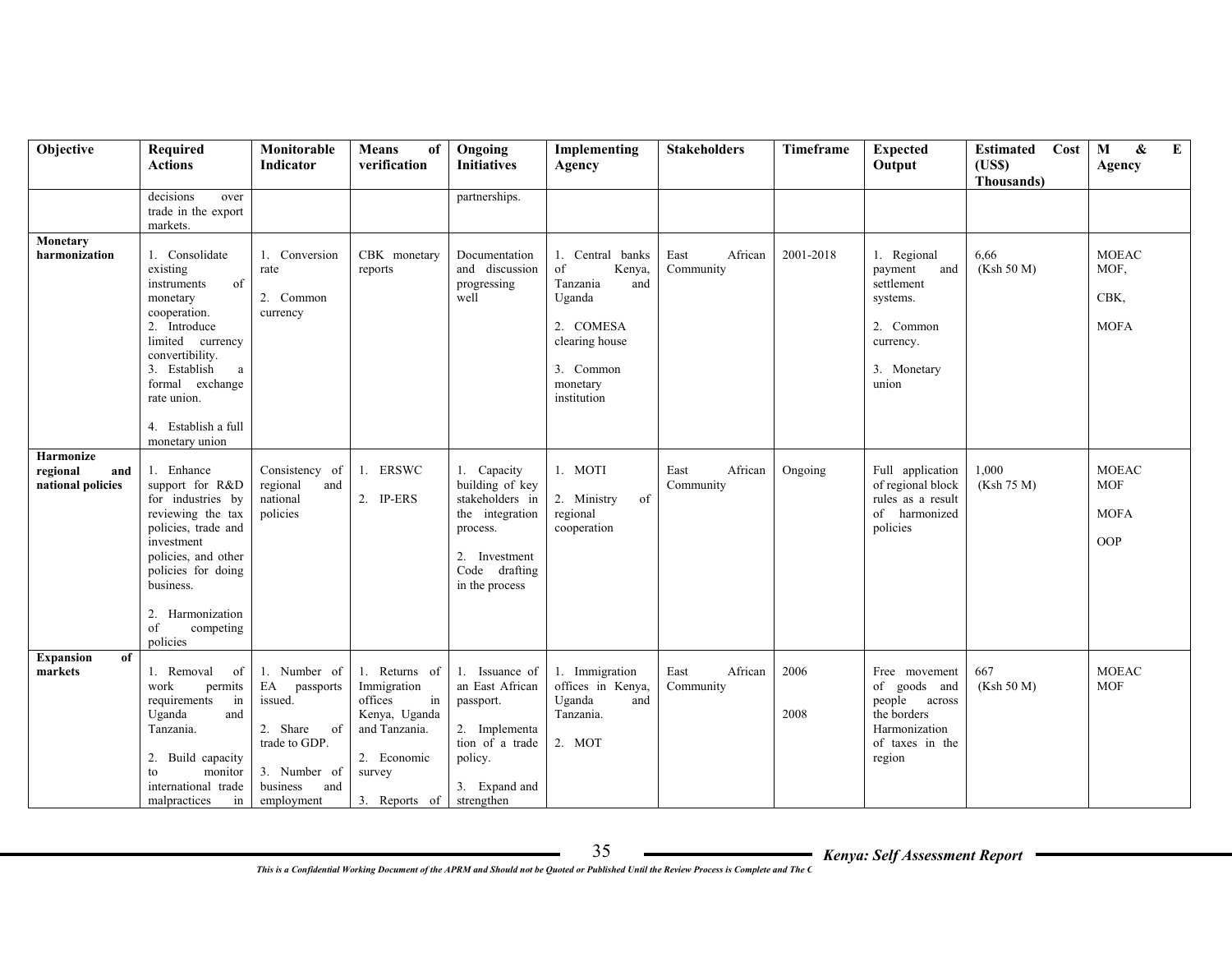| Objective       | Required            | Monitorable        | of<br><b>Means</b> | Ongoing            | Implementing | <b>Stakeholders</b> | Timeframe | <b>Expected</b> | Cost<br><b>Estimated</b> | $\boldsymbol{\&}$<br>$\bf{E}$<br>M |
|-----------------|---------------------|--------------------|--------------------|--------------------|--------------|---------------------|-----------|-----------------|--------------------------|------------------------------------|
|                 | Actions             | Indicator          | verification       | <b>Initiatives</b> | Agency       |                     |           | Output          | (US\$)                   | Agency                             |
|                 |                     |                    |                    |                    |              |                     |           |                 | Thousands)               |                                    |
|                 | order<br>to         | opportunities      | <b>MORC</b>        | partnership        |              |                     |           |                 |                          |                                    |
|                 | effectively apply   | created.           |                    | with the private   |              |                     |           |                 |                          |                                    |
|                 | anti-dumping and    |                    |                    | sector             |              |                     |           |                 |                          |                                    |
|                 | countervailing      | 4. No.<br>of       |                    | in<br>especially   |              |                     |           |                 |                          |                                    |
|                 | measures so as to   | regional<br>tax    |                    | negotiating        |              |                     |           |                 |                          |                                    |
|                 | that<br>ensure      | regimes.           |                    | trade protocols    |              |                     |           |                 |                          |                                    |
|                 | products<br>Kenyan  |                    |                    | other<br>and       |              |                     |           |                 |                          |                                    |
|                 | unfairly<br>are not |                    |                    | business related   |              |                     |           |                 |                          |                                    |
|                 | driven<br>out<br>of |                    |                    | issues.            |              |                     |           |                 |                          |                                    |
|                 | markets             |                    |                    |                    |              |                     |           |                 |                          |                                    |
|                 |                     |                    |                    | 4. Protocol on     |              |                     |           |                 |                          |                                    |
|                 |                     |                    |                    | rights<br>of       |              |                     |           |                 |                          |                                    |
|                 |                     |                    |                    | settlements and    |              |                     |           |                 |                          |                                    |
|                 |                     |                    |                    | work.              |              |                     |           |                 |                          |                                    |
| <b>Enhanced</b> |                     |                    |                    |                    |              |                     |           |                 |                          |                                    |
| Awareness       | Sensitize<br>the    | Publications,      | Surveys            | Secretariat<br>A   | <b>MOEAC</b> | <b>NSA</b>          | 2006-2008 | Increased       | 200 (Ksh. 15 M)          | <b>MOEAC</b>                       |
|                 | general public on   | and                |                    | been<br>has        | <b>MOFA</b>  |                     |           | awareness       |                          | <b>MOFA</b>                        |
|                 | integration         | programmes         |                    | formed<br>and      |              |                     |           |                 |                          |                                    |
|                 |                     | aimed<br>at        |                    | tasked<br>to       |              |                     |           |                 |                          |                                    |
|                 |                     | sensitizing<br>the |                    | enhance public     |              |                     |           |                 |                          |                                    |
|                 |                     | general public     |                    | awareness          |              |                     |           |                 |                          |                                    |

#### **ECONOMIC GOVERNANCE AND MANAGEMENT**

| <b>TOTAL</b> | $USS =$ | 45, 772, 000     |
|--------------|---------|------------------|
|              | $KSH =$ | 3, 432, 900, 000 |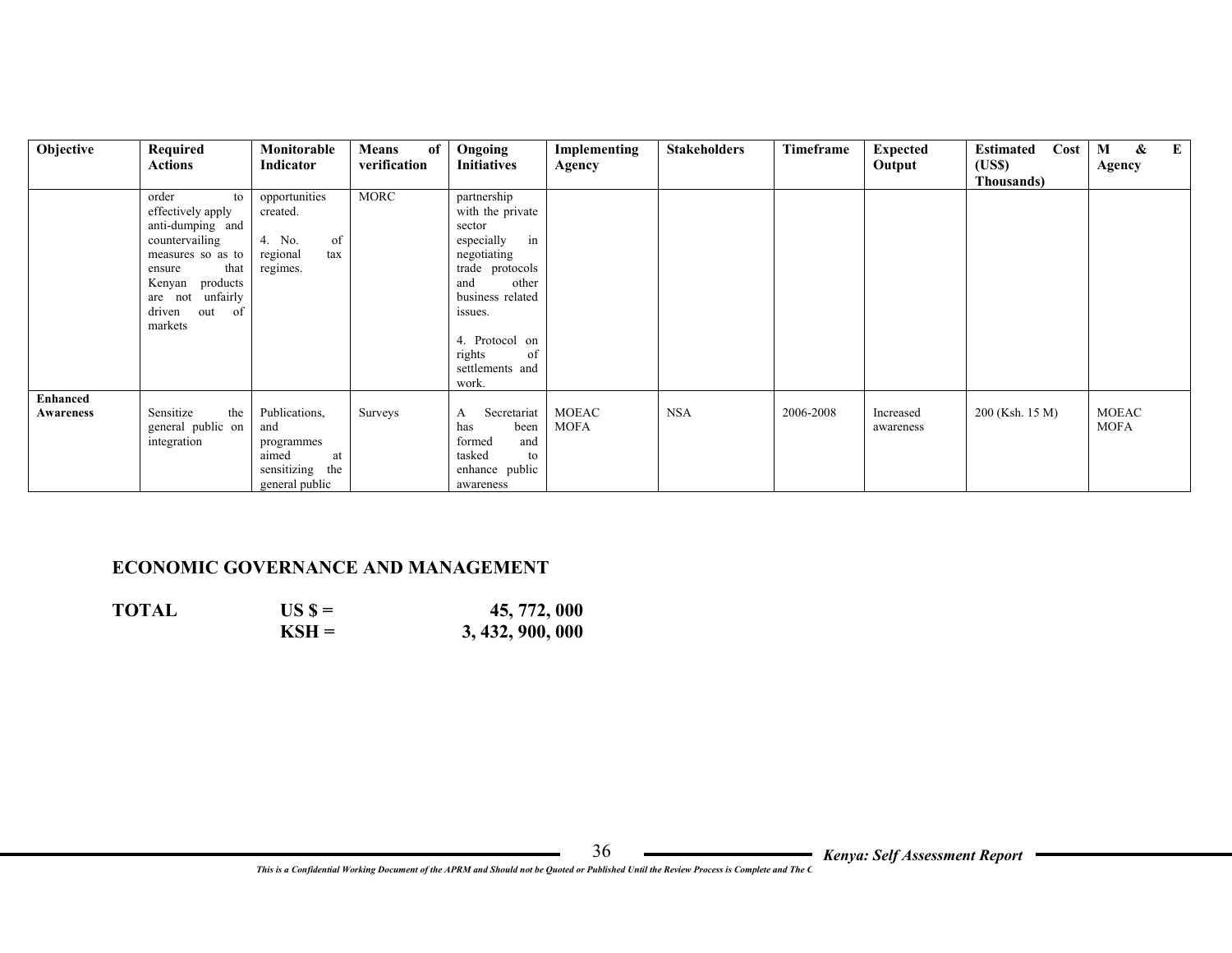#### **PLAN OF ACTION**

# **C CORPORATE GOVERNANCE**

| Objective                                                                               | Required<br><b>Actions</b>                                        | Monitorable<br>Indicator                                                                                                                                                                                        | <b>Means</b><br>of<br>verification                                                | Ongoing<br><b>Initiatives</b>                                                                        | Implementing<br>Agency                                       | <b>Stakeholders</b>                                             | Timeframe | <b>Expected</b><br>Output                                                | <b>Estimated</b><br>Cost<br>(US\$) Thousands) | M & E Agency                 |
|-----------------------------------------------------------------------------------------|-------------------------------------------------------------------|-----------------------------------------------------------------------------------------------------------------------------------------------------------------------------------------------------------------|-----------------------------------------------------------------------------------|------------------------------------------------------------------------------------------------------|--------------------------------------------------------------|-----------------------------------------------------------------|-----------|--------------------------------------------------------------------------|-----------------------------------------------|------------------------------|
| <b>STANDARD AND CODES</b>                                                               |                                                                   |                                                                                                                                                                                                                 |                                                                                   |                                                                                                      |                                                              |                                                                 |           |                                                                          |                                               |                              |
| <b>Ratify and Adopt</b><br><b>Core Principles</b><br>of Insurance<br><b>Supervision</b> | 1. Adopt and<br>implement the<br>Core Principles.<br>Of Insurance | 1. Standard<br>signed and<br>ratified<br>2. No. and $%$ of<br>insurance<br>companies fully<br>complying with<br>Principles of<br>Insurance<br>Supervision.<br>3. No of<br>Insurance<br>companies<br>collapsing. | 1.<br>Commissioner<br>of Insurance<br>Report.<br>2. Insurance<br>industry survey. | 1. A committee<br>set up to<br>consider<br>establishment<br>of an insurance<br>industry<br>regulator | Commissioner of<br>Insurance (CoI)<br>Ministry of<br>Finance | Insurance<br>companies,<br>Insurance brokers.<br>Policy holders | 2006      | 1. Principles<br>of Insurance<br>supervision<br>ratified and<br>adopted. | 100<br>(Ksh 7.5M)                             | Ministry of<br>Finance       |
|                                                                                         | 2. Review<br>Insurance Act to<br>incorporate the<br>principles    | 1. No. and $%$ of<br>insurance<br>companies fully<br>complying with<br>Principles of<br>Insurance<br>Supervision.<br>2. No of<br>Insurance<br>companies<br>collapsing                                           | Reviewed<br><b>Insurance Act</b>                                                  |                                                                                                      | Ministry of<br>Finance<br>Commissioner of<br>Insurance (CoI) | Insurance<br>companies,<br>Insurance brokers.<br>Policy holders | 2007      | Revised<br><b>Insurance Act</b><br>in place                              | 100<br>(Ksh 7.5 M)                            | Commissioner of<br>Insurance |
| <b>Ratify and Adopt</b><br><b>ILO Convention</b><br>no. 87                              | 1. Adopt and<br>domesticate the<br>conventions in                 | Convention<br>ratified                                                                                                                                                                                          |                                                                                   | Kenya has<br>ratified a<br>number of                                                                 | MoLHRD<br>COTU<br>State Law Office                           | Ministry of Foreign<br>Affairs<br><b>FKE</b>                    | 2007-2008 | Labour Laws<br>incorporating<br>ILO <sub></sub>                          | 100<br>(Kshs. 7.5m)                           | MoLHRD                       |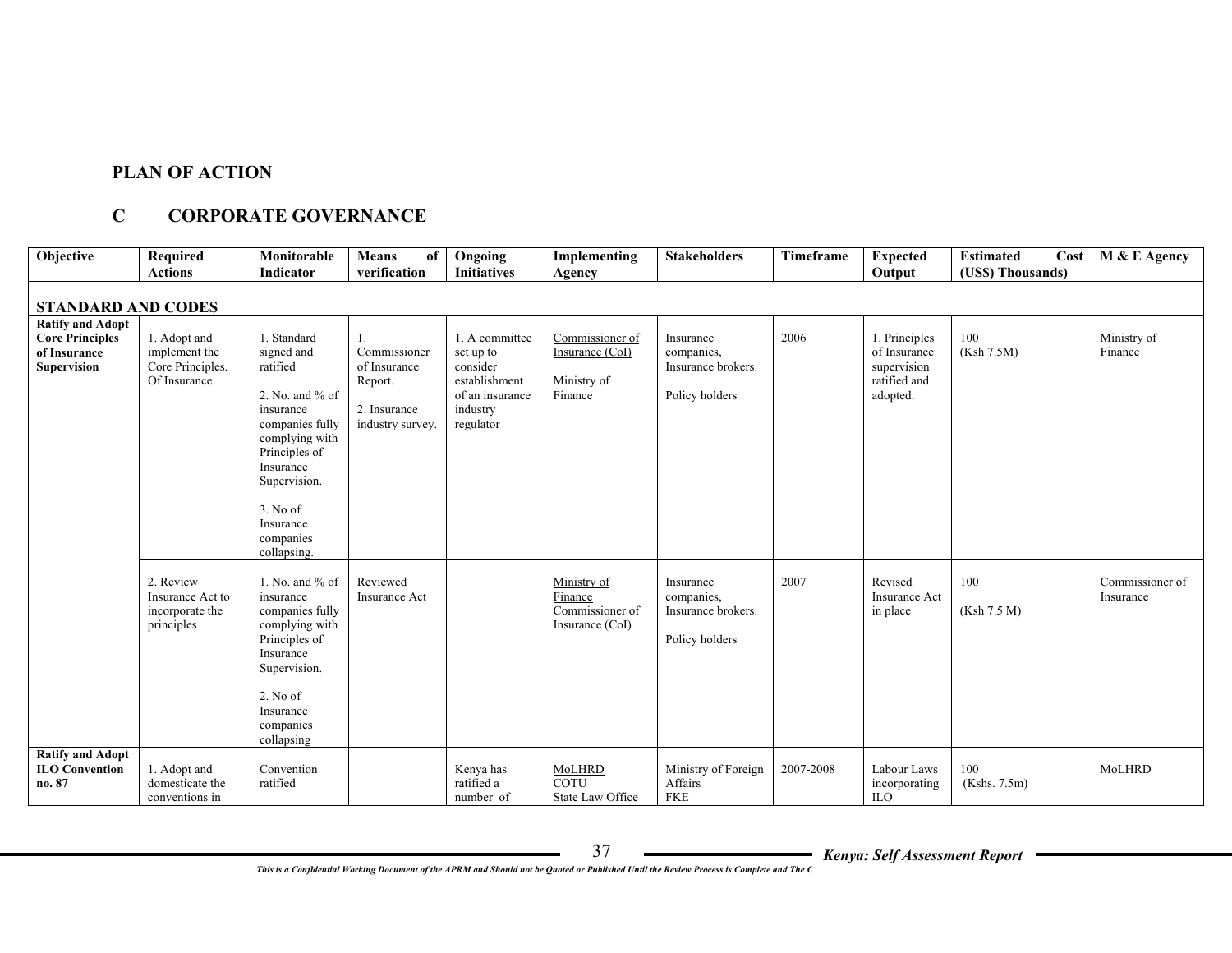| Objective                                                                                                 | <b>Required</b><br><b>Actions</b>                                                                                                | Monitorable<br>Indicator                                                                                                                          | Means<br>of<br>verification                                                                                               | Ongoing<br><b>Initiatives</b>                                                                                                                                                                                                                  | Implementing<br>Agency                                                                                                                                               | <b>Stakeholders</b>                                                                                                                                                                                                                      | Timeframe | <b>Expected</b><br>Output                                                                                       | <b>Estimated</b><br>Cost<br>(US\$) Thousands) | M & E Agency                     |
|-----------------------------------------------------------------------------------------------------------|----------------------------------------------------------------------------------------------------------------------------------|---------------------------------------------------------------------------------------------------------------------------------------------------|---------------------------------------------------------------------------------------------------------------------------|------------------------------------------------------------------------------------------------------------------------------------------------------------------------------------------------------------------------------------------------|----------------------------------------------------------------------------------------------------------------------------------------------------------------------|------------------------------------------------------------------------------------------------------------------------------------------------------------------------------------------------------------------------------------------|-----------|-----------------------------------------------------------------------------------------------------------------|-----------------------------------------------|----------------------------------|
|                                                                                                           | Kenya labour law<br>and practices                                                                                                | $%$ of<br>unionasable<br>employees who<br>belong to<br>Unions                                                                                     |                                                                                                                           | labour<br>conventions<br>Labour Laws<br>being reviewed<br>through a<br>consultative<br>process                                                                                                                                                 |                                                                                                                                                                      |                                                                                                                                                                                                                                          |           | Convention<br>87.                                                                                               |                                               |                                  |
| Enhance<br>adoption of<br><b>Principles of</b><br>Corporate<br>Governance in all<br>sectors of<br>economy | 1. Conduct<br>training on<br>corporate<br>governance for<br>directors in all<br>sectors of<br>economy incl<br>SME <sub>s</sub> . | 1. Number of<br>institutions<br>adopting good<br>corporate<br>governance<br>principles.                                                           | CCG through<br>its monitoring<br>and research to<br>verify:<br>$1.No.$ of<br>directors<br>trained by CCG                  | 1. Sample code<br>of best practice<br>for corporate<br>governance has<br>already being<br>developed.<br>2.1200<br>directors have<br>already been<br>trained in<br>corporate<br>governance.                                                     | Centre for<br>Corporate<br>Governance<br>(CCG)<br><b>GJLOS</b><br>Programme<br>Training $\&$<br>Educational<br>Institutions<br><b>Oualified</b> in CG                | Insurance<br>companies, Banks<br>and other financial<br>institutions. Public<br>and private<br>companies.<br>Relevant<br>professions. SOEs,<br>Co-operatives,<br>Local Authorities,<br>Investors,<br>Institutions of<br>higher learning. | 2005-2008 | 2000<br>Directors and<br>50 training of<br>trainers<br>trained in the<br>first year.                            | 2,250<br>(Ksh169M)                            | CCG<br><b>MJoCA</b>              |
|                                                                                                           | 2 Sector regulators<br>to issue guidelines<br>on Corporate<br>Governance<br>reporting and<br>compliance                          | 1. Profitability<br>of corporations<br>2. Contribution<br>of corporations<br>to GDP.<br>3. No and $%$ of<br>corporate<br>scandals and<br>failures | 1. No and % of<br>sectors /<br>regulators<br>issuing<br>guidelines<br>2. CCG Survey<br>3. GoK / CBS<br>Economic<br>Survey | 1. CMA issued<br>guidelines to<br>quoted<br>Companies on<br>CG reporting<br>2. GJLOS<br>programme<br>within<br>Government<br>3. SOE put on<br>performance<br>contracts with<br>13 first pilot<br>SOEs reporting<br>performance<br>improvements | Registrar of<br>Companies<br>NSE, CMA,<br>ICPAK, ICPSK,<br>Commissioner for<br>Insurance, CBK,<br>Commissioner for<br>Co-operatives,<br>other regulatory<br>agencies | -as above-                                                                                                                                                                                                                               | 2006/07   | Increased<br>number of<br>organizations<br>adopting and<br>adhering to<br>corporate<br>governance<br>principles | No budget implications                        | CCG<br>Regulatory<br>Authorities |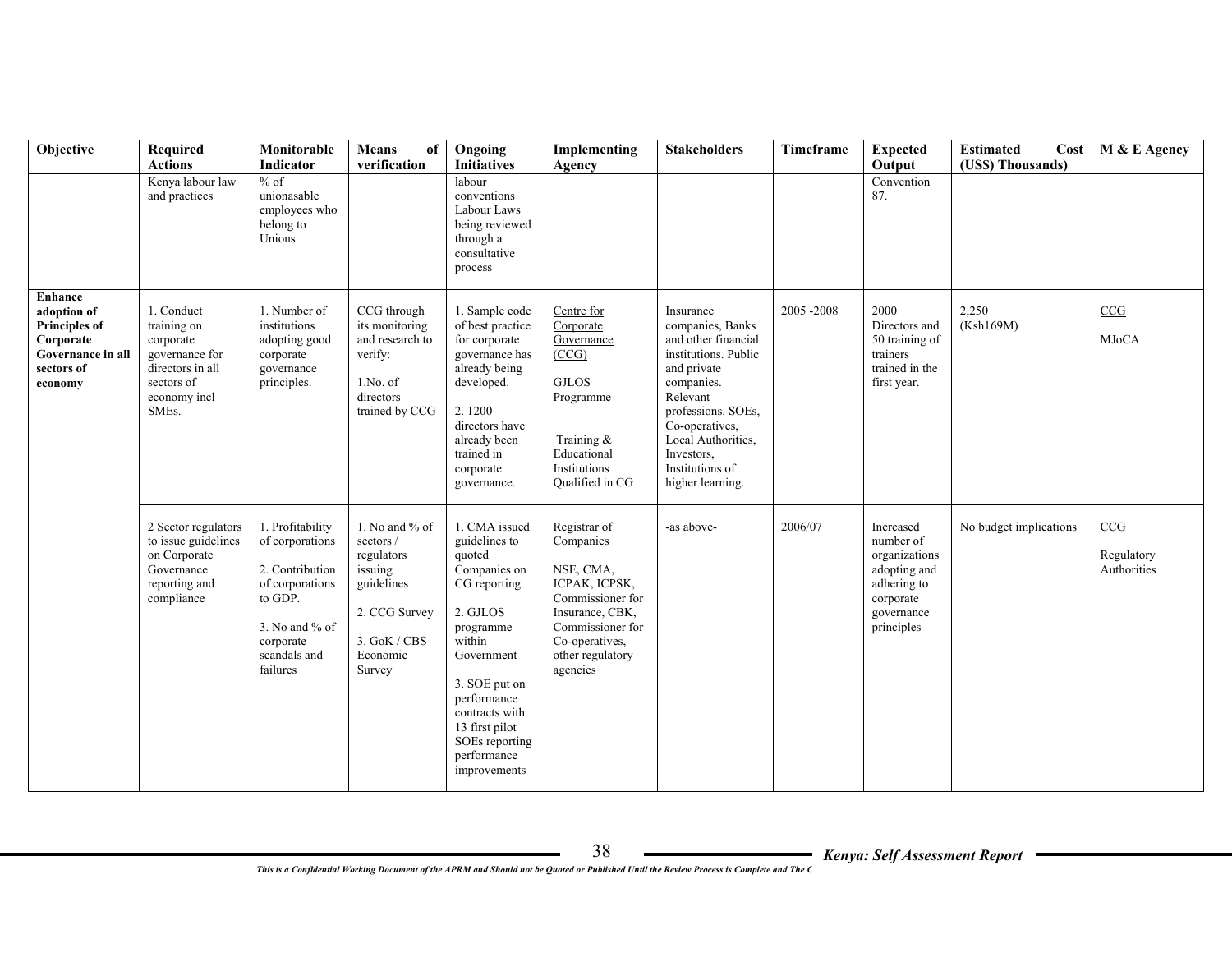| Objective | Required<br><b>Actions</b>                                                                                                                         | Monitorable<br>Indicator                                                                                                                                                                                                          | Means<br>of<br>verification                                                               | Ongoing<br><b>Initiatives</b>                                                                                                | Implementing<br>Agency                                                                                                     | <b>Stakeholders</b>                                           | Timeframe | <b>Expected</b><br>Output                                                                                                                   | <b>Estimated</b><br>Cost<br>(US\$) Thousands) | M & E Agency                                    |
|-----------|----------------------------------------------------------------------------------------------------------------------------------------------------|-----------------------------------------------------------------------------------------------------------------------------------------------------------------------------------------------------------------------------------|-------------------------------------------------------------------------------------------|------------------------------------------------------------------------------------------------------------------------------|----------------------------------------------------------------------------------------------------------------------------|---------------------------------------------------------------|-----------|---------------------------------------------------------------------------------------------------------------------------------------------|-----------------------------------------------|-------------------------------------------------|
|           | 3. Develop a<br>Monitoring and<br>Evaluation<br>framework which<br>all key<br>stakeholders can<br>subscribe data to.<br>share and own<br>findings. | Corporate<br>governance<br>Monitoring and<br>Evaluation<br>framework.                                                                                                                                                             | M&E<br>framework<br>document<br>M&E reports<br>based on<br>framework                      | All State<br>Corporations<br>have strategic<br>plans and their<br>boards are on<br>performance<br>contracts.                 | Centre for<br>Corporate<br>Government<br>(CCG)<br>Ministry of Justice<br>& Constitutional<br>Affairs<br>Sector Regulators. | - as above-                                                   | 2006-2007 | Increased<br>number of<br>organizations<br>benefiting<br>from utilizing<br>easy to use<br>guidelines<br>and reporting<br>to the M&E<br>hub. | 30<br>(Ksh.2.25M)                             | MOJ&CA<br>CCG                                   |
|           | 4. Require SOEs<br>& Cooperatives to<br>publish accounts<br>and reports in<br>newspapers and on<br>time                                            | 1. Number and<br>% of SOEs &<br>cooperatives<br>publishing<br>annual reports<br>and accounts in<br>newspapers.<br>2. Number and<br>% of SOEs and<br>cooperatives<br>submitting their<br>annual accounts<br>in a timely<br>manner. | Annual<br>Accounts and<br>Reports of<br><b>SOEs</b>                                       | Timely<br>production<br>annual accounts<br>incorporated in<br>performance<br>contracts by<br>SOE's CEO's<br>recently signed. | Inspector- General<br>of State<br>Corporations<br>Commissioner of<br>cooperatives                                          | Government and<br>General public                              | 2006-2008 | Greater<br>accountability                                                                                                                   | 40<br>(Ksh 3M)                                | Inspector- General<br>of State<br>Corporations. |
|           | 4. Enhance<br>capacity of<br>Institutions<br>involved in<br>corporate<br>governance esp.<br>CCG, ICPAK,<br>CBK, CMA and<br>other regulators        | 1. Training and<br>skills<br>development<br>programmes<br>developed &<br>implemented<br>2. No. of<br>Organizations<br>adopting good<br>corporate<br>governance<br>and the impact                                                  | Company<br>annual reports<br>Good Business<br>Practices<br>Award<br>Schemes<br>evaluation |                                                                                                                              | CCG                                                                                                                        | - as above-                                                   | 2007      |                                                                                                                                             | 70<br>Ksh 5.25m)                              | MOJ&CA<br>CCG                                   |
|           | 5. Develop codes<br>$&$ guidelines of<br>best practice for                                                                                         | 1. No and $%$ of<br>sector specific<br>codes                                                                                                                                                                                      | Codes<br>and<br>standard                                                                  | 1. GJLOS<br>Programme.                                                                                                       | CCG<br>Regulatory                                                                                                          | Various sectors of<br>the economy e.g.<br>banking, insurance, | 2005-2007 | Strengthened<br>corporations<br>in all sectors.                                                                                             | 120<br>(Ksh9M)                                | Centre for<br>Governance &<br>Development       |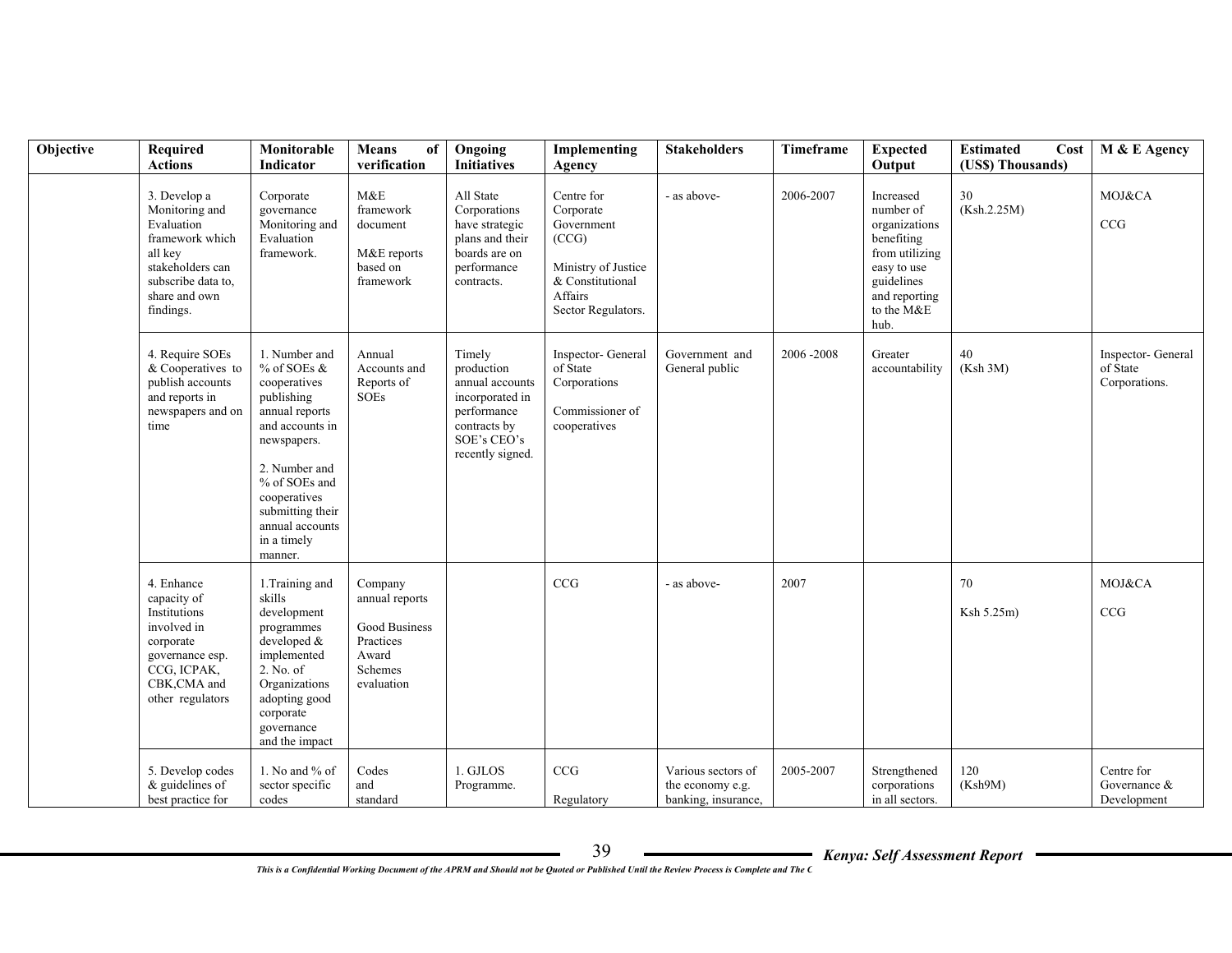| Objective                                                                                                       | Required<br><b>Actions</b>                                                                                                                                       | Monitorable<br>Indicator                                                                                                                    | Means<br>of<br>verification                   | Ongoing<br><b>Initiatives</b>                                                                                                                                                                                                     | Implementing<br>Agency                                                       | <b>Stakeholders</b>                                                      | Timeframe | <b>Expected</b><br>Output                                                                                                                      | <b>Estimated</b><br>Cost<br>(US\$) Thousands) | M & E Agency     |
|-----------------------------------------------------------------------------------------------------------------|------------------------------------------------------------------------------------------------------------------------------------------------------------------|---------------------------------------------------------------------------------------------------------------------------------------------|-----------------------------------------------|-----------------------------------------------------------------------------------------------------------------------------------------------------------------------------------------------------------------------------------|------------------------------------------------------------------------------|--------------------------------------------------------------------------|-----------|------------------------------------------------------------------------------------------------------------------------------------------------|-----------------------------------------------|------------------|
|                                                                                                                 | other key sectors<br>such as insurance<br>etc. (10 sectors in<br>total)                                                                                          | developed and<br>disseminated                                                                                                               | S <sub>z</sub>                                | 2. Institute of<br>Directors (K)<br>Ltd established.<br>3. Shareholders<br>Association<br>already in<br>place.<br>4. Other<br>associations<br>promoting<br>adoption of<br>codes of good<br>corporate<br>governance,<br>e.g. ICPSK | Authorities.                                                                 | transport,<br>telecommunication<br>s etc.                                |           |                                                                                                                                                |                                               |                  |
| <b>Task force for</b><br>reviewing<br>implementation<br>and reporting on<br>ratified<br>standards and<br>codes  | 1.Establish<br>Taskforce and its<br>terms of reference                                                                                                           | Task force in<br>place 2. A<br>catalogue of<br>signed and<br>ratified<br>convention<br>established and<br>responding<br>agency<br>confirmed |                                               | Individual<br>Ministies<br>currently<br>respond directly<br>e.g. MoLHRD<br>report to annual<br>on Labour<br>Conventions                                                                                                           | State Law Office<br>MoJ& CA                                                  |                                                                          | 2007-2008 |                                                                                                                                                | 700<br>(Ksh 52.5m)                            | State_Law Office |
| <b>Full adoption of</b><br><b>International</b><br><b>Accounting and</b><br><b>Auditing</b><br><b>Standards</b> | Mandatory and<br>full adoption &<br>enforcement of<br>compliance of<br>IFRS by quoted<br>companies, large<br>enterprises incl<br>SOEs, financial<br>institutions | No and % of<br>organizations<br>complying with<br>IFRS.<br>${\rm SME}$<br>Accounting and<br>Reporting<br>Standards.                         | Survey of<br>Companies.<br>Policy<br>document | .FiRe (Financial<br>Reporting)<br>Award system<br>by ICPAK,<br>CMA and NSE                                                                                                                                                        | ICPAK,<br>RAB, Ministry of<br>Finance.<br>Controller and<br>Auditor General. | All sectors of the<br>economy<br>Investors<br>Kenya Revenue<br>Authority | 2005-2007 | 1. Increased<br>number of<br>corporations<br>in various<br>sectors<br>adopting<br>IFRS.<br>2. Improved<br>accountability<br>of<br>corporations | 30<br>(Ksh2.25M)                              | <b>ICPAK</b>     |
| <b>Accounting and</b><br><b>Auditing</b><br><b>Standards by</b>                                                 | 1. Adopt,<br>domesticate and                                                                                                                                     | % of MSE<br>complying with                                                                                                                  | Annual<br>Audited returns                     | <b>KRA</b><br>requirement is                                                                                                                                                                                                      | - as above-                                                                  | <b>MSEs</b>                                                              | 2007      | Acceptable<br>and                                                                                                                              | 50<br>(Ksh 3.75m)                             | <b>KRA</b>       |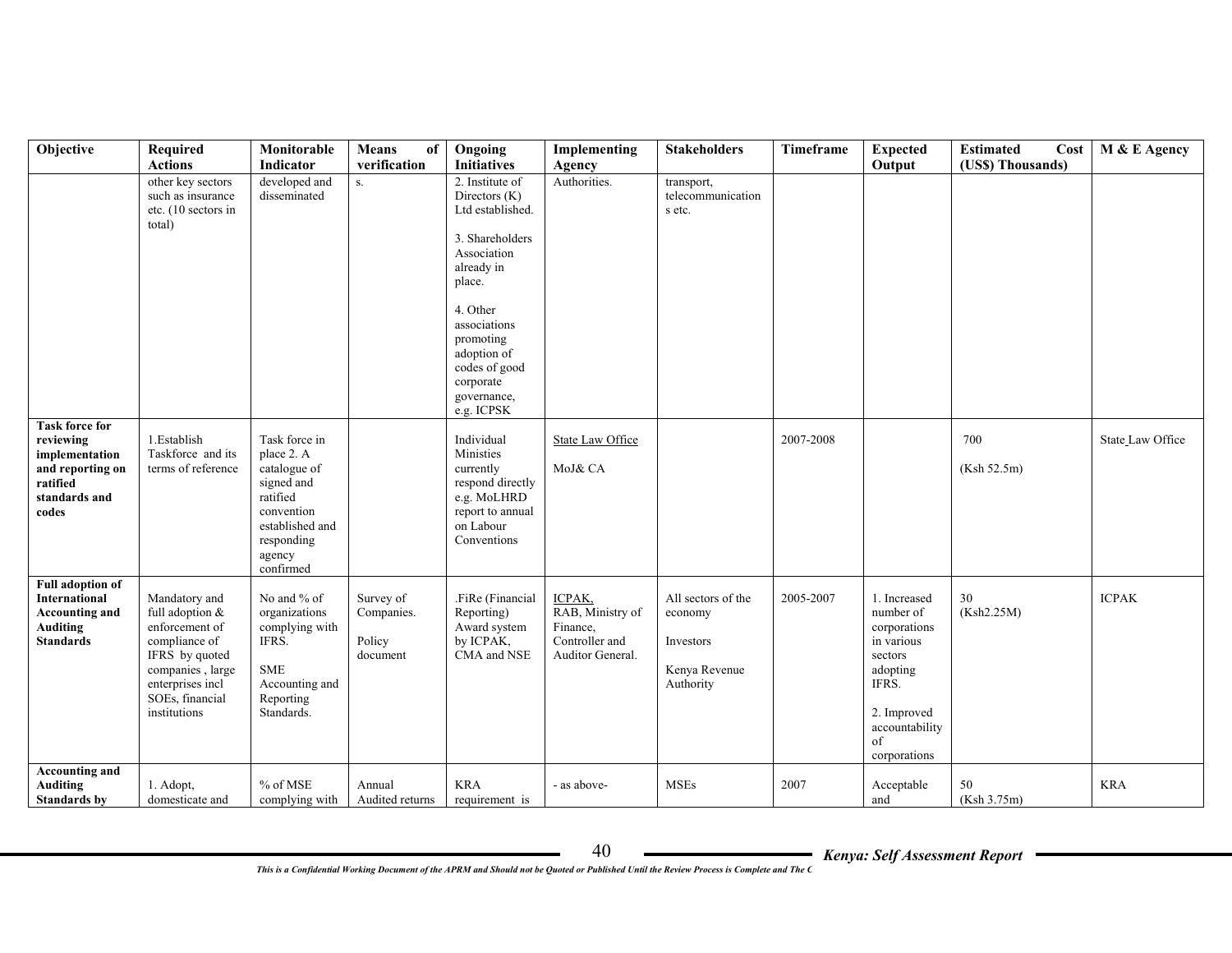| Objective                                                                  | Required<br><b>Actions</b>                                                                                      | Monitorable<br>Indicator                                           | <b>Means</b><br>of<br>verification                                                                                                            | Ongoing<br><b>Initiatives</b>                                                                                                                                          | Implementing<br>Agency                                                                                       | <b>Stakeholders</b>                                                                                        | Timeframe         | <b>Expected</b><br>Output                                | <b>Estimated</b><br>Cost<br>(US\$) Thousands)                              | M & E Agency                 |
|----------------------------------------------------------------------------|-----------------------------------------------------------------------------------------------------------------|--------------------------------------------------------------------|-----------------------------------------------------------------------------------------------------------------------------------------------|------------------------------------------------------------------------------------------------------------------------------------------------------------------------|--------------------------------------------------------------------------------------------------------------|------------------------------------------------------------------------------------------------------------|-------------------|----------------------------------------------------------|----------------------------------------------------------------------------|------------------------------|
| MSEs.                                                                      | enforce<br>compliance with<br>Accounting<br>standards for<br>MSEs (now under<br>development<br>internationally) | <b>MSEs</b><br>Accounting and<br>Reporting<br>Standards.           | to KRA                                                                                                                                        | that MSEs<br>annual accounts<br>be prepared to<br>adopted<br>Standard and<br>IFRS is the<br>standard in<br>force with poor<br>compliance due<br>cost and<br>complexity |                                                                                                              | <b>KRA</b><br>Accountants<br><b>Finance Institutions</b>                                                   |                   | affordable<br>Accounting<br>framework                    |                                                                            | <b>ICPAK</b>                 |
|                                                                            | 2. Develop and<br>implement<br>Accounting and<br>Auditing<br>Standards for<br>MSE <sub>s</sub> .                | 1. % of MSEs<br>adopting and<br>using MSE<br>Auditing<br>Standards | 1. MSE survey                                                                                                                                 | 1. Sample codes<br>for MSEs<br>available with<br>IFC and OECD<br>2. ICPAK also<br>addressing the<br>issue                                                              | ICPAK,<br>Ministry of<br>Finance<br>Association of<br>Micro Finance<br>Institutions<br>$(AMFI)$ ,<br>MoLHRD. | -as above-                                                                                                 | 2007              | Acceptable<br>and<br>affordable<br>Auditing<br>framework | 50<br>(Ksh.3.75m)                                                          | <b>KRA</b><br><b>ICPAK</b>   |
|                                                                            |                                                                                                                 |                                                                    |                                                                                                                                               |                                                                                                                                                                        |                                                                                                              | OBJECTIVE ONE: PROMOTE AND ENABLING ENVIRONMENT AND EFFECTIVE REGULATORY FRAMEWORK FOR ECONOMIC ACTIVITIES |                   |                                                          |                                                                            |                              |
| <b>Overall enabling</b><br>environment for<br><b>business</b>              | Implement the<br>Private Sector<br>Development<br>Strategy (PSDS)                                               | Growth of<br><b>Business</b><br>Sector                             | Economic<br>Surveys                                                                                                                           | Policy covers<br>infrastructure,<br>security etc                                                                                                                       | Ministry of<br>Trade &<br>Industry                                                                           |                                                                                                            | 2006 &<br>ongoing |                                                          | <b>Under Ministry</b><br>budget. Cost of other<br>enablers posted<br>below | MoTI                         |
| <b>Create enabling</b><br>environment for<br>development of<br><b>MSEs</b> | 1. Expedite<br>Legislation and<br>implementation of<br>Microfinance<br>Regulatory<br>framework.                 | 1. Bill enacted                                                    | 1. Returns to<br>CBK of credit<br>advanced by<br>Micro-Finance<br>Institutions<br>2. CBS<br>Statistical<br>Abstracts /<br>Economic<br>Survey. | 1. MFI Bill now<br>published                                                                                                                                           | Ministry of<br>Finance<br>Attorney - General<br>CBK, Ministry of<br>Lands                                    | MFIs, MSEs<br><b>AMFI</b><br>Small depositors                                                              | 2006-2007         | 1. Access to<br>credit by<br><b>MSEs</b><br>improved.    | Covered under Ministry<br>Budget                                           | <b>CBK</b>                   |
|                                                                            | 2. Implement the<br>recommendations                                                                             | 1. Number of<br>jobs created in                                    | CBS statistical<br>Abstracts /                                                                                                                | <b>SME</b> Sessional<br>paper has been                                                                                                                                 | Ministry of<br>Industry                                                                                      | <b>MSEs</b>                                                                                                | 2007              | Job creation                                             | 300<br>(Ksh. 22.5M)                                                        | Ministry of<br>Planning $\&$ |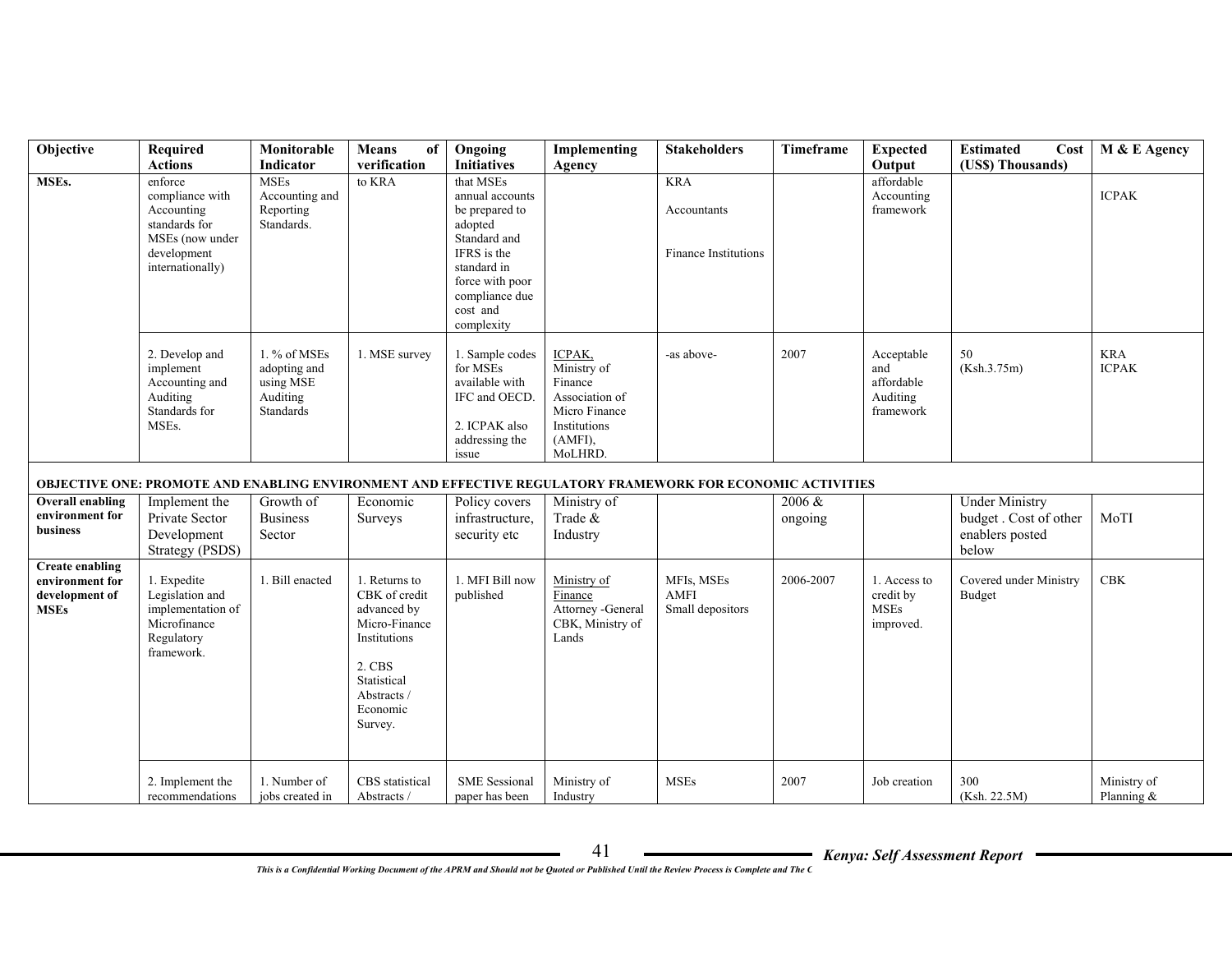| Objective                                                                                          | Required<br><b>Actions</b>                                                                 | Monitorable<br><b>Indicator</b>                                                                                           | <b>Means</b><br>of<br>verification                                                                 | Ongoing<br><b>Initiatives</b>                                                                                                                                  | Implementing<br>Agency                            | <b>Stakeholders</b>                                                                                         | <b>Timeframe</b>     | <b>Expected</b><br>Output                                                | <b>Estimated</b><br>Cost<br>(US\$) Thousands)                   | M & E Agency                                       |
|----------------------------------------------------------------------------------------------------|--------------------------------------------------------------------------------------------|---------------------------------------------------------------------------------------------------------------------------|----------------------------------------------------------------------------------------------------|----------------------------------------------------------------------------------------------------------------------------------------------------------------|---------------------------------------------------|-------------------------------------------------------------------------------------------------------------|----------------------|--------------------------------------------------------------------------|-----------------------------------------------------------------|----------------------------------------------------|
|                                                                                                    | of the SME's<br>Sessional Paper.                                                           | the MSE sector<br>2. Contribution<br>of MSEs to<br><b>GDP</b><br>3. Mechanism<br>of<br>implementation<br>of bill in place | Economic<br>Survey                                                                                 | developed                                                                                                                                                      | <b>KEPSA</b><br>Jua Kali<br>Association           | Ministry of Labour<br>Ministry of<br>Planning &<br>National<br>Development                                  |                      | Poverty<br>alleviation                                                   |                                                                 | National<br>Development                            |
| Provide<br>affordable and<br>accessible credit<br>to the private<br>$sector - including$<br>MSE's. | 1. Reduce level<br>government<br>borrowing from<br>domestic market.                        | 1. Amount of<br>credit available<br>to private sector                                                                     | CBK monthly<br>economic<br>review reports                                                          | 1.Government<br>shifting from<br>90/180 days<br>bills to longer<br>term bond<br>2. Move by<br>Government to<br>raise funds by<br>divesture from<br><b>SOEs</b> | MOF.<br>CBK.<br>Monitory<br>Advisory<br>Committee | Banks and other<br>financial<br>institutions, MFIs,<br>General Public                                       | 2006 &<br>continuous | 1. Expanded<br>credit to<br>private sector<br>2. Lower cost<br>of credit | A monetary policy<br>instrument without<br>Budget implications. | <b>CBK</b>                                         |
|                                                                                                    | 2. Address gap<br>between interest<br>paid on deposits<br>and that charged<br>to borrowers | 1.Gap between<br>deposit and<br>credit interest<br>2. Money<br>liquidity                                                  | $1$ . CBK<br>monthly<br>economic<br>review report<br>2. Statistics<br>published in<br>Media by CBK | Recent relative<br>lower cost of<br>credit spurred<br>building sector                                                                                          | Minister of<br>Finance<br><b>CBK</b>              | Financial<br>Initiations<br>Capital Markets<br>Individuals and<br>business<br>community                     | $1st$ Q 2007         | Higher<br>economic<br>activities                                         | 200<br>(Kshs. 15M)                                              | CSO specializing<br>in interest rate<br>monitoring |
|                                                                                                    | 3. Accelerate the<br>land survey $\&$<br>issuance of title<br>deeds.                       | Proportion of<br>landowners<br>with title deeds                                                                           | Records at<br>Ministry of<br>Lands                                                                 | Govt. has<br>committed to<br>deal with the<br>land issue at<br>Coast where<br><b>APRM</b><br>reported as<br>most affected<br>by lack of<br>collateral          | Ministry of Land<br>and Housing                   | <b>Coast Province</b><br>Inhabitants<br>Ministry of<br>Regional<br>Development<br>Financial<br>Institutions | 2007                 | More<br>Kenyans<br>using title<br>deeds as<br>collateral                 | 6000<br>(Ksh 450M)                                              | Ministry of Lands<br>and Housing                   |
|                                                                                                    | 4. Formulate and<br>implement policy                                                       | Level of non-<br>performing loans                                                                                         | CBK & Kenya<br>Bankers'                                                                            | 1. Banks have<br>made                                                                                                                                          | Ministry of<br>Finance                            | <b>Banks</b>                                                                                                | 2007                 | Increased<br>loanable                                                    | 100 (Kshs. 7.5m)                                                | CBK                                                |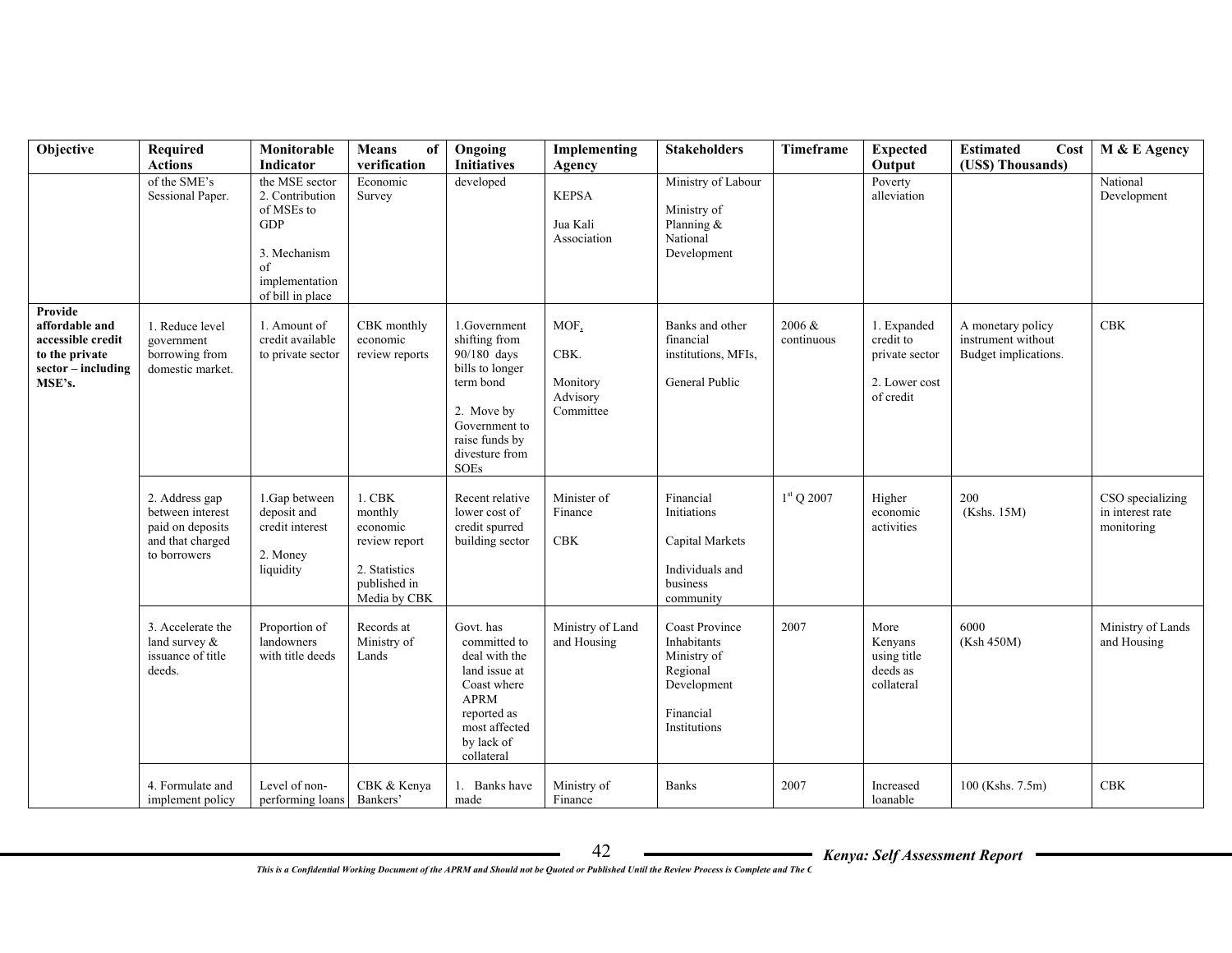| Objective                                                                   | <b>Required</b><br><b>Actions</b>                                                                                                                                                                                                                              | Monitorable<br>Indicator                                                 | of<br>Means<br>verification | Ongoing<br><b>Initiatives</b>                                                                                                                        | Implementing<br>Agency              | <b>Stakeholders</b>                                                                                                                     | Timeframe                 | <b>Expected</b><br>Output                                                                                        | <b>Estimated</b><br>Cost<br>(US\$) Thousands) | M & E Agency |
|-----------------------------------------------------------------------------|----------------------------------------------------------------------------------------------------------------------------------------------------------------------------------------------------------------------------------------------------------------|--------------------------------------------------------------------------|-----------------------------|------------------------------------------------------------------------------------------------------------------------------------------------------|-------------------------------------|-----------------------------------------------------------------------------------------------------------------------------------------|---------------------------|------------------------------------------------------------------------------------------------------------------|-----------------------------------------------|--------------|
|                                                                             | on existing and<br>future Non<br>Performing Loans<br>(NPL).                                                                                                                                                                                                    | $(NPL)$ .                                                                | Association<br>Reports      | provisions for<br>NPL.<br>2. Banks<br>implementing<br>loans recovery<br>strategies.                                                                  | CBK<br>Kenya Bankers<br>Association | Shareholders<br>Depositors                                                                                                              |                           | funds in<br>banks.                                                                                               |                                               |              |
|                                                                             | 1. Review the<br>listing<br>requirements.<br>2. Provide<br>incentives to<br>encourage listing.<br>3. Improve the<br>facilitation and the<br>enabling role of<br>CMA.<br>4. Develop policy<br>to attract medium<br>business to list in<br>the Stock<br>exchange | 1. Number of<br>companies<br>listing at NSE.<br>2. Performance<br>of NSE | <b>NSE Reports</b>          | 1.2005/6<br>budget provided<br>Incentives to<br>list.<br>2.Implementati<br>on of CDS in<br>2005 will allow<br>for NSE to<br>handle more<br>companies | CMA <sub>2</sub><br>NSE, CDSC.      | Government<br>Companies,<br>stockbrokers,<br>Investment Banks,<br>including financial<br>advisory<br>companies and<br>Investors.        | 2005-2007<br>and on-going | 1. Listing<br>requirements<br>reviewed and<br>simplified.<br>2. More<br>companies<br>listed on the<br><b>NSE</b> | 50<br>(Ksh 3.75M)                             | <b>MOF</b>   |
| <b>Attract more</b><br>companies to list<br>at the Stock<br><b>Exchange</b> | 1. Review the<br>listing<br>requirements.<br>2. Provide<br>incentives to<br>encourage listing.<br>3. Improve the<br>facilitation and the<br>enabling role of<br>CMA.<br>4. Develop policy<br>to attract medium<br>business to list in                          | 1. Number of<br>companies<br>listing at NSE.<br>2. Performance<br>of NSE | <b>NSE Reports</b>          | 1.2005/6<br>budget provided<br>Incentives to<br>list.<br>2.Implementati<br>on of CDS in<br>2005 will allow<br>for NSE to<br>handle more<br>companies | CMA <sub>2</sub><br>NSE, CDSC.      | Government<br>Companies,<br>stockbrokers.<br><b>Investment Banks.</b><br>including financial<br>advisory<br>companies and<br>Investors. | 2005-2007<br>and on-going | 1. Listing<br>requirements<br>reviewed and<br>simplified.<br>2. More<br>companies<br>listed on the<br><b>NSE</b> | 400<br>(Ksh 30M)                              | <b>MOF</b>   |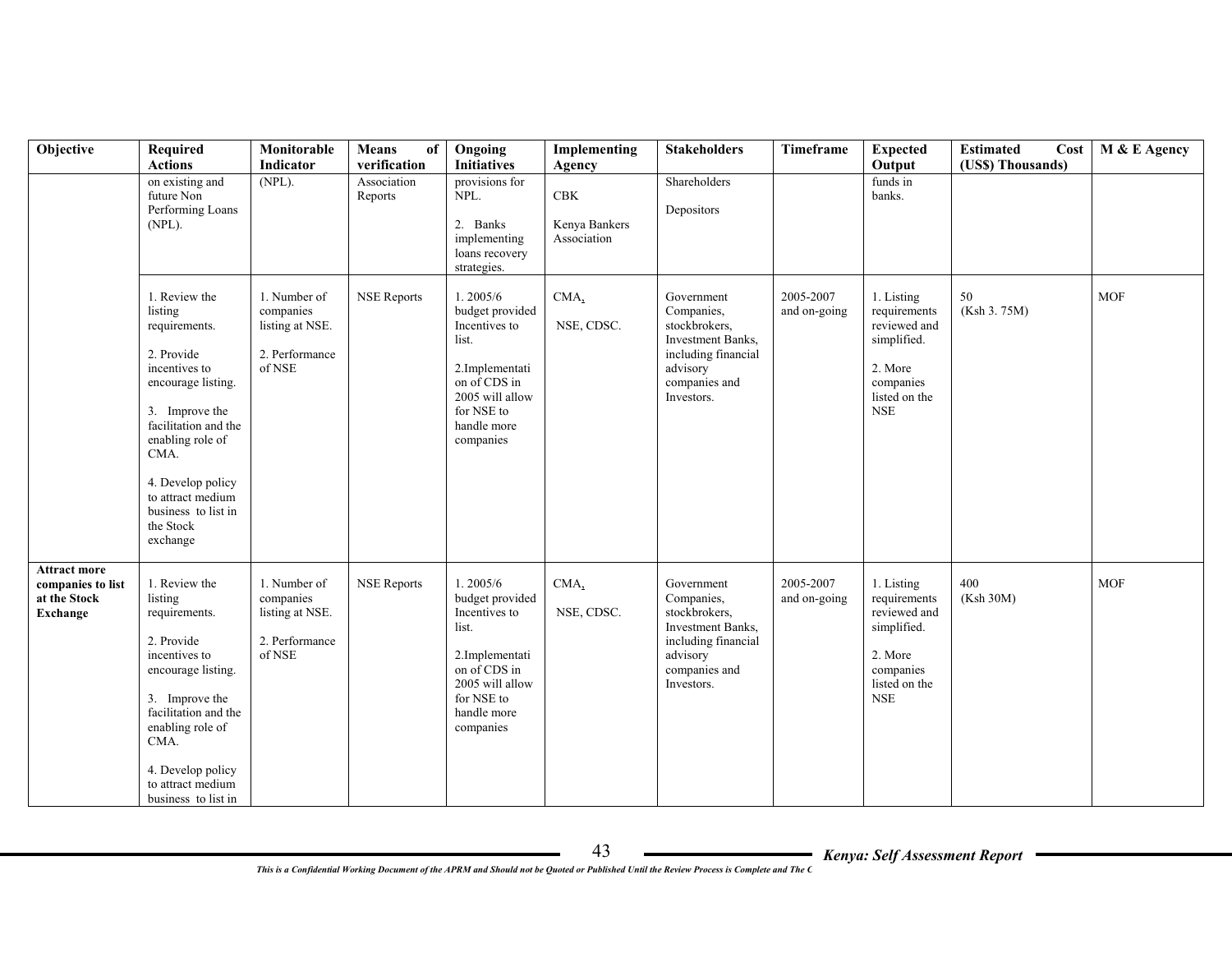| Objective                                                                                               | Required<br><b>Actions</b>                                                                                                                                                                            | Monitorable<br>Indicator                                                                                                                                                             | <b>Means</b><br>of<br>verification                                                                                                                                                                            | Ongoing<br><b>Initiatives</b>                                                                                                                                                                                                                                                                                           | Implementing<br>Agency                                                                       | <b>Stakeholders</b>                                                                                             | Timeframe | <b>Expected</b><br>Output                                                                                | <b>Estimated</b><br>Cost<br>(US\$) Thousands) | M & E Agency                                         |
|---------------------------------------------------------------------------------------------------------|-------------------------------------------------------------------------------------------------------------------------------------------------------------------------------------------------------|--------------------------------------------------------------------------------------------------------------------------------------------------------------------------------------|---------------------------------------------------------------------------------------------------------------------------------------------------------------------------------------------------------------|-------------------------------------------------------------------------------------------------------------------------------------------------------------------------------------------------------------------------------------------------------------------------------------------------------------------------|----------------------------------------------------------------------------------------------|-----------------------------------------------------------------------------------------------------------------|-----------|----------------------------------------------------------------------------------------------------------|-----------------------------------------------|------------------------------------------------------|
|                                                                                                         | the Stock<br>exchange                                                                                                                                                                                 |                                                                                                                                                                                      |                                                                                                                                                                                                               |                                                                                                                                                                                                                                                                                                                         |                                                                                              |                                                                                                                 |           |                                                                                                          |                                               |                                                      |
| Provide an<br>attractive<br>business<br>regulatory<br>framework                                         | 1. Review<br>Companies Act<br>ensuring<br>provisions for<br>good corporate<br>2. Review other<br>business Laws.                                                                                       | 1. No. of<br>revised<br><b>Business Laws</b><br>2. Decrease in<br>number of<br>business<br>licenses.<br>3. No. of new<br>businesses<br>registered in a<br>year                       | 1. CBS<br>statistics on<br>new business<br>registration and<br>Registrar of<br>Companies<br>Reports.<br>2. IPC / KIA<br>investor<br>enquiry reports<br>3. No. of new<br>businesses<br>registered per<br>year. | 1. The Law<br>Reform<br>Commission is<br>currently<br>reviewing the<br>Companies Act,<br>insolvency laws<br>2. The Ministry<br>of Finance and<br>ministry of<br>Trade &<br>Industry have<br>undertaken a<br>review the<br>regulatory<br>framework for<br>business with a<br>view to<br>reducing<br>business<br>licenses | Law Reform<br>Commission,<br>State Law Office<br>Ministry of<br>Finance<br>Ministry of Trade | Professional<br>Associations,<br>Registrar of<br>Companies, and<br>other business<br>sectors of the<br>economy. | 2006-2008 | 1. Modern<br>Business law<br>regime in<br>place<br>2. Reduced<br>cost of doing<br>business               | <b>Under GJLOS</b>                            | Registrar of<br>Companies                            |
| <b>Enhance</b> good<br>corporate<br>governance in<br><b>State Owned</b><br><b>Enterprises</b><br>(SOEs) | 1. Review State<br>Corporations Act<br>to entrench<br>corporate<br>governance codes<br>of best practice<br>2. Provide<br>mechanisms for<br>implementing best<br>corporate<br>governance<br>practices. | 1. No. of SOEs<br>complying with<br>code of best<br>practice for<br>SOE's.<br>2. Performance<br>Level and<br>sustainability of<br>SOEs.<br>3. Level of<br>dependence on<br>Exchequer | 1. Revised Act<br>in place.<br>2. Report of<br>Controller and<br>Auditor<br>General.<br>3. Report of<br>Inspectorate-<br>General of<br>State<br>Corporations.<br>4. Survey of<br>SOEs.                        | 1. All State-<br>Owned<br>Enterprises<br>(SOEs) have<br>been put on<br>performance<br>contract from<br>July 2005.<br>2. SOE Boards<br>are now<br>empowered to<br>select CEO<br>3. Privatization<br>Bill passed in<br>August 2005                                                                                        | Inspectorate of<br>State<br>Corporations,<br>State Law Office.                               | Government<br>SOEs                                                                                              | 2006-2007 | 1.Accountabl<br>e and<br>profitable<br><b>SOEs</b><br>2. Better and<br>efficient<br>service<br>delivery. | 500<br>(Ksh 38M)                              | Ministry of<br>Finance<br>(Investment)<br>Secretary) |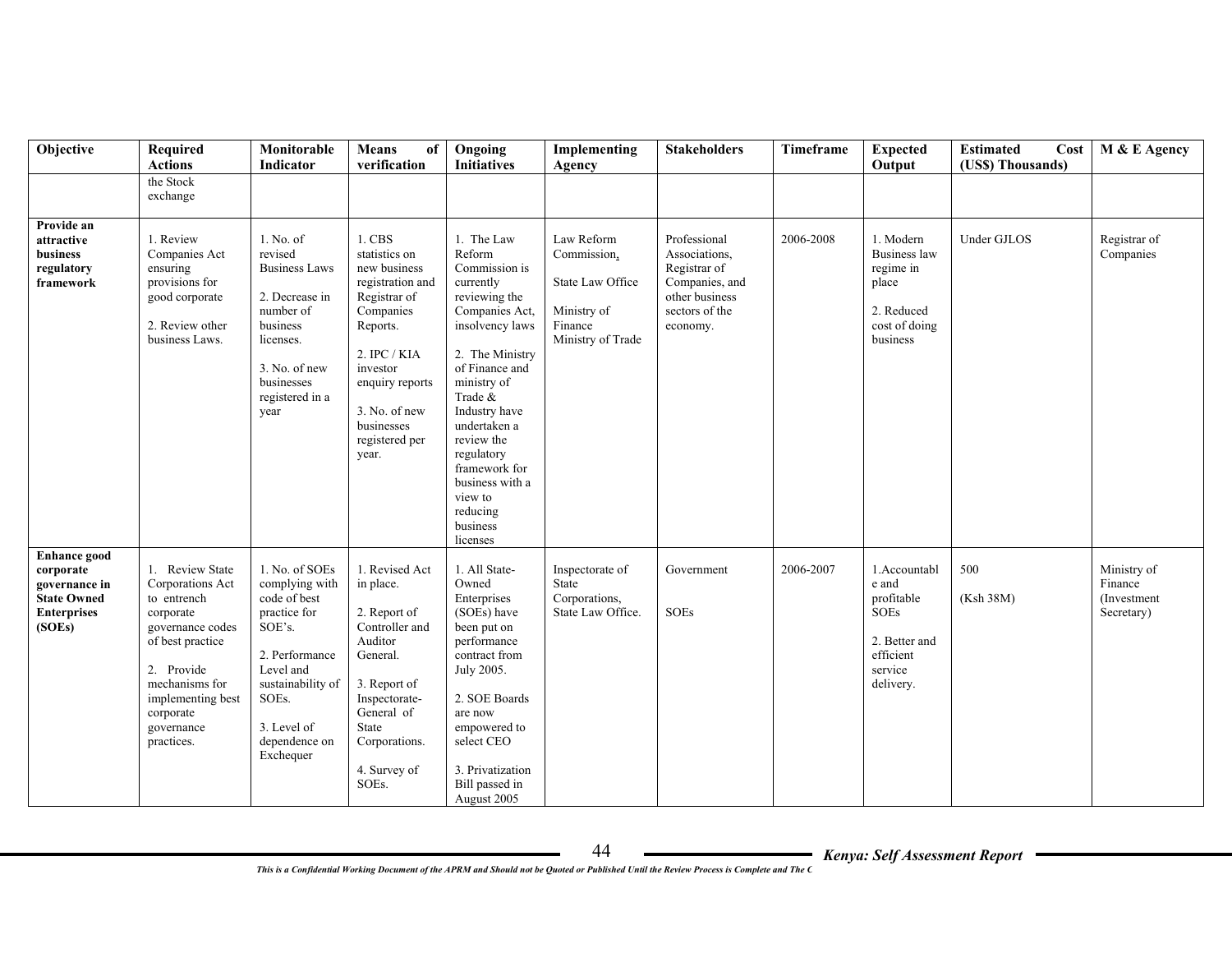| Objective                                                                                          | Required<br><b>Actions</b>                                                                                                                                                           | Monitorable<br>Indicator                                                                                                                                                                                    | Means<br>of<br>verification                                                 | Ongoing<br><b>Initiatives</b>                                                                                                                                                                                                    | Implementing<br>Agency                                                              | <b>Stakeholders</b>                                                                                | Timeframe           | <b>Expected</b><br>Output                                                                                         | <b>Estimated</b><br>Cost<br>(US\$) Thousands) | M & E Agency                                                |
|----------------------------------------------------------------------------------------------------|--------------------------------------------------------------------------------------------------------------------------------------------------------------------------------------|-------------------------------------------------------------------------------------------------------------------------------------------------------------------------------------------------------------|-----------------------------------------------------------------------------|----------------------------------------------------------------------------------------------------------------------------------------------------------------------------------------------------------------------------------|-------------------------------------------------------------------------------------|----------------------------------------------------------------------------------------------------|---------------------|-------------------------------------------------------------------------------------------------------------------|-----------------------------------------------|-------------------------------------------------------------|
|                                                                                                    |                                                                                                                                                                                      |                                                                                                                                                                                                             |                                                                             |                                                                                                                                                                                                                                  |                                                                                     |                                                                                                    |                     |                                                                                                                   |                                               |                                                             |
| REGULATORY FRAMEWORK                                                                               |                                                                                                                                                                                      |                                                                                                                                                                                                             |                                                                             |                                                                                                                                                                                                                                  |                                                                                     |                                                                                                    |                     |                                                                                                                   |                                               |                                                             |
| To improve the<br>effectiveness of<br>regulatory<br>framework in all<br>sectors of the<br>economy. | 1. Bring Micro-<br>Finance<br>Institutions,<br>Insurance<br>Companies and<br>SACCO <sub>s</sub> under<br>the purview of<br>Regulatory<br>Framework of the<br><b>Financial Sector</b> | 1. Growth rate<br>of capital bases<br>of MFIS.<br>Insurance<br>Companies and<br><b>SACCOs</b><br>2. Proportion<br>of MFI,<br>Insurance<br>Companies and<br><b>SACCOs</b><br>benchmarking<br>best practices. | Regulator<br>Reports.                                                       | 1. A task force<br>has been<br>formed to look<br>at modalities<br>for putting an<br>insurance<br>industry<br>regulator in<br>place.<br>2. Recently<br>adopted<br><b>Sessional Paper</b><br>on SMEs<br>allows for a<br>Commission | Ministry of<br>Finance<br>Central Bank of<br>Kenya<br>Commissioner of<br>Insurance. | All sectors of the<br>economy.                                                                     | 2005-2006           | 1. Effective<br>regulatory<br>framework<br>for all the<br>sectors of the<br>economy.<br>2. Economic<br>Growth     | 200<br>(Ksh15M)                               | Ministry of<br>Finance                                      |
|                                                                                                    | 2. All regulatory<br>sectors to focus<br>also on their<br>enabling and<br>facilitation<br>mandate                                                                                    | Growth and<br>performance of<br>regulators<br>sector                                                                                                                                                        | Regulators<br><b>Annual Reports</b>                                         | Some regulators<br>like CMA<br>striking a good<br>balance<br>between<br>regulatory $\&$<br>facilitation roles                                                                                                                    | All Regulatory<br>Entities                                                          | <b>Business</b> and<br>Industry                                                                    | 2006 & on-<br>going | Sustainability<br>and Growth<br>of the<br>different<br>sectors                                                    | 200<br>$(Kshs. 15m)$ for<br>training          | Parent Ministry<br>Business &<br>Industry<br>Associations   |
| Strengthen<br>regulation in the<br>practice of<br>professions.                                     | 1.1 Enhance<br>governance within<br>individual<br>professional<br>regulatory bodies.<br>1.2 Train<br>professionals in<br>good corporate<br>governance.                               | 1. No. of<br>complaints<br>against<br>professionals.<br>2. No. of<br>professions<br>with<br>operational self<br>regulation<br>framework.<br>3. Proportion of<br>professionals<br>trained.                   | 1. Annual<br>Reports of<br>Professional<br>bodies.<br>2. Annual<br>Reports. | 1. A number<br>of bodies have a<br>code of<br>business ethics.<br>2. A small<br>number has<br>gone through<br>Corporate<br>Governance<br>Training.                                                                               | Ministry of<br>Finance<br>MoJCA<br>Training -CCG                                    | Government<br>Trade, Business<br>and Professional<br>Associations<br>Professional<br><b>Bodies</b> | $2007 - 2008$       | Higher<br>accountability<br>of Officials to<br>their<br>members and<br>observance of<br><b>Business</b><br>Ethics | 300<br>(Ksh 23M)                              | Ministry of<br>Planning &<br>National<br>Development<br>CCG |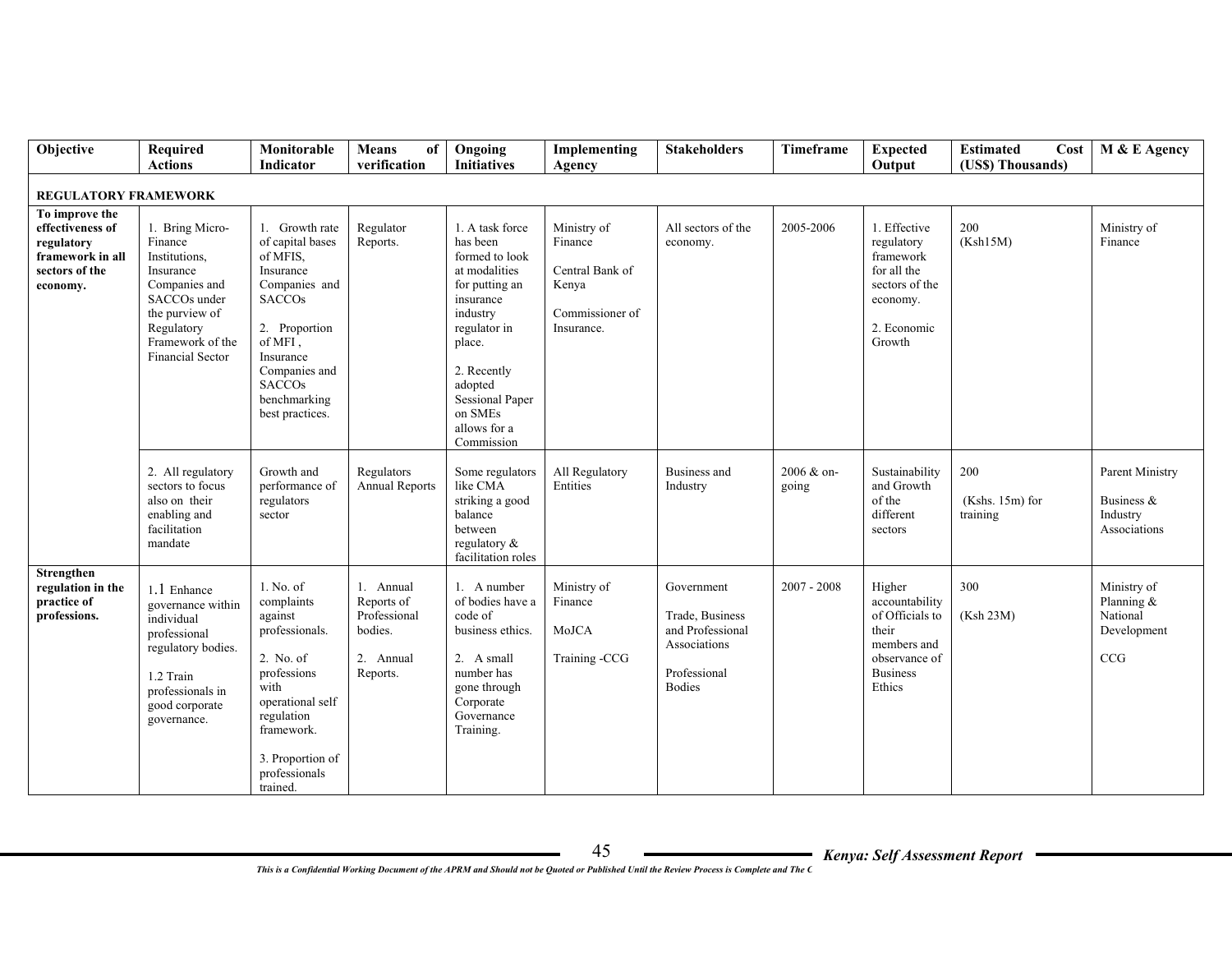| Objective                                                  | Required<br><b>Actions</b>                                                                                                                                                                                                                                                 | Monitorable<br><b>Indicator</b>                                                                                                                           | Means<br>of<br>verification                                                                                                                | Ongoing<br><b>Initiatives</b>                                                                                                                                    | Implementing<br>Agency                                                                                                                                                                | <b>Stakeholders</b>                                                                                | Timeframe | <b>Expected</b><br>Output                                                                                                                                       | <b>Estimated</b><br>Cost<br>(US\$) Thousands) | M & E Agency                                  |
|------------------------------------------------------------|----------------------------------------------------------------------------------------------------------------------------------------------------------------------------------------------------------------------------------------------------------------------------|-----------------------------------------------------------------------------------------------------------------------------------------------------------|--------------------------------------------------------------------------------------------------------------------------------------------|------------------------------------------------------------------------------------------------------------------------------------------------------------------|---------------------------------------------------------------------------------------------------------------------------------------------------------------------------------------|----------------------------------------------------------------------------------------------------|-----------|-----------------------------------------------------------------------------------------------------------------------------------------------------------------|-----------------------------------------------|-----------------------------------------------|
|                                                            | 2. Strengthen<br>human, financial<br>and technical<br>capacity of<br>existing oversight<br>professional<br>regulatory bodies<br>especially those<br>under Government<br>Ministries with<br>oversight role e.g.<br>Advocates'<br>Appeals Board<br>under State Law<br>Office | 1. Backlog of<br>disciplinary<br>cases e.g. at<br>Law complaints<br>Committee<br>2. Higher<br>ethical<br>standards as<br>judged by level<br>of complaints | Statistics of<br>backlog of<br>disciplinary<br>cases and<br>complaints<br>from all<br>professional /<br>oversight<br>regulatory<br>bodies. | 1. A regulator<br>for the<br>procurement<br>professionals<br>has been put in<br>place.<br>2. The FIAS<br>recommends<br>strengthening of<br>regulatory<br>bodies. | <b>Host Ministries</b><br>Government<br>Association of<br>Professional<br>Societies in East<br>Africa (APSEA),<br>specific<br>professional<br>bodies, and their<br>parent ministries. | Various<br>professional<br>associations.<br>Registration<br>Boards, all sectors<br>of the economy. | 2006-2007 | 1. Better<br>regulated<br>professions.<br>2. Professions<br>become<br>effective<br>partners in the<br>fight against<br>corruption<br>and other<br>malpractices. | 400<br>(Ksh 30 M)                             | <b>APSEA</b>                                  |
|                                                            | 3. Strengthen self-<br>regulation among<br>the professionals.                                                                                                                                                                                                              | 1.Level of<br>complaints by<br>the public<br>2. Existence &<br>enforcement of<br>code of conduct                                                          | Media reports<br><b>Annual Reports</b><br>from the<br>Professional<br><b>Bodies</b><br>Letters of<br>complaints to<br>the secretariats     |                                                                                                                                                                  | Professional<br>Associations                                                                                                                                                          | Government<br>(Public Contracts)<br>Private Sector<br>CSOs<br>Development<br>Partners              | 2007-8    | Professional<br>Accountabilit<br>y<br>Enhanced<br>Professional<br>role in fight<br>against<br>corruption                                                        | 200<br>(Ksh.1.5 M) for M&E<br>over 2 years    | <b>APSEA</b>                                  |
|                                                            | <b>JUDICIAL EFFICIENCY AND COMMERCIAL DISPUTE RESOLUTION</b>                                                                                                                                                                                                               |                                                                                                                                                           |                                                                                                                                            |                                                                                                                                                                  |                                                                                                                                                                                       |                                                                                                    |           |                                                                                                                                                                 |                                               |                                               |
| <b>Expedite</b><br>resolution of<br>commercial<br>disputes | 1. Continue<br>implementing<br>judicial reforms.                                                                                                                                                                                                                           | Average<br>number of days<br>to settle<br>commercial<br>disputes                                                                                          | Level of<br>backlog of<br>commercial<br>cases                                                                                              | Reforms being<br>undertaken<br>under the<br><b>GJLOS</b><br>programme.                                                                                           | Law Reform<br>Commission,<br>Judicial Service<br>Commission,<br>MOJ&CA.                                                                                                               | Businesses and<br>General public                                                                   | 2005-2008 | Enhanced<br>effectiveness<br>of Judiciary.                                                                                                                      | 7,000<br>(Ksh525M)<br>Under GJLOS             | ICJ<br><b>LSK</b><br>Law Reform<br>Commission |
|                                                            | Review<br>Arbitration Act<br>Incorporate<br>Alternative<br>Dispute<br>Resolution (ADR)<br>in the                                                                                                                                                                           | 1. Cost of<br>dispute<br>resolution<br>2. Level of<br>backlog of<br>commercial<br>cases                                                                   | Level of<br>backlog of<br>commercial<br>cases                                                                                              | <b>GJLOs</b><br>programme<br>under<br>implementation                                                                                                             | State Law of Law<br>Law Reform<br>Commission,<br>Judiciary                                                                                                                            | <b>Business</b><br>Community<br>Litigants                                                          | 2006-9    | 1. Lower cost<br>of<br>adjudication<br>2. Reduction<br>in the number<br>of days and<br>cost in                                                                  | Under GJLOS                                   | MOJ&CA                                        |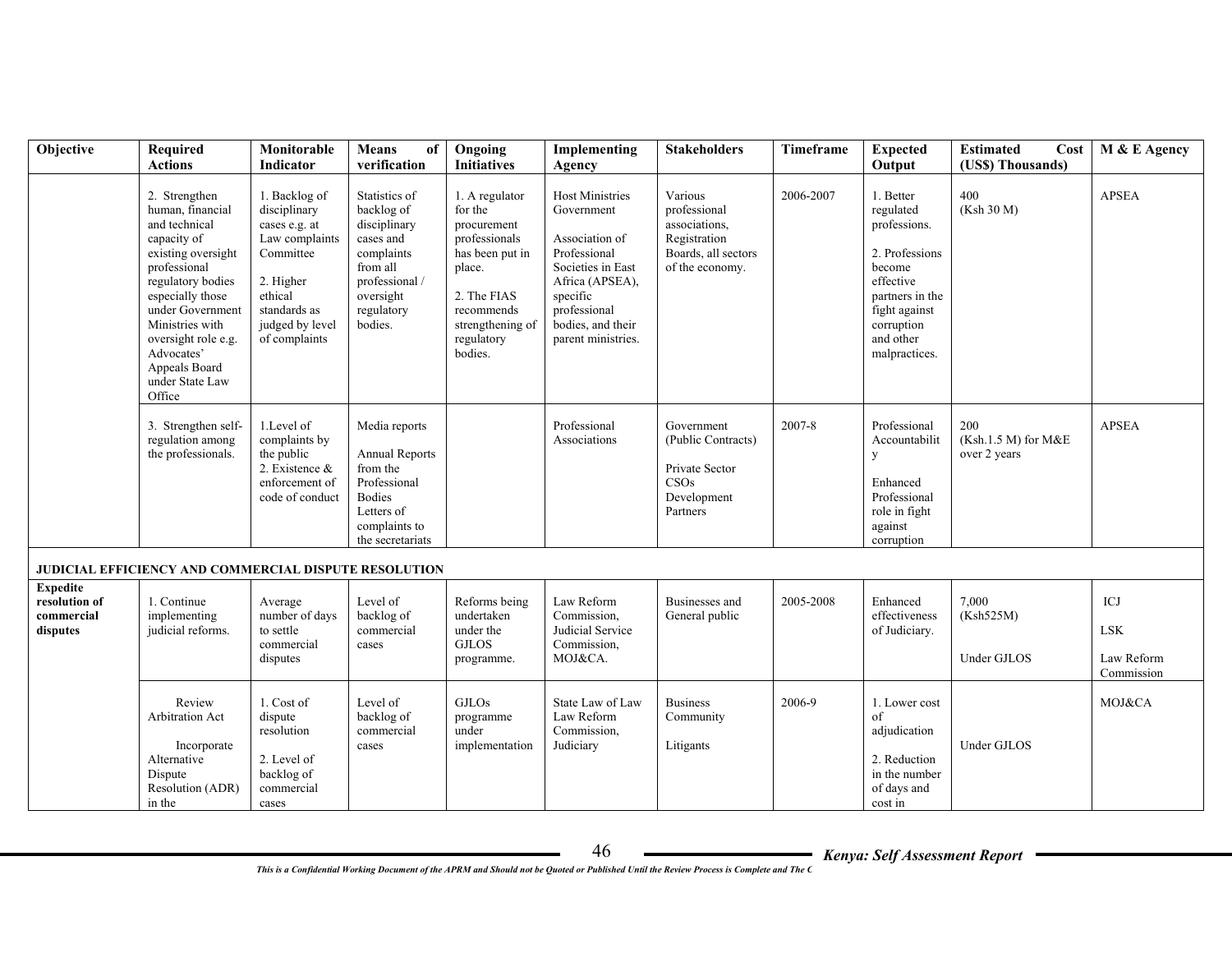| Objective                                   | Required<br><b>Actions</b>                                                                                          | Monitorable<br><b>Indicator</b>                                                                           | <b>Means</b><br>of<br>verification                                            | Ongoing<br><b>Initiatives</b>                                                                                            | Implementing<br>Agency                  | <b>Stakeholders</b>                                                                                                  | Timeframe     | <b>Expected</b><br>Output                                        | <b>Estimated</b><br>Cost<br>(US\$) Thousands) | M & E Agency                                        |
|---------------------------------------------|---------------------------------------------------------------------------------------------------------------------|-----------------------------------------------------------------------------------------------------------|-------------------------------------------------------------------------------|--------------------------------------------------------------------------------------------------------------------------|-----------------------------------------|----------------------------------------------------------------------------------------------------------------------|---------------|------------------------------------------------------------------|-----------------------------------------------|-----------------------------------------------------|
|                                             | administration of<br>justice                                                                                        |                                                                                                           |                                                                               |                                                                                                                          |                                         |                                                                                                                      |               | resolving<br>commercial<br>disputes                              |                                               |                                                     |
|                                             | 3. Decentralize<br>commercial courts<br>to the Provinces in<br>Kenya.                                               | 1. Cost of<br>dispute<br>resolution<br>2. Level of<br>backlog of<br>commercial<br>cases                   | Level of<br>backlog of<br>commercial<br>cases                                 | Commercial<br>cases allocated<br>one day in the<br>provinces                                                             | Judiciary<br>State Law Office           | <b>Business</b><br>Community &<br>Individuals<br>Lawyers                                                             | 2006-9        | Speedy and<br>cheaper<br>resolution of<br>commercial<br>disputes | 7,000<br>(Kshs. 525m)                         | Law Reform<br>Commission                            |
| <b>Enhance capacity</b><br>of the Judiciary | 1. Digitalization of<br><b>Court Proceedings</b><br>to improve<br>judicial<br>administration<br>system <sup>1</sup> | Time in<br>resolution of<br>cases.                                                                        | ICJ, KACC and<br>TI reports and<br>survey.                                    | Judicial reforms<br>has been<br>ongoing in the<br>last 3 years<br><b>GJLOS</b><br>programme                              | Judiciary<br>MOJ&CA,                    | Ministry of Finance<br>Both State and<br>Non-State actors.<br>Chartered Institute<br>of Arbitrators<br>(Kenya), KACC | 2006-2008     | Efficient<br>Judicial<br>system                                  | 3,500<br>(Ksh262.5M)                          | Judicial Service<br>Commission<br>ICJ<br><b>LSK</b> |
|                                             | 2. Increase no<br>Judges $\&$<br>magistrates                                                                        | 1. Backlog of<br>cases<br>2. Average no<br>days it takes<br>various types of<br>cases to be<br>determined | Court Records<br>Media                                                        | <b>Statute Law</b><br>Miscellaneous<br>Amendment<br>Bill has<br>proposed<br>increase of no<br>of Judges from<br>50 to 70 | Judiciary<br>MOJ&CA                     | State Law Office<br><b>Business</b><br>Community<br>Police<br>Prisons Department                                     | 2006 on-going | Speedy<br>administratio<br>n of Justice                          | Judiciary Budget                              | $\rm{ICJ}$<br><b>KHRC</b>                           |
|                                             | 3. Appoint more<br>state counsels as<br>prosecutors                                                                 | 1. Percentage<br>of Legally<br>qualified<br>prosecutors<br>2. Proportion of<br>successful<br>prosecutions | Records at<br>Registrar of<br><b>High Court</b><br>Police Crime<br>statistics | <b>State Law</b><br>Office has<br>recently<br>recruited more<br><b>State Counsels</b>                                    | State Law Office<br>Office of President | Kenya Police<br><b>LSK</b><br>Judiciary<br>CSOs                                                                      | 2006-2008     | Enhanced<br>rule of Law                                          | 2,400<br>(Kshs. 180m)                         | State Law Office<br><b>LSK</b>                      |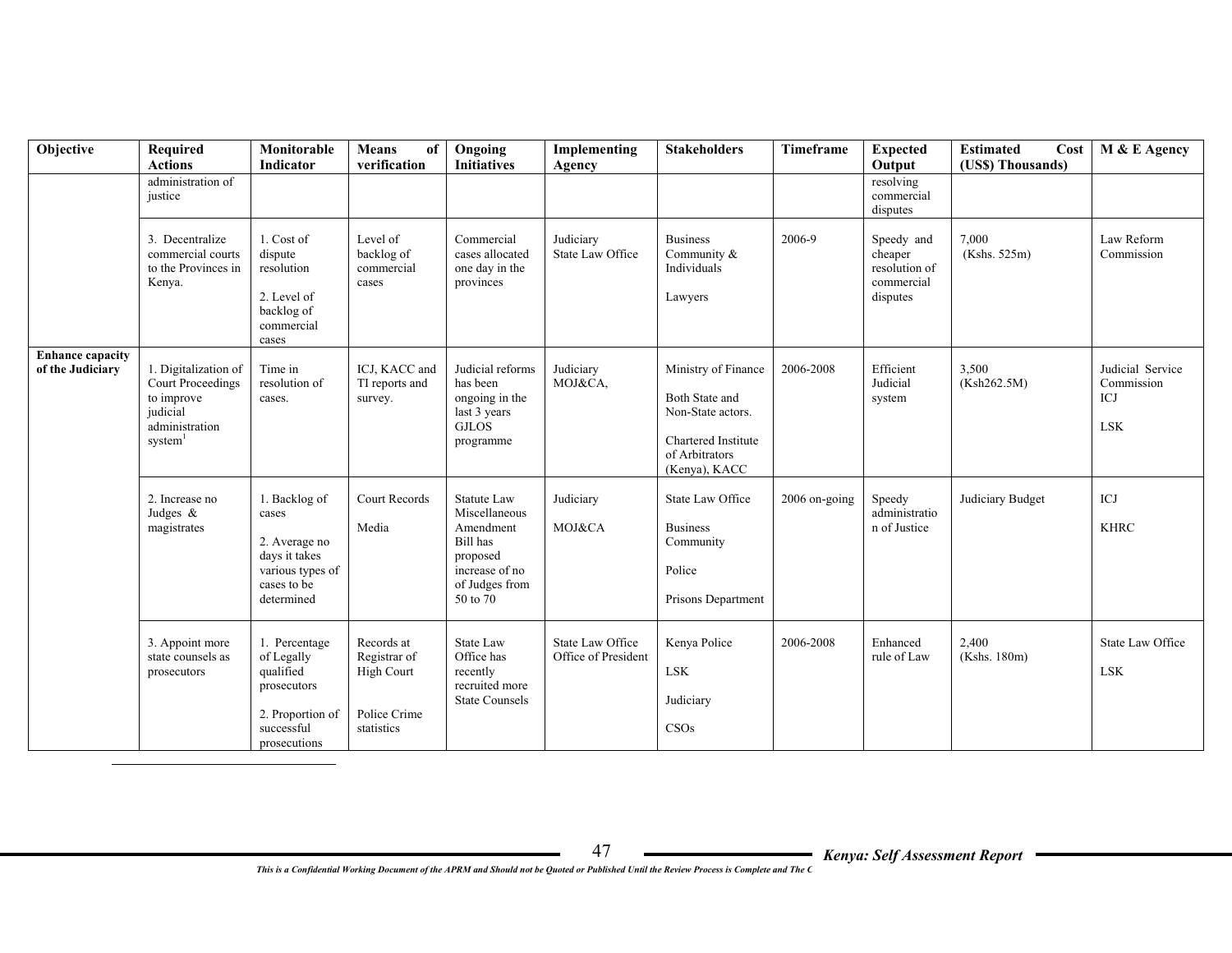| Objective                                       | Required<br><b>Actions</b>                                                                                                                                                                                   | Monitorable<br>Indicator                                                                                                               | Means<br>of<br>verification                | Ongoing<br><b>Initiatives</b>                                         | Implementing<br>Agency                                        | <b>Stakeholders</b>                                                   | Timeframe                 | <b>Expected</b><br>Output                            | <b>Estimated</b><br>Cost<br>(US\$) Thousands) | M & E Agency |
|-------------------------------------------------|--------------------------------------------------------------------------------------------------------------------------------------------------------------------------------------------------------------|----------------------------------------------------------------------------------------------------------------------------------------|--------------------------------------------|-----------------------------------------------------------------------|---------------------------------------------------------------|-----------------------------------------------------------------------|---------------------------|------------------------------------------------------|-----------------------------------------------|--------------|
|                                                 |                                                                                                                                                                                                              |                                                                                                                                        |                                            |                                                                       |                                                               |                                                                       |                           |                                                      |                                               |              |
|                                                 | 4. Implement anti-<br>corruption<br>programmes in<br>the judiciary                                                                                                                                           | 1. Level of<br>confidence of<br>the business<br>community in<br>the judicial<br>system.<br>2. Reduction<br>in number of<br>complaints. | Report of<br>Service<br>Delivery<br>Survey | Judges and<br>Magistrates<br>under enquiry                            | Chief Justice<br>MOJ&CA                                       |                                                                       | 2006 on -<br>going        |                                                      | Judiciary Budget                              | ICJ          |
| Evaluate ax<br>extent the reform<br>programmes  | 1. Extent GJLOS<br>programme to<br>institutions and<br>Ministries<br>perceived to have<br>poor service<br>delivery e.g.<br><b>NEMA</b><br>2. Evaluate<br>effectiveness and<br>impact of reform<br>programmes | 1.Improvement<br>in service<br>delivery<br>2. Evaluation<br>Report                                                                     | Opinion<br>Surveys<br>TI Reports           | GJLOS already<br>covering law<br>and order<br>enforcement<br>agencies | MoJCA                                                         | Ministries<br><b>SOEs</b>                                             | 2007                      |                                                      | Under GJLOS                                   | MoJCA        |
| <b>INFRASTRUCTURE</b>                           |                                                                                                                                                                                                              |                                                                                                                                        |                                            |                                                                       |                                                               |                                                                       |                           |                                                      |                                               |              |
| A. Roads                                        |                                                                                                                                                                                                              |                                                                                                                                        |                                            |                                                                       |                                                               |                                                                       |                           |                                                      |                                               |              |
| Improvement in<br>state of the road<br>network. | 1. Develop and<br>communicate road<br>rehabilitation and<br>development<br>policy and master<br>plan.                                                                                                        | Policy<br>Document on<br>National Road<br>Network                                                                                      | Kenya<br>Road<br><b>Board Reports</b>      | Identify<br>and<br>create by-passes<br>along<br>major<br>routes.      | MoRPW,<br>Kenya<br>Roads<br>Board,(KRB)<br>Local Authorities. | Local Authorities,<br>motorists<br>and<br>transportation<br>agencies. | 2005-2008 and<br>on-going | Road<br>network<br>rehabilitated<br>and<br>expanded. | 2,000,000B<br>(Ksh150B)                       | <b>KRB</b>   |
|                                                 | 2. Build capacity 1. No.                                                                                                                                                                                     |                                                                                                                                        | of Ministry<br>of                          |                                                                       | MoRPW                                                         | of<br>Institute                                                       | $2006$ and on-            |                                                      | Kenya Road Board                              | MoRPW        |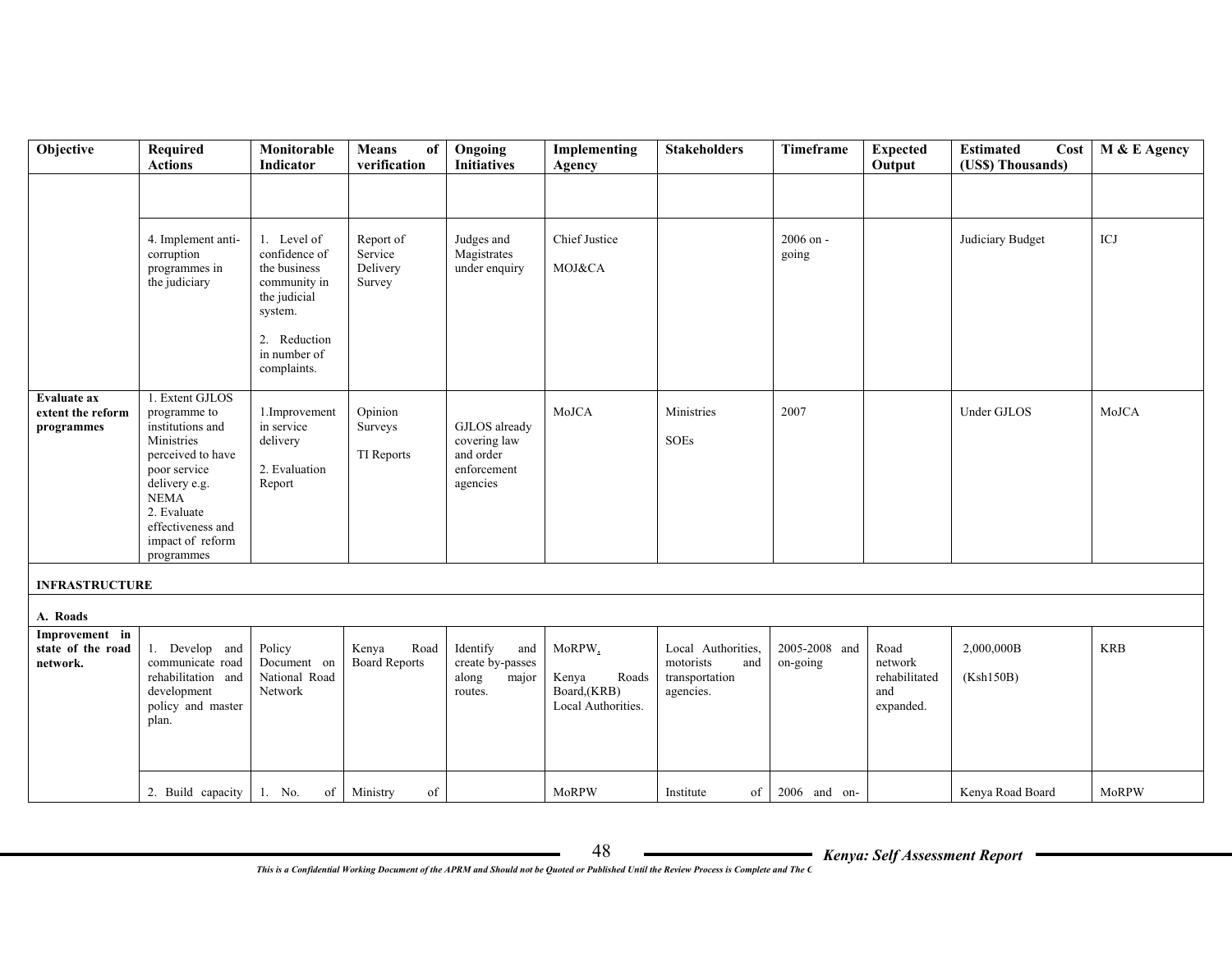| Objective                                                                                                 | Required<br><b>Actions</b>                                                                | Monitorable<br>Indicator                                                                                                                                                                                                    | Means<br>of<br>verification                                                                         | Ongoing<br><b>Initiatives</b>                                                                                            | Implementing<br>Agency                                       | <b>Stakeholders</b>                                                                         | Timeframe             | <b>Expected</b><br>Output                                                                                                                                            | <b>Estimated</b><br>Cost<br>(US\$) Thousands)                                                            | M & E Agency                                                |
|-----------------------------------------------------------------------------------------------------------|-------------------------------------------------------------------------------------------|-----------------------------------------------------------------------------------------------------------------------------------------------------------------------------------------------------------------------------|-----------------------------------------------------------------------------------------------------|--------------------------------------------------------------------------------------------------------------------------|--------------------------------------------------------------|---------------------------------------------------------------------------------------------|-----------------------|----------------------------------------------------------------------------------------------------------------------------------------------------------------------|----------------------------------------------------------------------------------------------------------|-------------------------------------------------------------|
|                                                                                                           | to implement the<br>plan                                                                  | Road<br>contractors<br>licensed in the<br>top categories                                                                                                                                                                    | Roads & Public<br>Works<br>(MoRPW)<br>database                                                      |                                                                                                                          | <b>Local Authorities</b><br>Kenya Road Board                 | of<br>Engineers<br>Kenya<br><b>Local Contracts</b>                                          | going                 |                                                                                                                                                                      |                                                                                                          |                                                             |
|                                                                                                           | Rehabilitate,<br>3.<br>and<br>construct<br>upgrade<br>the<br>country's<br>road<br>network | Kilometers<br>1.<br>of<br>renovated<br>roads<br>2. % of Roads<br>rehabilitated are<br>rural<br>access<br>roads<br>Kilometers<br>2.<br>roads<br>of new<br>added to<br>the<br>network.<br>3.<br>Cost<br>of<br>transportation. | <b>KRB</b> Reports<br>Transporters'<br>Associations<br>Reports e.g.<br>Matatu Owners<br>Association | LATF used for<br>road<br>rehabilitation<br>Major<br>Road<br>rehabilitation<br>works on-going<br>around<br>the<br>Country | MoRPW<br><b>Local Authorities</b><br>Kenya Road Board        | All Sectors of the<br>Economy<br>Parliament<br>Kenya Wild Life<br>Society<br>General Public | 2006 and on-<br>going | Accelerated<br>economic<br>Growth<br>Cost<br>Lower<br>doing<br>of<br>business                                                                                        | Fuel Levy<br>Ministerial Budgets<br><b>Development Partners</b><br>Est. \$2 Billion<br>(Ksh 150 Billion) | <b>KRB</b><br>Parliamentary<br>Committee<br>on<br>Transport |
| <b>Address</b><br>Road<br>congestion<br>and<br>traffic jams in<br>major<br>towns<br>especially<br>Nairobi | 1. Adopt and<br>implement Urban<br><b>Transport Policy</b>                                |                                                                                                                                                                                                                             | Board<br>Road<br>Budget reports                                                                     |                                                                                                                          | Kenya<br>Roads<br>Board, MoRPW,<br>Local Authorities.        | Local Authorities,<br>motorists<br>and<br>transportation<br>agencies.                       | 2005-2008             | 1. Roads in<br>Nairobi and<br>other major<br>towns<br>rehabilitated.<br>2.<br>Road<br>network<br>in<br>Nairobi and<br>major towns<br>reorganized<br>and<br>improved. | Funding will be through<br>concessioning                                                                 |                                                             |
|                                                                                                           | 2. Allocate more<br>resources to urban<br>roads<br>rehabilitation<br>from the fuel levy   | 3. Percentage of<br>fuel<br>levy<br>allocated to top<br>$10$ urban areas $\,$                                                                                                                                               | <b>KRB</b> Reports                                                                                  | Funds already<br>being given but<br>we                                                                                   | <b>MOR&amp;PW</b><br><b>MOF</b><br>Kenya Road Board<br>(KRB) |                                                                                             | 2006 & on-<br>going   |                                                                                                                                                                      |                                                                                                          | <b>KRB</b>                                                  |
|                                                                                                           | 3. Address traffic<br>congestion<br>in<br>Nairobi<br>Central                              | 1. Time taken<br>to travel. to<br>office                                                                                                                                                                                    | 1. Survey of<br>roads<br>major<br>leading out of                                                    | 1. Construction<br>of by-passes in<br>Nairobi already                                                                    | <b>MoRPW</b><br>Ministry of Local                            | City Council of<br>Nairobi                                                                  | 2006-2008             | 1.<br>Lower<br>pollution<br>levels.                                                                                                                                  | <b>Higher Productivity</b>                                                                               | Automobile<br>Association<br>of<br>East Africa              |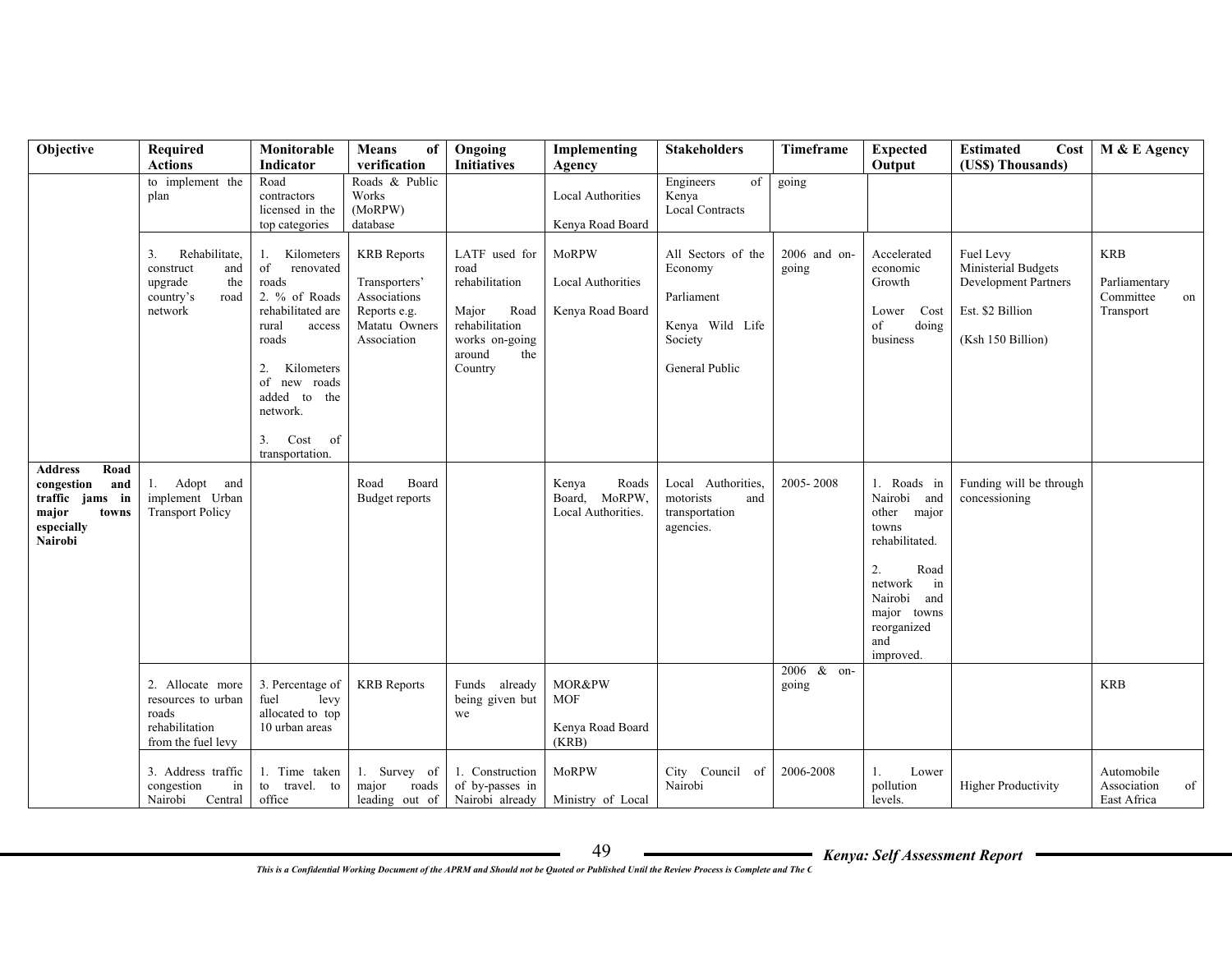| Objective                                                                                       | Required<br><b>Actions</b>                                                                      | Monitorable<br>Indicator                                                                                                  | Means<br>of<br>verification                                                                                   | Ongoing<br><b>Initiatives</b>                                                            | Implementing<br>Agency                                                      | <b>Stakeholders</b>                                                        | Timeframe | <b>Expected</b><br>Output                                                                            | <b>Estimated</b><br>Cost<br>(US\$) Thousands)                  | M & E Agency           |
|-------------------------------------------------------------------------------------------------|-------------------------------------------------------------------------------------------------|---------------------------------------------------------------------------------------------------------------------------|---------------------------------------------------------------------------------------------------------------|------------------------------------------------------------------------------------------|-----------------------------------------------------------------------------|----------------------------------------------------------------------------|-----------|------------------------------------------------------------------------------------------------------|----------------------------------------------------------------|------------------------|
|                                                                                                 | Business District<br>(NCBD)                                                                     | Pollution<br>2.<br>levels                                                                                                 | Central<br><b>Business</b><br>District<br>of<br>Nairobi.<br>2. NEMA<br>reports on<br>pollution in<br>Nairobi. | designed<br>2. A multilane<br>road<br>through<br>Nairobi<br>is<br>proposed               | Government                                                                  | Motorists<br><b>Business</b><br>Community                                  |           | 2. Savings on<br>fuel usage                                                                          | <b>Lower Pollution</b>                                         |                        |
| Promote<br>accessibility<br>in<br>the rural areas                                               | Develop<br>and<br>maintain<br>rural<br>access roads                                             | Kms of rural<br>roads<br>developed and<br>maintained                                                                      | MoRPW annual<br>performance<br>contract report                                                                | Labour -based<br>Roads<br>2000<br>programme                                              | MoRPW                                                                       | Rural population<br>Motorists<br>Transportation<br>agencies                | 2005-2008 | 500km<br>of<br>roads<br>developed<br>and<br>maintained                                               | 103<br>(Ksh 7.725M)                                            | Kenya<br>Road<br>Board |
| <b>B.</b> Rail Network                                                                          |                                                                                                 |                                                                                                                           |                                                                                                               |                                                                                          |                                                                             |                                                                            |           |                                                                                                      |                                                                |                        |
| Improve the state<br>the<br>of<br>rail<br>network<br>and<br>increased use of<br>rail transport. | Rehabilitate,<br>1.<br>expand<br>and<br>modernize the rail<br>network<br>and<br>systems.        | 1 Volume of<br>cargo<br>and<br>number<br>of<br>passengers<br>ferried.<br>2. Cost<br>and<br>efficiency<br>of<br>Transport. | Ministry<br>of<br>Transport<br>(MoT)<br><b>Statistics</b>                                                     | Concessioning<br>of<br>Kenya<br>Railways<br>Corporation<br>already agreed                | MoTC,<br>Local Authorities,<br>Kenya Railways<br>Corporation.<br>Government | Transporters, Local<br>Authorities.<br><b>Businesses</b><br>General public | 2005-2008 | Efficient<br>1.<br>and<br>modernized<br>rail network<br>2.<br>Decongestion<br>of Port of<br>Mombassa | 90,000<br>(Ksh6.75B)<br>To<br>be<br>done<br>by<br>concessioner | MoT                    |
|                                                                                                 | 2. Participate in<br>the construction of<br>a rail line from<br>Nakuru<br>to<br>Southern Sudan. | 1. Business<br>volume with<br>South Sudan<br>2. Cost of<br>transportation                                                 | Department of<br>External Trade<br><b>Statistics</b>                                                          |                                                                                          | of<br>Ministry<br>Transport                                                 |                                                                            | 2007      | Lower Road<br>maintenance<br>Opening of<br>North Rift                                                |                                                                | <b>OP</b>              |
| C. Air Transport                                                                                |                                                                                                 |                                                                                                                           |                                                                                                               |                                                                                          |                                                                             |                                                                            |           |                                                                                                      |                                                                |                        |
| Increase the use<br>of air transport                                                            | 1. Modernize<br>navigation aids in<br>Kenya airspace                                            | 1. No of Air<br>Carriers Attract<br>more airlines to<br>Kenya<br>2. IATA rating                                           | KAA database<br><b>IATA</b><br>Audit<br>Report                                                                | Airlines<br>are<br>being<br>encouraged to<br>fly to Kenya.<br>E.g.<br>Qatar<br>Airlines. | Civil<br>Kenya<br><b>Aviation Authority</b><br>(KCAA)                       | Airlines<br>Kenya<br>Airports<br>Authority                                 | 2006-2007 | Improved<br>usage of air<br>transport both<br>and<br>cargo<br>business/leisu<br>re travel            | Budget to established                                          | MoT                    |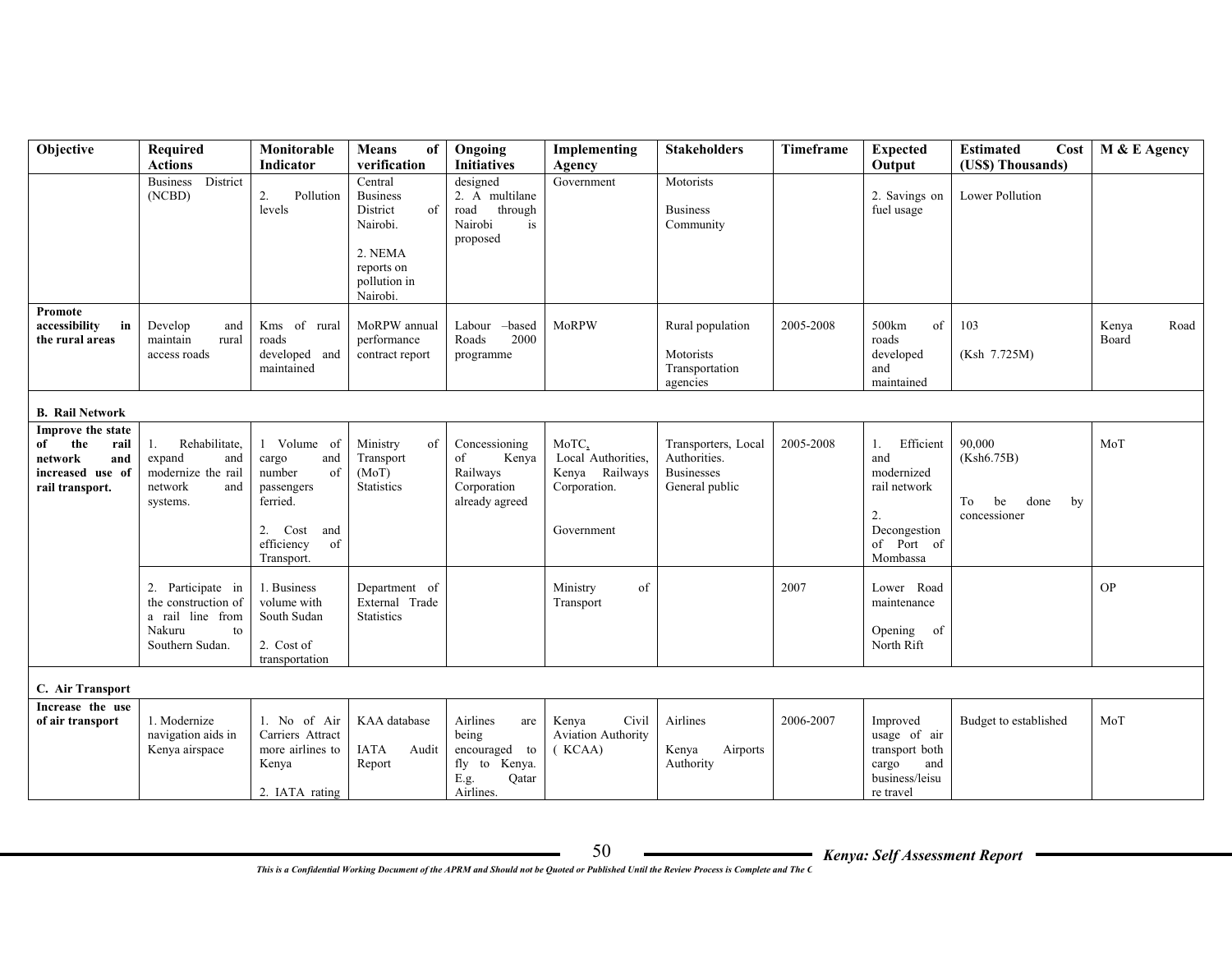| Objective                         | Required                               | Monitorable                    | <b>Means</b><br>of              | Ongoing                          | Implementing                | <b>Stakeholders</b>                    | <b>Timeframe</b> | <b>Expected</b>                       | <b>Estimated</b><br>Cost | M & E Agency |
|-----------------------------------|----------------------------------------|--------------------------------|---------------------------------|----------------------------------|-----------------------------|----------------------------------------|------------------|---------------------------------------|--------------------------|--------------|
|                                   | <b>Actions</b>                         | Indicator                      | verification                    | <b>Initiatives</b>               | Agency                      |                                        |                  | Output                                | (US\$) Thousands)        |              |
|                                   |                                        | of Country Air-<br>space       |                                 |                                  |                             |                                        |                  |                                       |                          |              |
|                                   |                                        |                                |                                 |                                  |                             |                                        |                  |                                       |                          |              |
|                                   | 2 Expansion of                         | 1. No. of flights              |                                 | Expansion of                     | Kenya<br>Airports           |                                        | 2006-2008        |                                       | <b>KAA</b> Funding       | MoT          |
|                                   | Kenyatta<br>Jomo                       | landings<br>in                 |                                 | JKIA<br>under                    | Authority (KAA)             |                                        |                  |                                       |                          |              |
|                                   | (JKIA)<br>Airport                      | Nairobi<br>$\&$                |                                 | implementation                   |                             |                                        |                  |                                       |                          |              |
|                                   | and other Airports                     | Mombasa                        |                                 |                                  | MoT,                        |                                        |                  |                                       |                          |              |
|                                   |                                        | 2. Rating of our               |                                 |                                  | Kenya Airways               |                                        |                  |                                       |                          |              |
|                                   |                                        | Airports<br>two                |                                 |                                  |                             |                                        |                  |                                       |                          |              |
|                                   |                                        | by IATA                        |                                 |                                  |                             |                                        |                  |                                       |                          |              |
|                                   | Review                                 | No.                            | <b>KCAA</b> reports             |                                  | MoT                         |                                        | 2006             | Safer Airports                        | Policy issue             |              |
|                                   | 3.<br>Management<br>&                  | of<br>1.<br>Tourists using     |                                 |                                  |                             | <b>Tourist Industry</b>                |                  |                                       |                          |              |
|                                   | maintenance<br>of                      | the<br>small                   |                                 |                                  | Office<br>of<br>the         |                                        |                  | More Tourists                         |                          |              |
|                                   | small air strips                       | airstrips                      |                                 |                                  | President                   |                                        |                  | using                                 |                          |              |
|                                   |                                        | 2.<br>State<br>of              |                                 |                                  | KAA, KCAA                   |                                        |                  |                                       |                          |              |
|                                   |                                        | maintenance                    |                                 |                                  |                             |                                        |                  |                                       |                          |              |
|                                   |                                        |                                |                                 |                                  |                             |                                        |                  |                                       |                          |              |
| D. Access to water                |                                        |                                |                                 |                                  |                             |                                        |                  |                                       |                          |              |
| Access to clean &                 |                                        |                                |                                 |                                  |                             |                                        |                  |                                       |                          |              |
| portable water in<br>the country. | Implement<br>National<br>Water         | Number and %<br>of people with | Central Bureau<br>of Statistics | A number of<br>local authorities | MoWD,                       | Local Authorities,<br>water consumers. |                  | Improved<br>access<br>to              | 500,000<br>(Ksh37.5B)    | CSOs         |
|                                   | and<br>policy                          | access to clean                | (CBS) data                      | have privatized                  | Local Authorities,          |                                        |                  | water                                 |                          |              |
|                                   | programmes                             | water.                         |                                 | the provision of                 | Water<br>Service            | <b>Businesses</b><br>and               |                  |                                       |                          |              |
|                                   |                                        |                                |                                 | water services                   | Boards.<br>water            | individual citizens                    |                  |                                       |                          |              |
|                                   |                                        |                                |                                 | this<br>and<br>is                | service companies           |                                        |                  |                                       |                          |              |
|                                   |                                        |                                |                                 | expected<br>to<br>improve        |                             |                                        |                  |                                       |                          |              |
|                                   |                                        |                                |                                 | accessibility to                 |                             |                                        |                  |                                       |                          |              |
|                                   |                                        |                                |                                 | water in their                   |                             |                                        |                  |                                       |                          |              |
|                                   |                                        |                                |                                 | of<br>areas                      |                             |                                        |                  |                                       |                          |              |
|                                   |                                        |                                |                                 | jurisdiction.                    |                             |                                        |                  |                                       |                          |              |
| E. Port services                  |                                        |                                |                                 |                                  |                             |                                        |                  |                                       |                          |              |
| Improuve                          |                                        |                                |                                 |                                  |                             |                                        |                  |                                       |                          |              |
| Mombasa<br>Port                   | 1. Modernize and                       | 1. Volume of<br>transit cargo  | Kenya<br>Ports<br>Authority     | On<br>going<br>discussion on     | Ports<br>Kenya<br>Authority | <b>Business</b>                        | 2006 and on-     | Lower cost to<br>business<br>$\alpha$ | KPA Funded               | <b>EMU</b>   |
| Services.                         | increase capacity<br>the<br>Port<br>of | handled by the                 | statistics.                     | commercializati                  |                             | Community                              | going            | Country                               |                          | MoT          |
|                                   | (equipment,                            | Port per year.                 |                                 | on of the Port                   | Ministry<br>of              | <b>Shipping Agents</b>                 |                  |                                       |                          |              |
|                                   | training<br>$etc.$ )                   |                                |                                 |                                  | Transport                   |                                        |                  | Mombasa                               |                          |              |
|                                   | equipment                              | 2. Volume of                   |                                 |                                  |                             |                                        |                  | Preferred Port                        |                          |              |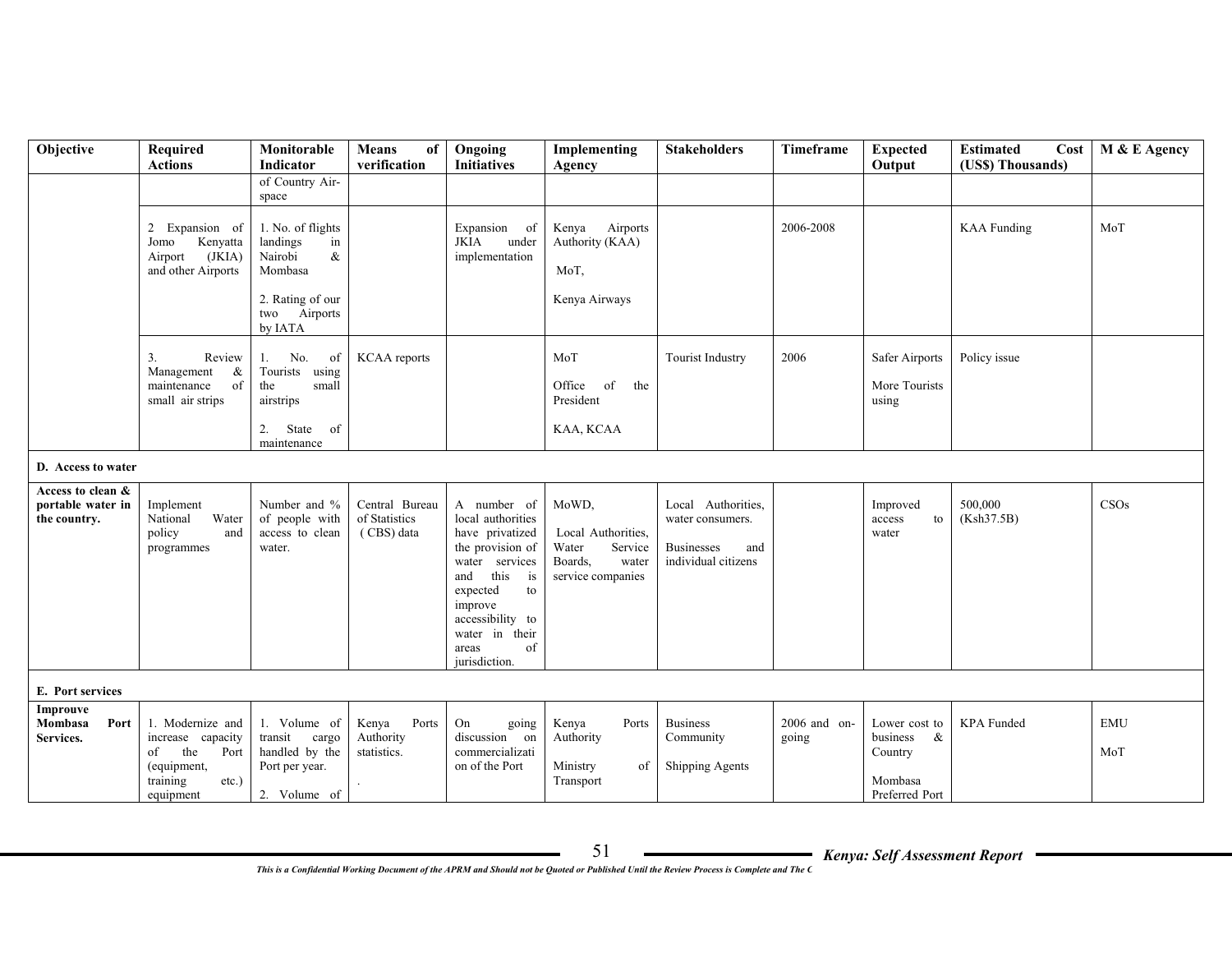| Objective                                                     | Required<br><b>Actions</b>                                     | Monitorable<br>Indicator                                                                          | <b>Means</b><br>of<br>verification                                                           | Ongoing<br><b>Initiatives</b>                                                                                                                                                                                                                   | Implementing<br>Agency                     | <b>Stakeholders</b>                                                                                                                  | Timeframe             | <b>Expected</b><br>Output                                                                                                 | <b>Estimated</b><br>Cost<br>(US\$) Thousands) | M & E Agency              |
|---------------------------------------------------------------|----------------------------------------------------------------|---------------------------------------------------------------------------------------------------|----------------------------------------------------------------------------------------------|-------------------------------------------------------------------------------------------------------------------------------------------------------------------------------------------------------------------------------------------------|--------------------------------------------|--------------------------------------------------------------------------------------------------------------------------------------|-----------------------|---------------------------------------------------------------------------------------------------------------------------|-----------------------------------------------|---------------------------|
|                                                               |                                                                | cargo handled<br>per year<br>3. Demurrage<br>charged<br>by<br>ships                               |                                                                                              |                                                                                                                                                                                                                                                 |                                            | Neighbouring<br>Countries                                                                                                            |                       | of discharge<br>by<br>neighbouring<br>countries                                                                           |                                               |                           |
|                                                               | 2. Modernize and<br>simplify custom<br>clearance<br>procedures | 1. Number of<br>days taken to<br>offload<br>ships<br>and<br>clear<br>goods.                       | 1. Kenya Ports<br>Authority<br>(KPA)<br>statistics.<br>2. Port<br>user<br>survey.            | Customs<br>and<br>Excise<br>Department has<br>recently<br>introduced<br>computerized<br>clearing<br>procedures,<br>which<br>are<br>expected<br>to<br>reduce<br>the<br>number of days<br>taken to clear<br>goods<br>and<br>reduce<br>corruption. | <b>KRA</b><br><b>KPA</b><br>MoT            | <b>Business</b><br>Community<br>Neighbouring<br>Countries<br><b>Clearing Agents</b><br>Transporters                                  | 2005 and on-<br>going | Lower cost to<br>business<br>&<br>Country<br>Mombasa<br>Preferred Port<br>of discharge<br>by<br>neighbouring<br>countries | <b>KRA</b> Budget                             | <b>EMU</b><br><b>MOF</b>  |
|                                                               | Stamp<br>3.<br>out<br>corruption at the<br>Port                | No.<br>of<br>1.<br>Containers<br>reported<br>missing<br>Tax<br>2. KRA<br>Collection               | National<br>1.<br>surveyor<br>on<br>corruption<br>2. Kenya Ports<br>Authority<br>statistics. | 1. Kenya Ports<br>Authority<br>recently<br>purchased<br>5<br>new<br>cranes<br>China,<br>from<br>which<br>have<br>since<br>been<br>installed.                                                                                                    | KPA, MoTC,<br><b>KRA</b><br>$\bf K$        | Importers,<br>exporters.<br><b>Business</b><br>Community<br>and<br>general public.<br>Countries served<br>by Mombasa Port            | 2005-2007             | Port<br>1.<br>services<br>improved.                                                                                       |                                               | <b>KACC</b><br><b>EMU</b> |
|                                                               | F. Information and Communications Technology (ICT)             |                                                                                                   |                                                                                              |                                                                                                                                                                                                                                                 |                                            |                                                                                                                                      |                       |                                                                                                                           |                                               |                           |
| Improve quality<br>and access to<br>land<br>line<br>telephony | Privatize<br>1.<br>Telkom Kenya.                               | Number<br>1.<br>of new fixed<br>telephone lines.<br>Proporti<br>2.<br>on of Digital<br>exchanges. | CCK and CBS<br>statistics<br>Telkom Kenya<br>database                                        | 1. Plans<br>are<br>underway<br>to<br>commercialize/<br>privatize<br>Telkom Kenya<br>with a view to<br>making it more<br>efficient.                                                                                                              | MolC <sub>2</sub><br>CCK,<br>Telkom Kenya, | <b>Business</b><br>Communities, ICTs<br>service<br>Telecommunicatio<br>Service<br>n<br>providers,.<br>Providers of Kenya<br>(TESPOK) | 2005-2008             | Reduced<br>1.<br>cost<br>of<br>telecommunic<br>ations.<br>2. Higher and<br>wider access<br>to telephone                   |                                               | ${\rm CCK}$               |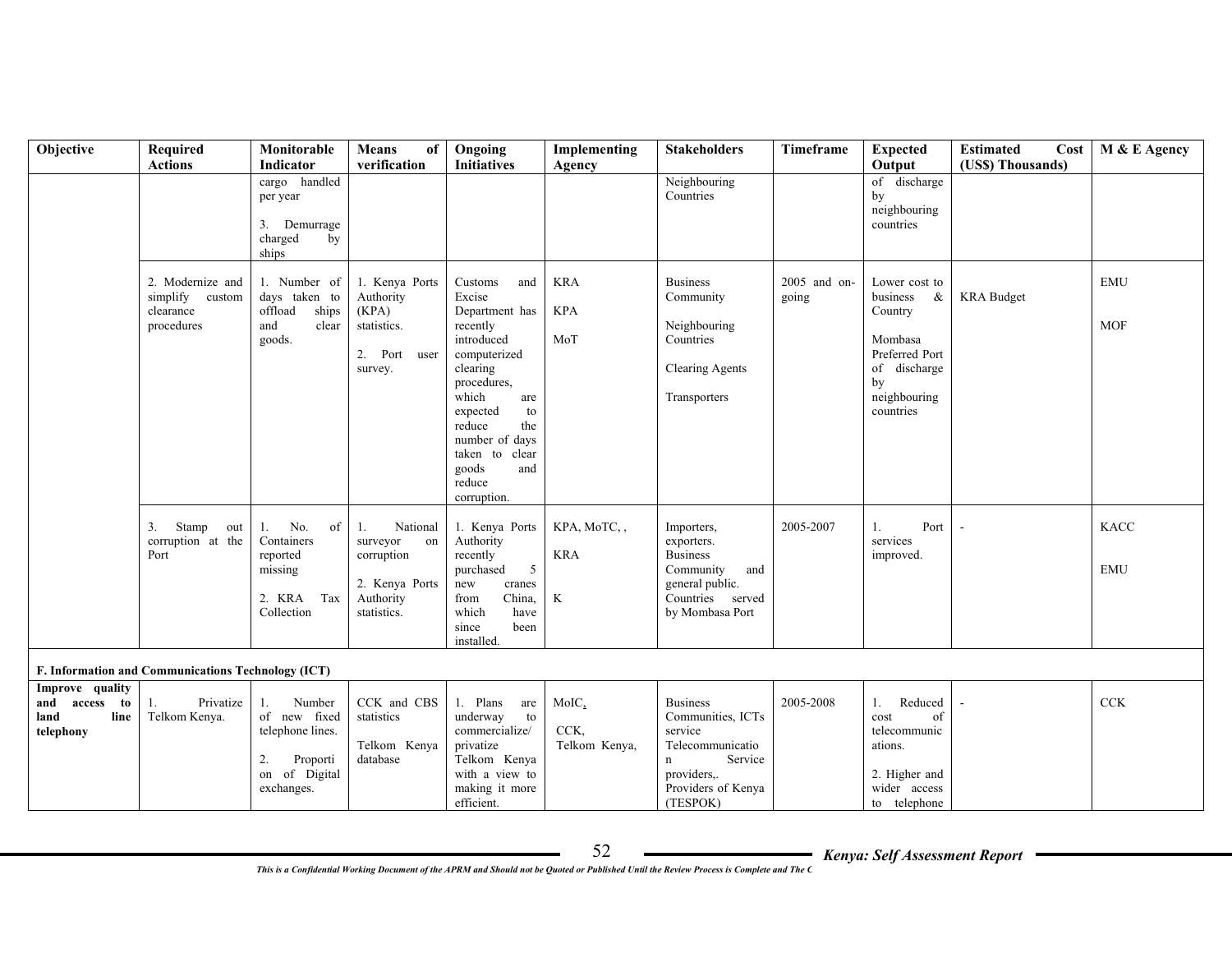| Objective                                                      | Required<br><b>Actions</b>                                                                                                   | Monitorable<br>Indicator                                                                             | <b>Means</b><br>of<br>verification                 | Ongoing<br><b>Initiatives</b>                                                                                                              | Implementing<br>Agency                        | <b>Stakeholders</b>                                                                          | Timeframe           | <b>Expected</b><br>Output                                                                                   | <b>Estimated</b><br>Cost<br>(US\$) Thousands)                         | M & E Agency |
|----------------------------------------------------------------|------------------------------------------------------------------------------------------------------------------------------|------------------------------------------------------------------------------------------------------|----------------------------------------------------|--------------------------------------------------------------------------------------------------------------------------------------------|-----------------------------------------------|----------------------------------------------------------------------------------------------|---------------------|-------------------------------------------------------------------------------------------------------------|-----------------------------------------------------------------------|--------------|
|                                                                |                                                                                                                              |                                                                                                      |                                                    | 2. In 2005, new<br>digital<br>exchanges have<br>been<br>commissioned.                                                                      |                                               | General Public                                                                               | 2007-2008           | (telephone<br>density)                                                                                      |                                                                       |              |
|                                                                | 2. Eliminate the<br>existing monopoly<br>land<br>line<br>in<br>services                                                      | Regional<br>1.<br>Telephone<br>Operator<br>licensed<br>2. Licensing a<br>second national<br>operator | CCK Reports                                        | Monopoly of<br>Telkom Kenya<br>has come to an<br>end                                                                                       | CCK<br>MoIC,<br>Telkom Kenya                  |                                                                                              |                     |                                                                                                             | Policy Implemented                                                    | CCK          |
|                                                                | 3.<br>Promote<br>adoption<br>of<br>wireless telephone<br>to enable rural<br>access<br>to<br>telephone<br>and<br>internet     | Rural access to<br>internet.                                                                         | <b>CCK</b> Reports                                 | The<br>mobile<br>telephone<br>operators<br>expanding their<br>network<br>Telkom<br>has<br>also a limited<br>no. of wireless<br>subscribers | Mobile Telephone<br>operators<br>Telkom Kenya | MoIC,<br><b>CCK</b><br>ICT Industry<br><b>Rural Communities</b>                              | 2006 & on-<br>going |                                                                                                             | Industry funded                                                       | ${\rm CCK}$  |
| Reduced Costs of<br>making local and<br>international<br>calls | Kenya<br>1.<br>Participate in the<br>undersea<br>Fibre<br>cable<br>link<br>Durban<br>between<br>and Port Said                | 1. Cost<br>of<br>communication<br>S<br>2. Quality of<br>Connectivity                                 | Funding<br>and<br>participation<br>confirmed       | Discussions<br>have<br>been<br>going the last 3<br>years on the<br>Eastern Africa                                                          | MoIC<br>Cabinet                               | <b>Total Economy</b><br>Investment<br>Community<br>Eastern<br>Other<br>Africa Countries      | 2007-2008           | Attract<br>of<br>ICT and other<br>investors<br>Quality &<br>Competitive<br>of<br>cost<br>Communicati<br>ons | 200,000<br>(Ksh 15b)<br>Donor Funding<br>or<br>Nairobi Stock Exchange | <b>MOF</b>   |
| <b>Improved</b><br>internet access                             | 1. Improve fixed<br>line accessibility<br>and efficiency.<br>2. Increase the<br>bandwidth.<br>3. Adopt wireless<br>telephony | 1. Number of<br>internet users.<br>2. Degree of<br>internet access<br>outside major<br>urban areas   | <b>Statistics from</b><br>CCK and<br><b>TESPOK</b> | 1. International<br>gateway<br>recently<br>liberalized.<br>2. Mobile<br>telephone<br>operators have<br>been expanding                      | Key players in<br>ICT                         | KAM, KEPSA,<br><b>Business</b><br>Community ICTs<br>service providers,<br>general consumers. | 2005-2007           | Improved<br>efficiency of<br>telecommunic<br>ation services.                                                | 13,500<br>(Ksh1.0125B)                                                | <b>CCK</b>   |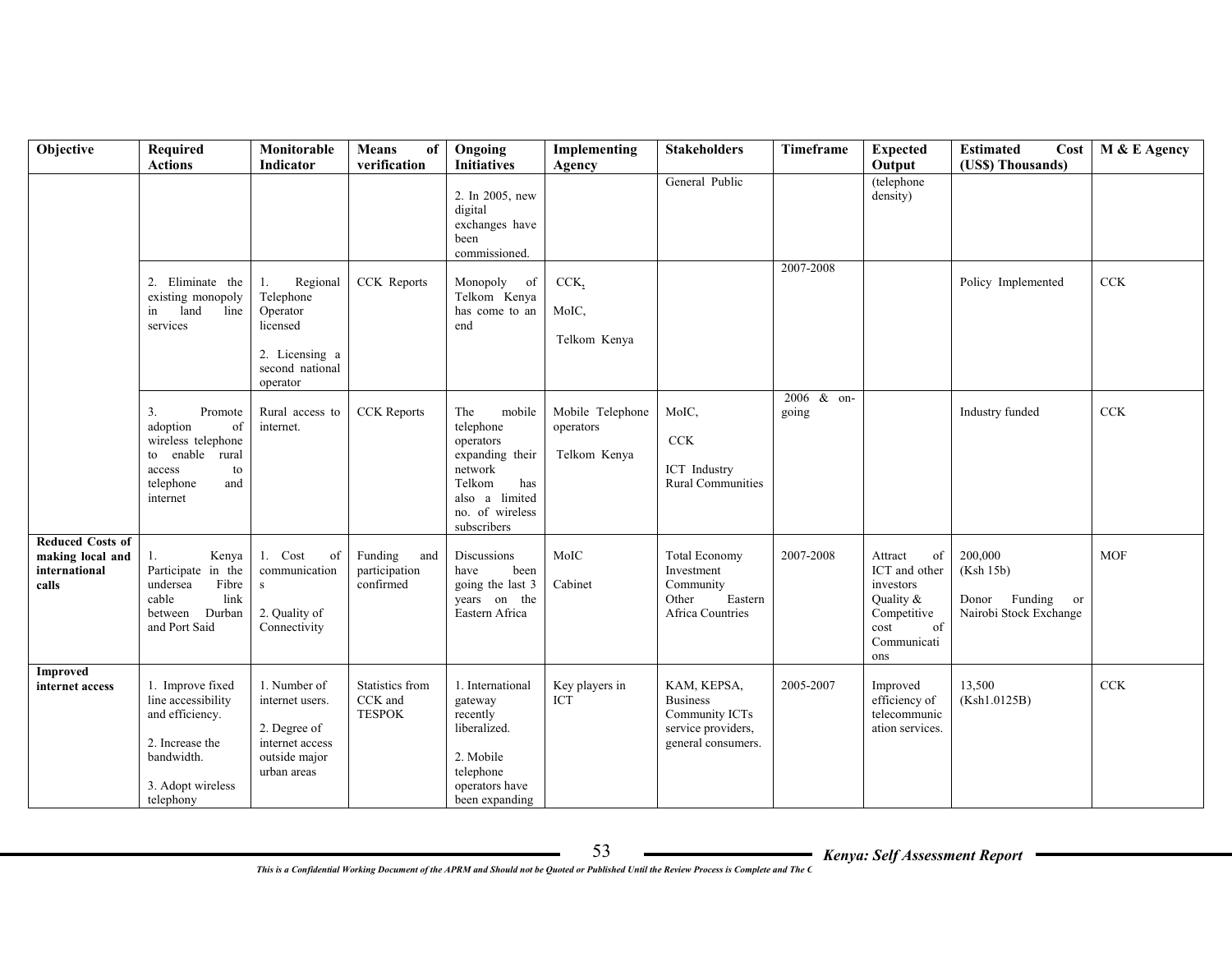| Objective                                               | Required<br><b>Actions</b>                                                                                                                                        | Monitorable<br>Indicator                                                                           | Means<br>of<br>verification                             | Ongoing<br><b>Initiatives</b>                                                                                                                                                                                                                                                   | Implementing<br>Agency                                                                                                | <b>Stakeholders</b>                                             | Timeframe | <b>Expected</b><br>Output                                    | <b>Estimated</b><br>Cost<br>(US\$) Thousands) | M & E Agency                     |
|---------------------------------------------------------|-------------------------------------------------------------------------------------------------------------------------------------------------------------------|----------------------------------------------------------------------------------------------------|---------------------------------------------------------|---------------------------------------------------------------------------------------------------------------------------------------------------------------------------------------------------------------------------------------------------------------------------------|-----------------------------------------------------------------------------------------------------------------------|-----------------------------------------------------------------|-----------|--------------------------------------------------------------|-----------------------------------------------|----------------------------------|
|                                                         | technology                                                                                                                                                        |                                                                                                    |                                                         | networks in<br>rural areas and<br>introduced<br>internet access<br>facility.<br>3. Telkom<br>Kenya has<br>recently been<br>introducing<br>wireless<br>telephony                                                                                                                 |                                                                                                                       |                                                                 |           |                                                              |                                               |                                  |
| <b>Fully integrate</b><br><b>ICT</b> in the<br>economy. | Develop and<br>implement the<br>National<br>Information,<br>Communication<br>and<br>Telecommunicatio<br>ns (ICT) Policy.                                          | A ICT policy<br>passed in<br>Parliament                                                            | Policy<br>document                                      | A draft ICT Bill<br>has been<br>developed<br>through a<br>stakeholders<br>participatory<br>awaiting<br>enactment                                                                                                                                                                | MoIC,<br>State Law Office<br>CCK, Telkom<br>Kenya,<br>Telecommunicatio<br>n Service<br>Providers of<br>Kenya (TESPOK) | KAM, KEPSA,<br>ICTs service<br>providers, general<br>consumers. | 2006      | Policy<br>framework<br>for ICT<br>developed<br>and approved. | 100<br>(Ksh7.5M)                              | ICT Industry and<br>Associations |
| G. Electricity                                          |                                                                                                                                                                   |                                                                                                    |                                                         |                                                                                                                                                                                                                                                                                 |                                                                                                                       |                                                                 |           |                                                              |                                               |                                  |
| 1. Increase access<br>to electricity                    | 1. Increase<br>generation and<br>distribution<br>capacity<br>2. Develop and<br>implement an<br>aggressive and<br>equitable rural<br>electrification<br>programme. | 1. Number of<br>people and<br>rural outposts<br>connected.<br>2.Per capita<br>power<br>consumption | CBS and Kenya<br>Power &<br>Lighting Co.<br>(KPLC) data | 1. On-going<br>rural<br>electrification<br>programme and<br>expansion of<br>the generation<br>stations at<br>Sondu-Miriu,<br>Ol-Karia,<br>among others.<br>2. Plans in<br>place for<br>Government to<br>privatize part of<br>KENGEN in<br>2006<br>3. A Company<br>to coordinate | MoE,<br>KENGEN, KPLC,<br>independent power<br>producers.                                                              | KAM, KEPSA,,<br>KNCCI, other<br>general consumers.              | On-going  | Access to<br>electricity<br>increased.                       | 70,000<br>(Ksh5.25B)                          | ERB                              |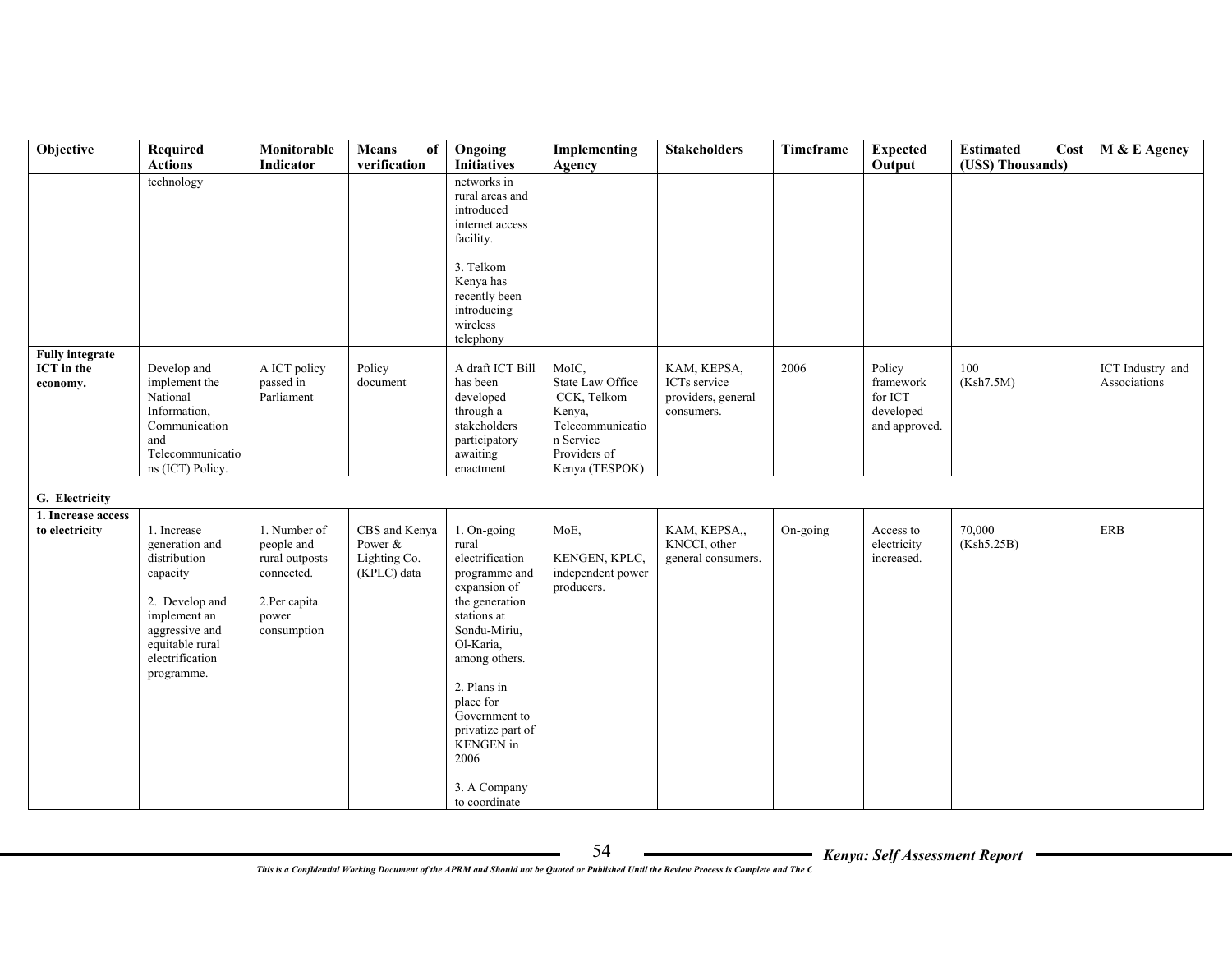| Objective                                                                                                            | <b>Required</b><br><b>Actions</b>                                                                                                                                                        | Monitorable<br>Indicator                                                                                                                | Means<br>of<br>verification                                                                                  | Ongoing<br><b>Initiatives</b>                                                                     | Implementing<br>Agency                                         | <b>Stakeholders</b>                                                | Timeframe | <b>Expected</b><br>Output                            | <b>Estimated</b><br>Cost<br>(US\$) Thousands) | M & E Agency |
|----------------------------------------------------------------------------------------------------------------------|------------------------------------------------------------------------------------------------------------------------------------------------------------------------------------------|-----------------------------------------------------------------------------------------------------------------------------------------|--------------------------------------------------------------------------------------------------------------|---------------------------------------------------------------------------------------------------|----------------------------------------------------------------|--------------------------------------------------------------------|-----------|------------------------------------------------------|-----------------------------------------------|--------------|
|                                                                                                                      |                                                                                                                                                                                          |                                                                                                                                         |                                                                                                              | development of<br>geothermal<br>power being<br>formed                                             |                                                                |                                                                    |           |                                                      |                                               |              |
| 2.<br>Improve<br>quality<br>and<br>reliability<br>of<br>electricity<br>connectivity.                                 | Rehabilitate,<br>1.<br>modernize<br>and<br>strengthen power<br>distribution<br>system.<br>Liberalize<br>2.<br>power distribution.<br>3.<br>Develop<br>a<br>national<br>energy<br>policy. | 1. Number and<br>duration<br>of<br>power supply<br>interruptions.                                                                       | KPLC statistics<br>on<br>power<br>outage<br>Survey                                                           | 1. Power sector<br>reform<br>programme has<br>been ongoing.                                       | <b>KPLC</b><br>MoE, KENGEN,<br>independent power<br>producers. | KAM,<br>KEPSA,<br>KNCCI,<br>other<br>general consumers             | 2006-2007 | Reliability of<br>electricity<br>supply<br>enhanced. | 1,000<br>(Ksh75M)                             | <b>ERB</b>   |
| 3.<br>Achieve<br>competitive cost<br>electricity<br>of<br>compared<br>to<br>other COMESA<br>countries.               | Reduce<br>1.<br>electricity<br>losses<br>within distribution<br>costs.<br>2. Examine the<br>viability<br>of<br>importing power.                                                          | 1. Level of<br>distribution<br>losses.<br>2.<br>Narrowed<br>gap<br>of<br>electricity cost<br>(compared to<br>South Africa<br>and Egypt) | Electricity<br>Regulatory<br>Board<br>(ERB)<br>and<br>Kenya<br>Association of<br>Manufacturers'<br>(KAM)data | Consideration<br>of entering the<br>Southern Africa<br>power<br>pool<br>under<br>investigation    | ERB.<br>MoE,<br>KENGEN, KPLC                                   | KEPSA <sub>.</sub><br>KAM,<br>KNCCI,<br>other<br>general consumers | 2006-2007 | 1. Cost of<br>electricity<br>reduced.                |                                               | <b>ERB</b>   |
| $\overline{4}$ .<br>Achieve<br>shorter<br>and<br>predicable period<br>electricity<br>in<br>connection (hook<br>ups). | Set a benchmark<br>for connection and<br>ensure<br>implementation.                                                                                                                       | No. of days<br>taken to receive<br>new connection<br>(from<br>application to<br>connection)                                             | KPLC data                                                                                                    | ${\rm GoK}$<br>now<br>requires<br>all<br>Parastatal<br>CEO's to sign<br>performance<br>contracts. | <b>KPLC</b><br>MoE, KENGEN<br>independent power<br>producers.  | KAM,<br>KEPSA,,<br>KNCCI,<br>other<br>general consumers            | 2006-2007 | Faster<br>connections                                |                                               | MoE          |
| H. Taxation                                                                                                          |                                                                                                                                                                                          |                                                                                                                                         |                                                                                                              |                                                                                                   |                                                                |                                                                    |           |                                                      |                                               |              |
| <b>Reduction in</b><br>level and<br>multiplicity of<br>taxes.                                                        | Undertake an<br>impact assessment<br>to determine the<br>effect of the tax<br>rate on individuals<br>and corporations                                                                    | 1. Rate of<br>income and<br>corporate tax.<br>2. Number of<br>tax payers                                                                | <b>KRA</b> Report<br>and Annual<br>Budget<br>speeches                                                        | KRA has been<br>exceeding its<br>tax collection<br>targets<br>KRA taking                          | MOF,<br>KRA and other<br>agencies                              | Corporate and<br>individual<br>taxpayers                           | On-going  | More<br>equitable tax<br>regime                      | 300<br>(Ksh 22.5)                             | <b>KRA</b>   |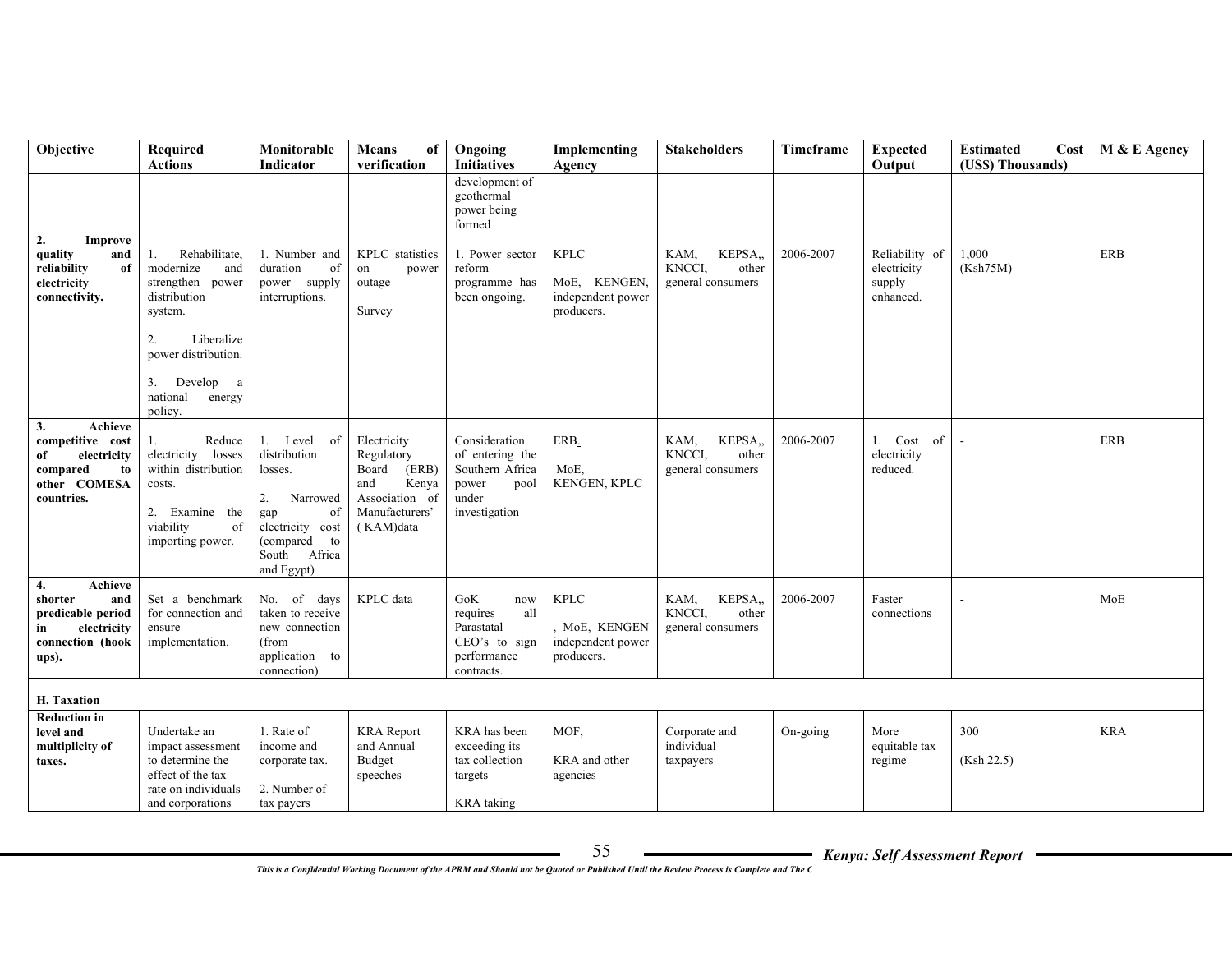| Objective                                                    | Required<br><b>Actions</b>                                                                                                                                           | Monitorable<br>Indicator                                                                                                 | Means<br>of<br>verification                                                                                                  | Ongoing<br><b>Initiatives</b>                                                                                           | Implementing<br>Agency                                                     | <b>Stakeholders</b>                                | <b>Timeframe</b>                   | <b>Expected</b><br>Output                  | <b>Estimated</b><br>Cost<br>(US\$) Thousands) | M & E Agency |
|--------------------------------------------------------------|----------------------------------------------------------------------------------------------------------------------------------------------------------------------|--------------------------------------------------------------------------------------------------------------------------|------------------------------------------------------------------------------------------------------------------------------|-------------------------------------------------------------------------------------------------------------------------|----------------------------------------------------------------------------|----------------------------------------------------|------------------------------------|--------------------------------------------|-----------------------------------------------|--------------|
|                                                              | and review<br>individual and<br>corporate tax<br>accordingly.                                                                                                        | 3. Compliance<br>with tax<br>payment.<br>4. % of taxes<br>paid by<br>business.<br>5. Total taxes<br>revenue<br>collected |                                                                                                                              | action to<br>expand its tax<br>base                                                                                     |                                                                            |                                                    |                                    |                                            |                                               |              |
| <b>Speed up VAT</b><br>refunds by KRA                        | Develop and<br>communicate<br>policy &<br>timeframe of VAT<br>refunds                                                                                                | Value of VAT<br>refunds<br>annually held<br>by KRA                                                                       | <b>KRA</b> Reports                                                                                                           |                                                                                                                         | <b>KRA</b>                                                                 | Taxpayers<br>Ministry of Finance<br>CBK            | 2006 & on-<br>going                |                                            |                                               | MoF          |
|                                                              | I. Other Major issues affecting businesses activities                                                                                                                |                                                                                                                          |                                                                                                                              |                                                                                                                         |                                                                            |                                                    |                                    |                                            |                                               |              |
| 1. Reduce the<br>high levels of<br>crime and<br>insecurity.  | 1. Reduced crime<br>rate and insecurity<br>2. Demonstrated<br>success in the<br>fight against crime<br>and insecurity.<br>3. Reform police<br>and prison<br>services | 1. Crime rate<br>2. Cost of<br>security to<br>businesses.<br>3. Level of<br>economic<br>activities at<br>night.          | Police Crime<br>Reports                                                                                                      | 1. Community<br>policing being<br>introduced<br>2. GJOLS<br>programme<br>addressing the<br>police and<br>prison reforms | Commissioner of<br>Police<br>Minister in Charge<br>of Internal<br>Security | <b>Business</b><br>Community and<br>General public | On-going                           | Insecurity and<br>crime levels<br>reduced. | Under GJLOS                                   | CSO          |
| 2. Reduce High<br>levels of<br>corruption in the<br>country. | 1. Demonstrated<br>will to fight<br>corruption.<br>2. Review the<br>number,<br>effectiveness and<br>relevance of<br>various<br>institutions in the                   | 1. Bribery<br>index.<br>2. Cost of doing<br>business                                                                     | 1. Annual<br>Transparency<br>International<br>Index<br>2. Business<br>Associations<br>periodical poll<br>of their<br>members | 1. KACC and<br>other anti-<br>corruption<br>organs have<br>been<br>established                                          | KACC,<br>Kenya Police,<br>MOJ&CA.                                          | Investors and the<br>general public.               | 2006 and on-<br>going<br>2006-2007 | Reduced<br>levels of<br>corruption         |                                               | CSO          |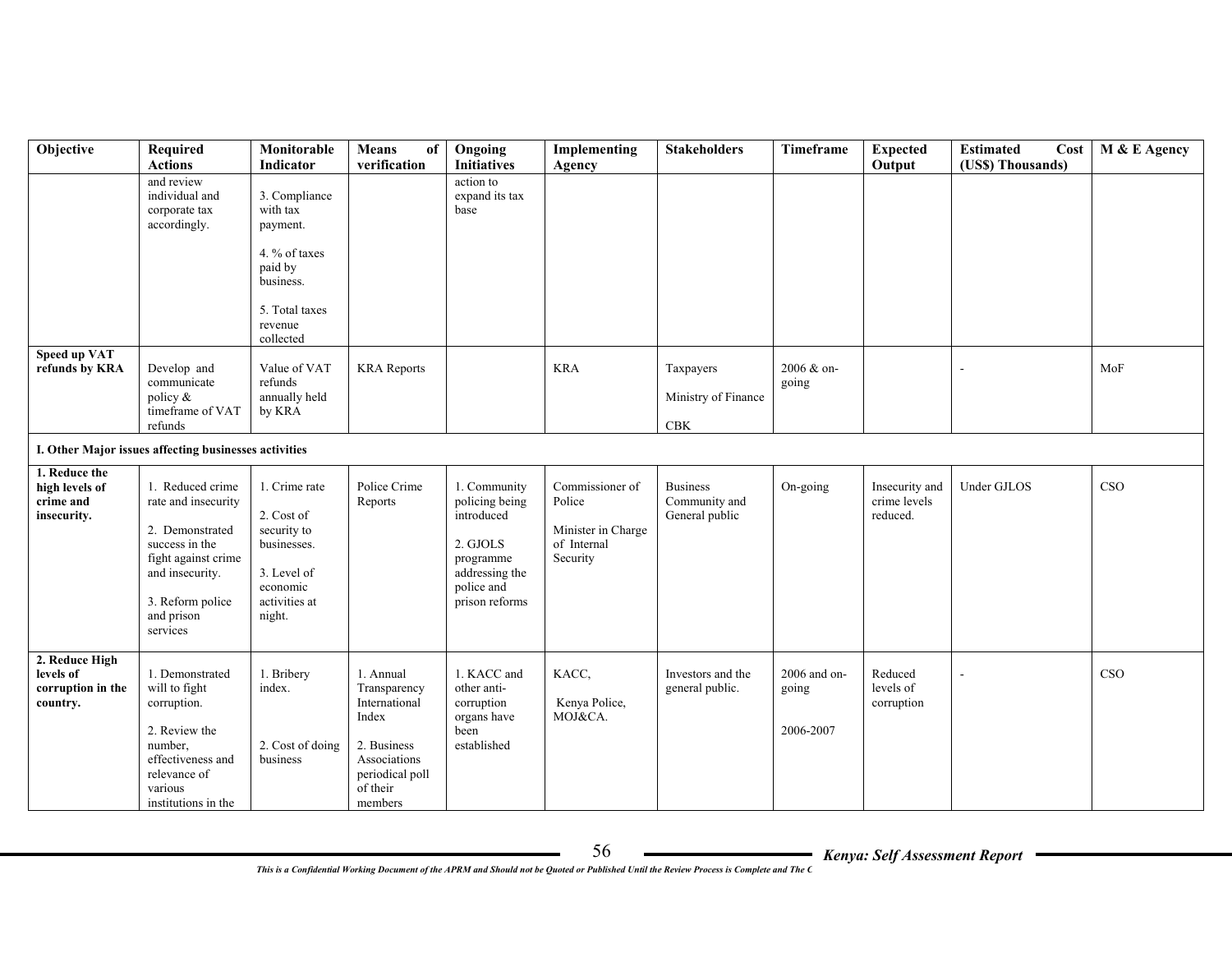| Objective                                                                                       | Required<br><b>Actions</b>                                                                                                                       | Monitorable<br>Indicator                                                                                                 | <b>Means</b><br>of<br>verification                   | Ongoing<br><b>Initiatives</b>                                                                                                                                                                                                                                                     | Implementing<br>Agency                                                                                        | <b>Stakeholders</b>                                    | Timeframe                         | <b>Expected</b><br>Output                                               | <b>Estimated</b><br>Cost<br>(US\$) Thousands) | M & E Agency            |
|-------------------------------------------------------------------------------------------------|--------------------------------------------------------------------------------------------------------------------------------------------------|--------------------------------------------------------------------------------------------------------------------------|------------------------------------------------------|-----------------------------------------------------------------------------------------------------------------------------------------------------------------------------------------------------------------------------------------------------------------------------------|---------------------------------------------------------------------------------------------------------------|--------------------------------------------------------|-----------------------------------|-------------------------------------------------------------------------|-----------------------------------------------|-------------------------|
|                                                                                                 | fight against<br>corruption.                                                                                                                     |                                                                                                                          |                                                      |                                                                                                                                                                                                                                                                                   |                                                                                                               |                                                        |                                   |                                                                         |                                               |                         |
| 3. Aggressive and<br>sustained<br>marketing of<br>Kenya and its<br>products<br>internationally. | Develop a<br>marketing strategy                                                                                                                  | 1. Number of<br>tourists.<br>2. Number of<br>new investors.<br>3. Export<br>levels.                                      | Annual<br>Statistical<br>Abstract from<br><b>CBS</b> | 1. Tourism<br>sector has been<br>marketing the<br>country with<br>good returns<br>2. Ministry of<br>Trade<br>advertisement<br>on M-Net<br>3. Ministry of<br>Information and<br>Communication<br>has indicated it<br>will be<br>recruiting<br>people abroad<br>to market<br>Kenya. | MoTI,<br>MOFA(Kenya<br>Missions Abroad)<br>, MoTW (Kenya<br>Tourist Board),<br>MoCM<br>Marketing<br>agencies. | Exporters,<br>producers, general<br>public.            | 2006<br>2006-2007<br>and on-going | More people<br>internationall<br>y<br>knowledgeabl<br>e about<br>Kenya. | 4,000<br>(Kshs. 300m)                         | Kenya Export<br>Council |
| 4. Improve<br>business and<br>entrepreneurial<br>skills especially<br>in the MSE<br>sector.     | 1. Develop<br>business<br>development<br>institutions<br>2. Strengthen<br>tertiary level<br>educational<br>institutions.                         | 1. MSEs<br>survival rate.<br>2. % of MSE's<br>transforming to<br><b>SMEs</b>                                             | CBS data.<br><b>MSE</b> Council<br>data.             | The Sessional<br>paper No. 2 of<br>2005 proposes<br>an MSE<br>Council to lead<br>in the<br>development of<br><b>MSEs</b>                                                                                                                                                          | MoLHRD<br>Ministry of<br>Education (<br>MoE<br>National Council<br>of Small<br>Enterprises<br>$(NCSE)$ ,.     | MSEs, KAM, KIE,<br>MoTI, MoLG,<br>KIM, KEPSA,<br>AMFI, | 2006 and on-<br>going             | Improved<br>national<br>entrepreneuri<br>al capacity                    | 1.500<br>(Ksh112.5M)                          |                         |
| 5. Address<br>increased levels<br>of brain drain.                                               | 1. Address<br>inability to attract<br>and retain Kenya<br>professionals.<br>2. Attract those<br>choosing to<br>remain abroad to<br>invest in the | 1. No of Highly<br>trained Kenyan<br>professionals<br>returning after<br>overseas<br>training<br>2. Funds<br>remitted by | Immigration<br>Department                            | Kenyans<br>Abroad<br>Association in<br>place<br>Go                                                                                                                                                                                                                                | Directorate of<br>Personnel<br>Kenya's missions<br>abroad.                                                    | Kenyans Abroad                                         | On-going                          | Deficiency of<br>professionals<br>in some<br>disciplines<br>addressed.  | 200 (Kshs. 15m)                               | <b>FKE</b>              |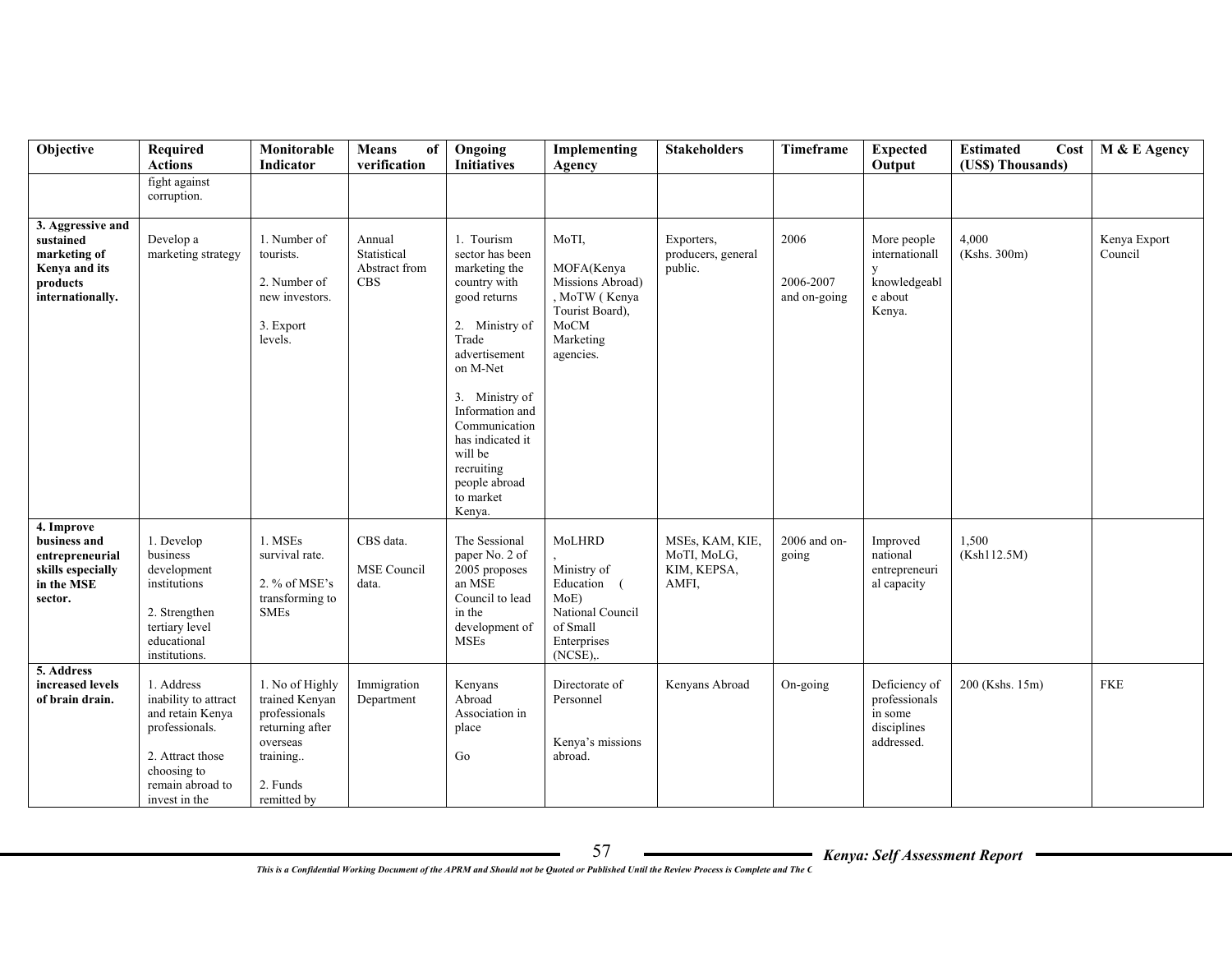| Objective                                                                                                                              | Required<br><b>Actions</b>                                                                                                                                                                                                                                          | Monitorable<br>Indicator                                                                                                                                                                           | Means<br>of<br>verification                                                                                                | Ongoing<br><b>Initiatives</b>                                                         | Implementing<br>Agency                                       | <b>Stakeholders</b>                            | Timeframe             | <b>Expected</b><br>Output                                                                             | <b>Estimated</b><br>Cost<br>(US\$) Thousands)                                                                                              | M & E Agency              |
|----------------------------------------------------------------------------------------------------------------------------------------|---------------------------------------------------------------------------------------------------------------------------------------------------------------------------------------------------------------------------------------------------------------------|----------------------------------------------------------------------------------------------------------------------------------------------------------------------------------------------------|----------------------------------------------------------------------------------------------------------------------------|---------------------------------------------------------------------------------------|--------------------------------------------------------------|------------------------------------------------|-----------------------|-------------------------------------------------------------------------------------------------------|--------------------------------------------------------------------------------------------------------------------------------------------|---------------------------|
|                                                                                                                                        | country                                                                                                                                                                                                                                                             | Kenyans in the<br>Diaspora.                                                                                                                                                                        |                                                                                                                            |                                                                                       |                                                              |                                                |                       |                                                                                                       |                                                                                                                                            |                           |
| <b>6. Enhance access</b><br>to market and<br>market<br>information by<br>MSE's                                                         | 1. Promote<br>quality exports<br>aggressively.<br>2. Create modern<br>information<br>mechanisms.<br>especially outside<br>Nairobi.                                                                                                                                  | 1. No. of firms<br>accessing<br>market<br>information<br>2. Growth of<br><b>MSEs</b>                                                                                                               | Annual<br>Statistical<br>Abstract from<br><b>CBS</b>                                                                       | EPC is<br>improving its<br>Centre for<br><b>Business</b><br>Information in<br>Nairobi | MoTI,<br>Investment<br>Promotion Council<br>(IPC.)<br>MoC&MD | <b>MSEs</b>                                    | 2006 and on-<br>going | 1. Higher<br>growth and<br>contribution<br>of MSEs to<br>GDP.<br>2. Increased<br>employment<br>levels | 500<br>(Ksh 37.5M)                                                                                                                         | <b>IPC</b>                |
|                                                                                                                                        | <b>SUSTAINABILITY</b>                                                                                                                                                                                                                                               |                                                                                                                                                                                                    |                                                                                                                            |                                                                                       |                                                              |                                                |                       |                                                                                                       | OBJECTIVE 2: ENSURE THAT CORPORATIONS ACT AS GOOD CORPORATE CITIZENS WITH REGARDS TO HUMAN RIGHTS, SOCIAL RESPONSIBILITY AND ENVIRONMENTAL |                           |
| A: Labour laws                                                                                                                         |                                                                                                                                                                                                                                                                     |                                                                                                                                                                                                    |                                                                                                                            |                                                                                       |                                                              |                                                |                       |                                                                                                       |                                                                                                                                            |                           |
| 1. Make Labour<br>laws relevant for<br>enhanced<br>economic growth<br>and employment<br>creation                                       | Review,<br>harmonize and<br>communicate<br>revisions of<br>labour laws                                                                                                                                                                                              | 1. Effectiveness<br>and relevance<br>of the Labour<br>Laws.<br>2.Industrial<br>relations                                                                                                           | No of labour<br>laws reviewed                                                                                              | A taskforce has<br>been working<br>on labour laws<br>review                           | MoLHRD,<br>State Law Office.<br>Law Reform<br>Commission     | Trade Unions,<br>Employees and<br>employees    | 2005-2007             | Labor laws<br>reviewed and<br>harmonized.                                                             | 250<br>(Ksh18.75M)                                                                                                                         | <b>FKE</b><br><b>COTU</b> |
| 2. Build<br>enforcement<br>capacity at<br><b>Ministry of</b><br><b>Labour</b> and<br><b>Human Resource</b><br>Development<br>(MoLHRD). | 1. Evaluate and<br>Build capacity in<br>MoLHRD to play<br>its regulatory &<br>enabling role<br>2. Enforce child<br>laws & protection<br>of children rights<br>3. Enforce<br>observance of<br>labour laws in<br>EPZ<br>4 Combat sexual<br>harassment in<br>workplace | 1. Budget<br>allocation to<br>MoLHRD<br>2. Evaluation<br>report<br>3. Mechanisms<br>in place for<br>alerting and<br>reporting child<br>labour<br>violations<br>4. No. of<br>Complaints<br>from EPZ | 1. Ministry of<br>Labour Reports<br>2. Kenya<br>Human Rights<br>reports on<br>Labour related<br>human rights<br>violations | Kenya has<br>ratified almost<br>all International<br>Labour Laws.                     | MoLHRD,                                                      | Employers and<br>employees and<br>Trade Unions | 2005-2007             | Higher<br>compliance<br>with Labour<br>Laws and<br>human rights.                                      | 1,000<br>(Kshs. 75m)                                                                                                                       | CSO                       |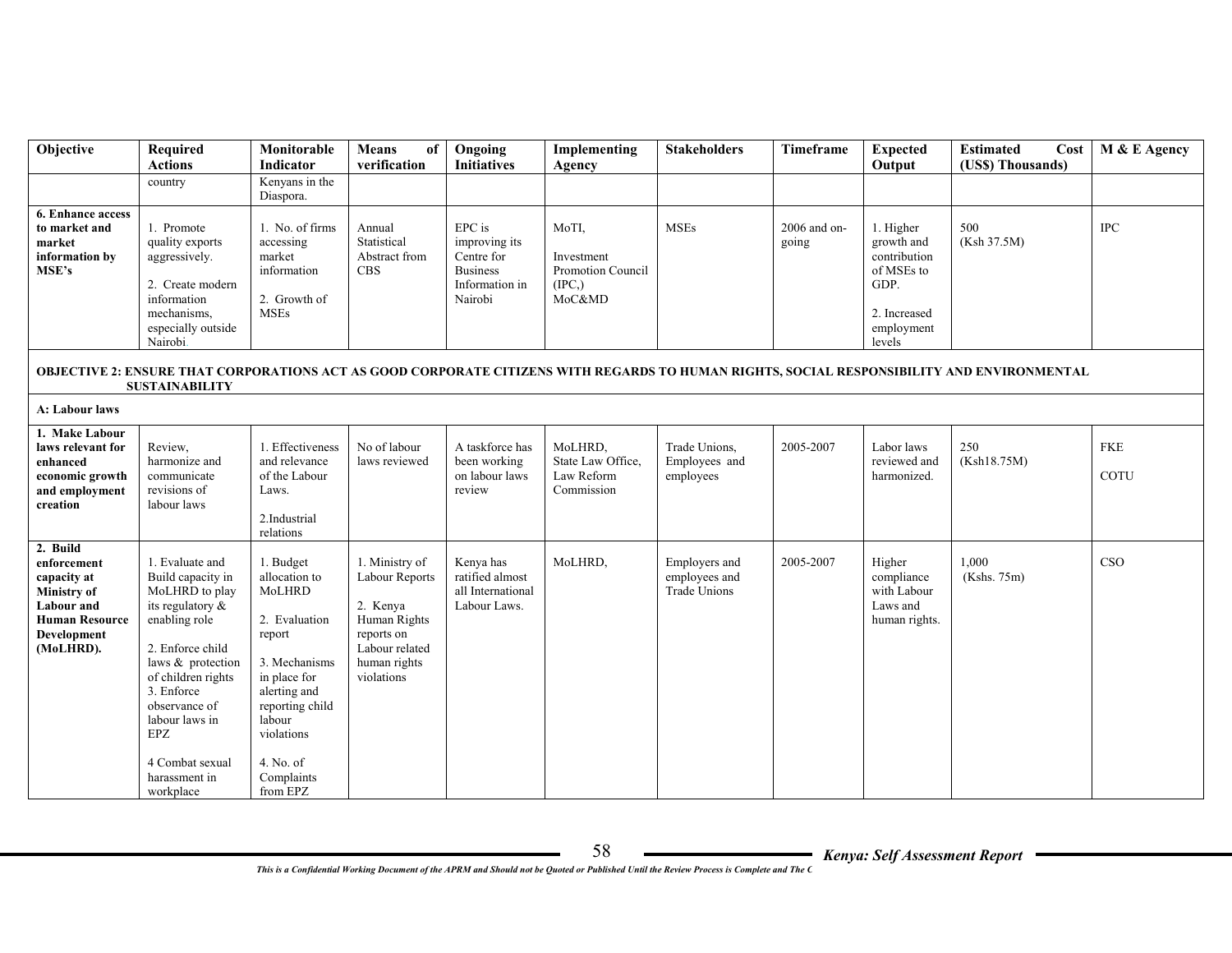| Objective                                                                                                                             | Required<br><b>Actions</b>                                                                                                                                                                 | Monitorable<br>Indicator                                                                                                        | Means<br>of<br>verification                                                        | Ongoing<br><b>Initiatives</b>                                                                                       | Implementing<br>Agency                      | <b>Stakeholders</b>           | Timeframe                 | <b>Expected</b><br>Output                                                                                        | <b>Estimated</b><br>Cost<br>(US\$) Thousands)        | M & E Agency |
|---------------------------------------------------------------------------------------------------------------------------------------|--------------------------------------------------------------------------------------------------------------------------------------------------------------------------------------------|---------------------------------------------------------------------------------------------------------------------------------|------------------------------------------------------------------------------------|---------------------------------------------------------------------------------------------------------------------|---------------------------------------------|-------------------------------|---------------------------|------------------------------------------------------------------------------------------------------------------|------------------------------------------------------|--------------|
|                                                                                                                                       | 5. Enforce<br>employees' right<br>to unionize                                                                                                                                              | labour<br>violations<br>5. Period it takes<br>to resolve cases<br>6. Signing and<br>operationalizati<br>on ILO<br>Convention 87 |                                                                                    |                                                                                                                     |                                             |                               |                           |                                                                                                                  |                                                      |              |
| 3. Strengthen<br>role and capacity<br>of the trade<br>union movement.                                                                 | Training of Trade<br>Unions<br>Movement in<br>areas of relevant<br>labour legal &<br>regulatory<br>framework, fight<br>against<br>HIV/AIDS.<br>finance and,<br>environmental<br>management | 1. No. of<br>training courses<br>launched<br>2. No. of<br>COTU officials<br>trained                                             | COTU Returns<br>reports                                                            |                                                                                                                     | <b>COTU</b>                                 | MoLHRD, FKE<br>ILO            | 2006-2007                 | Effective &<br>Professional<br>Trade Union<br>movement                                                           | 200<br>$(Ksh 15 m)$ (COTU to<br>request ILO funding) | CSOs         |
| 4. .Address<br>corruption in<br>labour inspection<br>and labour<br>movement                                                           | Mechanisms put in<br>place for<br>detecting and<br>alerting on<br>corruption at<br>labour inspection<br>and union officials<br>levels                                                      | 1. No. of<br>complaints<br>received<br>2. Trend in no.<br>of strikes                                                            | MoLHRD<br>annual and<br>quarterly<br>reports                                       | COTU public<br>acknowledgeme<br>nt that there<br>could be<br>corruption<br>among its ranks                          | <b>KACC</b><br>MoLHRD<br><b>COTU</b>        | Shopstewrds                   |                           |                                                                                                                  | 100<br>(Ksh. 7.5m)                                   |              |
| <b>B: Good Corporate Citizenship</b><br>1. Strengthen<br><b>Public/Private</b><br>Sector alliance in<br><b>HIV/AIDS</b><br>management | Engage and create<br>partnership with<br>private sector in<br>the war against<br>HIV/AIDS.                                                                                                 | 1. Number of<br>companies<br>engaged<br>2. HIV/AIDS<br>rate of infection                                                        | Ministry of<br>Health and<br>National Aids<br>Control Council<br><b>Statistics</b> | Kenya HIV and<br><b>AIDS</b> Business<br>Council<br>coordinate the<br>programme for<br>over 200 large<br>Companies. | Government,<br>Employers and<br><b>NACC</b> | Employees, and<br>Communities | 2005-2006<br>and on-going | More<br>corporations<br>adopting<br><b>HIV/AIDS</b><br>policy in their<br>workplace<br>and nearby<br>communities | 50<br>(Ksh3.75M)                                     | CSO          |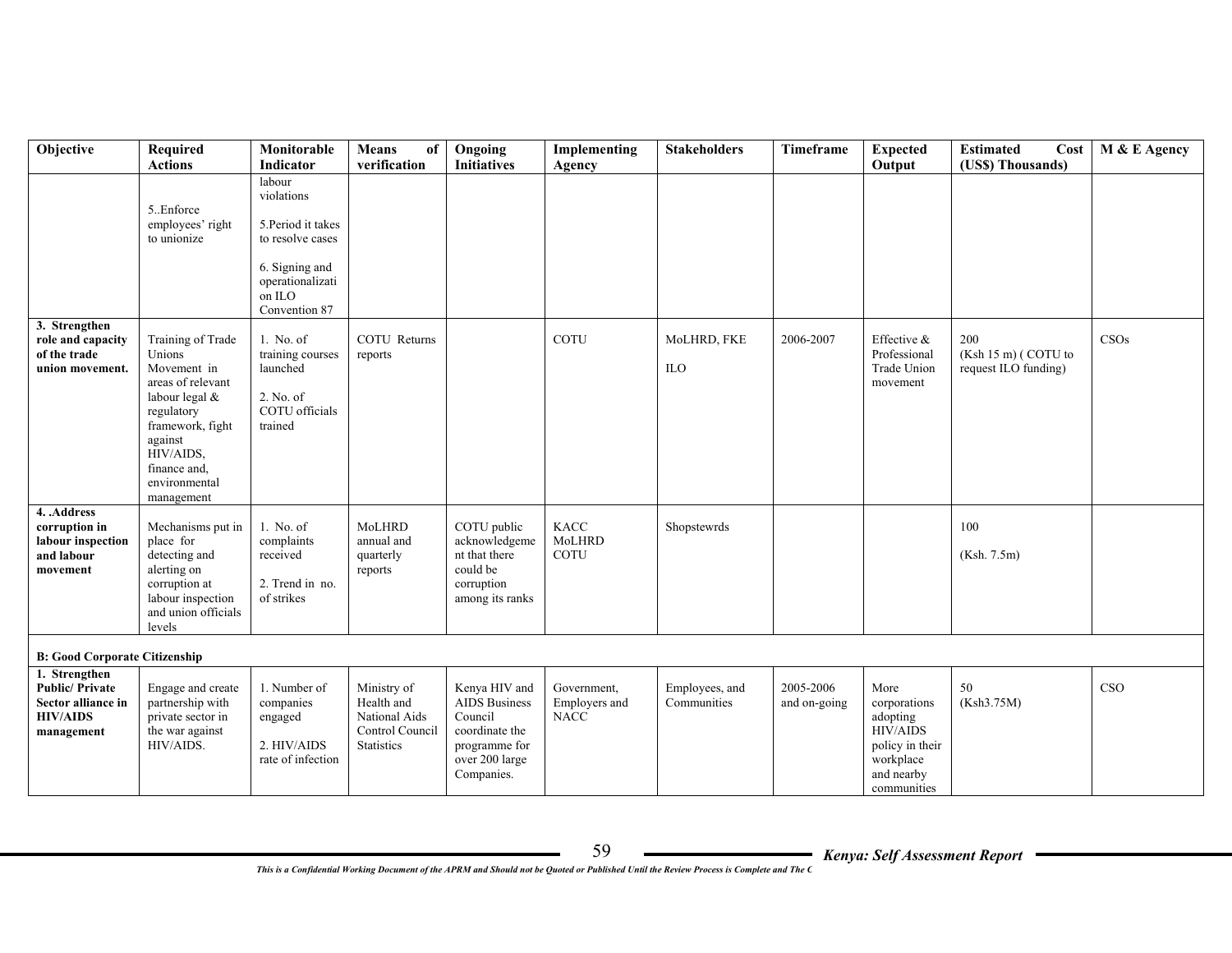| Objective                                                           | Required<br><b>Actions</b>                                                                     | Monitorable<br>Indicator                                                                                                                                                             | <b>Means</b><br>of<br>verification                                                                       | Ongoing<br><b>Initiatives</b>                                                                                                                                                                                            | Implementing<br>Agency | <b>Stakeholders</b>                                                                                     | Timeframe                                         | <b>Expected</b><br>Output                                                        | <b>Estimated</b><br>Cost<br>(US\$) Thousands) | M & E Agency                                         |
|---------------------------------------------------------------------|------------------------------------------------------------------------------------------------|--------------------------------------------------------------------------------------------------------------------------------------------------------------------------------------|----------------------------------------------------------------------------------------------------------|--------------------------------------------------------------------------------------------------------------------------------------------------------------------------------------------------------------------------|------------------------|---------------------------------------------------------------------------------------------------------|---------------------------------------------------|----------------------------------------------------------------------------------|-----------------------------------------------|------------------------------------------------------|
| 2. Enhance CSR<br>.adoption and<br>practices in the<br>Country      | 1. Develop<br>awareness and<br>advocacy<br>programmes on<br><b>CSR</b>                         | No of<br>corporations<br>with CSR<br>programmes.                                                                                                                                     | Reports from<br>Ufadhili Trust<br>and KHRC.<br>FKE, KHRC.                                                | <b>KEBS</b>                                                                                                                                                                                                              | General Public         | $2005 -$ on-going                                                                                       | Compliance<br>with GCC<br>enhanced.               |                                                                                  | 20<br>(Ksh1.5M)                               | CSO                                                  |
|                                                                     | 2. Develop<br>community needs<br>based<br>programmes and<br>enlist adoption by<br>corporations | No. of<br>Corporations<br>with CSR<br>programmes                                                                                                                                     | CBOs Reports                                                                                             | CBOs<br>Corporations                                                                                                                                                                                                     | <b>NGOs</b>            |                                                                                                         |                                                   |                                                                                  |                                               |                                                      |
| 3. Involve youth<br>in economic<br>activities                       | 1. Finalise and<br>implement Youth<br>policy                                                   | 1. Budget<br>allocation to<br>vouth<br>programmes<br>e.g. Young<br>Kenya<br>Entrepreneurs<br>2. Level of<br>unemployment<br>among the<br>vouth                                       | Ministry of<br>youth<br>established<br>Strategic Plan<br>developed<br>Youth Policy<br>being<br>developed | Ministry of<br>Youth                                                                                                                                                                                                     |                        | 2006-2008                                                                                               |                                                   |                                                                                  | 26,700<br>Ksh 2,002,500,000                   |                                                      |
| C: Environmental Sustainability                                     |                                                                                                |                                                                                                                                                                                      |                                                                                                          |                                                                                                                                                                                                                          |                        |                                                                                                         |                                                   |                                                                                  |                                               |                                                      |
| 1. Enhance<br>capacity of<br>NEMA to play<br>its regulatory<br>role | 1. Fully<br>operationalised<br><b>EMCA</b><br>2. Review and<br>strengthen NEMA                 | 1. NEMA<br>budget &<br>establishment<br>2 Number of<br>citations and<br>prosecutions for<br>environmental<br>degradation<br>3. No. of<br>complaints<br>from public<br>4. Average no. | 1.NEMA State<br>of Environment<br>Reports<br>2. Tribunal<br>Reports<br>3. Reports<br>through Media       | 1. Under the<br>Environmental<br>Management<br>and<br>Coordination<br>Act,<br>corporations are<br>now conducting<br>Environmental<br>Impact<br>Assessment<br>(EIA) and<br>Environmental<br>Audits (EA)<br>and submitting | NEMA,<br>MoENR,        | Lead agencies,<br>private sector,<br>Local communities,<br>industries,<br>Development<br>partners, NGOs | 2005 and on-<br>going<br><b>NEMA</b><br>improved. | 1. Timely<br>delivery of<br>services<br>2. Sustainable<br>environmenta<br>1 care | 75<br>(Ksh5.625M                              | CSO<br>MoPND (M $&E$<br>dept) and line<br>Ministries |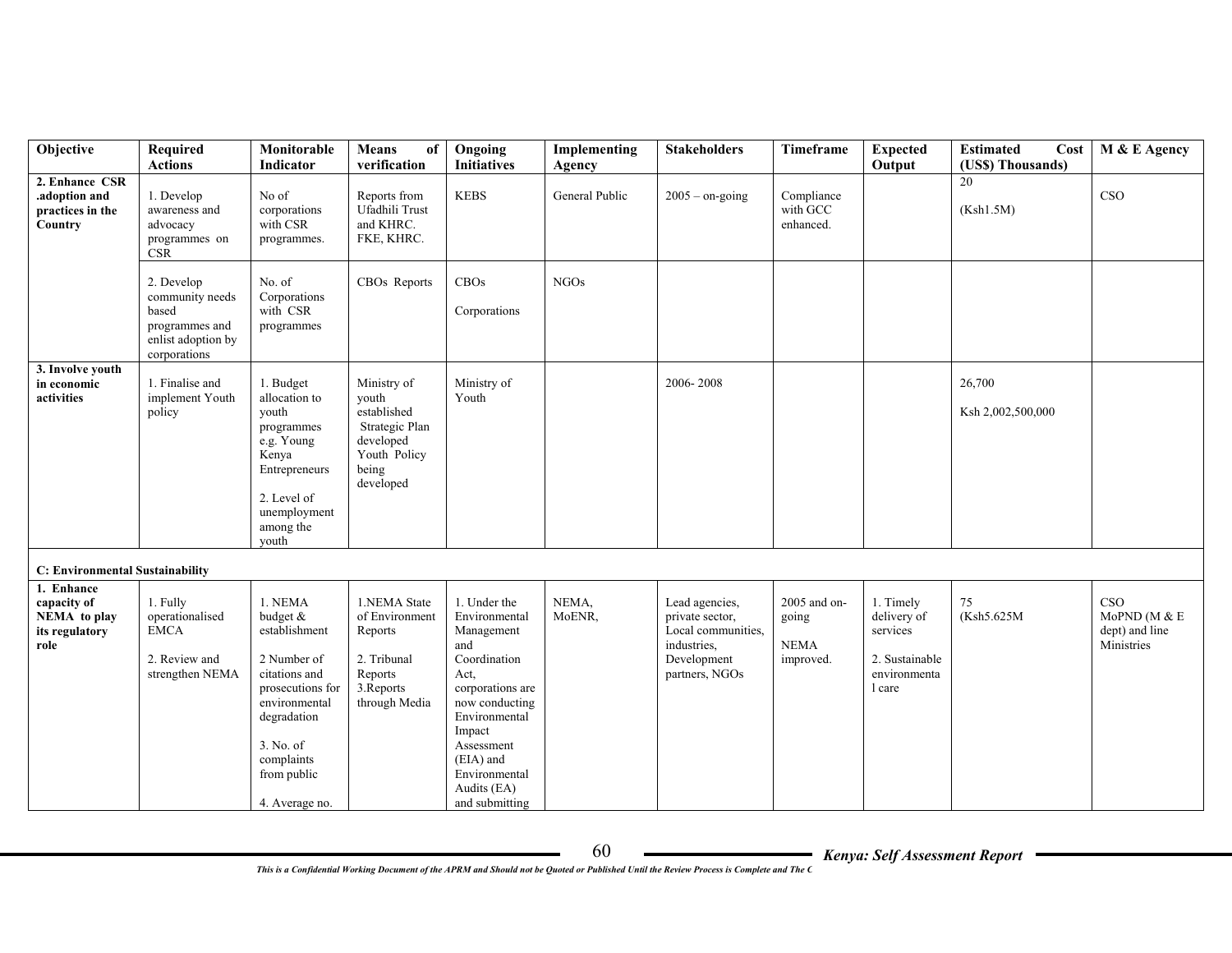| Objective                                                                                                | Required<br><b>Actions</b>                                                                                                                      | Monitorable<br>Indicator                                                                                                                                                                                                                             | <b>Means</b><br>of<br>verification                     | Ongoing<br><b>Initiatives</b>                                                                                                                                                                                                          | Implementing<br>Agency                                              | <b>Stakeholders</b>                                                                                                                                                                             | <b>Timeframe</b>        | <b>Expected</b><br>Output                                            | <b>Estimated</b><br>Cost<br>(US\$) Thousands)                | M & E Agency                                                                                                                                                        |
|----------------------------------------------------------------------------------------------------------|-------------------------------------------------------------------------------------------------------------------------------------------------|------------------------------------------------------------------------------------------------------------------------------------------------------------------------------------------------------------------------------------------------------|--------------------------------------------------------|----------------------------------------------------------------------------------------------------------------------------------------------------------------------------------------------------------------------------------------|---------------------------------------------------------------------|-------------------------------------------------------------------------------------------------------------------------------------------------------------------------------------------------|-------------------------|----------------------------------------------------------------------|--------------------------------------------------------------|---------------------------------------------------------------------------------------------------------------------------------------------------------------------|
|                                                                                                          |                                                                                                                                                 | of days taken to<br>issue EIA<br>certificate                                                                                                                                                                                                         |                                                        | their reports to<br>NEMA.                                                                                                                                                                                                              |                                                                     |                                                                                                                                                                                                 |                         |                                                                      |                                                              |                                                                                                                                                                     |
| 2. Build national<br>recycling<br>capacity and<br>adoption of best<br>practices                          | 1. Develop and<br>implement best<br>practices in<br>recycling and<br>waste disposal<br>2. Develop and<br>implement policy<br>on light polythene | 1. No of best<br>practices<br>implemented<br>2. Light<br>polythene<br>Policy in place<br>and operational                                                                                                                                             | NEMA state of<br>environment<br>reports                | Development of<br>a strategy on<br>plastic waste<br>management for<br>Nairobi city                                                                                                                                                     | <b>NEMA</b><br>Clean Production<br>Technologies<br>Industry         | <b>Local Authorities</b><br>Manufacturing<br>industries, local<br>communities<br>CBO's, NGO's in<br>the Public<br>Consumers of<br>plastics.<br>Government taxes.<br>plastic waste<br>collectors |                         | Cleaner<br>environment                                               |                                                              | Manufacturing<br>industries, local<br>communities<br>CBO's, NGO's in<br>the Public<br>Consumers of<br>plastics.<br>Government taxes.<br>plastic waste<br>collectors |
|                                                                                                          |                                                                                                                                                 |                                                                                                                                                                                                                                                      |                                                        |                                                                                                                                                                                                                                        |                                                                     | <b>OBJECTIVE THREE: PROMOTE ADOPTION OF CODES OF BUSINESS ETHICS IN ACHIEVING OBJECTIVES OF THE CORPORATION</b>                                                                                 |                         |                                                                      |                                                              |                                                                                                                                                                     |
| 1. Fight against<br>corruption                                                                           | 1. Demonstrate<br>political will and<br>commitment in<br>fight against<br>corruption                                                            | 1. Cases of<br>high profile<br>prosecutions<br>2. Ministerial<br>resigning or<br>stepping aside<br>where<br>implicated or<br>corruption take<br>place under<br>their watch<br>3.<br>Operationalisati<br>on of enacted<br>laws to fight<br>corruption | 1. KACC<br>Reports<br>2 Corruption<br>surveys Indices  | 1. prosecution<br>capacity being<br>expanded<br>2. Ministerial<br>code of conduct<br>3. legal capacity<br>and institutional<br>framework on-<br>going<br>4. Progrmme in<br>place for<br>awarding<br>exemplary<br>business<br>practices | Government                                                          | Investors<br><b>Business</b><br>Community<br>Development<br>Partners                                                                                                                            | 2005 & on-<br>going     |                                                                      | Development of<br>national culture that<br>detest corruption | <b>KACC</b><br><b>CSO</b>                                                                                                                                           |
| 2. Change public<br>attitudes and<br>perceptions that<br>glorify<br>corruption and ill<br>gotten wealth. | 1. Implement a<br>sustained well-<br>Coordinated and<br>systematic public<br>awareness<br>campaign to<br>change the                             |                                                                                                                                                                                                                                                      | 1. KACC<br>Reports<br>2. Corruption<br>surveys Indices | 1. The National<br>Anti Corruption<br>Campaign<br>Steering<br>Committee has<br>been set up but<br>has not                                                                                                                              | Kenya National<br>Anti-Corruption<br>Campaign<br>Committee<br>KACC, | General Public                                                                                                                                                                                  | $2006$ and on-<br>going | Current<br>attitudes and<br>perceptions<br>on corruption<br>changed. | 4.000<br>(Ksh300M)                                           | CSO                                                                                                                                                                 |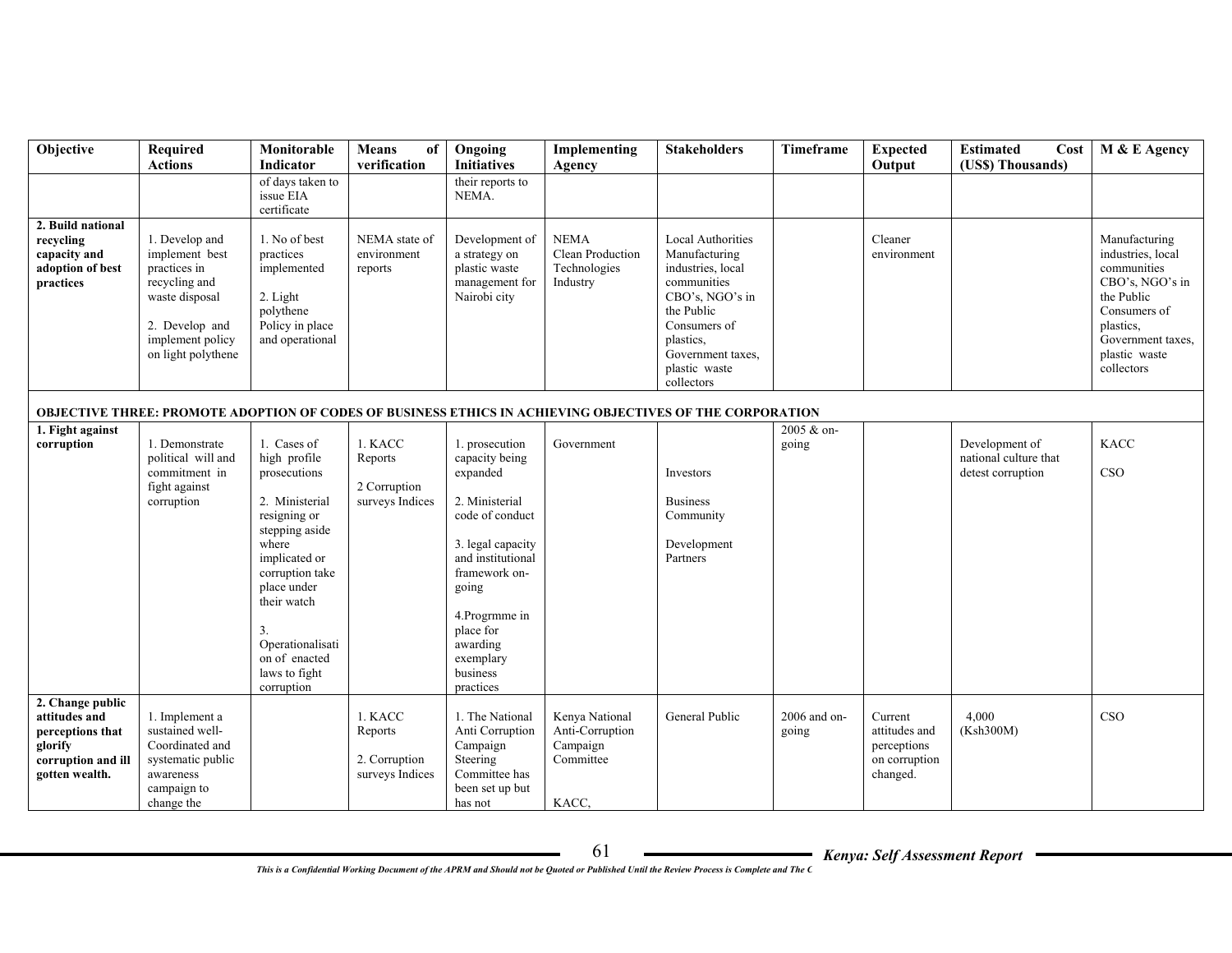| Objective            | Required                   | Monitorable                        | Means<br>of     | Ongoing                      | Implementing   | <b>Stakeholders</b> | Timeframe    | <b>Expected</b>      | <b>Estimated</b>   | Cost   M & E Agency |
|----------------------|----------------------------|------------------------------------|-----------------|------------------------------|----------------|---------------------|--------------|----------------------|--------------------|---------------------|
|                      | <b>Actions</b>             | Indicator                          | verification    | <b>Initiatives</b>           | Agency         |                     |              | Output               | (US\$) Thousands)  |                     |
|                      | attitudes,                 |                                    |                 | commenced                    | MOJ&CA,        |                     |              |                      |                    |                     |
|                      | perception and             |                                    |                 | operations.                  |                |                     |              |                      |                    |                     |
|                      | behaviours that<br>enhance |                                    |                 | 2. GJLOS has                 | Ministry of    |                     |              |                      |                    |                     |
|                      |                            |                                    |                 |                              | Education      |                     |              |                      |                    |                     |
|                      | corruption.                |                                    |                 | programmes to<br>address the |                |                     |              |                      |                    |                     |
|                      | 2. Make economic           |                                    |                 | public service               |                |                     |              |                      |                    |                     |
|                      | crimes high risk           |                                    |                 |                              |                |                     |              |                      |                    |                     |
|                      | activity                   |                                    |                 |                              |                |                     |              |                      |                    |                     |
|                      |                            |                                    |                 |                              |                |                     |              |                      |                    |                     |
|                      | 3. Embed ethical,          |                                    |                 |                              |                |                     |              |                      |                    |                     |
|                      | transparent and            |                                    |                 |                              |                |                     |              |                      |                    |                     |
|                      | accountable                |                                    |                 |                              |                |                     |              |                      |                    |                     |
|                      | behaviour in               |                                    |                 |                              |                |                     |              |                      |                    |                     |
|                      | public service             |                                    |                 |                              |                |                     |              |                      |                    |                     |
|                      | through staff              |                                    |                 |                              |                |                     |              |                      |                    |                     |
|                      | performance                |                                    |                 |                              |                |                     |              |                      |                    |                     |
|                      | contracts                  |                                    |                 |                              |                |                     |              |                      |                    |                     |
|                      | 4. Incorporate             |                                    |                 |                              |                |                     |              |                      |                    |                     |
|                      | ethics in the              |                                    |                 |                              |                |                     |              |                      |                    |                     |
|                      | school curriculum          |                                    |                 |                              |                |                     |              |                      |                    |                     |
| 3. Address           |                            |                                    |                 |                              |                |                     |              |                      |                    |                     |
| <b>Corruption</b> in | 1. Private Sector          | 1. Holding the                     | 1. Corruption   | 1. Business men              | Professional & | General Public      | 2005-2006    | 1. Enhanced          | Ministerial Budget | CSO and Private     |
| procurement in       | business and               | supply side of                     | surveys Indices | involved in                  | business       |                     | and on-going | transparency         |                    | Sector              |
| both public and      | professional               | corruption as                      |                 | Anglo-leasing                | associations   |                     |              | and                  |                    |                     |
| private sector       | Associations               | equally guilty                     | 2. Regular      | cases under                  |                |                     |              | competitivene        |                    |                     |
|                      | develop                    | as the demand                      | Reports from    | investigation                | Ministry of    |                     |              | ss in                |                    |                     |
|                      | mechanisms and             | side.                              | business and    | alongside                    | Finance        |                     |              | procurement          |                    |                     |
|                      | capacity to                |                                    | Professional    | public officers              |                |                     |              | in the public        |                    |                     |
|                      | monitor and                | 2. Sector codes                    | Associations    |                              | MOJ&CA,        |                     |              | and private          |                    |                     |
|                      | enforce sector             | in place e.g.                      |                 | 2. The Public                | KACC,          |                     |              | sectors.             |                    |                     |
|                      | code of business           | hospitality                        | 3. Media        | Procurement                  |                |                     |              |                      |                    |                     |
|                      | ethics                     | sector,                            | Reports         | and Disposal                 |                |                     |              | 2. Cost<br>effective |                    |                     |
|                      | 2. Operationalize          | manufacturing,<br>financial sector |                 | Act 2005<br>passed           |                |                     |              | procurement          |                    |                     |
|                      | the new                    | etc                                |                 |                              |                |                     |              | of goods and         |                    |                     |
|                      | Procurement and            |                                    |                 | 3. Government                |                |                     |              | services             |                    |                     |
|                      | Disposal Act.              | 3. Witness                         |                 | has stated                   |                |                     |              |                      |                    |                     |
|                      |                            | Protection Act                     |                 | publicly that                |                |                     |              |                      |                    |                     |
|                      | 3. Institute               | (Whistle)                          |                 | security                     |                |                     |              |                      |                    |                     |
|                      | transparency in            | Blower) in                         |                 | projects will be             |                |                     |              |                      |                    |                     |
|                      | procurement of             | place                              |                 | carried out                  |                |                     |              |                      |                    |                     |
|                      | security related           |                                    |                 | openly and                   |                |                     |              |                      |                    |                     |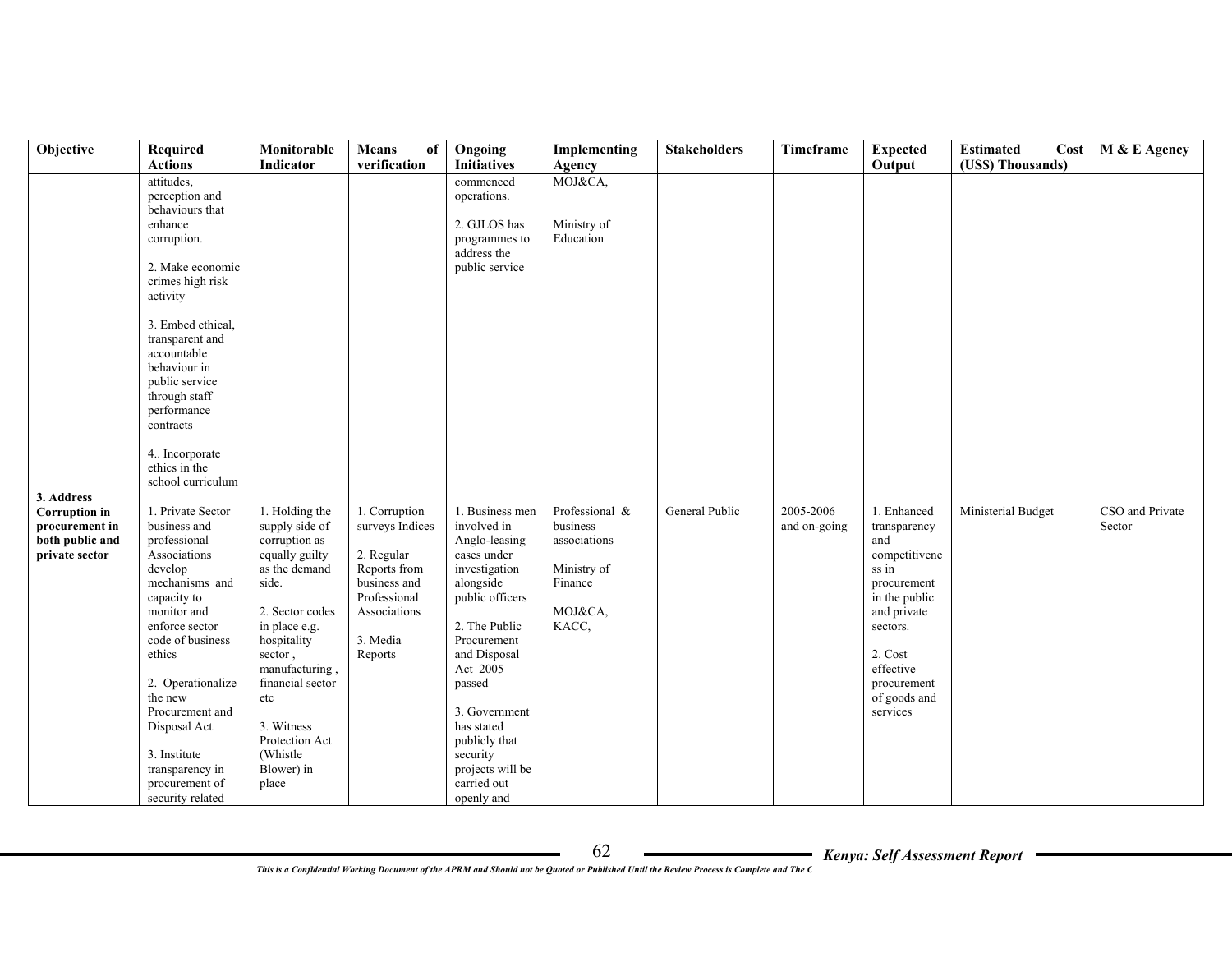| Objective                             | Required<br><b>Actions</b>       | Monitorable<br>Indicator       | Means<br>of<br>verification   | Ongoing<br><b>Initiatives</b>   | Implementing<br>Agency | <b>Stakeholders</b> | Timeframe      | <b>Expected</b><br>Output | <b>Estimated</b><br>(US\$) Thousands)                                                                                                                 | $Cost \mid M & E$ Agency |
|---------------------------------------|----------------------------------|--------------------------------|-------------------------------|---------------------------------|------------------------|---------------------|----------------|---------------------------|-------------------------------------------------------------------------------------------------------------------------------------------------------|--------------------------|
|                                       | projects                         |                                |                               | Parliament will                 |                        |                     |                |                           |                                                                                                                                                       |                          |
|                                       | 4 Enhance                        |                                |                               | have a<br>watchdog role         |                        |                     |                |                           |                                                                                                                                                       |                          |
|                                       | capacity for early               |                                |                               |                                 |                        |                     |                |                           |                                                                                                                                                       |                          |
|                                       | detection and                    |                                |                               | 4. KAM has in                   |                        |                     |                |                           |                                                                                                                                                       |                          |
|                                       | voluntary sharing                |                                |                               | place a                         |                        |                     |                |                           |                                                                                                                                                       |                          |
|                                       | information on                   |                                |                               | manufacturing                   |                        |                     |                |                           |                                                                                                                                                       |                          |
|                                       | economic crimes                  |                                |                               | code of ethics                  |                        |                     |                |                           |                                                                                                                                                       |                          |
| 4. Create a free,<br>accountable and  | 1 Develop legal                  | Witness<br>1.                  | Media Report                  | Witness                         | State Law Office       | Media<br>houses,    | $2006$ and on- | Quality<br>and            |                                                                                                                                                       | Media Council            |
| responsible                           | framework<br>to                  | Protection Act                 |                               | Protected Bill                  |                        | journalists both in | going          | capacity<br>of            |                                                                                                                                                       | MoI&C                    |
| media.                                | enhance                          | (Whistle)                      | Report<br>of                  | prepared                        | Media Council          | print<br>and        |                | journalism                |                                                                                                                                                       |                          |
|                                       | investigative                    | $\operatorname{in}$<br>Blower) | Kenya Media                   | Media Owners'                   |                        | electronic.         |                | and media                 |                                                                                                                                                       |                          |
|                                       | journalism                       | place                          | Institute.                    | Association                     | Kenya School of        |                     |                |                           |                                                                                                                                                       |                          |
|                                       |                                  |                                |                               | been<br>have                    | Journalism             |                     |                |                           |                                                                                                                                                       |                          |
|                                       | 2.<br>Review<br>operations<br>of | 2. Policy on                   |                               | talking<br>of<br>enhancing self |                        |                     |                |                           |                                                                                                                                                       |                          |
|                                       | Secrets<br>Official              | 3. No. of cases                |                               | regulation                      |                        |                     |                |                           |                                                                                                                                                       |                          |
|                                       | Act. 3. 3. Media                 | on corruption                  |                               |                                 |                        |                     |                |                           |                                                                                                                                                       |                          |
|                                       | Council<br>to                    | exposed<br>by                  |                               | Bill<br>Media                   |                        |                     |                |                           |                                                                                                                                                       |                          |
|                                       | strengthen self -                | media                          |                               | being drafted                   |                        |                     |                |                           |                                                                                                                                                       |                          |
|                                       | regulatory role.                 |                                |                               |                                 |                        |                     |                |                           |                                                                                                                                                       |                          |
|                                       | 3. Build capacity                | 4. Level of<br>public          |                               |                                 |                        |                     |                |                           |                                                                                                                                                       |                          |
|                                       | in<br>investigative              | awareness<br>on                |                               |                                 |                        |                     |                |                           |                                                                                                                                                       |                          |
|                                       | journalism                       | of<br>impact                   |                               |                                 |                        |                     |                |                           |                                                                                                                                                       |                          |
|                                       | training                         | corruption<br>on               |                               |                                 |                        |                     |                |                           |                                                                                                                                                       |                          |
|                                       |                                  | daily lives                    |                               |                                 |                        |                     |                |                           |                                                                                                                                                       |                          |
|                                       |                                  |                                |                               |                                 |                        |                     |                |                           | OBJECTIVE FOUR: ENSURING THAT CORPORATIONS TREAT ALL THEIR STAKEHOLDERS (SHAREHOLDERS, EMPLOYEES, COMMUNITIES, SUPPLIERS AND CONSUMERS) IN A FAIR AND |                          |
|                                       | <b>JUST MANNER</b>               |                                |                               |                                 |                        |                     |                |                           |                                                                                                                                                       |                          |
| Strengthen<br>1.                      | 1. Revise                        | Revised<br>1.                  |                               | The<br>Law                      | State Law Office       | Shareholders and    | 2006-2007      | Legal                     |                                                                                                                                                       | <b>CSO</b>               |
| legal framework<br>for protecting all | and<br>modernize<br>the          | Companies Act                  | Revised Legal<br>framework in | Review                          |                        | other stakeholders  |                | framework                 |                                                                                                                                                       |                          |
| classes<br>of                         | Companies<br>and                 | published                      | place                         | Commission is                   | Reform<br>Law          | in a Company        |                | amended.                  |                                                                                                                                                       |                          |
| shareholders                          | <b>State Corporations</b>        |                                |                               | reviewing                       | Commission             |                     |                |                           |                                                                                                                                                       |                          |
| other<br>and                          | Acts as well as the              | 2.<br>No of                    |                               | business<br>laws                |                        |                     |                |                           |                                                                                                                                                       |                          |
| stakeholders.                         | Bankruptcy,                      | Shareholders'                  |                               | the<br>under                    |                        |                     |                |                           |                                                                                                                                                       |                          |
|                                       | Receivership and                 | complaints                     |                               | <b>GJLOS</b>                    |                        |                     |                |                           |                                                                                                                                                       |                          |
|                                       | Liquidation Laws.                | 3. Level of                    |                               | programme.                      |                        |                     |                |                           |                                                                                                                                                       |                          |
|                                       | 2. Incorporate in                | investments by                 |                               |                                 |                        |                     |                |                           |                                                                                                                                                       |                          |
|                                       | revised<br>the                   | small                          |                               |                                 |                        |                     |                |                           |                                                                                                                                                       |                          |
|                                       | Companies<br>Act                 | shareholders                   |                               |                                 |                        |                     |                |                           |                                                                                                                                                       |                          |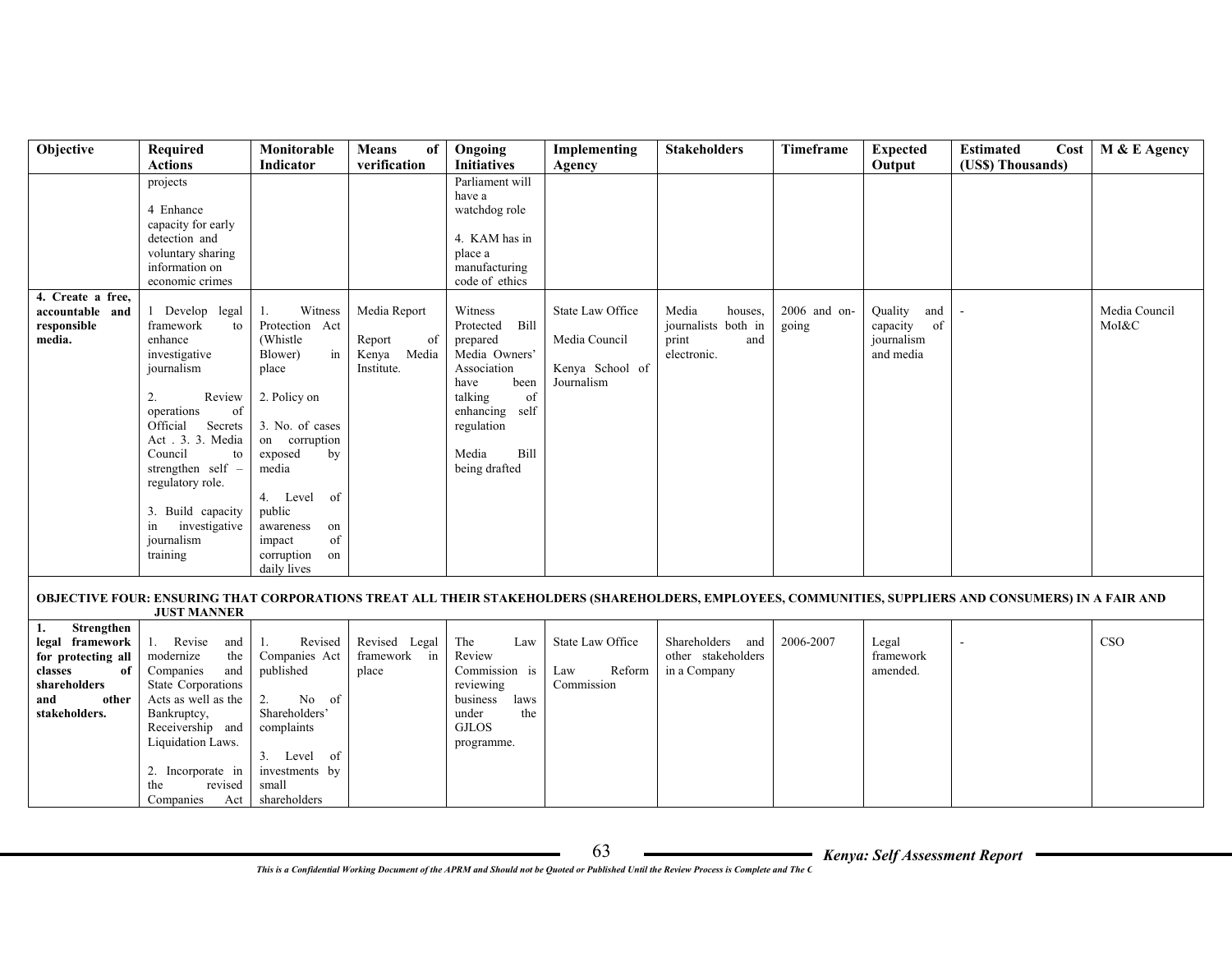| Objective                                                                                                                         | Required<br><b>Actions</b>                                                                                                                                                                                                                                                  | Monitorable<br>Indicator                                                                                                   | <b>Means</b><br>of<br>verification                                                                      | Ongoing<br><b>Initiatives</b>                                                                                                                    | Implementing<br>Agency                                                               | <b>Stakeholders</b>                                                  | Timeframe | <b>Expected</b><br>Output                       | <b>Estimated</b><br>Cost<br>(US\$) Thousands) | M & E Agency              |
|-----------------------------------------------------------------------------------------------------------------------------------|-----------------------------------------------------------------------------------------------------------------------------------------------------------------------------------------------------------------------------------------------------------------------------|----------------------------------------------------------------------------------------------------------------------------|---------------------------------------------------------------------------------------------------------|--------------------------------------------------------------------------------------------------------------------------------------------------|--------------------------------------------------------------------------------------|----------------------------------------------------------------------|-----------|-------------------------------------------------|-----------------------------------------------|---------------------------|
|                                                                                                                                   | provisions<br>that<br>allow<br>for<br>derivative<br>suits<br>where aggrieved<br>minority<br>shareholders can<br>sue Directors on<br>behalf<br>of<br>Company                                                                                                                 |                                                                                                                            |                                                                                                         |                                                                                                                                                  |                                                                                      |                                                                      |           |                                                 |                                               |                           |
| 2.<br>Achieve<br>greater<br>awareness levels<br>among<br>shareholders and<br>members<br>of<br>cooperatives<br>on<br>their rights. | 1. Develop and<br>implement<br>programmes<br>to<br>educate<br>shareholders and<br>stakeholders<br>on<br>their rights.<br>2.<br>Strengthen<br>Shareholders<br>Associations                                                                                                   | 1. Membership<br>of Shareholders<br>Associations.<br>2 Programme<br>in place and<br>funding<br>mechanisms<br>identified    | Shareholders<br>Association<br>reports.<br>Quality<br>of<br>engagement at<br>Annual General<br>Meetings | A Shareholders<br>Association has<br>been<br>established but<br>needs<br>to be<br>strengthened.                                                  | Shareholders<br>Association<br>MoF<br>Private Sector<br>Capital Markets<br>Authority | Shareholders<br>and<br>Cooperative<br>Members                        | 2006-2007 | Shareholders<br>awareness<br>level<br>improved. | 70<br>(Ksh 52.5M)                             | Private Sector            |
| 4. Strengthen<br><b>Consumer</b><br>/customer<br>protection                                                                       | 1. Enact<br>counterfeits and<br>contraband goods<br>Act<br>2. Develop a<br>national policy on<br>consumer<br>protection<br>3. Strengthen<br>capacity of Kenya<br>Bureau of<br>Standards<br>4. Strengthen<br>CMA and CBK<br>capacity to detect<br>cases of inside<br>trading | 1. Act in place<br>2. Policy<br>developed and<br>implementation<br>started<br>3. Cases of<br>insider trading<br>identified | 1. CMA<br>Reports<br>2. CBK<br>inspection<br>reports<br>3. Media<br>reports                             | Govt. and<br>Private has<br>prepared a<br>draft bill on<br>counterfeits<br>KeBS has been<br>decentralizing<br>its operations to<br>the provinces | Ministry of<br>Industry<br><b>CMA</b><br><b>CBK</b>                                  | <b>NSE</b><br>Stockbrokers<br>Financial<br>Institutions<br>Investors | 2007      |                                                 |                                               | Consumer<br>Organisations |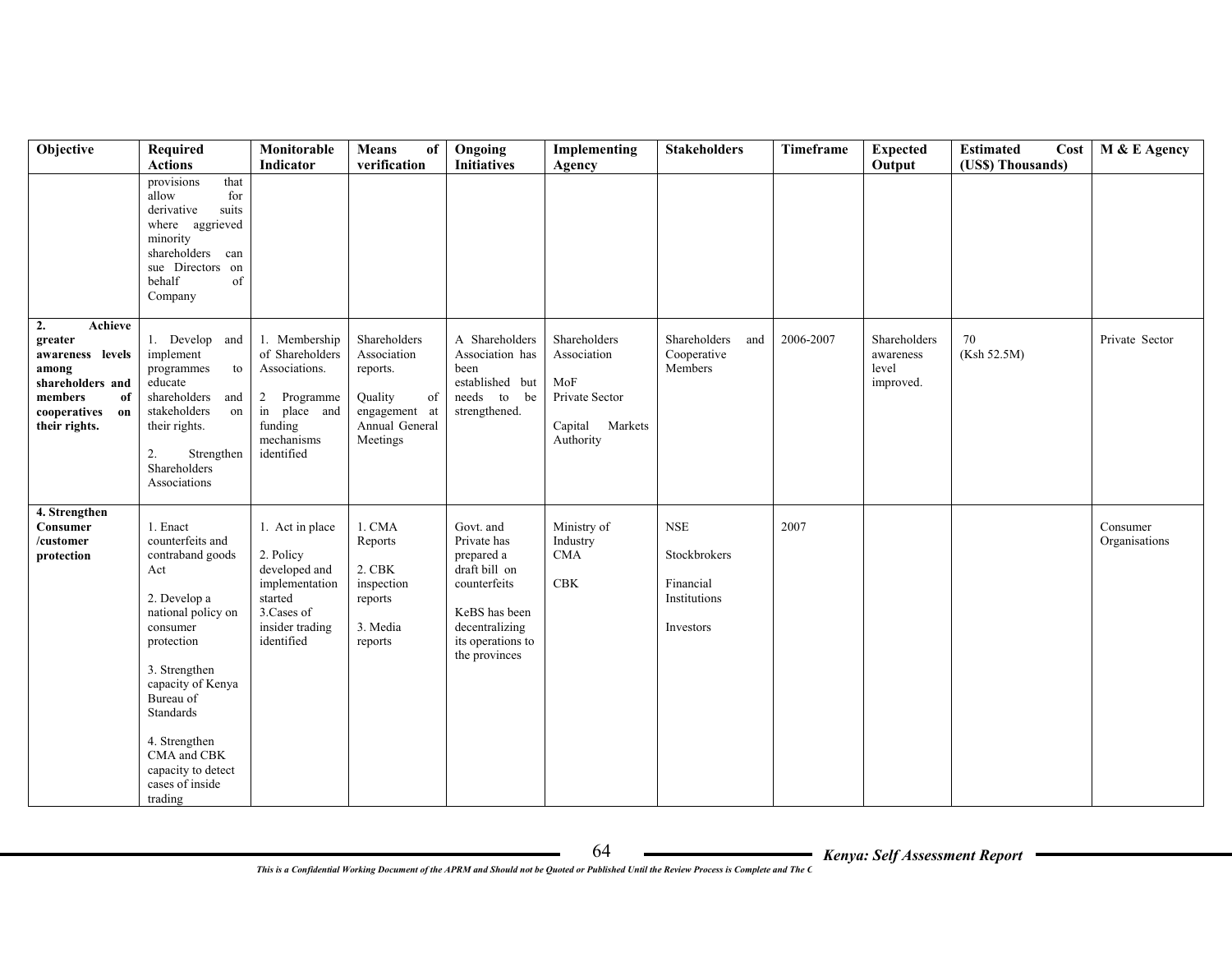| Objective                                                                                                                                              | Required<br><b>Actions</b>                                                                  | Monitorable<br><b>Indicator</b>                                                      | Means<br>of<br>verification | Ongoing<br><b>Initiatives</b>                                                                                                   | Implementing<br>Agency                                                                                              | <b>Stakeholders</b>         | Timeframe     | <b>Expected</b><br>Output                            | <b>Estimated</b><br>Cost<br>(US\$) Thousands) | M & E Agency      |
|--------------------------------------------------------------------------------------------------------------------------------------------------------|---------------------------------------------------------------------------------------------|--------------------------------------------------------------------------------------|-----------------------------|---------------------------------------------------------------------------------------------------------------------------------|---------------------------------------------------------------------------------------------------------------------|-----------------------------|---------------|------------------------------------------------------|-----------------------------------------------|-------------------|
|                                                                                                                                                        | 5. Advocate for<br>criminal<br>prosecution by<br>directors                                  |                                                                                      |                             |                                                                                                                                 |                                                                                                                     |                             |               |                                                      |                                               |                   |
|                                                                                                                                                        | <b>OBJECTIVE FIVE: PROVIDING FOR ACCOUNTABILITY OF CORPORATIONS, DIRECTORS AND OFFICERS</b> |                                                                                      |                             |                                                                                                                                 |                                                                                                                     |                             |               |                                                      |                                               |                   |
| 1. Strengthen<br><b>Shareholders</b><br>capacity to<br>participate at<br>AGM & hold<br>corporations to<br>account                                      | 1. Provide seed<br>money to enable<br>the Association to<br>start operations                | 1. Funds<br>allocated<br>2. Office<br>established and<br>its existence<br>publicized | Media<br>Advertisement      | 1. Registration<br>of the<br>Shareholders<br>Association<br>under Societies<br>Act completed<br>2. Interim<br>official in place | MoF<br><b>CMA</b><br>Centre for<br>corporate<br>Governance<br>Interim in<br>shareholders<br>Association<br>Official | 2006-2007                   | $2006 - 2007$ | Boards of<br>Directors<br>more<br>accountable.       | 300 (Kshs. 22.5m)                             | <b>CMA</b><br>CCG |
| $\overline{2}$ .<br><b>Achieve financial</b><br>sustainability of<br><b>Institute of</b><br><b>Directors and</b><br><b>Shareholders</b><br>Association | Provide funding<br>for the two bodies<br>in the formative<br>first 4 years                  | Budgetary<br>allocation                                                              |                             | 10 DK levying<br>membership<br>fees.                                                                                            | MoF                                                                                                                 | CMA and other<br>regulators | 2006-2007     | Vibrant 10<br>DK and<br>Shareholders<br>Association. | 300 (Kshs. 22.5m)                             | MoF               |

## **CORPORATE GOVERNANCE TOTAL**

| $USS =$ | 4,946, 658,000   |
|---------|------------------|
| $KSH =$ | 370,999, 350,000 |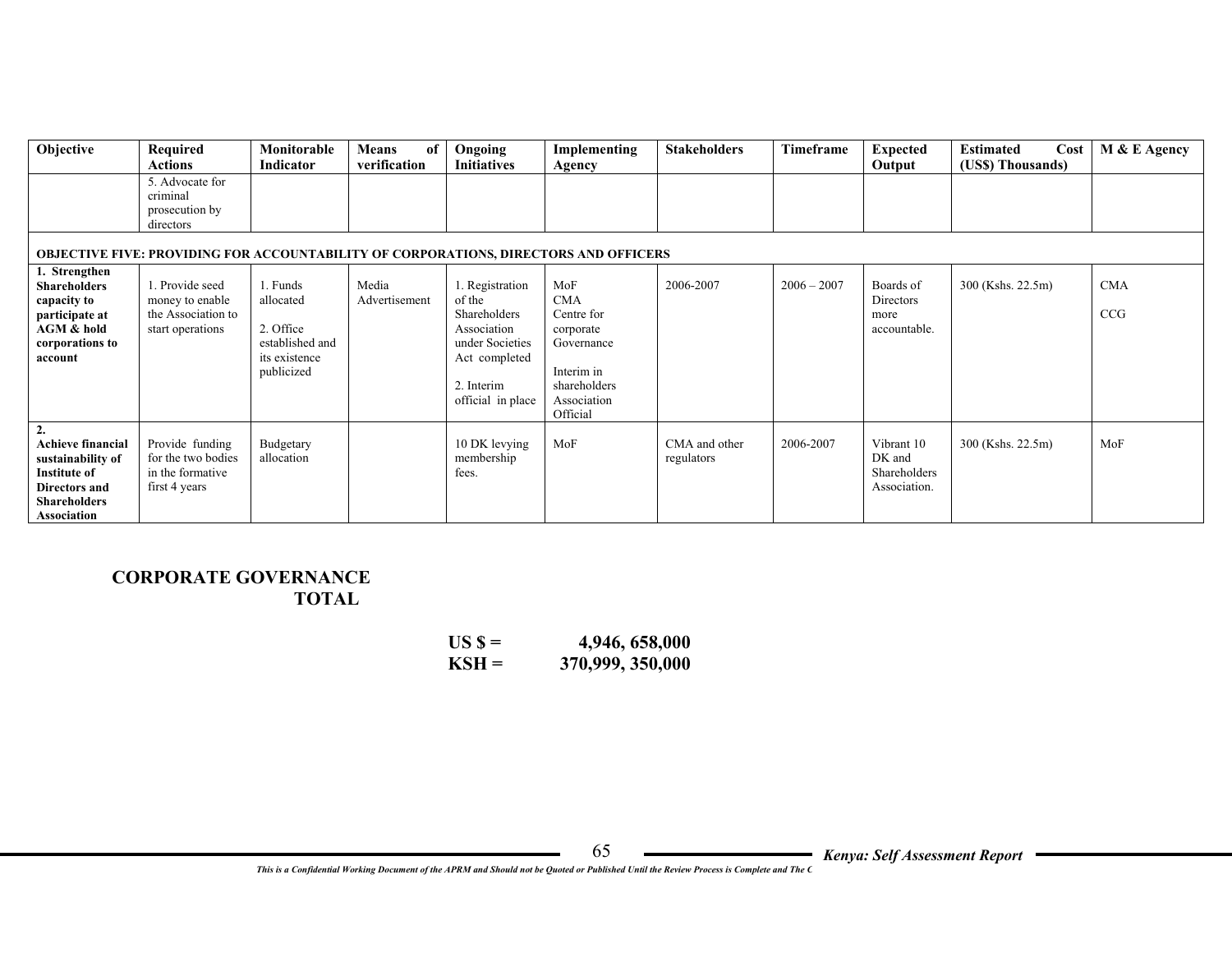### **PLAN OF ACTION**

#### **D: SOCIO - ECONOMIC**

| <b>Objective</b>                                                                                                                                                    | <b>Required Actions</b>                                                                                                                                                            | Monitorable<br>Indicator                                                                                                                       | <b>Means</b><br>of<br>verification                                           | Ongoing<br><b>Initiatives</b>                                                                                                                                                                                     | Implementing<br>Agency                                                                                                                   | <b>Stakeholders</b>                                                             | <b>Timeframe</b> | <b>Expected</b><br>Output                                                                                                                         | <b>Estimated Cost (US\$)</b><br>Thousands) | M & E Agency                                                                               |
|---------------------------------------------------------------------------------------------------------------------------------------------------------------------|------------------------------------------------------------------------------------------------------------------------------------------------------------------------------------|------------------------------------------------------------------------------------------------------------------------------------------------|------------------------------------------------------------------------------|-------------------------------------------------------------------------------------------------------------------------------------------------------------------------------------------------------------------|------------------------------------------------------------------------------------------------------------------------------------------|---------------------------------------------------------------------------------|------------------|---------------------------------------------------------------------------------------------------------------------------------------------------|--------------------------------------------|--------------------------------------------------------------------------------------------|
| <b>STANDARD AND CODES</b>                                                                                                                                           |                                                                                                                                                                                    |                                                                                                                                                |                                                                              |                                                                                                                                                                                                                   |                                                                                                                                          |                                                                                 |                  |                                                                                                                                                   |                                            |                                                                                            |
| Create<br>awareness of<br>standards &<br>codes                                                                                                                      | Organize workshops<br>for Government<br>departments, civil<br>society, NGOs and<br>all relevant<br>stakeholders                                                                    | All government<br>departments and<br>all implementing<br>agencies have a<br>working<br>knowledge of the<br>treaties &<br>instruments           | <b>AG Chambers</b><br>records                                                | Enacting and<br>popularization of<br>relevant Acts of<br>parliament, for<br>instance the<br>Children's Act.<br>which is a<br>domestication of<br>the UN<br>Conventions on the<br>Rights of the Child<br>$(CRC)$ . | Ministry of Local<br>Government,<br>Ministry of Justice<br>and Constitutional<br>Affairs<br>Parliament<br>Ministry of<br>Foreign Affairs | Civil Society<br>Organization<br>S.<br><b>NGOs</b><br>Government<br>Departments | 2007-2009        | Implementati<br>on of the<br>respective<br>Standards &<br>Codes<br>sensitized                                                                     | 30,000<br>(Ksh 22.5M)                      | Ministry of<br>Planning and<br>National<br>Development<br>Civil Society<br>Organisations   |
| Prepare<br>popular<br>versions of the<br>standards and<br>codes                                                                                                     | Make CDs of<br>international treaties<br>and instruments<br>available to the<br>public in government<br>printers<br>Provide a brief of the<br>implemented treaties<br>on the web   | Easy accessibility<br>of Standards and<br>Codes in an<br>electronic form                                                                       | Ratification<br>records                                                      | Computerization<br>of the various<br>departments to<br>ensure electronic<br>information<br>storage and<br>management,<br><b>GJLOS</b>                                                                             | Ministry of Justice<br>and Constitutional<br>Affairs<br>Parliament<br>Ministry of<br>Foreign Affairs                                     | Public and<br>Private<br>Libraries<br>Central Bureau<br>of Statistics           | 2007-2009        | All<br>Standards<br>and Codes<br>stored<br>electronicall<br>y                                                                                     | 18,000<br>(Ksh 1.35M)                      | •Ministry of<br>Planning and<br>National<br>Development<br>•Civil Society<br>Organisations |
| Create regular<br>and up-to-date<br>data on<br>compliance<br>and<br>enforcement of<br>standards and<br>codes by<br>government<br>departments<br>and<br>institutions | 1. Resource the<br>Central Bureau of<br>Statistics to provide<br>adhoc information on<br>the ministry activities<br>2. Enact into law the<br>Freedom of<br><b>Information Bill</b> | Number of current<br>and user friendly<br>data on the<br>economy which<br>are easily<br>accessible<br>The Freedom of<br><b>Information Law</b> | Economic<br>Survey,<br>Statistical<br>Abstracts<br>(CBS), Special<br>Reports | Facilitation of<br>regular<br>assessments on<br>various socio-<br>economic<br>development<br>issues<br><b>STATCAP</b>                                                                                             | Ministry of<br>Finance<br>Ministry of<br>Planning and<br>National<br>Development<br>Parliament<br><b>Attorney General</b>                | Civil Society<br>Organizations<br>Universities<br>and Research<br>Institutes    | 2006-2007        | Up-to-date<br>time series<br>and cross<br>sectional<br>micro and<br>macro data<br>on the<br>various<br>sectors of the<br>economy<br>Parliament to | 1,000,000<br>(Ksh 75M)                     | Office of the<br>President                                                                 |

*Kenya: Self Assessment Report*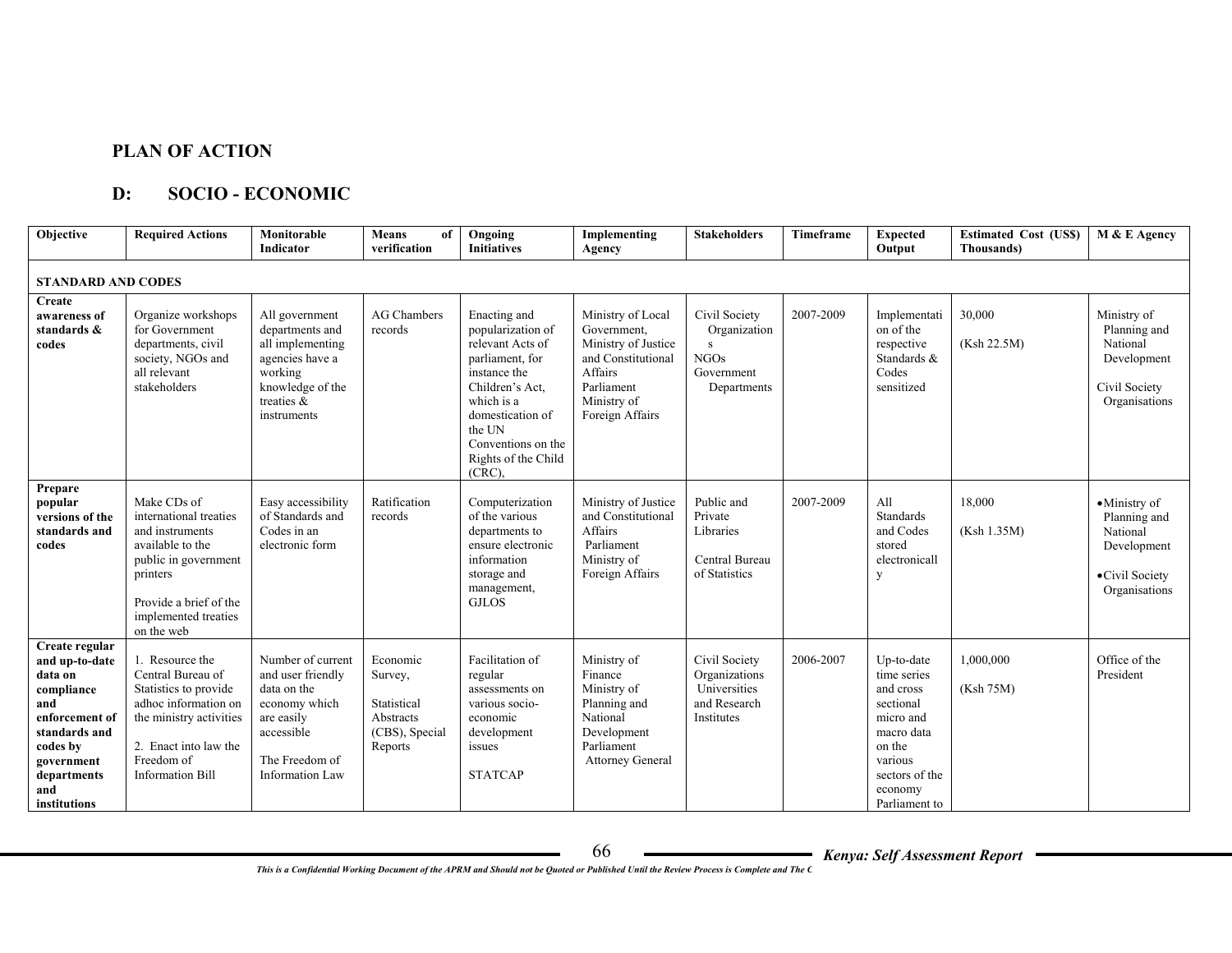| Objective                                                                           | <b>Required Actions</b>                                                                                                                                                                                              | Monitorable<br>Indicator                                                        | <b>Means</b><br>of<br>verification                                     | Ongoing<br><b>Initiatives</b>                                                                         | Implementing<br>Agency                                                                              | <b>Stakeholders</b>                                                              | <b>Timeframe</b> | <b>Expected</b><br>Output                                                                                  | <b>Estimated Cost (USS)</b><br>Thousands) | M & E Agency                                                          |
|-------------------------------------------------------------------------------------|----------------------------------------------------------------------------------------------------------------------------------------------------------------------------------------------------------------------|---------------------------------------------------------------------------------|------------------------------------------------------------------------|-------------------------------------------------------------------------------------------------------|-----------------------------------------------------------------------------------------------------|----------------------------------------------------------------------------------|------------------|------------------------------------------------------------------------------------------------------------|-------------------------------------------|-----------------------------------------------------------------------|
|                                                                                     |                                                                                                                                                                                                                      |                                                                                 |                                                                        |                                                                                                       |                                                                                                     |                                                                                  |                  | pass the<br>Freedom of<br>Information<br>Bill                                                              |                                           |                                                                       |
|                                                                                     | OBJECTIVE 1: PROMOTION OF SELF-RELIANCE IN DEVELOPMENT AND CAPACITY FOR SELF-SUSTAINING DEVELOPMENT                                                                                                                  |                                                                                 |                                                                        |                                                                                                       |                                                                                                     |                                                                                  |                  |                                                                                                            |                                           |                                                                       |
| <b>Promote self-</b><br>reliance by<br>mobilizing<br>$\bf domestic$<br>resources    | Undertake a national<br>civic education and<br>awareness campaign<br>on the benefits of<br>paying taxes.                                                                                                             | <b>Tax Revenue</b><br>Performance                                               | Economic<br>Surveys;<br>Statistical<br>Abstracts                       | Kenya Revenue<br><b>Authority National</b><br>Programmes                                              | Kenya Revenue<br>Authority;<br>Ministry of<br>Finance                                               | Civil Society<br>Organizations<br><b>NGOs</b>                                    | 2006-2008        | Reduced<br>proportion of<br>donor<br>funding;<br>Greater use<br>of local<br>resources                      | 500,000<br>(Ksh 37.5M)                    | Ministry of<br>Planning and<br>National<br>Development                |
| Accelerate<br>adoption and<br>implementatio<br>n of bottom-up<br>planning<br>system | 1. Strengthen self-<br>help groups by<br>providing assistance<br>in the form of<br>advisory services<br>2. Widen<br>stakeholder<br>consultations and<br>sensitization of the<br>general public on<br>national issues | Satisfactory<br>stakeholder<br>involvement in<br>issues of national<br>planning | Civil Society<br>Organisations<br>Reports                              | Opening doors to<br>encourage<br>participation of<br>stakeholders for<br>synergy in<br>implementation | Ministry of<br>Planning and<br>National<br>Development<br>Ministry of<br>Finance<br>Line Ministries | Civil Society<br>Organizations<br>NGOs and<br>CBOs                               | 2006-2007        | Wider and<br>effective<br>consultations<br>all<br>stakeholders<br>in national<br>development<br>programmes | 200,000<br>(Ksh 15M)                      | Civil Society<br>Organizations<br>Community<br>Based<br>Organizations |
|                                                                                     | <b>OBJECTIVE 2: ACCELERATE SOCIO-ECONOMIC DEVELOPMENT TO ACHIEVE SUSTAINABLE DEVELOPMENT AND POVERTY ERADICATION</b>                                                                                                 |                                                                                 |                                                                        |                                                                                                       |                                                                                                     |                                                                                  |                  |                                                                                                            |                                           |                                                                       |
| <b>Initiate</b><br>programmes<br>for poverty<br>alleviation                         | 1. Implement the<br>Social Fund                                                                                                                                                                                      | Number of<br>Persons receiving<br>support                                       | Annual<br>Reports,<br>Economic<br>Surveys.<br>Statistical<br>Abstracts | Government is<br>establishing Kenya<br>Social Fund                                                    | Ministry of<br>Planning and<br>National<br>Development;<br>CDF                                      | The Ministry of<br>Youth                                                         | 2006-2009        | Increased<br>number of<br>Persons<br>receiving<br>support                                                  | 5 <sub>m</sub><br>(Ksh 375M)              | The Ministry of<br>Youth                                              |
|                                                                                     | 2. Implement the<br>slum-upgrading and<br>low-cost housing                                                                                                                                                           | Number of New<br><b>Housing Units</b><br>Number of<br>upgraded<br>settlements   | Annual<br>Reports,<br>Economic<br>Surveys.<br>Statistical              | Slum-upgrading<br>Training on<br>Appropriate<br>Building<br>Technologies for                          | Ministry of<br>Housing.<br>National Housing<br>Cooperation                                          | <b>UNHABITAT</b><br>Slum dwellers<br>Relevant<br>government<br>ministries, civil | 2006-2015        | Increased<br>New<br>Housing<br>Units                                                                       | 3 <sub>m</sub><br>(Ksh 225M)              | Ministry of<br>Planning and<br>National<br>Development                |

ministries, civil societies,

Building Technologies for low cost housing

Abstracts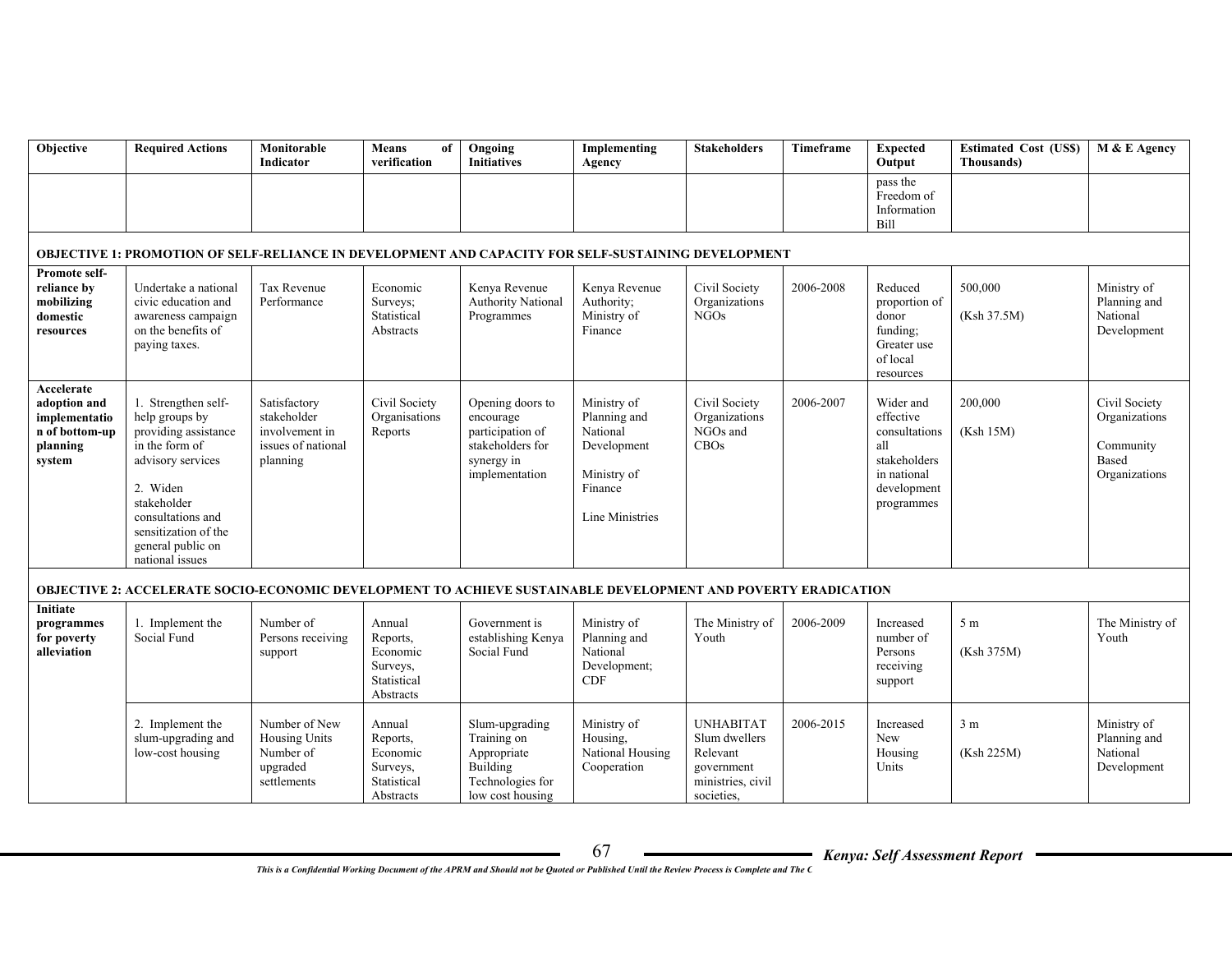| Objective                                                            | <b>Required Actions</b>                                                                                                                                                                                       | Monitorable<br>Indicator                                                         | <b>Means</b><br>of<br>verification                                     | Ongoing<br><b>Initiatives</b>                                               | Implementing<br>Agency                                                                                                     | <b>Stakeholders</b>                                                                                                               | <b>Timeframe</b> | <b>Expected</b><br>Output                                                                              | <b>Estimated Cost (USS)</b><br>Thousands) | M & E Agency                                                                              |
|----------------------------------------------------------------------|---------------------------------------------------------------------------------------------------------------------------------------------------------------------------------------------------------------|----------------------------------------------------------------------------------|------------------------------------------------------------------------|-----------------------------------------------------------------------------|----------------------------------------------------------------------------------------------------------------------------|-----------------------------------------------------------------------------------------------------------------------------------|------------------|--------------------------------------------------------------------------------------------------------|-------------------------------------------|-------------------------------------------------------------------------------------------|
|                                                                      |                                                                                                                                                                                                               |                                                                                  |                                                                        |                                                                             |                                                                                                                            | private sector                                                                                                                    |                  |                                                                                                        |                                           |                                                                                           |
|                                                                      | 3. Implement the<br>Vulnerability<br>Programme                                                                                                                                                                | Number of<br>Persons receiving<br>support                                        | Annual<br>Reports,<br>Economic<br>Surveys,<br>Statistical<br>Abstracts | KENSAF.<br>CDF                                                              | Ministry of<br>Planning and<br>National<br>Development;<br><b>CDC</b>                                                      | Slum dwellers                                                                                                                     | 2006-2009        | Increased<br>number of<br>Persons<br>receiving<br>support                                              | 7 m annually<br>(Ksh 525M)                | Ministry of<br>Planning and<br>National<br>Development                                    |
| <b>Enhance</b><br>Youth<br><b>Employment</b>                         | Implement a<br>revolving youth fund<br>for the promotion of<br>self-employment                                                                                                                                | <b>Employed Youth</b>                                                            | Annual<br>Reports,<br>Economic<br>Surveys,<br>Statistical<br>Abstracts | KENSAF,<br><b>CDF</b>                                                       | Ministry of<br>Planning and<br>National<br>Development;                                                                    | The Youth<br>Ministry of<br>Youth                                                                                                 | 2006-2009        | Increased<br>number of<br>employed<br>Youth                                                            | 5 <sub>m</sub><br>(Ksh 375M)              | Ministry of<br>Planning and<br>National<br>Development,<br>Civil Society<br>Organisations |
| <b>Address the</b><br>needs of people<br>living with<br>disabilities | 1. Create a desk for<br>people living with<br>disabilities in every<br>ministry.<br>2. Ensure national<br>policies and<br>programmes and<br>enforcement cater for<br>the needs of people<br>with disabilities | Number of<br>Persons receiving<br>support<br>A desk created in<br>every ministry | Annual<br>Reports,<br>Economic<br>Surveys,<br>Statistical<br>Abstracts | Inter-Ministerial<br>Committee                                              | Ministry of<br>Culture and Social<br>Services<br>National Council<br>of Persons with<br><b>Disabilities</b>                | The<br>Association of<br>Physically<br>Challenged<br>Ministry of<br>Local<br>Government,<br><b>CDF</b><br>Management<br>Committee | 2006-2009        | Increased<br>number of<br>Persons<br>receiving<br>support<br>A desk<br>created in<br>every<br>ministry | 4 m<br>(Ksh 300M)                         | Ministry of<br>Planning and<br>National<br>Development                                    |
| <b>Involve more</b><br><b>Kenyans</b> in<br>development<br>process   | 1. Involve Kenyans<br>in Diaspora<br>2. Sensitize local<br>communities on the<br>need for their<br>involvement in the<br>LATF and CDF<br>management                                                           | Remittance from<br>Diaspora                                                      | Annual<br>Reports,<br>Economic<br>Surveys,<br>Statistical<br>Abstracts | African Brain<br>Drain Kenya<br>Chapter<br>established.<br>Dual citizenship | Ministry of<br>Planning and<br>National<br>Development;<br>CDF Management<br>Committee<br>Ministry of Local<br>Government. | African Brain<br>Drain Kenya<br>Chapter                                                                                           | 2006-2009        | Increased<br>remittance<br>from<br>Diaspora                                                            |                                           | Ministry of<br>Finance                                                                    |
|                                                                      | <b>OBJECTIVE 3: STRENGTHENING POLICIES, DELIVERY MECHANISM AND OUTCOMES IN KEY SOCIAL DEVELOPMENT AREAS</b>                                                                                                   |                                                                                  |                                                                        |                                                                             |                                                                                                                            |                                                                                                                                   |                  |                                                                                                        |                                           |                                                                                           |
| <b>Improve the</b><br>quality of<br>education                        | Expand<br>educational facilities                                                                                                                                                                              | Improved<br>Teacher-Pupil                                                        | Economic<br>Surveys;                                                   | The following<br>Investment                                                 | Ministry of<br><b>Education Science</b>                                                                                    | Civil Society<br>Organizations,                                                                                                   | 2005-2010        | Increased<br>educational                                                                               | 206m<br>(Ksh 15.45B)                      | Ministry of<br>Planning and                                                               |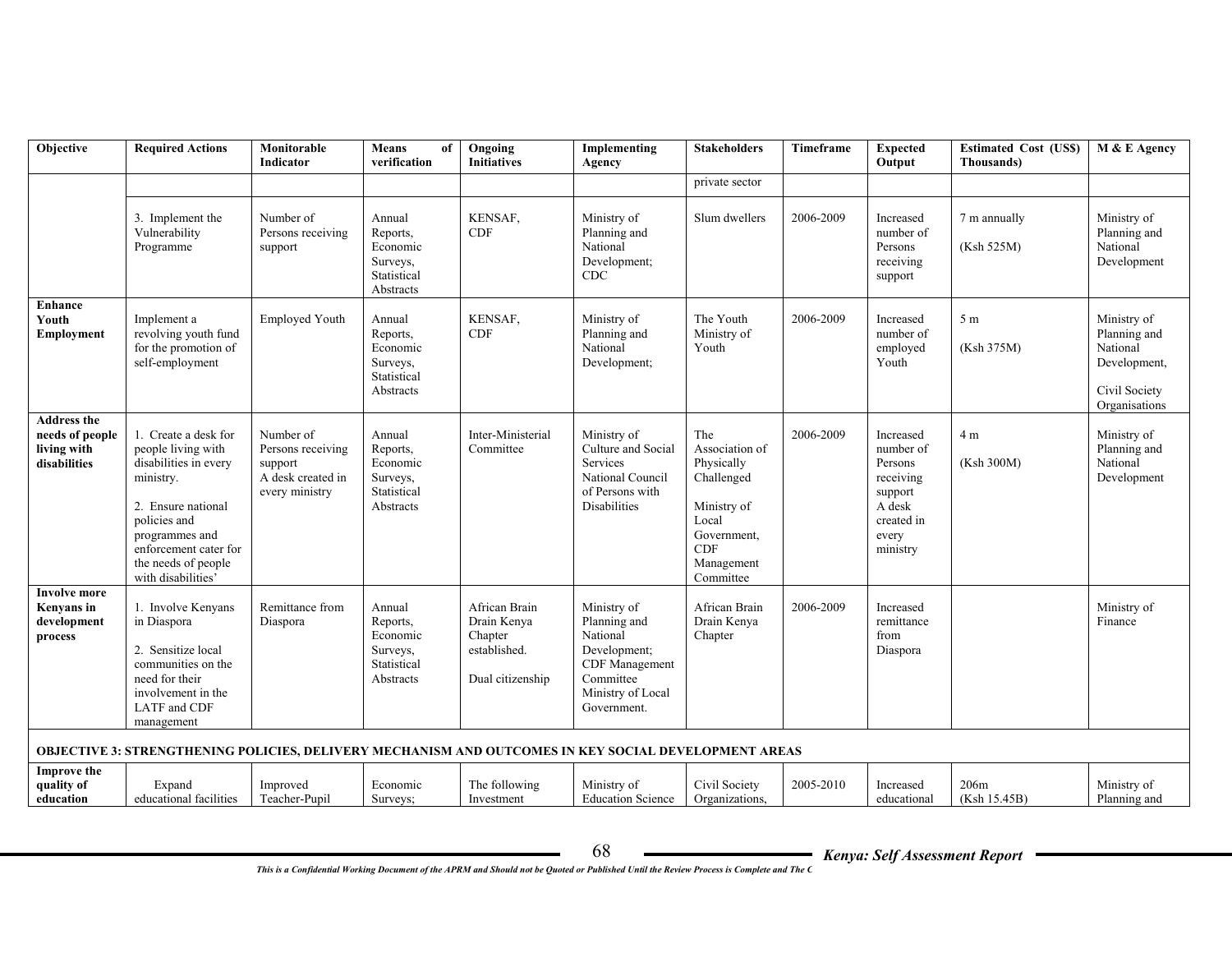| Objective                                                                                  | <b>Required Actions</b>                                                                                                                                            | Monitorable<br>Indicator                                                                    | <b>Means</b><br>of<br>verification                                 | Ongoing<br><b>Initiatives</b>                                                                                                                                                                                                                                                                                                                              | Implementing<br>Agency                   | <b>Stakeholders</b>                                                      | Timeframe | <b>Expected</b><br>Output                                   | <b>Estimated Cost (US\$)</b><br>Thousands) | M & E Agency                                                                              |
|--------------------------------------------------------------------------------------------|--------------------------------------------------------------------------------------------------------------------------------------------------------------------|---------------------------------------------------------------------------------------------|--------------------------------------------------------------------|------------------------------------------------------------------------------------------------------------------------------------------------------------------------------------------------------------------------------------------------------------------------------------------------------------------------------------------------------------|------------------------------------------|--------------------------------------------------------------------------|-----------|-------------------------------------------------------------|--------------------------------------------|-------------------------------------------------------------------------------------------|
|                                                                                            | Employ more<br>teachers<br>Provide more<br>textbooks for schools<br>Improve<br>remuneration and<br>incentives for<br>teachers.<br>Provide study<br>leave with pay. | ratio<br>Number of<br>students passing<br>KCPE and KCSE<br>examinations with<br>good grades | Statistical<br>Abstracts                                           | Programmes are<br>being implemented<br>under KESSP:<br>Primary<br>Infrastructure<br>Instructional<br>Materials<br>Primary Teachers<br><b>INSET</b><br>Quality Assurance<br>Teacher<br>Management<br>Study leave with<br>pay for teachers,<br>teacher awards,<br>free basic<br>education, attempt<br>to allow churches<br>to run certain<br>mission schools | and Technology<br>Ministry of<br>Finance | Local<br>Authorities<br>Religious<br>Bodies and<br>Private<br>Investors. |           | quality<br>Well-staffed<br>educational<br>facilities        |                                            | National<br>Development,<br>Civil Society<br>Organizations                                |
| <b>Ensure that</b><br>bursaries are<br>awarded on<br>the basis of<br>demonstrable<br>needs | 1.1 Establish<br>transparent<br>disbursement<br>mechanisms.<br>1.2 Target girl child<br>and ASAL areas.                                                            | Increased<br>enrolments<br>Declined school<br>drop-outs                                     | Economic<br>Surveys;<br>Statistical<br>Abstracts<br>Annual Reports | Constituency<br><b>Bursary Funds</b><br>Review of<br>disbursement<br>criterion                                                                                                                                                                                                                                                                             | Ministry of<br>Education                 | Schools<br>Community<br>Based<br>Organizations                           | 2006-2010 | Increased<br>enrolments<br>Declined<br>school drop-<br>outs | 79M<br>(Ksh 5.925B)                        | Ministry of<br>Planning and<br>National<br>Development,<br>Civil Society<br>Organizations |
| <b>Improve on</b><br>alternative<br>education<br>models                                    | Target children from<br>nomadic<br>communities                                                                                                                     | Increased<br>enrolments                                                                     | Economic<br>Surveys;<br>Statistical<br>Abstracts<br>Annual Reports | Asal Mobile<br>Schools<br>Investment<br>Programme in<br>KESSP.<br>Mobile schools,<br>Dugsi madrassa<br>feeder schools,<br>multi-grade<br>schools                                                                                                                                                                                                           | Ministry of<br>Education                 | Schools<br>Community<br><b>Based</b><br>Organizations                    | 2006-2010 | Increased<br>enrolments                                     | 1.5M<br>(Ksh 112.5M)                       | Ministry of<br>Planning and<br>National<br>Development,<br>Civil Society<br>Organizations |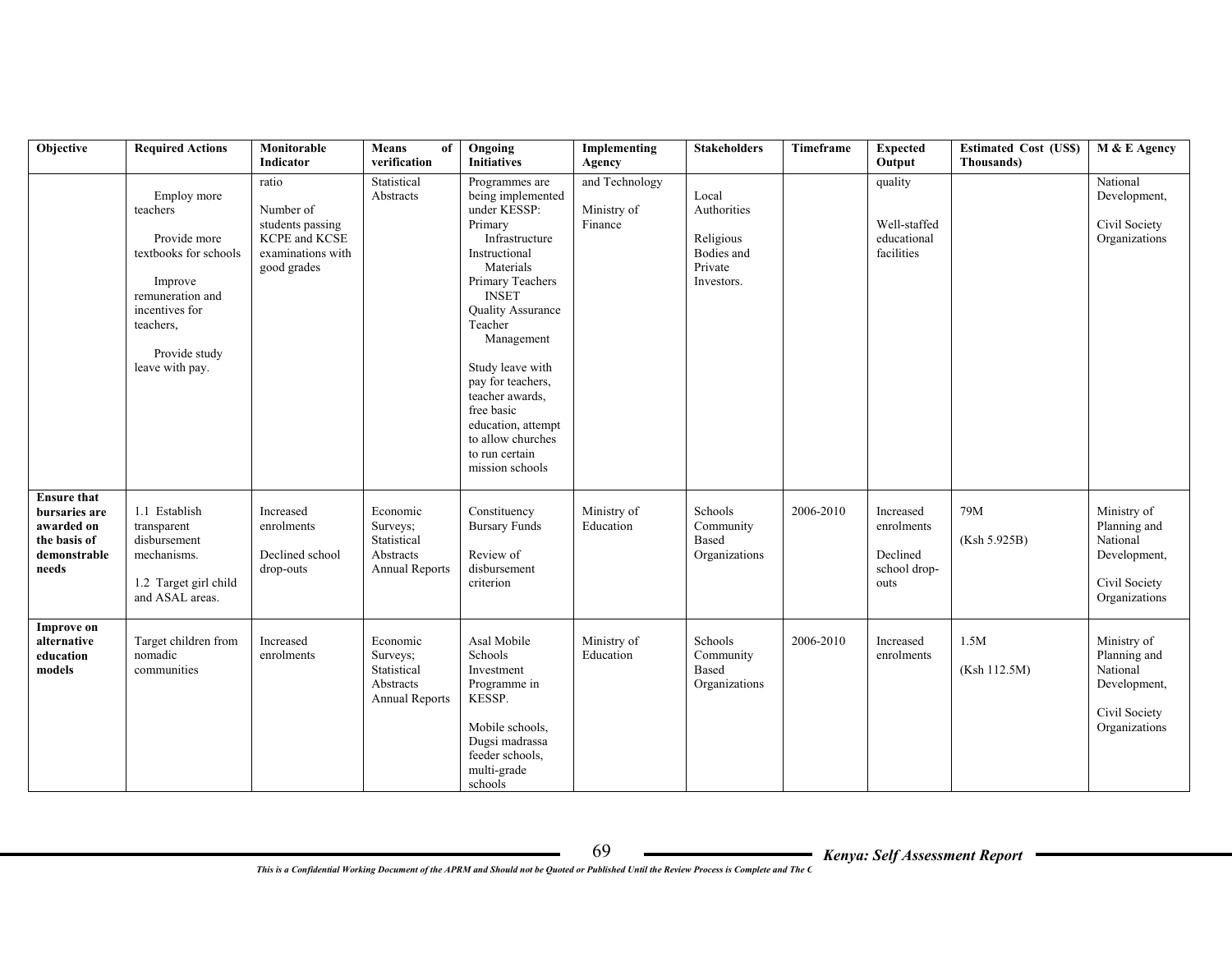| Objective                                                                                       | <b>Required Actions</b>                                                                                                                                                                                                        | Monitorable<br>Indicator                                                                     | <b>Means</b><br>of<br>verification                                                | Ongoing<br><b>Initiatives</b>                                                                                                                            | Implementing<br>Agency                                                                         | <b>Stakeholders</b>                                                        | Timeframe | <b>Expected</b><br>Output                                                                            | <b>Estimated Cost (USS)</b><br>Thousands)                                                                                                                  | M & E Agency                                                                                                      |
|-------------------------------------------------------------------------------------------------|--------------------------------------------------------------------------------------------------------------------------------------------------------------------------------------------------------------------------------|----------------------------------------------------------------------------------------------|-----------------------------------------------------------------------------------|----------------------------------------------------------------------------------------------------------------------------------------------------------|------------------------------------------------------------------------------------------------|----------------------------------------------------------------------------|-----------|------------------------------------------------------------------------------------------------------|------------------------------------------------------------------------------------------------------------------------------------------------------------|-------------------------------------------------------------------------------------------------------------------|
| Improve<br>environmental<br>sustainability                                                      | 1.1 Finalize Mining<br><b>Bill and Policy</b><br>1.2 Foster<br>collaboration with<br>UNEP,<br>1.3 Improve<br>Capacity of NEMA<br>1.4 Promote tree<br>planting                                                                  | Environmental<br>Compliance                                                                  | Economic<br>Surveys;<br>Statistical<br>Abstracts<br><b>Annual Reports</b>         | GEF projects,                                                                                                                                            | Ministry of<br>Environment and<br><b>Natural Resources</b><br><b>NEMA</b><br>Ministry of Youth | Kenya AM                                                                   | 2006-2008 | Environment<br>al<br>Compliance                                                                      | 3 <sub>m</sub><br>(Ksh 225M)                                                                                                                               | Ministry of<br>Planning and<br>National<br>Development,<br>Civil Society<br>Organizations<br>Local<br>Authorities |
| Combat<br>malaria                                                                               | 1.1 Provide treated<br>mosquito nets at<br>affordable prices<br>1.2 Ensure clean<br>environment and<br>educate people on<br>personal hygiene<br>1.3 Improve<br>motivation of health<br>professionals $&$<br>reduce brain drain | 15-20% reduction<br>in deaths caused<br>by Malaria and<br>other<br>communicable<br>diseases  | <b>Annual Reports</b>                                                             | Spraying of<br>mosquito infested<br>areas, construction<br>of drainage,<br>Initiatives on radio<br>and TV to sensitize<br>people on hygiene<br>practices | Ministry of Health<br>Ministry of<br>Finance<br>Directorate of<br>Personnel<br>Management      | Civil Society<br>Organizations<br>NGOs and<br>CBOs<br>Religious<br>Bodies. | 2005-2008 | Deaths<br>caused by<br>Malaria and<br>other<br>communicab<br>le diseases<br>reduced<br>significantly | 800.000<br>(Ksh 60M)                                                                                                                                       | Ministry of<br>Planning and<br>National<br>Development,<br>Civil Society<br>Organisations                         |
|                                                                                                 | <b>THE POOR</b>                                                                                                                                                                                                                |                                                                                              |                                                                                   |                                                                                                                                                          |                                                                                                |                                                                            |           |                                                                                                      | OBJECTIVE 4: ENSURING AFFORDABLE ACCESS TO WATER, SANITATION, FINANCE (INCLUDING MICRO FINANCE), MARKETS, ICT, SHELTER AND LAND TO ALL CITIZENS ESPECIALLY |                                                                                                                   |
| <b>Improve upon</b><br>the<br>communicatio<br>ns programme<br>in the Ministry<br>of Agriculture | Provide regular<br>market information<br>to farmers                                                                                                                                                                            | Number of<br>information desks.<br>Market<br>information cyber<br>cafes in every<br>division | Annual<br>Reports,<br>Economic<br>Survey                                          | Agricultural<br>information desks                                                                                                                        | Ministry of<br>Agriculture                                                                     | Farmers,<br>Kenya<br>Agricultural<br>Research<br>Institute                 | 2005-2008 | Improved<br>market<br>access                                                                         | 6m<br>(Ksh 450M)                                                                                                                                           | Ministry of<br>Planning and<br>National<br>Development<br>Civil Society<br>Organisations                          |
| Accelerate the<br>energy sector<br>reform<br>programme to<br>ensure an<br>adequate              | Enact in law the draft<br>energy bill<br>Implement rural<br>electrification<br>framework                                                                                                                                       | 1. Energy sector<br>reforms<br>implemented<br>2. The % of the                                | Reports of the<br>implementation<br>of the Rural<br>Electrification<br>Programme. | Unbundling of<br>energy sector<br>Renewed<br>investment in                                                                                               | Ministry of<br>Energy<br>Ministry of<br>Finance                                                | Civil Society<br>OrganizationsN<br>GOs                                     | 2005-2008 | Improved<br>access to<br>energy<br>supply and<br>sources of                                          | 22m<br>(Ksh 1.65B)                                                                                                                                         | Ministry of<br>Planning and<br>National<br>Development                                                            |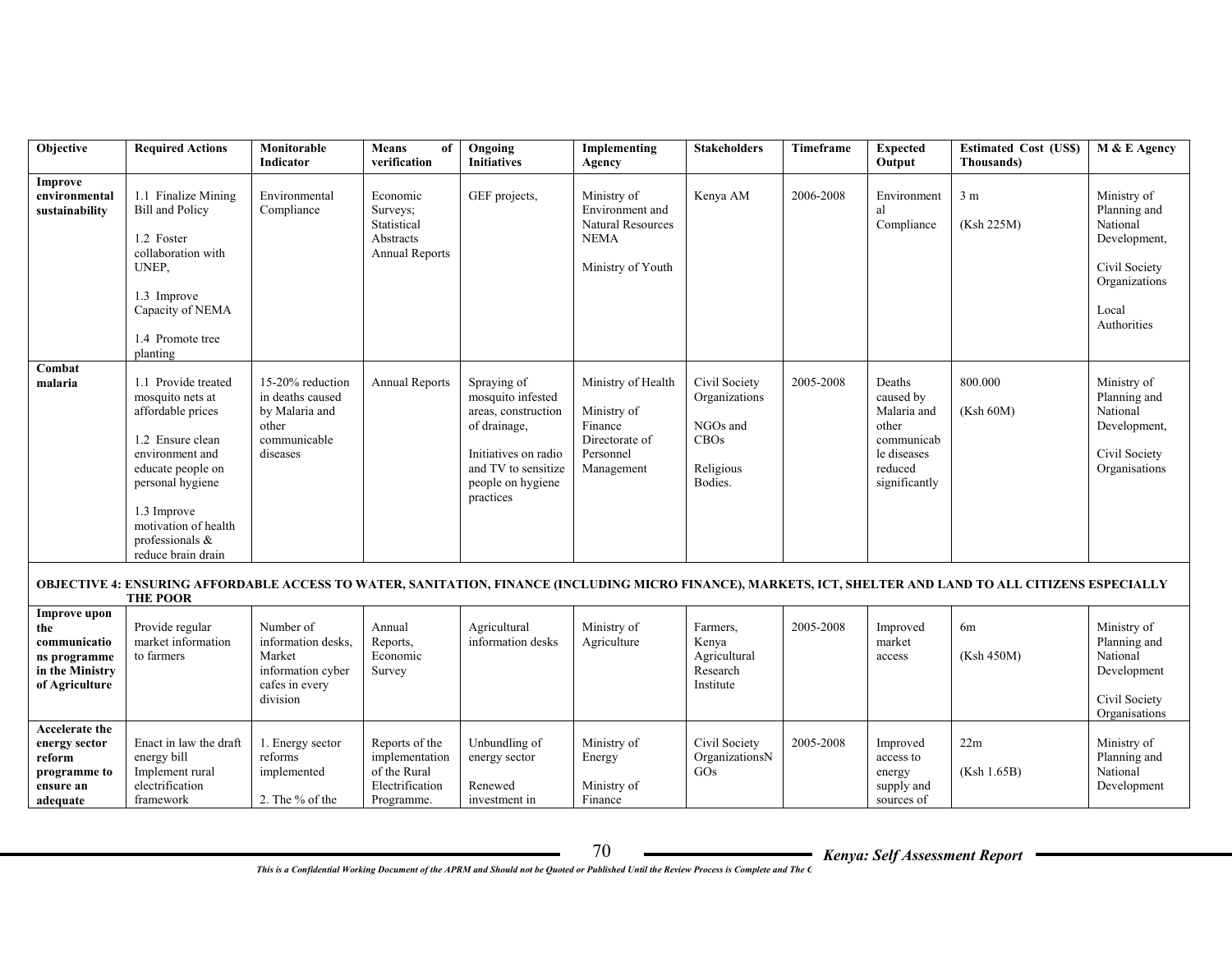| Objective                                                                                                                                                                    | <b>Required Actions</b>                                                                                                                                                                           | Monitorable<br>Indicator                                                                                                                                  | <b>Means</b><br>of<br>verification                                                                                              | Ongoing<br><b>Initiatives</b>                                                                                                                                                                                                                                | Implementing<br>Agency                                                                                                    | <b>Stakeholders</b>                                                                                                                   | Timeframe | <b>Expected</b><br>Output                                                                                                               | <b>Estimated Cost (US\$)</b><br><b>Thousands</b> ) | M & E Agency                                                                                  |
|------------------------------------------------------------------------------------------------------------------------------------------------------------------------------|---------------------------------------------------------------------------------------------------------------------------------------------------------------------------------------------------|-----------------------------------------------------------------------------------------------------------------------------------------------------------|---------------------------------------------------------------------------------------------------------------------------------|--------------------------------------------------------------------------------------------------------------------------------------------------------------------------------------------------------------------------------------------------------------|---------------------------------------------------------------------------------------------------------------------------|---------------------------------------------------------------------------------------------------------------------------------------|-----------|-----------------------------------------------------------------------------------------------------------------------------------------|----------------------------------------------------|-----------------------------------------------------------------------------------------------|
| supply of<br>energy                                                                                                                                                          | Promote the use of<br>solar energy and<br>other natural gases                                                                                                                                     | population using<br>solar technology.                                                                                                                     | <b>MOE</b> Annual<br>Reports.                                                                                                   | KenGen                                                                                                                                                                                                                                                       |                                                                                                                           |                                                                                                                                       |           | energy 20%<br>Increased<br>use of LP<br>Gas by 20%                                                                                      |                                                    | Civil Society<br>Organizations                                                                |
| Articulate a<br>comprehensive<br><b>ICT</b> strategy<br>for human<br>resource<br>development                                                                                 | Increase telephone<br>lines<br>Encourage private<br>participation<br>including FDI<br>Review existing<br>regulations facilitate<br>wider access<br>Integrate ICT in<br>education and<br>training. | Internet access<br>increased and at<br>least access to<br>telephone<br>increased by 30%<br>5% of annual<br>budget for science<br>& technology<br>research | Economic<br>Survey                                                                                                              | Increase coverage<br>of cellular phone<br>operators, Telkom<br>Kenya to expand<br>coverage, NEPAD<br>E-School Project<br>Implementation of<br>Rural<br>Telecommunicatio<br>ns Project by<br>Ministry of<br>Information and<br>Communications<br>E-government | Ministry of<br>Information and<br>Communications<br>Ministry of<br>Finance                                                | Civil Society<br>Organizations<br>Private Sector<br>Organizations<br>Universities<br>and Research<br>Institutions                     | 2005-2008 | Increased<br>coverage of<br>telephone,<br>Science &<br>Technology,<br>internet, etc<br>particularly<br>in the rural<br>areas by<br>30%. | 20M<br>(Ksh 1.5B)                                  | Ministry of<br>Planning and<br>National<br>Development<br>Civil Society<br>Organizations      |
| <b>Ensure</b><br>increased<br>access to water<br>and sanitation<br>services to all<br>users<br>Provide<br>efficient and<br>affordable<br>water and<br>sanitation<br>services | 1. Accelerate<br>implementation of<br>the water sector<br>reforms                                                                                                                                 | Number and % of<br>people with<br>improved access<br>to water and<br>sanitation                                                                           | Central Berea<br>of statistics<br>(CBS) data and<br>information.<br>Ministry<br>(boards) data<br>and<br>information,<br>reports | A number of<br><b>Water Services</b><br>Boards put in place<br>and have<br>commercialized<br>water and<br>sanitation service<br>in many areas to<br>improve<br>accessibility to<br>water in their areas<br>of jurisdiction                                   | MWI, WSBs,<br>WSRB, WSTF,<br>WRMA, Local<br>Authorities,<br>Private Sector,<br>Communities                                | MWI, Water<br>consumers,<br>Local<br>Authorities,<br>NGOs, Private<br>sector, Business<br>and individuals.<br>development<br>partners | 2005-2015 | Improved<br>access to<br>water and<br>sanitation                                                                                        | 2 <sub>m</sub><br>(Ksh 150M)                       | Ministry of<br>Planning and<br>National<br>Development<br>Community<br>Based<br>Organizations |
|                                                                                                                                                                              | 2. Increase resources<br>allocated to the water<br>sector to make water<br>more accessible by<br>all                                                                                              | Additional<br>resources<br>allocated to water<br>and sanitation                                                                                           | Printed<br>estimates                                                                                                            | WSTF created to<br>solicit additional<br>funds for<br>community WSS                                                                                                                                                                                          | MWI, MOF,<br>MPND, WSBs,<br>WSRB, WSTF,<br>Private Sector,<br>CBO <sub>s</sub><br>Communities,<br>Development<br>Partners | MWI, Water<br>consumers,<br>Local<br>Authorities,<br>NGOs, Private<br>sector, Business<br>and individuals.<br>WSPs,                   | 2005-2015 | Increased<br>resources for<br>water and<br>sanitation                                                                                   | 200000<br>(Ksh 15M)                                | Ministry of<br>Planning and<br>National<br>Development<br>Community<br>Based<br>Organizations |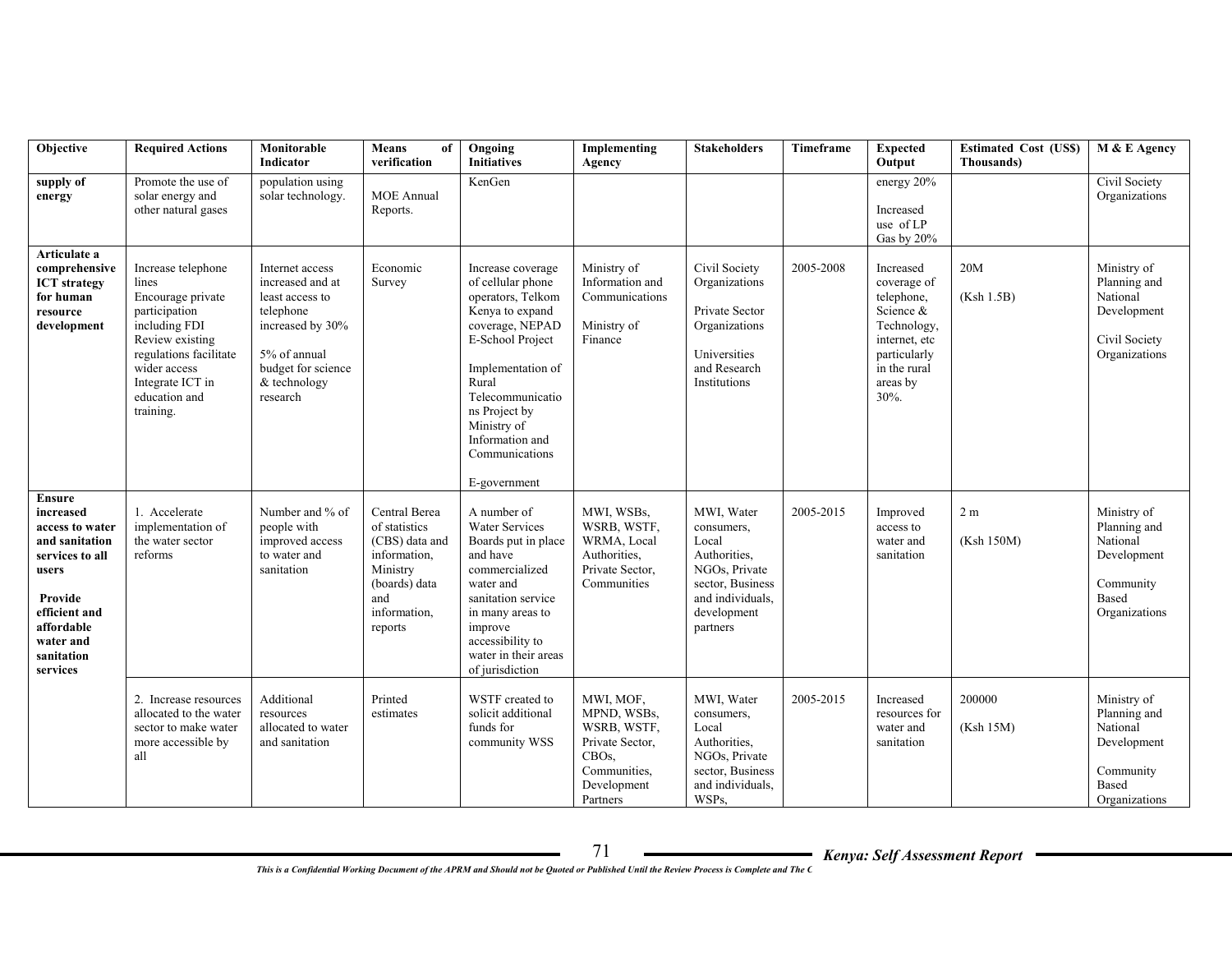| Objective                         | <b>Required Actions</b>                            | Monitorable<br>Indicator                                                                                                  | <b>Means</b><br>of<br>verification                                                    | Ongoing<br><b>Initiatives</b>                                                                                                                      | Implementing<br>Agency                                               | <b>Stakeholders</b>                                                                                                       | Timeframe | <b>Expected</b><br>Output                                   | <b>Estimated Cost (US\$)</b><br>Thousands) | M & E Agency                                                                                         |
|-----------------------------------|----------------------------------------------------|---------------------------------------------------------------------------------------------------------------------------|---------------------------------------------------------------------------------------|----------------------------------------------------------------------------------------------------------------------------------------------------|----------------------------------------------------------------------|---------------------------------------------------------------------------------------------------------------------------|-----------|-------------------------------------------------------------|--------------------------------------------|------------------------------------------------------------------------------------------------------|
|                                   |                                                    |                                                                                                                           |                                                                                       |                                                                                                                                                    |                                                                      | development<br>partners                                                                                                   |           |                                                             |                                            |                                                                                                      |
|                                   | 3. Increase water<br>storage capacity              | Additional M3 of<br>water<br>Number of water<br>storage structures<br>constructed p.a<br>(dams, water pans,<br>boreholes) | Amount of<br>water available<br>Physical<br>verification.<br>reports and<br>documents | Construction and<br>rehabilitation of<br>dams, water pans<br>and boreholes<br>ongoing in ASAL<br>areas                                             | MWI, WSBs,<br>WSRB, WSTF,<br>WRMA, Private<br>Sector,<br>Communities | MWI. Water<br>consumers,<br>CBOs, NGOs,<br>Private sector,<br>Business and<br>individuals,                                | 2005-2015 | Increased<br>water storage<br>and<br>availability           | 500,000<br>(Ksh 37.5M)                     | Ministry of<br>Planning and<br>National<br>Development<br>Community<br><b>Based</b><br>Organizations |
|                                   | 4. Water quality<br>monitoring and<br>surveillance | Reduced<br>incidences of<br>water borne<br>diseases.<br>compliance with<br>standards                                      | Clinical<br>records, media<br>Consumer<br>feedback.<br>impromptu<br>checks            | Central water<br>testing laboratory<br>upgrading,<br>pollution<br>surveillance on<br>lakes, rivers,<br>groundwater and<br>industrial<br>pollutants | MWI, NEMA,<br>WSRB, WRMA,<br><b>KBS</b>                              | MWI, Water<br>consumers,<br>CBOs, Local<br>Authorities,<br>NGOs, Private<br>sector, Business<br>and individuals.<br>WSPs, | 2005-2015 | Safe water to<br>all                                        | 2 <sub>m</sub><br>(Ksh 150M)               | Ministry of<br>Planning and<br>National<br>Development<br>Community<br>Based<br>Organizations        |
| <b>Water for food</b><br>security | Increase area under<br>irrigation                  | Additional<br>hectares irrigated                                                                                          | Physical<br>verification,<br>various reports                                          | Irrigation policy<br>under review.<br>rehabilitation of<br>existing schemes<br>and<br>implementation of<br>new projects                            | MWI, NIB,<br>Farmers                                                 | MWI, MOA,<br>Farmers.<br>communities.<br>CBOs, Private<br>sector,<br>Business.<br>development<br>partners                 | 2005-2015 | Improved<br>food security                                   | 0.8 <sub>m</sub><br>(Ksh 60M)              | Ministry of<br>Planning and<br>National<br>Development<br>Community<br>Based<br>Organizations        |
| Flood<br>mitigation               | Reduce effects of<br>floods                        | Number of people<br>and hectares free<br>from floods                                                                      | MWI Reports,<br>interviews with<br>people in<br>affected areas                        | Floods control<br>measures ongoing<br>in Nzoia, Nyando<br>and Garrissa                                                                             | MWI, NWCPC,<br>communities,<br>development<br>partners               | MWI, Farmers,<br>communities.                                                                                             | 2005-2015 | Peoples and<br>property<br>protected<br>against<br>flooding | 1.2 <sub>m</sub><br>(Ksh 90M)              | Ministry of<br>Planning and<br>National<br>Development<br>Community<br>Based<br>Organizations        |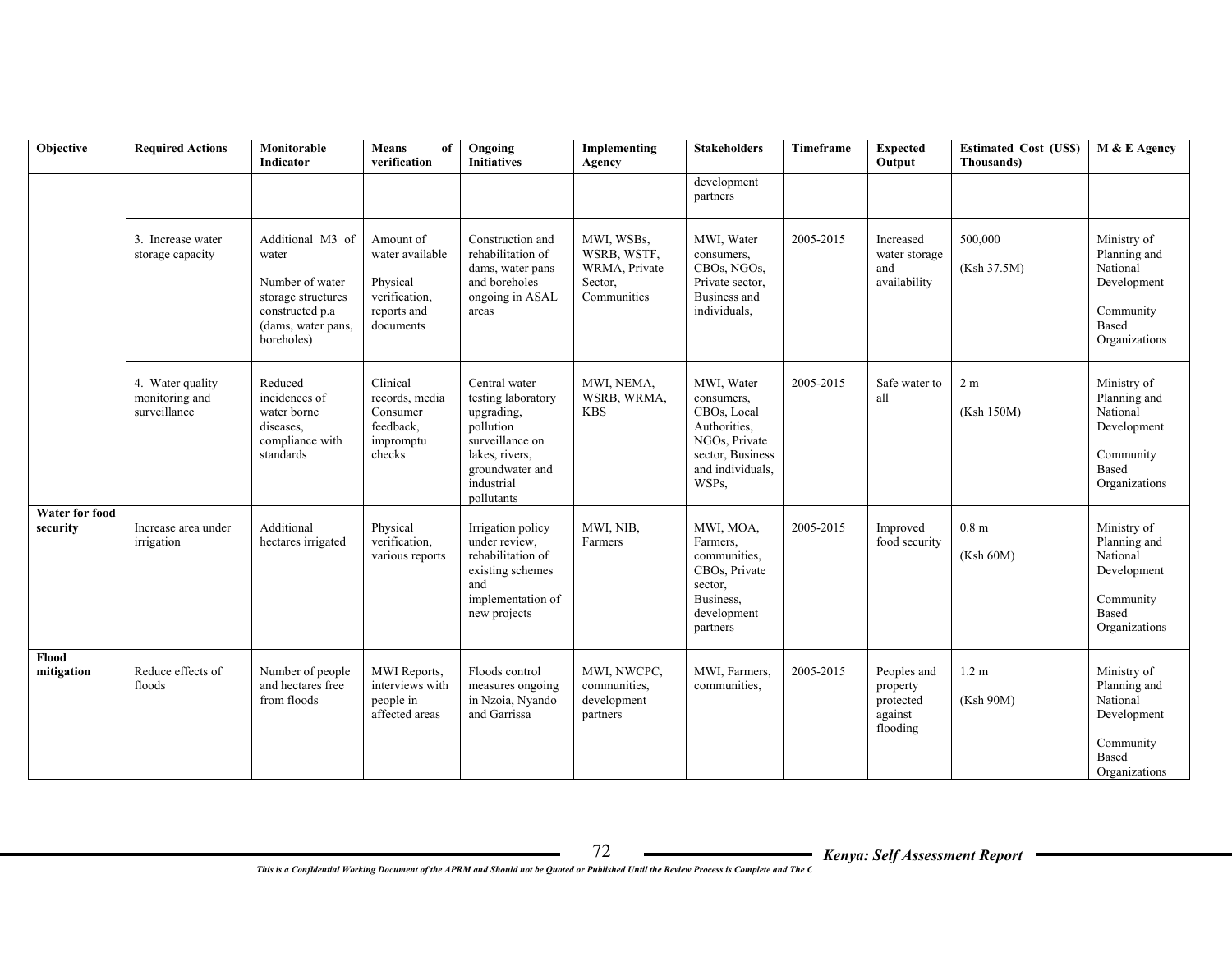| Objective                                                                                                     | <b>Required Actions</b>                                                                                                                                                                                                                                                                                                                                         | Monitorable                                                                                                                     | Means<br>of                                    | Ongoing                                                                                                                                                                                                                                                      | Implementing                                                                                                                                                                              | <b>Stakeholders</b>                                                                                            | Timeframe | <b>Expected</b>                                                                                                                                                                                                                                                           | <b>Estimated Cost (US\$)</b> | M & E Agency                                                                                             |
|---------------------------------------------------------------------------------------------------------------|-----------------------------------------------------------------------------------------------------------------------------------------------------------------------------------------------------------------------------------------------------------------------------------------------------------------------------------------------------------------|---------------------------------------------------------------------------------------------------------------------------------|------------------------------------------------|--------------------------------------------------------------------------------------------------------------------------------------------------------------------------------------------------------------------------------------------------------------|-------------------------------------------------------------------------------------------------------------------------------------------------------------------------------------------|----------------------------------------------------------------------------------------------------------------|-----------|---------------------------------------------------------------------------------------------------------------------------------------------------------------------------------------------------------------------------------------------------------------------------|------------------------------|----------------------------------------------------------------------------------------------------------|
|                                                                                                               |                                                                                                                                                                                                                                                                                                                                                                 | Indicator                                                                                                                       | verification                                   | <b>Initiatives</b>                                                                                                                                                                                                                                           | Agency                                                                                                                                                                                    |                                                                                                                |           | Output                                                                                                                                                                                                                                                                    | Thousands)                   |                                                                                                          |
| OBJECTIVE 5: PROGRESS TOWARDS GENDER EQUALITY, PARTICULARLY EQUAL ACCESS TO EDUCATION FOR GIRLS AT ALL LEVELS |                                                                                                                                                                                                                                                                                                                                                                 |                                                                                                                                 |                                                |                                                                                                                                                                                                                                                              |                                                                                                                                                                                           |                                                                                                                |           |                                                                                                                                                                                                                                                                           |                              |                                                                                                          |
| Gender<br>sensitive<br>approach to<br>monitoring<br>and evaluation<br>of<br>development<br>projects           | Create Women's<br>Desk at the<br>Ministries and other<br>relevant public<br>offices<br>Enact in law<br>affirmative action<br>bill, national gender<br>and development bill,<br>the equality bill, the<br>domestic violence,<br>and the gender and<br>development policy<br>bill.<br>Intensify<br>sensitization<br>initiatives for gender<br>equality and equity | Gender parity in<br>schools<br>Proportion of<br>women appointees<br>increased to 20%<br>Increased<br>proportion of<br>women MPs | Statistical<br>Abstracts<br>Economic<br>Survey | Sensitization<br>measures,<br>spearheaded by the<br>government,<br>political leaders<br>and incorporates<br>Civil Society<br>Organizations                                                                                                                   | Ministry Justice<br>and of<br>Constitutional<br>Affairs<br>Ministry of<br>Culture, Gender<br>and Sports<br>Ministry of<br>Finance                                                         | Civil Society<br>Organizations<br>NGOs and<br>CBOs<br><b>Trade Unions</b>                                      | 2006-2010 | Women's<br>Desk in all<br>Ministries.<br>Scholarship<br>schemes for<br>girls<br>instituted<br>Capacity<br>building<br>programme<br>in place for<br>women in<br>public office<br>An enabling<br>socio-<br>cultural<br>environment<br>for women<br>empowerme<br>nt in place | 195,000<br>(Ksh 14.625M)     | Ministry of<br>Planning and<br>National<br>Development<br>Civil Society<br>Organizations<br>Trade Unions |
| <b>Ensure</b><br>affordable<br>secondary and<br>tertiary<br>education                                         | Target girls and the<br>needy in secondary<br>and tertiary<br>education.                                                                                                                                                                                                                                                                                        | The number of<br>bursary and<br>scholarship<br>opportunities for<br>the poor, girls and<br>disabled persons                     | Ministry of<br>Education<br>Guidelines         | Provision of loans<br>and bursaries and<br>scholarships to<br>students who can<br>prove that they<br>cannot afford the<br>fees<br>Provision of<br>affordable credit<br>facilities to rural<br>households for<br>initiating IGAs by<br>NGOs, CBOs and<br>FBOs | Ministry of<br>Education,<br>Science and<br>Technology<br>Ministry of<br>Culture, Gender<br>and Sports<br><b>Higher Education</b><br>Loans Board<br>Constituency<br>Bursary<br>Committees | Public and<br>Private<br>Training<br>Institutions<br>Civil Society<br>Organizations<br>NGOs and<br><b>CBOs</b> | 2006-2010 | Affordable<br>and equitable<br>access to<br>education                                                                                                                                                                                                                     | 200,000<br>(Ksh 15M)         | Community<br>Based<br>Organizations                                                                      |
| Eliminate<br>harmful<br>cultural<br>practices<br>Eliminate<br>early and<br>forced                             | Carry out study to<br>understand the<br>cultural, economic<br>and social factors<br>driving early and<br>forced marriages                                                                                                                                                                                                                                       | Gender parity in<br>schools<br>Proportion of<br>women appointees<br>increased to 20%<br>Increased                               | Statistical<br>Abstracts<br>Economic<br>Survey | Sensitization<br>measures,<br>spearheaded by the<br>government,<br>political leaders<br>and incorporates                                                                                                                                                     | Ministry of<br>Culture, Gender<br>and Sports<br>Ministry of<br>Finance                                                                                                                    | Civil Society<br>Organizations<br>NGOs and<br>CBOs                                                             | 2006-2010 | Women's<br>Desk in all<br>Ministries,<br>Scholarship<br>schemes for<br>girls                                                                                                                                                                                              | 200,000<br>(Ksh 15M)         | Ministry of<br>Planning and<br>National<br>Development<br>(MPND)                                         |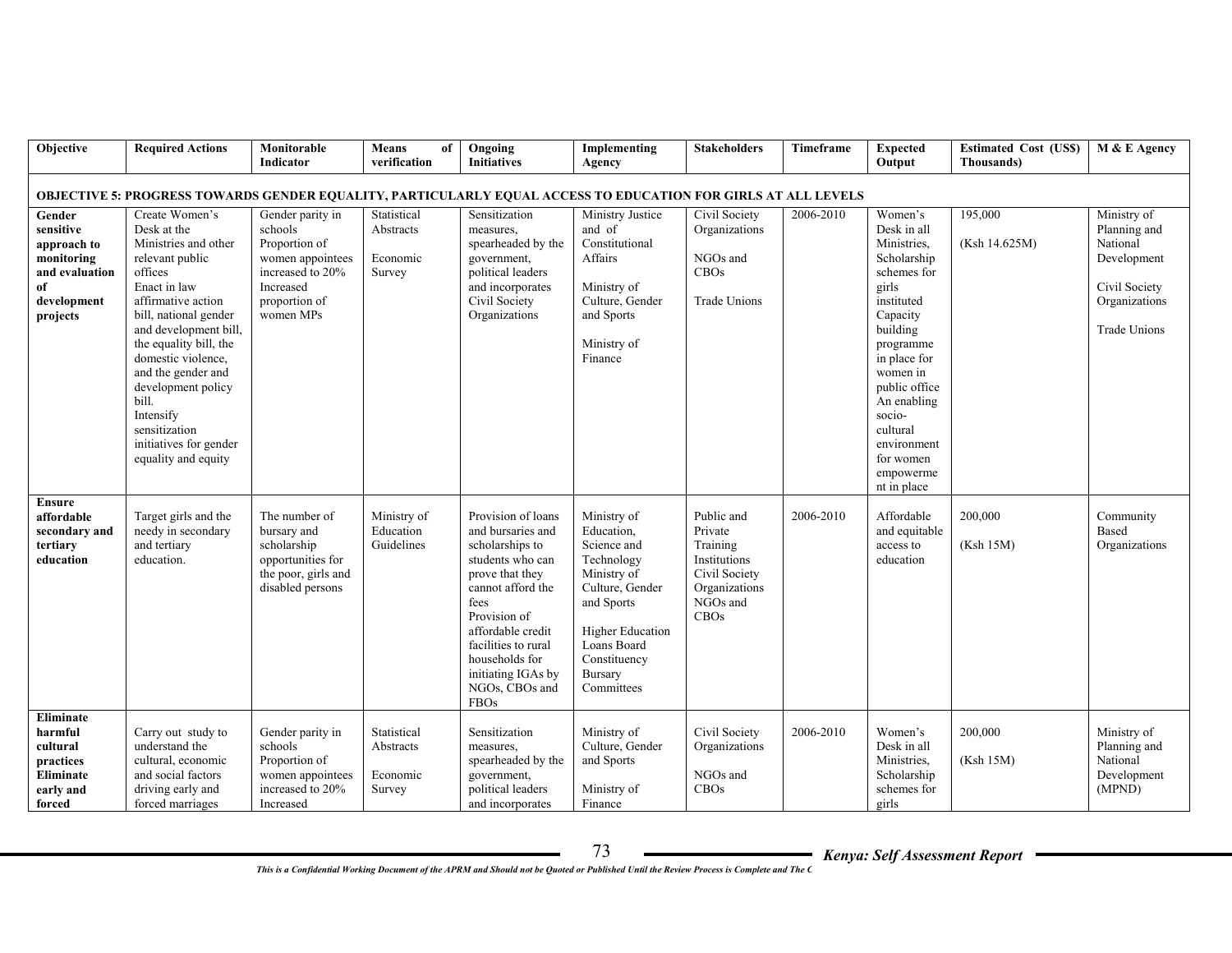| Objective                                                                                                               | <b>Required Actions</b>                                                                                        | Monitorable<br>Indicator                          | <b>Means</b><br>of<br>verification                                      | Ongoing<br><b>Initiatives</b>                                                                                                                | Implementing<br>Agency | <b>Stakeholders</b>   | Timeframe | <b>Expected</b><br>Output                                                                                                                                                                 | <b>Estimated Cost (US\$)</b><br>Thousands) | M & E Agency                                           |
|-------------------------------------------------------------------------------------------------------------------------|----------------------------------------------------------------------------------------------------------------|---------------------------------------------------|-------------------------------------------------------------------------|----------------------------------------------------------------------------------------------------------------------------------------------|------------------------|-----------------------|-----------|-------------------------------------------------------------------------------------------------------------------------------------------------------------------------------------------|--------------------------------------------|--------------------------------------------------------|
| marriages<br><b>Ensure equal</b><br>opportunity<br>for girls in<br>secondary<br>tertiary and<br>University<br>education | With CSOs initiate a<br>dialogue with<br>different<br>communities in<br>Kenya on harmful<br>cultural practices | proportion of<br>women MPs                        |                                                                         | Civil Society<br>Organizations                                                                                                               | MoPND<br>CBS           | <b>Trade Unions</b>   |           | instituted<br>Capacity<br>building<br>programme<br>in place for<br>women in<br>public office<br>An enabling<br>socio-<br>cultural<br>environment<br>for women<br>empowerme<br>nt in place |                                            |                                                        |
| Improve<br>women's and<br>children's<br>condition                                                                       | Create ACUs in all<br>ministries,<br>mainstreaming<br>HIV/AIDS issues.                                         | ACUs in all<br>ministries,                        | <b>Annual Reports</b><br>Statistical<br>Abstracts<br>Economic<br>Survey | ACU <sub>s</sub> being<br>created to<br>mainstream<br>HIV/AIDS issues                                                                        | Ministry of Health     | <b>NACC</b>           | 2006-2015 | ACUs in all<br>ministries,                                                                                                                                                                | 5m<br>(Ksh 375M)                           | Ministry of<br>Planning and<br>National<br>Development |
|                                                                                                                         | Enhance the number<br>of children put under<br><b>ARV</b>                                                      | The number of<br>children put under<br><b>ARV</b> | Statistical<br>Abstracts<br>Economic<br>Survey                          | Ministry of Health<br>working on policy<br>under MDG goals<br>to provide free<br>health facilities<br>and gradually face<br>out cost sharing | Ministry of Health     | <b>NACC</b>           | 2006-2015 | Increased<br>number of<br>children put<br>under ARV                                                                                                                                       | 5m<br>(Ksh 375M)                           | Ministry of<br>Planning and<br>National<br>Development |
|                                                                                                                         | Improve access to<br>female condoms                                                                            | Increased access<br>to female condoms             | Statistical<br>Abstracts<br>Economic<br>Survey                          | Ministry of Health<br>working on<br>implementation<br>framework                                                                              | Ministry of Health     | NCPD, NACC            | 2006-2015 | Increased<br>access to<br>female<br>condoms                                                                                                                                               | 2m<br>(Ksh 150M)                           | Ministry of<br>Planning and<br>National<br>Development |
|                                                                                                                         | Adapt measures for<br>the prevention of<br>mother to child<br>transmission                                     | Decline in mother<br>to child<br>transmission     | Statistical<br>Abstracts<br>Economic<br>Survey                          | Ministry of Health<br>working on<br>implementation                                                                                           | Ministry of Health     | Ministry of<br>Health | 2006-2015 | Decline in<br>mother to<br>child<br>transmission                                                                                                                                          | 3m<br>(Ksh 225M)                           | Ministry of<br>Planning and<br>National<br>Development |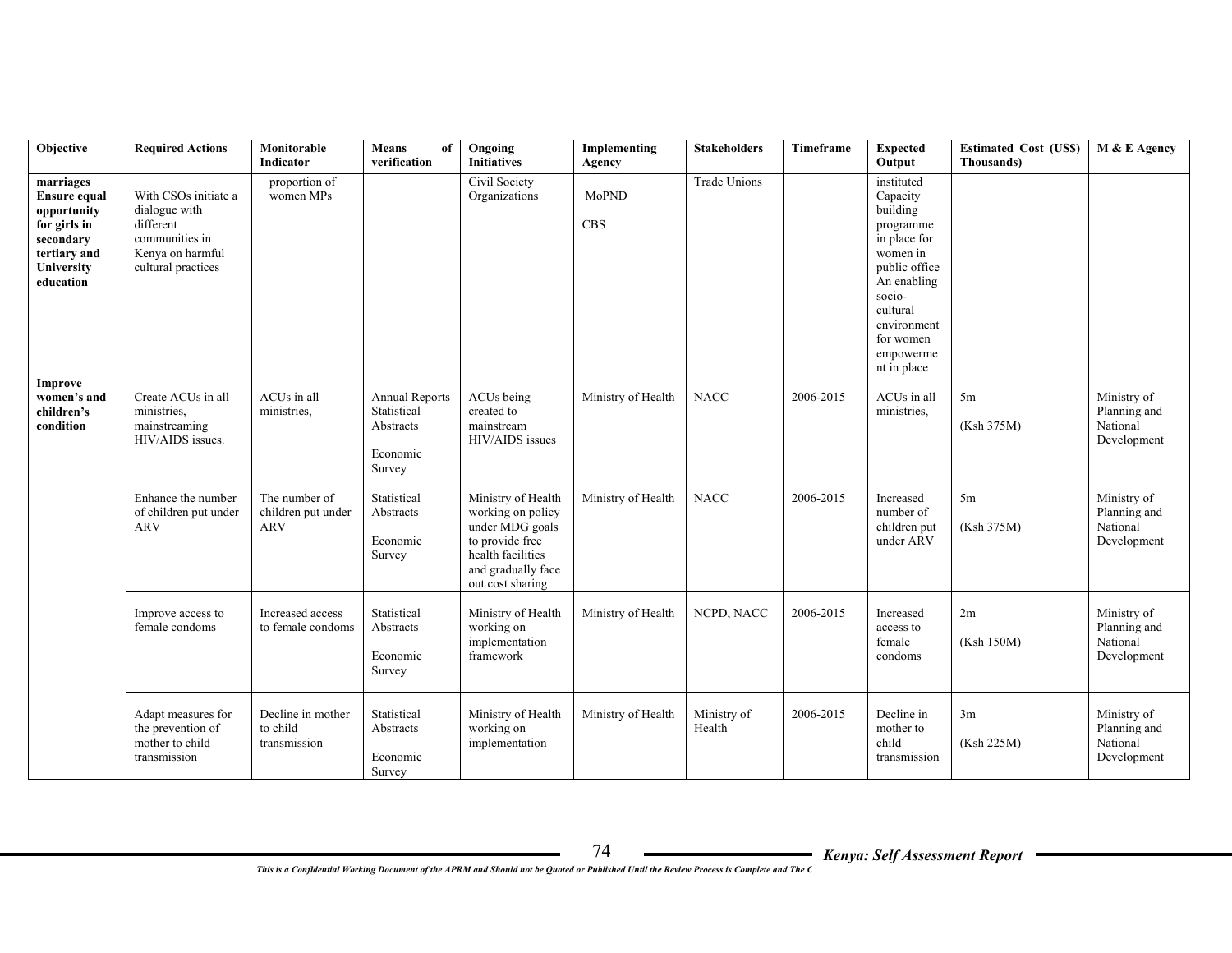| Objective                                                                                                                             | <b>Required Actions</b>                                                         | Monitorable<br>Indicator                                                                                                                              | <b>Means</b><br>of<br>verification                                 | Ongoing<br><b>Initiatives</b>                                                                                                       | Implementing<br>Agency                                                                                                                                                       | <b>Stakeholders</b>                                                    | Timeframe | <b>Expected</b><br>Output                                                                                           | <b>Estimated Cost (US\$)</b><br><b>Thousands</b> )                                            | M & E Agency                                                          |
|---------------------------------------------------------------------------------------------------------------------------------------|---------------------------------------------------------------------------------|-------------------------------------------------------------------------------------------------------------------------------------------------------|--------------------------------------------------------------------|-------------------------------------------------------------------------------------------------------------------------------------|------------------------------------------------------------------------------------------------------------------------------------------------------------------------------|------------------------------------------------------------------------|-----------|---------------------------------------------------------------------------------------------------------------------|-----------------------------------------------------------------------------------------------|-----------------------------------------------------------------------|
| <b>OBJECTIVE 6: ENCOURAGE BROAD-BASED PARTICIPATION IN DEVELOPMENT BY ALL STAKEHOLDERS AT ALL LEVELS</b>                              |                                                                                 |                                                                                                                                                       |                                                                    |                                                                                                                                     |                                                                                                                                                                              |                                                                        |           |                                                                                                                     |                                                                                               |                                                                       |
| Foster<br>effective<br>participation<br>of stakeholders<br>at the grass<br>roots                                                      | Involve all<br>stakeholders in<br>planning and<br>implementation<br>process     | Proportion of<br>community<br>members and<br>CBOs<br>incorporated in<br>project<br>management<br>committees                                           | Regular<br>Consultations                                           | Sensitization<br>initiatives on the<br>value of broad-<br>based participation<br>of projects for<br>ownership and<br>sustainability | Ministry of<br>Planning and<br>National<br>Development<br>Ministry of<br>Finance<br>Ministry of Local<br>Government<br>Ministry of<br>Regional<br>Development<br>Authorities | Civil Society<br>Organizations<br>NGOs and<br>CBOs                     | 2006-2007 | Broad-based<br>planning and<br>implementati<br>on process<br>Effective<br>constituency<br>committees<br>established | 160,000<br>(MPND)<br>(Ksh 12M)<br>2m (MoLG)<br>(Ksh 150M)<br>80,000<br>(Regional)<br>(Ksh 6M) | Civil Society<br>Organisations<br>Community<br>Based<br>Organisations |
| Remove<br>impendent to<br>community<br>participation<br>in<br>development<br>at grass roots<br>level especially<br>women and<br>vouth | 1. Structurally<br>minimize the role of<br>politicians in project<br>programmes | Election and<br>Composition of<br><b>CDF</b> Committees                                                                                               | Returns to<br>National CDF<br>Committee<br>Survey among<br>members | CDF<br><b>LATF</b>                                                                                                                  | MoPND                                                                                                                                                                        | Civil Society<br>Organizations<br>CBOs<br><b>MPs</b>                   | 2006-2007 | Broad-based<br>planning and<br>implementati<br>on process<br>Effective<br>constituency<br>committees<br>established | 200,000<br>(Ksh 15M)                                                                          | Civil Society<br>Organisations<br>Community<br>Based<br>Organizations |
|                                                                                                                                       | 2. Train Provincial<br>in participatory<br>approach to<br>administration        | 1. Reported level<br>of intimidation<br>2. Proportion of<br>women & youth<br>who actively<br>participate in<br>community<br>development<br>programmes |                                                                    | Working between<br>Police and<br>communities in<br>Community<br>policing could be<br>emulated by<br>Provincial<br>Administration    | <b>OP</b><br>Private Sector                                                                                                                                                  | Provincial<br>Administration<br>down to sub-<br>chief level<br>Society | 2006-2007 | Capacity and<br>employment<br>at<br>constituency<br>level                                                           | 200,000<br>(Ksh 15M)                                                                          | Private Sector<br>Civil Society<br>Organisations                      |
| Enhance<br>engagement of<br>CSOs and the                                                                                              | Develop<br>1.<br>stringent guidelines                                           | 1. The number of<br>projects involving                                                                                                                | Civil Society<br>Organisations                                     | Encouraging grass-<br>root level                                                                                                    | Ministry of Local<br>Government                                                                                                                                              | Civil Society<br>Organizations                                         | 2006-2007 | Stakeholders<br>effectively                                                                                         | 160,000<br>(Ksh 12M)                                                                          | Civil Society<br>Organisations                                        |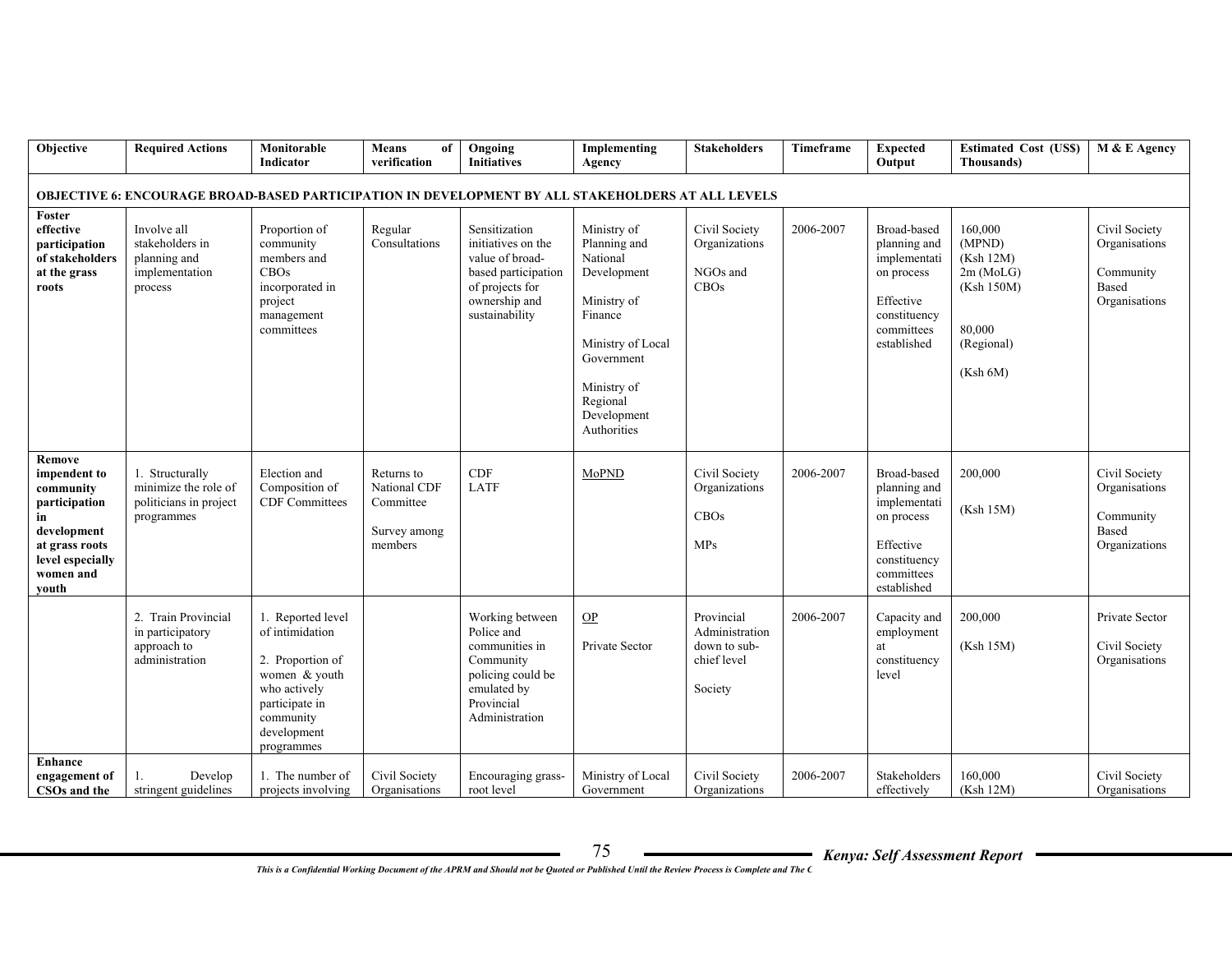| Objective                                              | <b>Required Actions</b>                                                                                                                                                                                                         | Monitorable<br>Indicator                                                                                                                                          | <b>Means</b><br>of<br>verification | Ongoing<br><b>Initiatives</b>                                                                                                                                             | Implementing<br>Agency                                                            | <b>Stakeholders</b> | <b>Timeframe</b> | <b>Expected</b><br>Output                                                            | <b>Estimated Cost (USS)</b><br>Thousands) | M & E Agency   |
|--------------------------------------------------------|---------------------------------------------------------------------------------------------------------------------------------------------------------------------------------------------------------------------------------|-------------------------------------------------------------------------------------------------------------------------------------------------------------------|------------------------------------|---------------------------------------------------------------------------------------------------------------------------------------------------------------------------|-----------------------------------------------------------------------------------|---------------------|------------------|--------------------------------------------------------------------------------------|-------------------------------------------|----------------|
| public in the<br>preparation of<br>national<br>budgets | for participation and<br>selection of<br>representatives in<br>monitoring and<br>implementation of<br>public projects and<br>programmes<br>Build<br>capacity of<br>constituency to<br>engage stakeholders<br>in planning issues | local people<br>Constit<br><b>4.</b><br>uency<br>development<br>committee<br>effectively<br>dialoguing with<br>stakeholders on<br>constituency<br>planning issues | Reports                            | participation<br>through the<br>decentralization<br>initiatives<br>CSOs participating<br>in MTEF sector<br>working group<br>public hearings<br>District Working<br>Groups | Ministry of<br>Planning and<br>National<br>Development,<br>Ministry of<br>Finance | NGOs and<br>CBOs    |                  | involved in<br>constituency<br>and<br>budgeting<br>through the<br>unit<br>committees |                                           | Private Sector |

| <b>SOCIO – ECONOMIC</b> |         |                |
|-------------------------|---------|----------------|
| TOTAL                   | $USS =$ | 387,145,000    |
|                         | $KSH =$ | 29,035,875,000 |